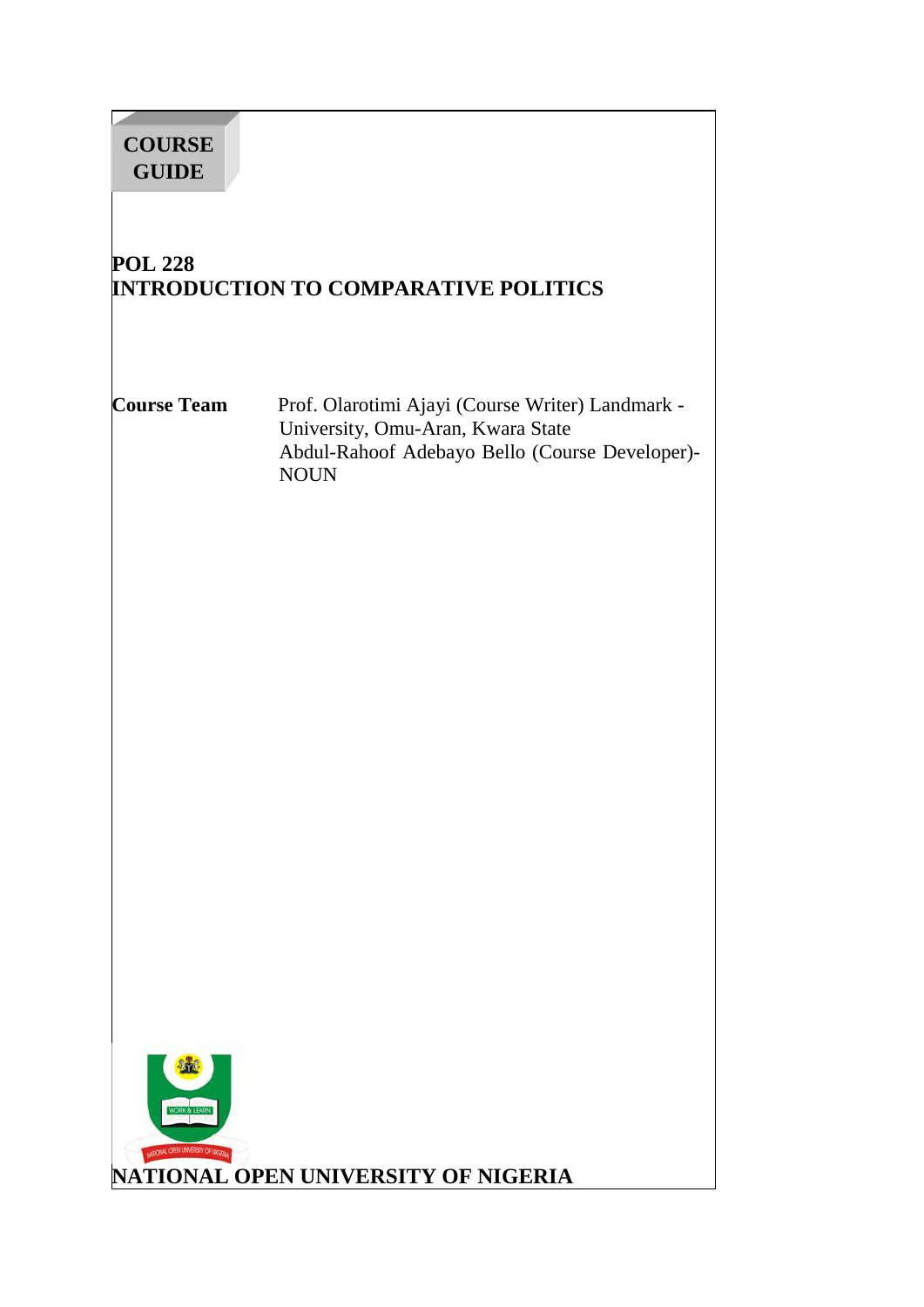© 2020 by NOUN Press National Open University of Nigeria **Headquarters** 

University Village Plot 91, Cadastral Zone Nnamdi Azikiwe Expressway Jabi, Abuja

Lagos Office 14/16 Ahmadu Bello Way Victoria Island, Lagos

e-mail: centralinfo@nou.edu.ng URL: www.nou.edu.ng

All rights reserved. No part of this book may be reproduced, in any form or by any means, without permission in writing from the publisher.

Printed 2020

ii

ISBN: 978-978-058-043-8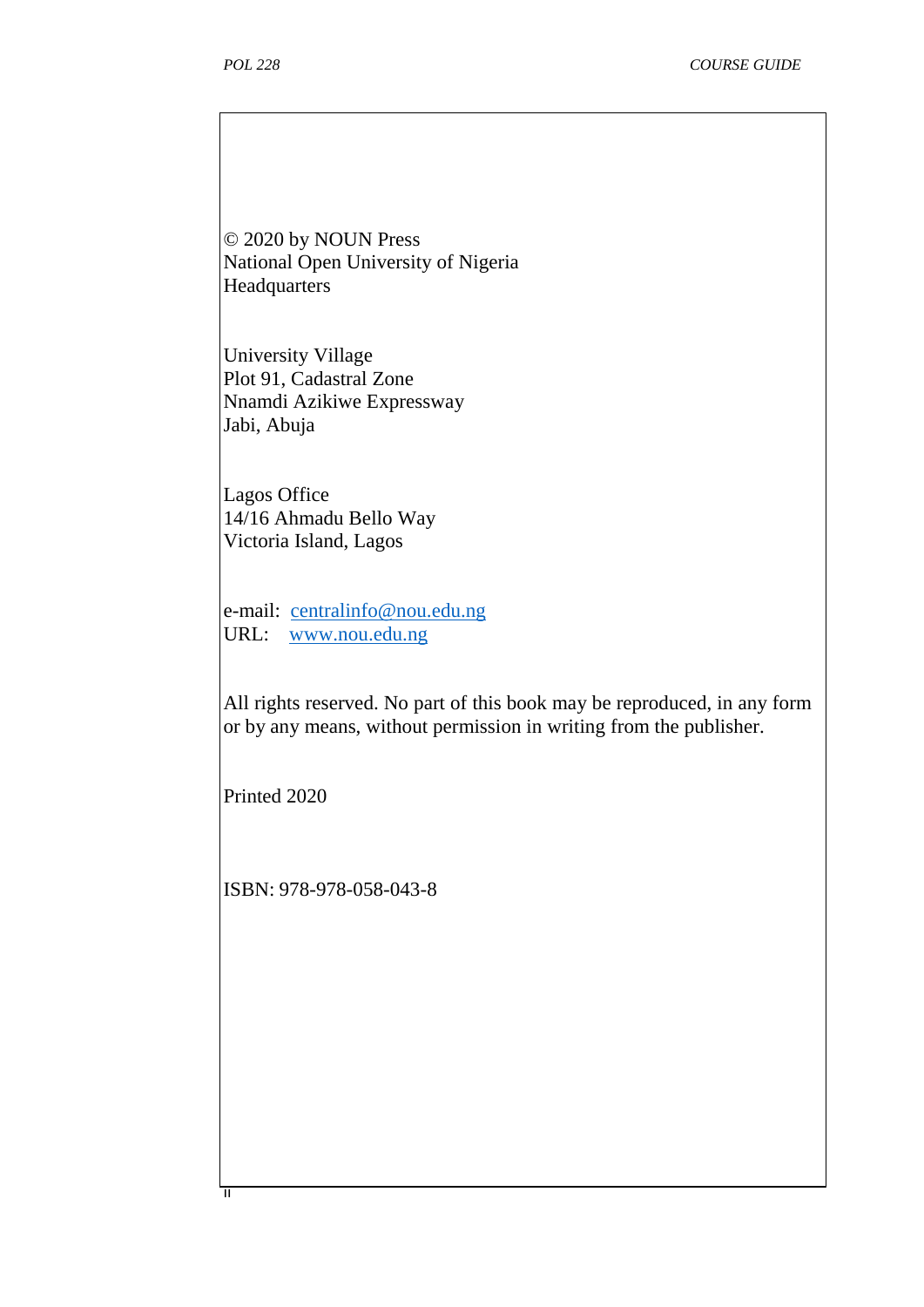# **CONTENTS PAGE**

| 1V             |
|----------------|
| 1V             |
| V              |
| V              |
| v              |
| v              |
| V <sub>1</sub> |
| V11            |
| V11            |
| V111           |
| V111           |
| viii           |
| 1X             |
| X1             |
| <b>X11</b>     |
|                |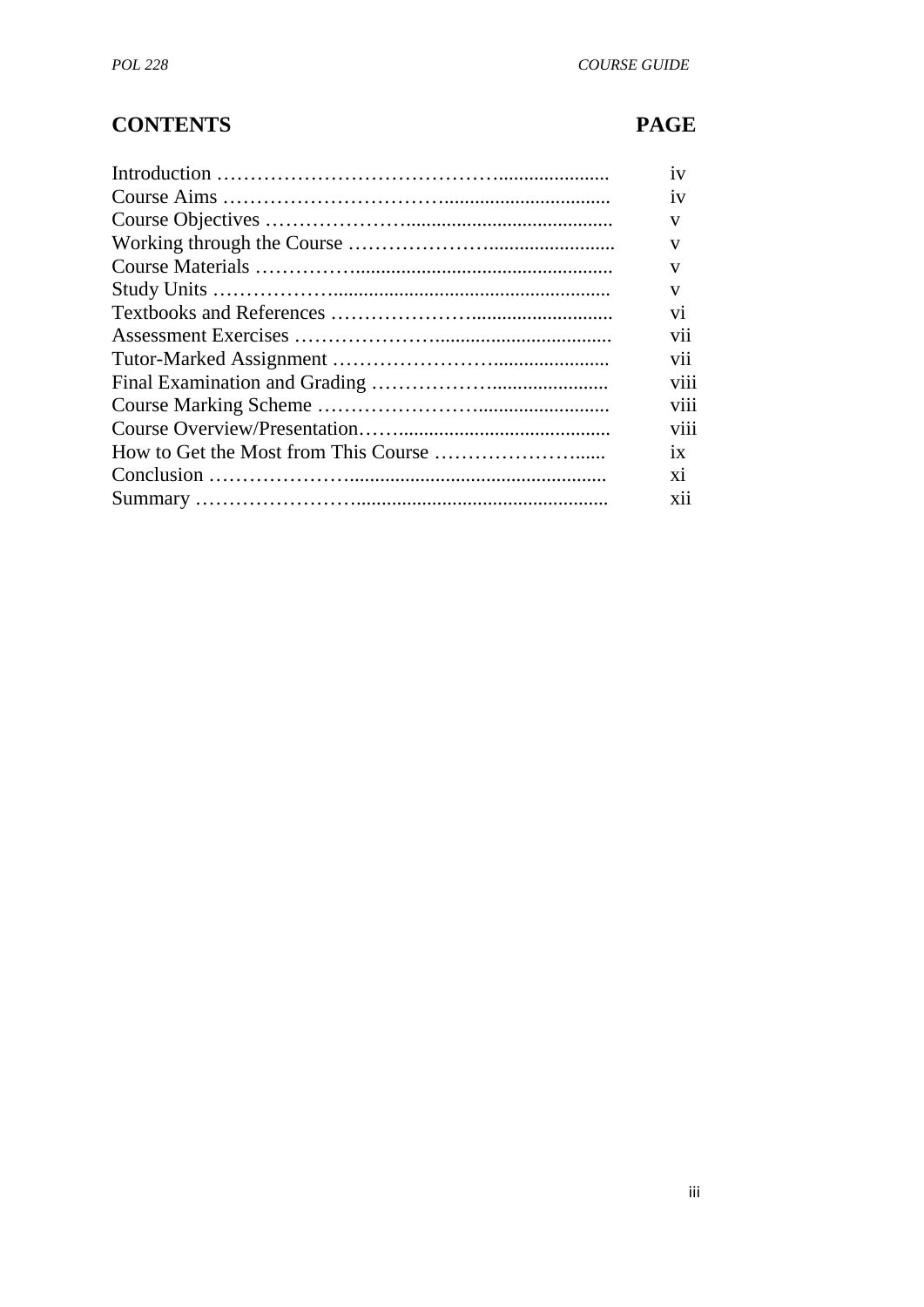## **COURSE DESCRIPTION**

#### **POL 228 Introduction to Comparative Politics (3 Credit Unit)**

This course, POL 228- Introduction to Comparative Politics, is a three credit unit course for undergraduate students in Political Science and other Social Science disciplines. The course compares political systems across the world with a focus on different types of political systems. It also introduces students to the foundation of comparative politics particularly the works of its founding fathers and other scholars particularly the perspectives they espoused. The materials have been developed with special reference to Nigeria. It also provides you with information on the organization and requirements for the course.

## **COURSE AIMS AND OBJECTIVES**

The general aim of this course is to help you have the basic knowledge and understanding of Comparative Politics, and to enable you appreciate its usefulness in Political Science.

To achieve the general aim set out above, POL 228 has the following as specific objectives:

- educating you about the basic concepts and principles of comparative politics
- highlighting the value of comparison in political studies
- acquainting you with the methods of comparative politics
- educating you about how to analyse contemporary political issues using comparative method.

In addition to the general objective of the course, each unit also has specific objectives. It is advisable that you read them before you start working through the unit. Reference may be made to them in the course of study of the units as self-assessments strategy.

#### **Expected Outcomes**

On successful completion of the course, you should be able to:

- discuss the definitions, scope and origin of Comparative Politics
- explain the approaches to the study of Comparative Politics
- understand the importance and limitations of Comparative **Politics**
- comprehend the logic of comparative social inquiry
- identify the focus and thrust of comparative politics
- understand the role of concepts, models and theories in Comparative Politics
- explain the problem of conceptualisation in Comparative Politics
- iv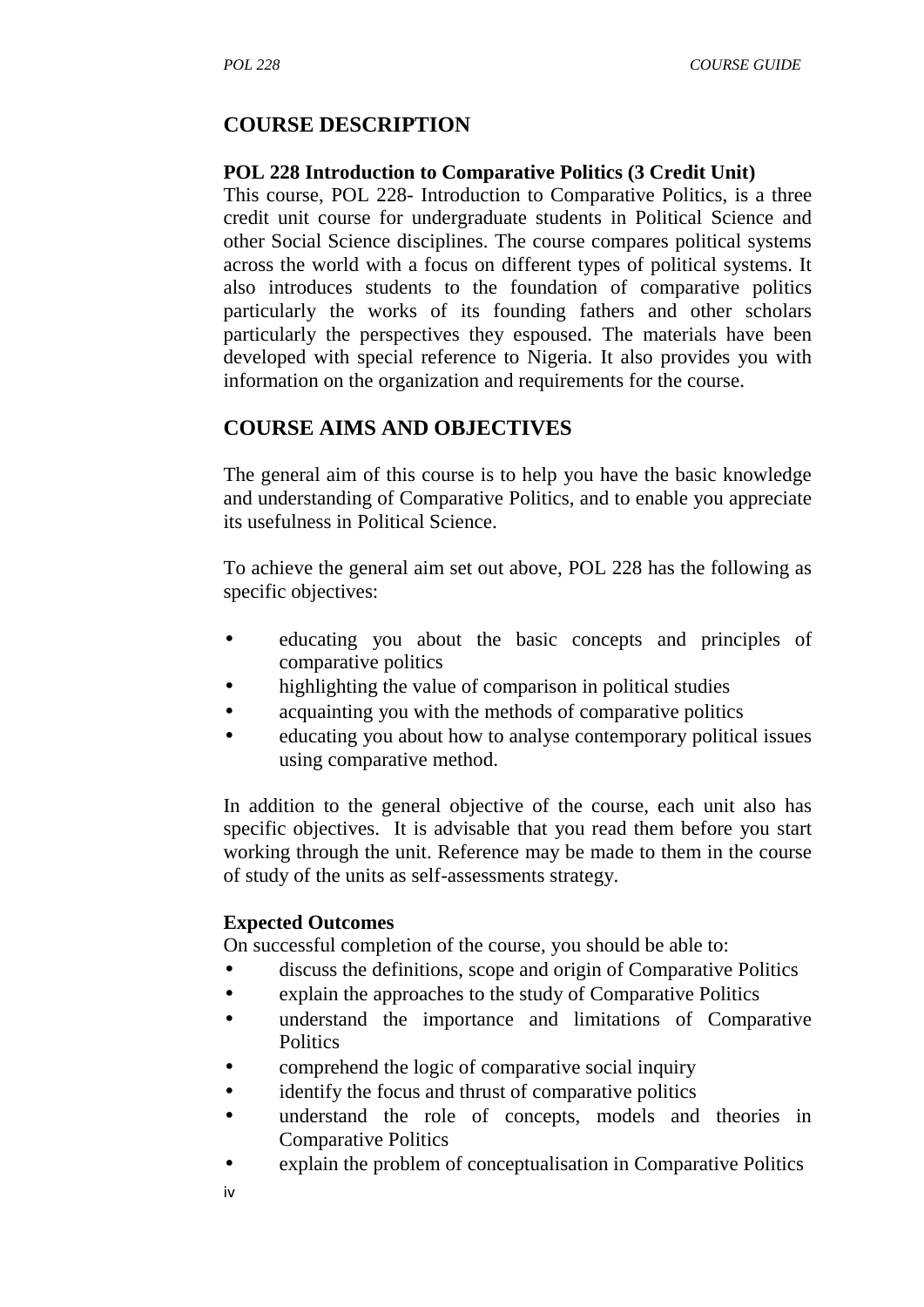- gain an insight into the nature and function of paradigm in Comparative Politics
- explain political systems across different societies
- explain ideologies from the different political platforms in the world
- discuss democracy on comparative basis along different political spectrum
- explain the impact of Globalisation on Comparative Politics.

# **WORKING THROUGH THE COURSE**

To complete the course, you are required to read the study units and other related materials. It is also necessary to undertake practical exercises for which you require a pen/pencil, a note-book, graph paper and other materials that will be listed in this guide. The exercises are to aid your understanding of the units being presented. At the end of each unit, you will be required to submit written assignments for assessment.

At the end of the course, a final examination will be written.

# **COURSE MATERIALS**

The major materials needed for this course are:

- 1. Course Guide
- 2. Study Guide
- 3. Assignment File
- 4. Relevant textbooks including the ones listed under each unit
- 5. You may also need to listen to educative programmes and special reports on electronic and print media.
- 6. In addition, you also need to read newspapers, news magazine, and academic journals. You also need to interact with computer to explore the Internet facilities (specifically browse Google Scholars to access some of the reference materials).

## **STUDY UNITS**

This course consist of four modules divided into 18 units. They are listed below: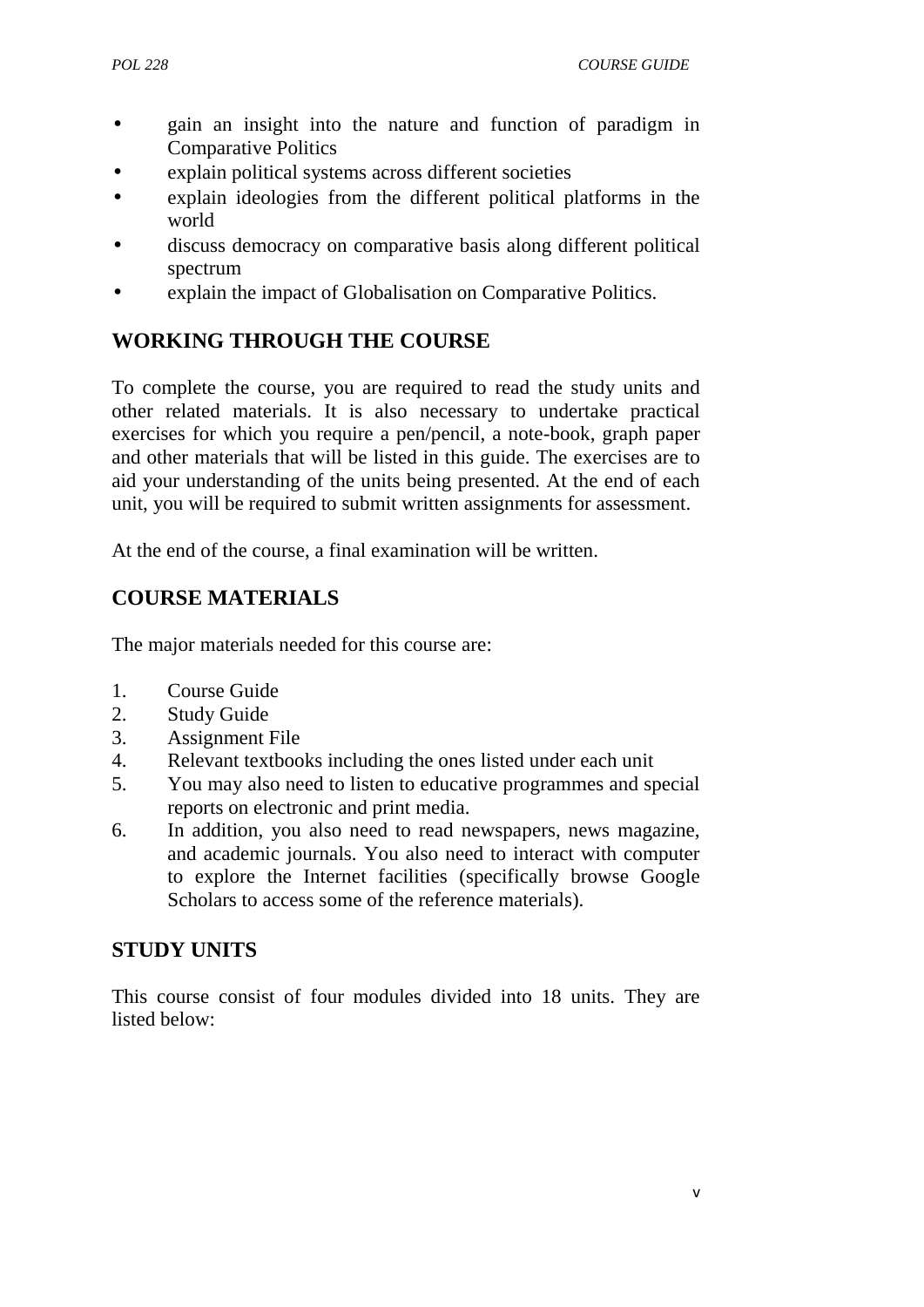#### **MODULE 1 BACKGROUND TO COMPARATIVE POLITICS**

- Unit 1 Definitions of Comparative Politics
- Unit 2 Origin of Comparative Politics
- Unit 3 Comparative Methods
- Unit 4 Focus or Thrust of Comparative Politics

#### **MODULE 2 TOOLS OF COMPARATIVE POLITICS**

- Unit 1 Concepts & Models
- Unit 2 Theories & Logic
- Unit 3 Classification
- Unit 4 Case Study

#### **MODULE 3 METHODS OF COMPARATIVE STUDY**

- Unit 1 Comparing Many Countries
- Unit 2 Comparing Few Countries
- Unit 3 Single- Country Studies
- Unit 4 Difficulties in Comparison
- Unit 5 Comparative Democratic Order- Federalism

#### **MODULE 4 COMPARATIVE POLITICAL INSTITUTIONS**

- Unit 1 Parliamentary System<br>
Unit 2 Presidential Systems
- Presidential Systems
- Unit 3 Advantages and Shortcomings of the Systems
- Unit 4 Comparing the Parliamentary and Presidential Systems
- Unit 5 Judiciary in Comparative Perspectives

## **TEXTBOOKS AND REFERENCES**

Certain books have been recommended in the course. You may wish to purchase online and, or download them for further reading.

- 1. Adam Przeworski (2007). Is the Science of Comparative Politics Possible? www.researchgate.net/profile/adamprzeworks/publication/28751 4283Above Essay is an adaption from: Henry Tuene& Adam przeworski (1970). The knowledge of Comparative Social Inquiry. New York: Wiley Interscience.
- 2. Daniele Caramani (2017). *Comparative Politics*. (4<sup>th</sup> ed.). United Kingdom: Oxford University Press.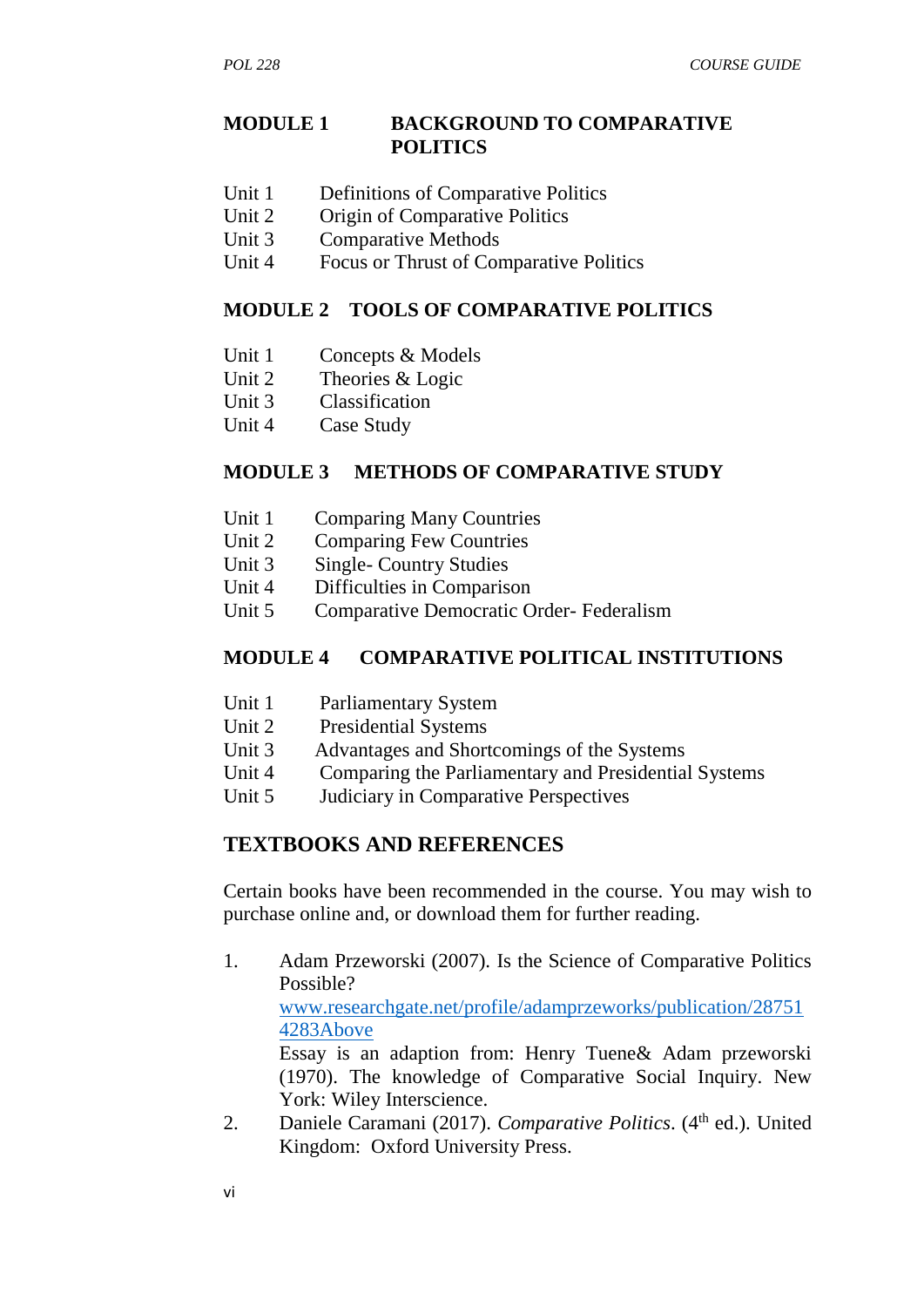*POL 228 COURSE GUIDE*

- 3. Dirk Berg-Schlosser (2012). *Mixed Methods in Comparative Politics, Principles and Applications.* London: Palgrave Macmillan.
- 4. Gabriel Abraham Almond & James Smoot Coleman (2015). *The Politics of Developing Areas.* New Jersey: Princeton University Press.
- 5. Goran Hyden (2006). *African Politics in Comparative Perspective.* Cambridge: Cambridge University Press.
- 6. Hague, Rod & Martin Harrop. (2013). *Comparative Government and Politics - An Introduction.* (9th ed.). Basingstoke: Palgrave Macmillan.
- 7. Jorgen Rasmussen (2009). *The Process of Politics. A Comparative Approach.* New Jersey: Transaction Publishers.
- 8. Kenneth newton & Jan W. Van Deth (2016). *Foundations of Comparative Politics- Democracies of the Modern World.* Cambridge: Cambridge University Press.
- 9. Mark Kesselman, et al. (2018). *Introduction to Comparative Politics: Political Challenges and Changing Agendas.* Australia: Cengage.
- 10. Richard A. Joseph (2014). *Democracy & Prebendal Politics in Nigeria – The Rise and Fall of the Second Republic*. Cambridge: Cambridge University Press.
- 11. Wiarrds, H. J. (2005). *Comparative Politics: Critical Concepts in Political Science.* London: Rutledge.

## **ASSESSMENT FILE**

An assessment file and marking scheme will be made available to you. In the assessment file, you will find details of the works that must be submitted to the tutor for grading. There are two aspects of the assessment of this course; the Tutor Marked Assignment and the written examination. The marks obtained in these two areas will make up the final mark. The assignment must be submitted to the Tutor for formal assessment within the deadline stated in the presentation schedule and the Assignment file.

The work submitted to the Facilitator for assessment will count for 30% of the student's total score.

# **TUTOR-MARKED ASSIGNMENT**

You will have to submit a specified number of the Tutor-Marked Assignment (TMAs). Every unit in this course has a TMA. You will be assessed on four of them but the best three grades from the TMAs will be used for your 30% grading. When you have completed each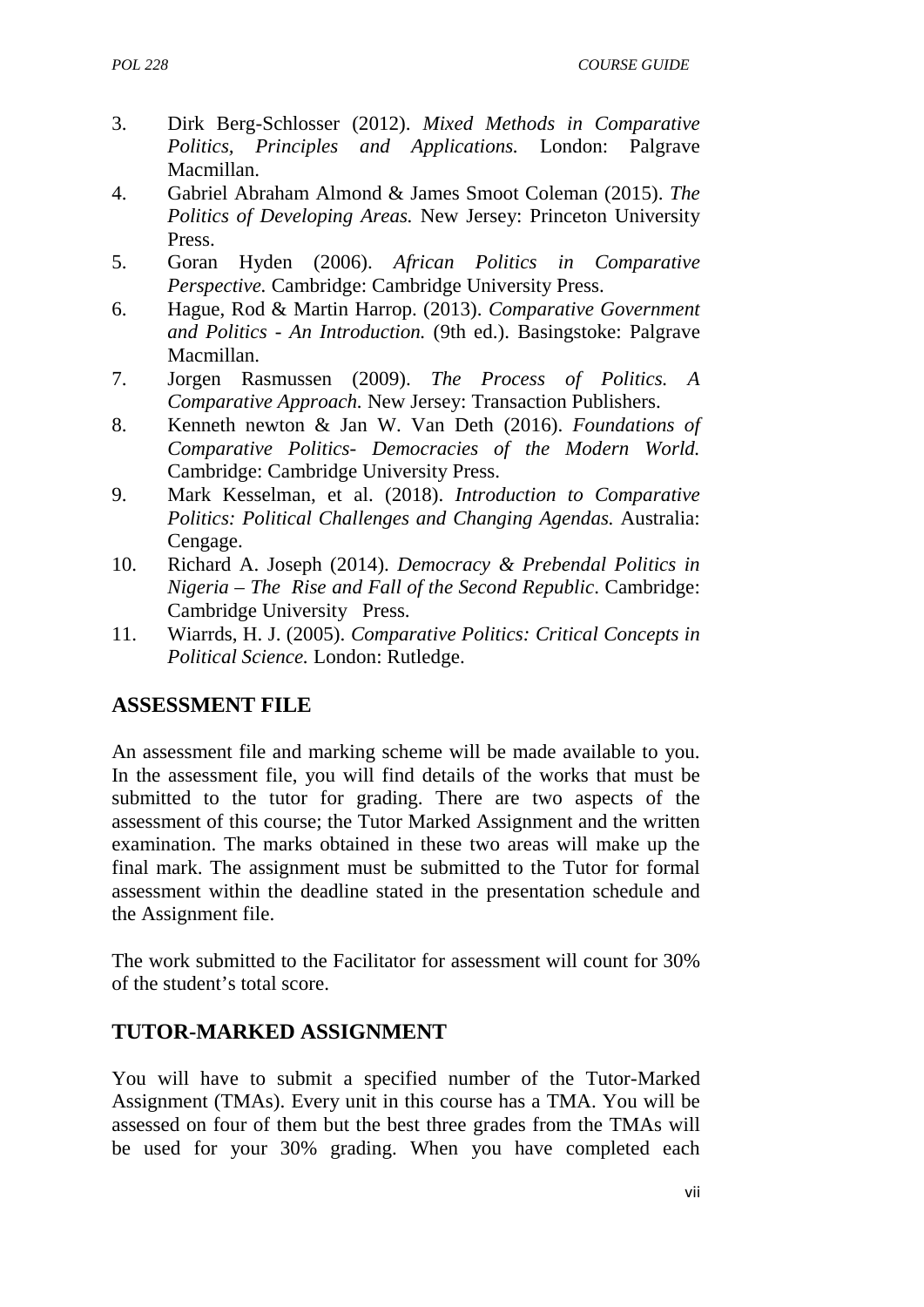assignment, such should be sent together with a TMA Form to your Tutor. You are advised to ensure that each assignment reaches your Tutor on or before the deadline for submissions. If for any reason, you cannot complete the work on time, contact should be made with the Facilitator for a discussion on the possibility of an extension. Extensions will not be granted after the due date unless under exceptional circumstances.

## **FINAL EXAMINATION AND GRADING**

The final examination will be a test of three hours. All areas of the course will be examined. You should find time to read the unit all over before the examination. The final examination will attract 70% of the total course grade. The examination will consist of questions, which reflect the kinds of self-assessment exercises and Tutor Marked Assignment previously encountered. And all aspects of the course will be assessed. You should use the time between completing the last unit, and taking the examination to revise the entire course.

## **COURSE MARKING SCHEME**

The following table lays out how the actual course mark allocation is broken down.

| <b>Assessment</b>        | <b>Marks</b> |
|--------------------------|--------------|
| Assignments<br>(Best)    | Three        |
| Assignments              | 30%          |
| out of Four marked)      |              |
| <b>Final Examination</b> | 70%          |
| Total                    | 100%         |

#### **SUBMISSION SCHEDULE**

The dates for submission of all assignments will be communicated to you. You will also be told the completion dates of study and examinations.

#### **COURSE OVERVIEW AND PRESENTATION SCHEDULE**

| <b>Units</b>    | Title of work                                         | Weeks<br>activity               | <b>Assignment</b><br>(end-of-unit) |
|-----------------|-------------------------------------------------------|---------------------------------|------------------------------------|
| <b>Module 1</b> | <b>Background to Comparative Politics</b>             |                                 |                                    |
| Unit 1          | Definition of Politics<br><b>Comparative Politics</b> | and $\sqrt{\phantom{a}}$ Week 1 | Assignment 1                       |
| Unit 2          | <b>Origin of Comparative Politics</b>                 |                                 |                                    |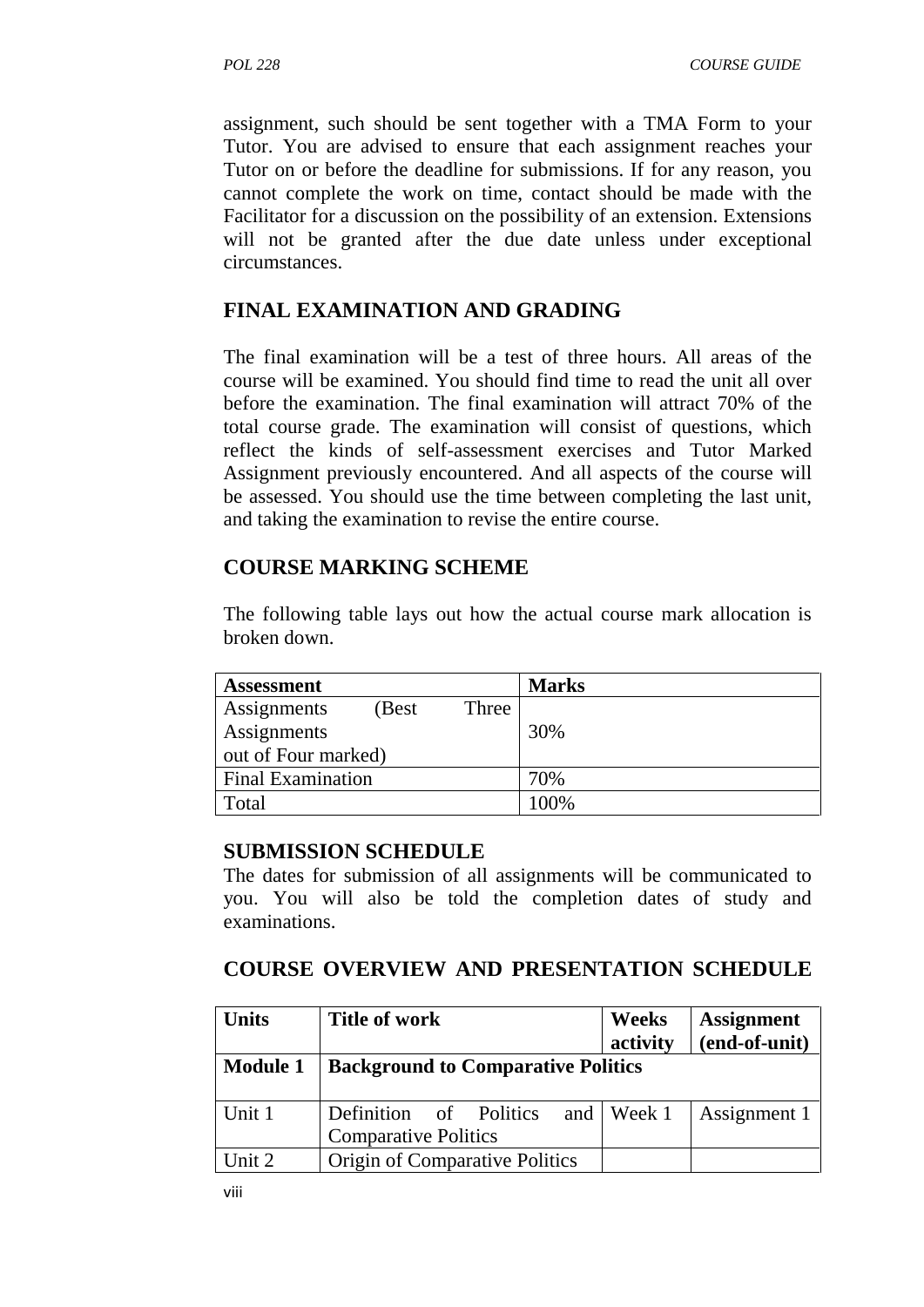| Unit 3          | <b>Comparative Methods</b>       | Week 2      | Assignment 2 |
|-----------------|----------------------------------|-------------|--------------|
| Unit 4          | Focus or Thrust of Comparative   |             |              |
|                 | Politics                         |             |              |
| <b>Module 2</b> | <b>Tools of Comparative</b>      |             |              |
|                 | <b>Politics</b>                  |             |              |
| Unit 1          | Concepts & Models                | Week 3      | Assignment 3 |
| Unit 2          | Theories & Logic                 |             |              |
| Unit 3          | Classification                   | Week 4      | Assignment 4 |
| Unit 4          | Case Study<br>in<br>Comparative  | Week 5      | Assignment 5 |
|                 | Politics                         |             |              |
| <b>Module 3</b> | <b>Methods of Comparative</b>    |             |              |
|                 | <b>Study</b>                     |             |              |
| Unit 1          | <b>Comparing Many Countries</b>  | Week 6      | Assignment 6 |
| Unit 2          | <b>Comparing Few Countries</b>   | Week 7      | Assignment 7 |
| Unit 3          | <b>Single- Country Studies</b>   |             |              |
| Unit 4          | Difficulties in Comparison       | Week 8      | Assignment 8 |
| Unit 5          | <b>Comparative Democratic</b>    |             |              |
|                 | Order: Federalism                |             |              |
| <b>Module 4</b> | <b>Political Systems</b>         |             |              |
| Unit 1          | Parliamentary system             | Week        | Assignment   |
|                 |                                  | 10          | 10           |
| Unit 2          | <b>Presidential System</b>       | Week        |              |
|                 |                                  | 11          |              |
| Unit 3          | Advantages & Shortcomings of     |             | Assignment   |
|                 | the Systems                      |             | 11           |
|                 |                                  |             |              |
| Unit 4          | Presidential<br>Comparing<br>and | Week        | Assignment   |
|                 | <b>Parliamentary Systems</b>     | 12          | 12           |
|                 |                                  |             |              |
| Unit 5          | The Judiciary in Comparative     | Week        | Assignment   |
|                 | Perspective                      | 13          | 13           |
|                 | <b>Total</b>                     | <b>Week</b> |              |
|                 |                                  | 13          |              |

# **HOW TO GET THE MOST FROM THIS COURSE**

In distance learning, the study units replace the university lecture. This is one of the great advantages of distance learning; you can read and work through specially designed study materials at your own pace, and at a time and place that suits you best. Think of it as reading the lecture instead of listening to the lecturer. In the same way a lecturer might give you some readings to do, the study units tell distance learner what to read and which are your text materials or set books. Distance learners are provided exercises to do at appropriate points, just as a lecturer might give his students exercise in a formal classroom setting. Each of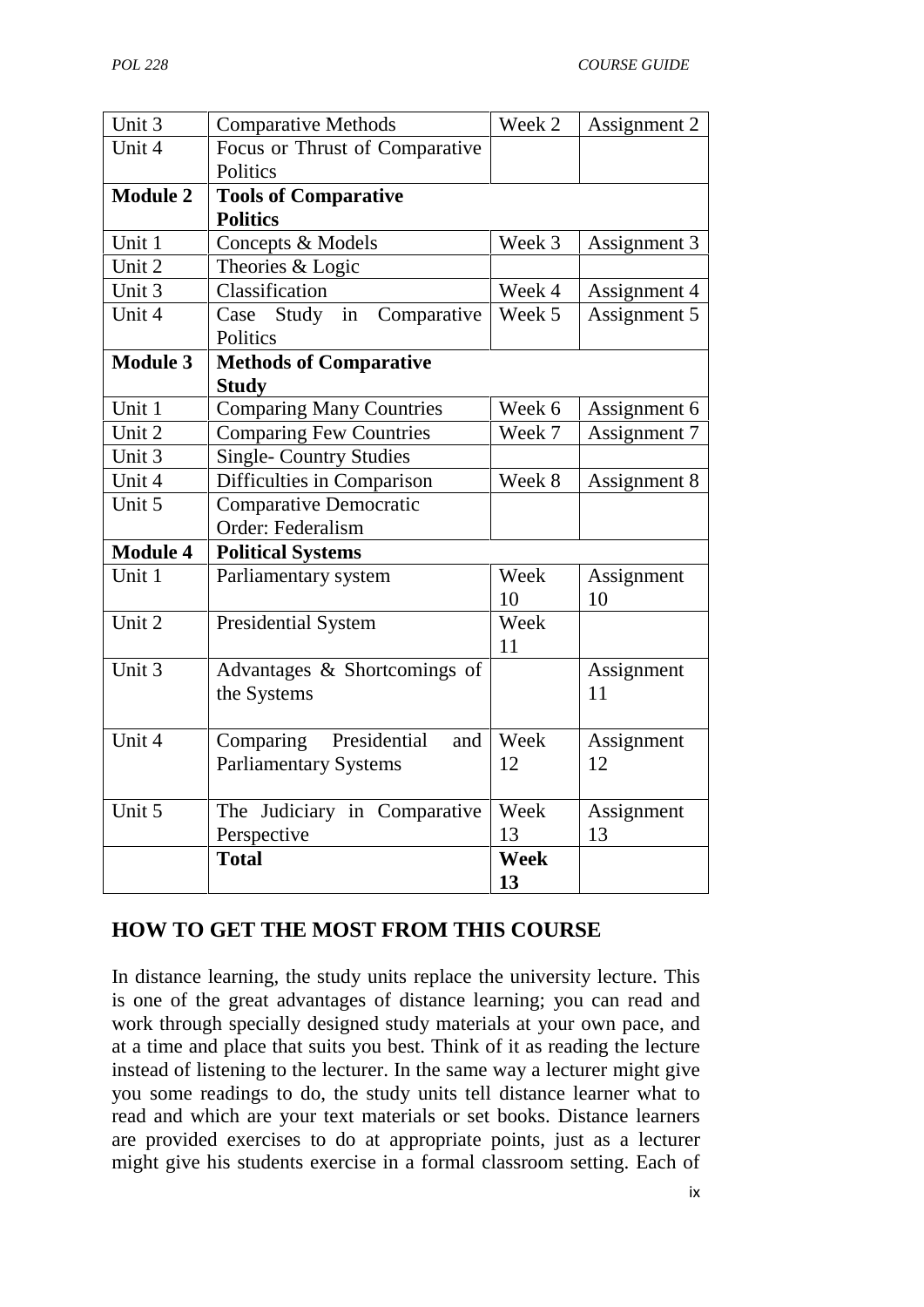the study units follows a common format. The first item is an introduction to the subject matter of the unit, and how a particular unit is integrated with the other units and the course as a whole. Next to this is a set of learning objectives. These objectives guide you to know what you should be able to do by the time the units have been completed. These learning objectives are meant to guide you in your studies. The moment a unit is finished, you must go back and check whether you have achieved the objectives. If this is made a habit then, you will significantly improve your chances of passing the course. The main body of the unit guides you through the required reading from other sources. This will usually be either from your set books or from a reading section. The following is a practical strategy for working through the course. If you have any difficulty, you should contact your tutor for assistance. Remember that the Tutor's job is to provide guidance. So do not hesitate to call and seek for such assistance when needed.

On the whole, you need to:

Read this Course Guide thoroughly, it is your first assignment.

Organise a Study Schedule. Design a 'Course Overview' to guide you through the course. Note the time you are expected to spend on each unit and how the assignments relate to the units. Whatever method you choose to use, you should decide on and write in your own dates and schedule of work for each unit.

Once you have created your own study schedule, do everything to stay faithful to it. The major reason students fail is that they are behind in their course work. If you get into difficulties with your schedule, please, seek help before it becomes too late to help.

Assemble the study materials. You will need your set books and the unit you are studying at any point in time. As you work through the unit, you will know what sources to consult for further information.

Keep in touch with your Study centre, where you can always obtain upto date course information.

Review the objectives for each study unit to confirm that you have achieved them. If you are not sure about any of the objectives, review the study materials or consult your tutor.

When you are confident that you have achieved a unit's objectives, you can start on the next unit. Proceed unit by unit through the course and try to pace your study so that you keep yourself on schedule.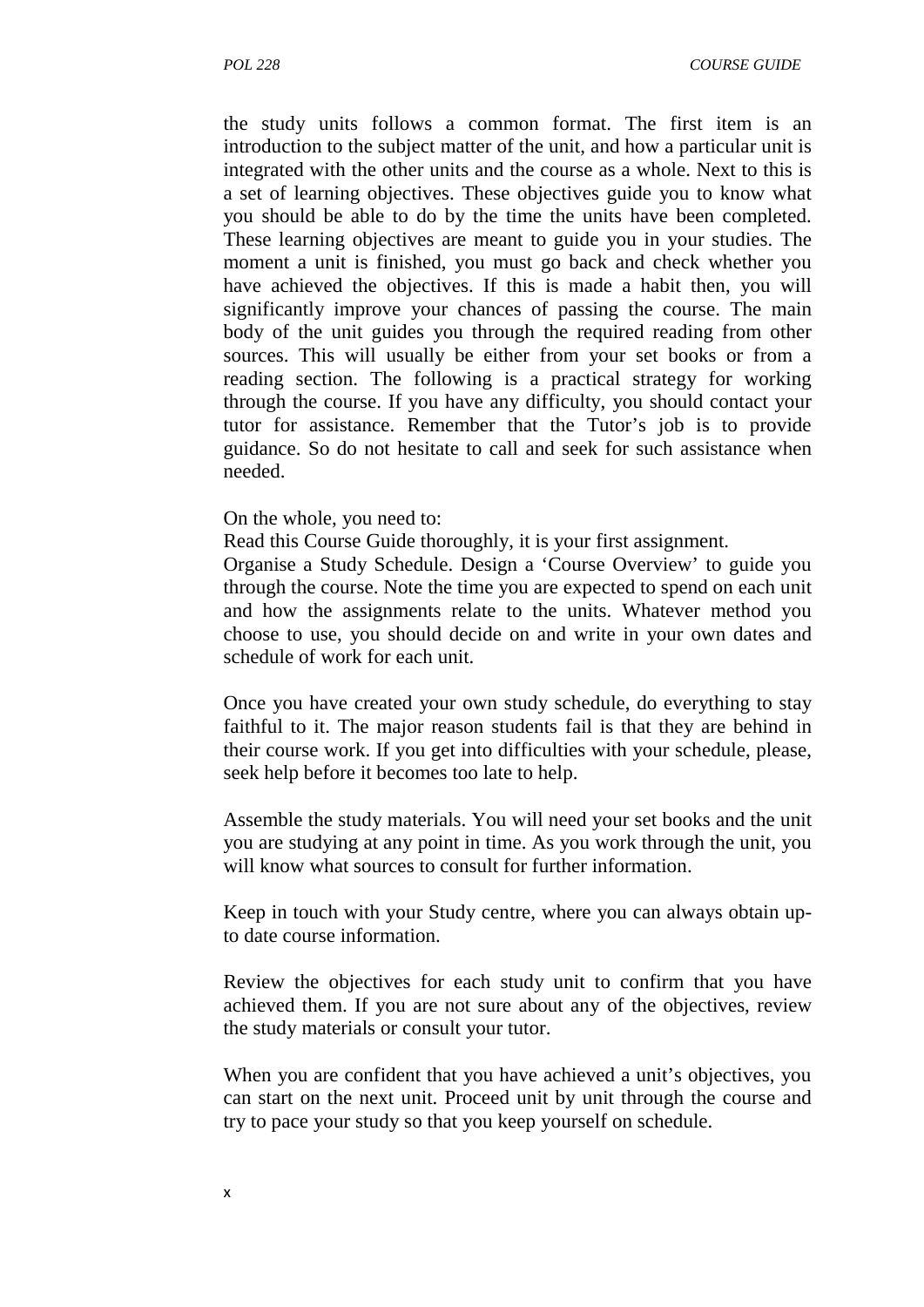Note that you will learn a lot by turning in your assignment as at when due. The assignments have been designed to help you meet the objectives of the course and, therefore, will help you pass the examination.

When you have submitted an assignment to your tutor for marking, do not wait for its return before starting on the next unit. Keep to your schedule. When the assignment is returned, pay particular attention to your tutor's comments, both on the marked assignment form and also the written comments on the ordinary assignments.

After completing the last unit, review the course and prepare yourself for the final examination. Check that you have achieved the unit objectives (listed at the beginning of each unit) and the course objectives (listed in the Course Guide).

# **TUTORS AND TUTORIALS**

Information relating to the tutorials will be provided from time to time as appropriate. Your tutor will mark and comment on your assignments, keep a close watch on your progress and on any difficulties you might encounter and provide assistance to you during the course. You must take your tutor-marked assignments to the study centre, at least two working days before the due date. They will be marked by your tutor and returned to you as soon as possible.

Do not hesitate to contact your tutor if you need help. Contact your tutor if:

- you do not understand any part of the study units or the assigned reading
- you have difficulty with the exercises
- you have a question or problem with an assignment or with your tutor's comments on an assignment or with the grading of an assignment.

You should always attend the tutorials. It affords opportunity for interaction with other students. It will also enhance the face-to-face contact with your tutors, where questions encountered in the course of your study are raised and answered instantly. To gain the maximum benefit from course tutorials, prepare a question list well ahead of tutorials. You will learn a lot from participating in discussion actively.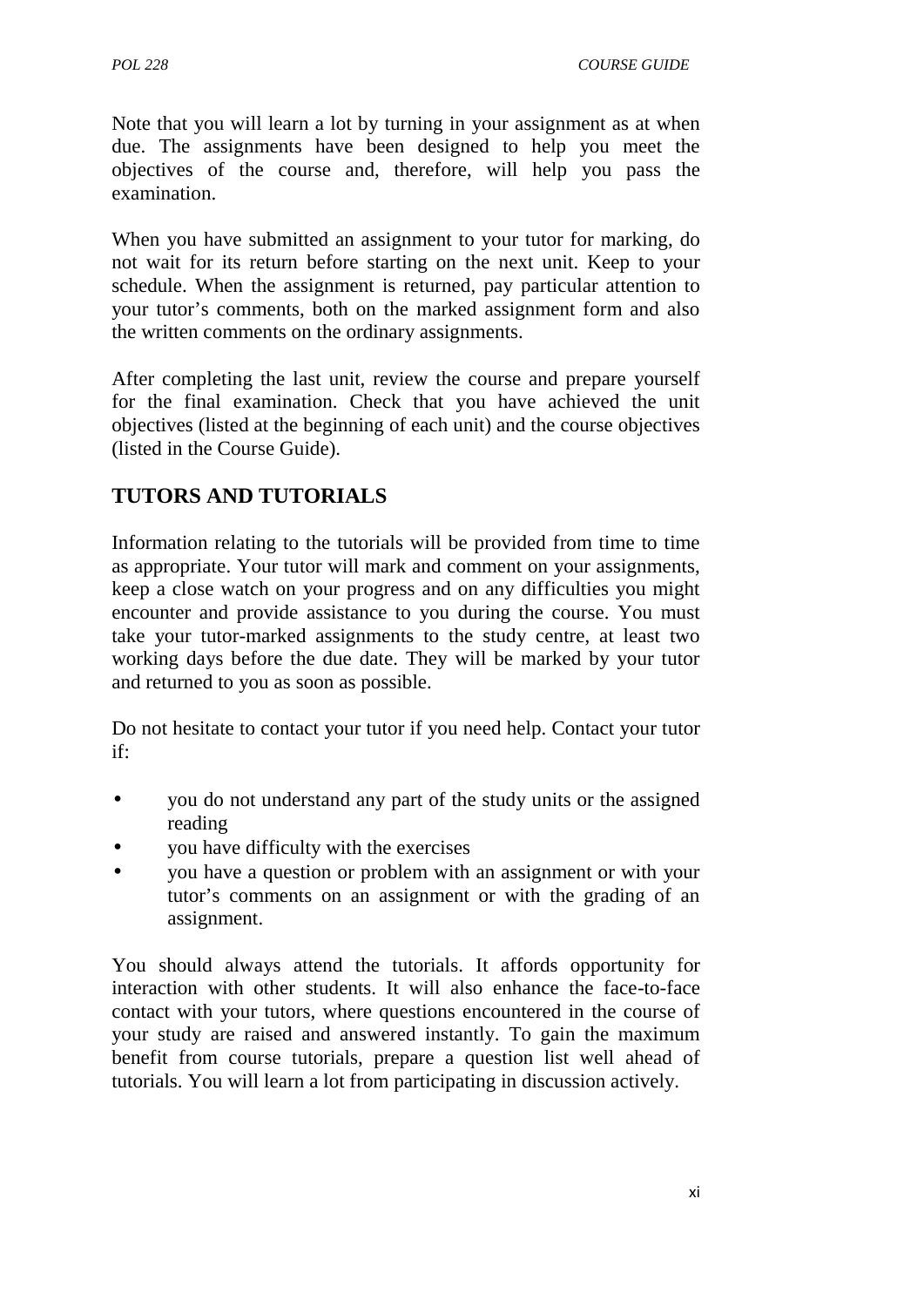#### **SUMMARY**

The course guide gives you an overview of what to expect in the course of this study. The modules have been carefully designed to introduce you to the field of Comparative Politics. We wish you success in this academic programme. It is our hope that you will find this course both interesting and useful.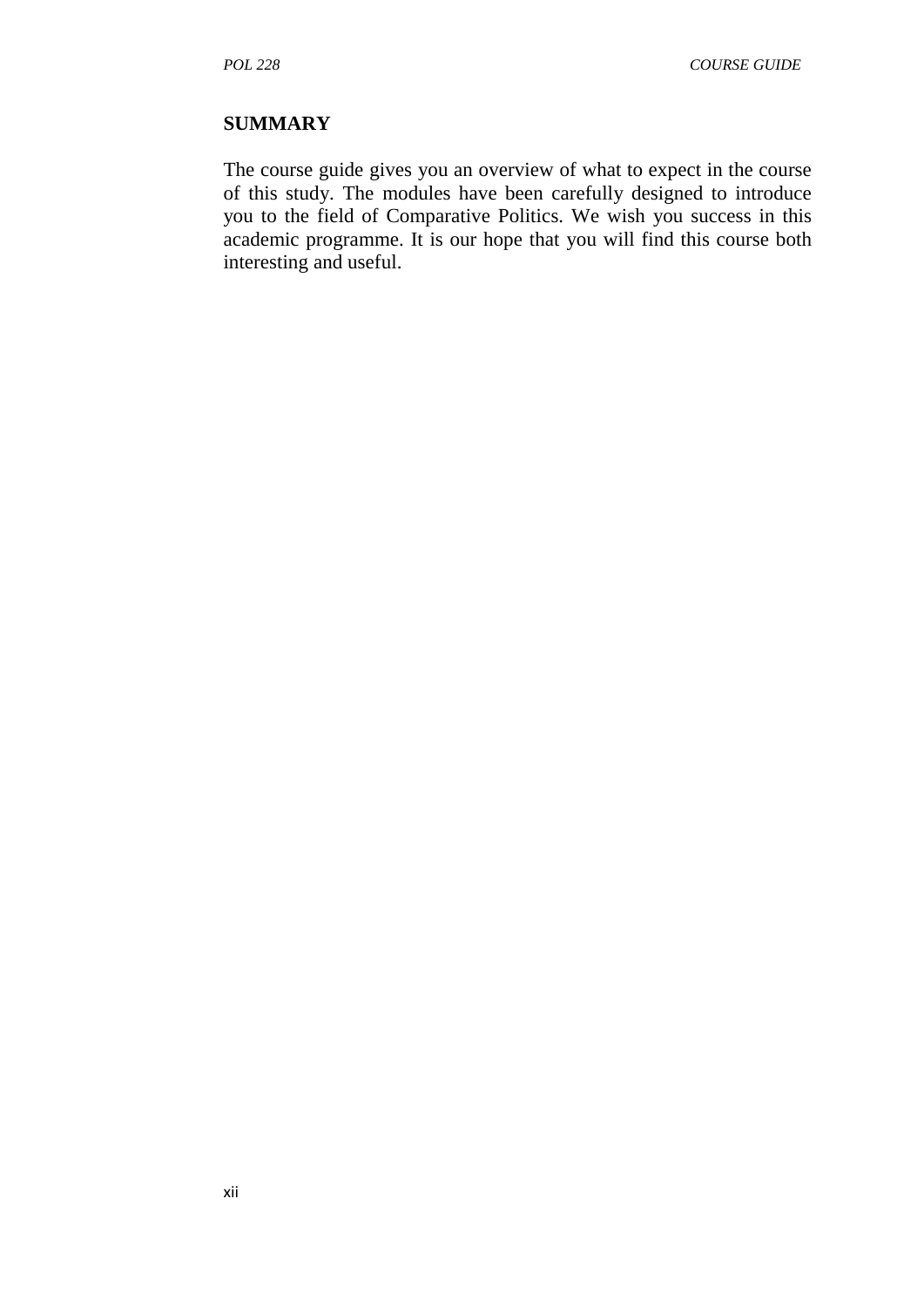# **MAIN COURSE**

<u> 1999 - 1999 - 1999 - 1999 - 1999 - 1999 - 1999 - 1999 - 1999 - 1999 - 1999 - 1999 - 1999 - 1999 - 1999 - 199</u>

| <b>CONTENTS</b>                                |                                            | <b>PAGE</b> |  |
|------------------------------------------------|--------------------------------------------|-------------|--|
| <b>Module 1</b>                                | <b>Background to Comparative</b>           | 1           |  |
| Unit 1                                         | Definitions of Comparative Politics        | 1           |  |
| Unit 2                                         |                                            | 10          |  |
| Unit 3                                         |                                            | 24          |  |
| Unit 4                                         | Focus or Thrust of Comparative Politics    | 31          |  |
| <b>Module 2</b>                                | <b>Tools of Comparative Politics </b>      | 35          |  |
| Unit 1                                         |                                            | 35          |  |
| Unit 2                                         |                                            | 40          |  |
| Unit $3$                                       |                                            | 45          |  |
| Unit 4                                         |                                            | 51          |  |
| <b>Module 3</b>                                | Methods of Comparative Study               | 56          |  |
| Unit 1                                         |                                            | 56          |  |
| Unit 2                                         |                                            | 60          |  |
| Unit 3                                         |                                            | 66          |  |
| Unit 4                                         |                                            | 69          |  |
| Unit 5                                         | Comparative Democratic Order-Federalism    | 76          |  |
| <b>Module 4</b>                                | <b>Comparative Political Institutions </b> | 85          |  |
|                                                |                                            |             |  |
|                                                |                                            | 85          |  |
|                                                |                                            | 93          |  |
|                                                | Advantages and Shortcomings of the Systems | 99          |  |
|                                                | Comparing the Parliamentary and            |             |  |
| Unit 1<br>Unit 2<br>Unit 3<br>Unit 4<br>Unit 5 | Judiciary in Comparative Perspectives      | 103<br>110  |  |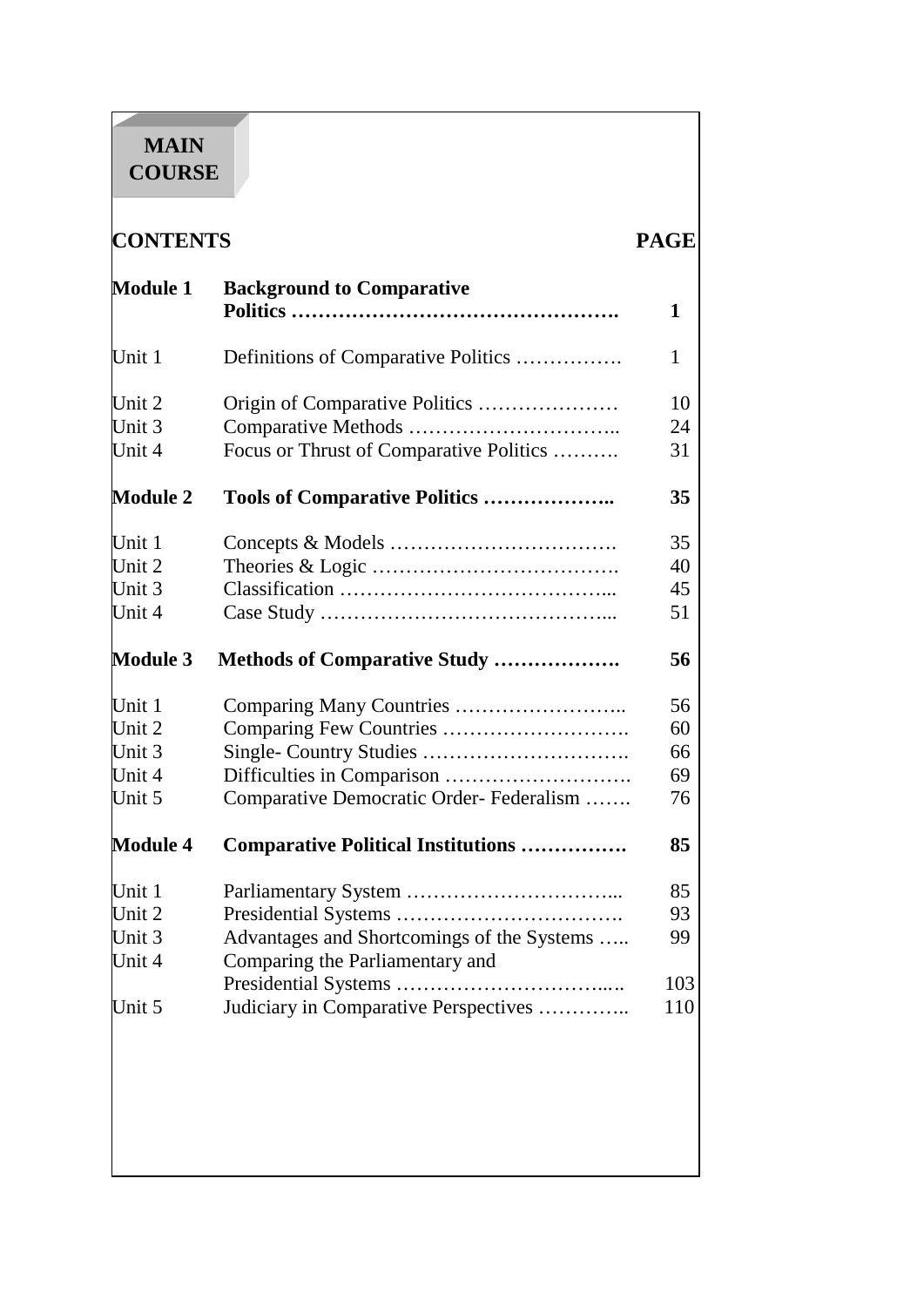# **MODULE 1 BACKGROUND TO COMPARATIVE POLITICS**

- Unit 1 Definitions of Comparative Politics
- Unit 2 Origin of Comparative Politics
- Unit 3 Comparative Methods
- Unit 4 Focus or Thrust of Comparative Politics

# **UNIT 1 DEFINITIONS OF POLITICS AND COMPARATIVE POLITICS**

# **CONTENTS**

- 1.0 Introduction
- 2.0 Objectives
- 3.0 Main Content
	- 3.1 Definition of Comparative Politics
	- 3.2 Comparative Government
	- 3.3 Comparative Strategies
- 4.0 Summary
- 5.0 Conclusion
- 6.0 Tutor-Marked Assignment
- 7.0 References/Further Reading

# **1.0 INTRODUCTION**

This unit introduces the conceptual understanding of Politics and Comparative Politics as a sub-field in Political Science. This will enable you have an understanding of the issues involved in Comparative Politics. The unit also identifies the different forms of comparison and the significance of Comparative Politics as sub field in political science discipline.

# **2.0 OBJECTIVES**

By the end of this unit, you will be able to:

- state and conceptualise Comparative Politics
- appreciate and explain the different forms or methods of comparison in political politics
- assess the usefulness of comparative politics in political science and the broader social sciences.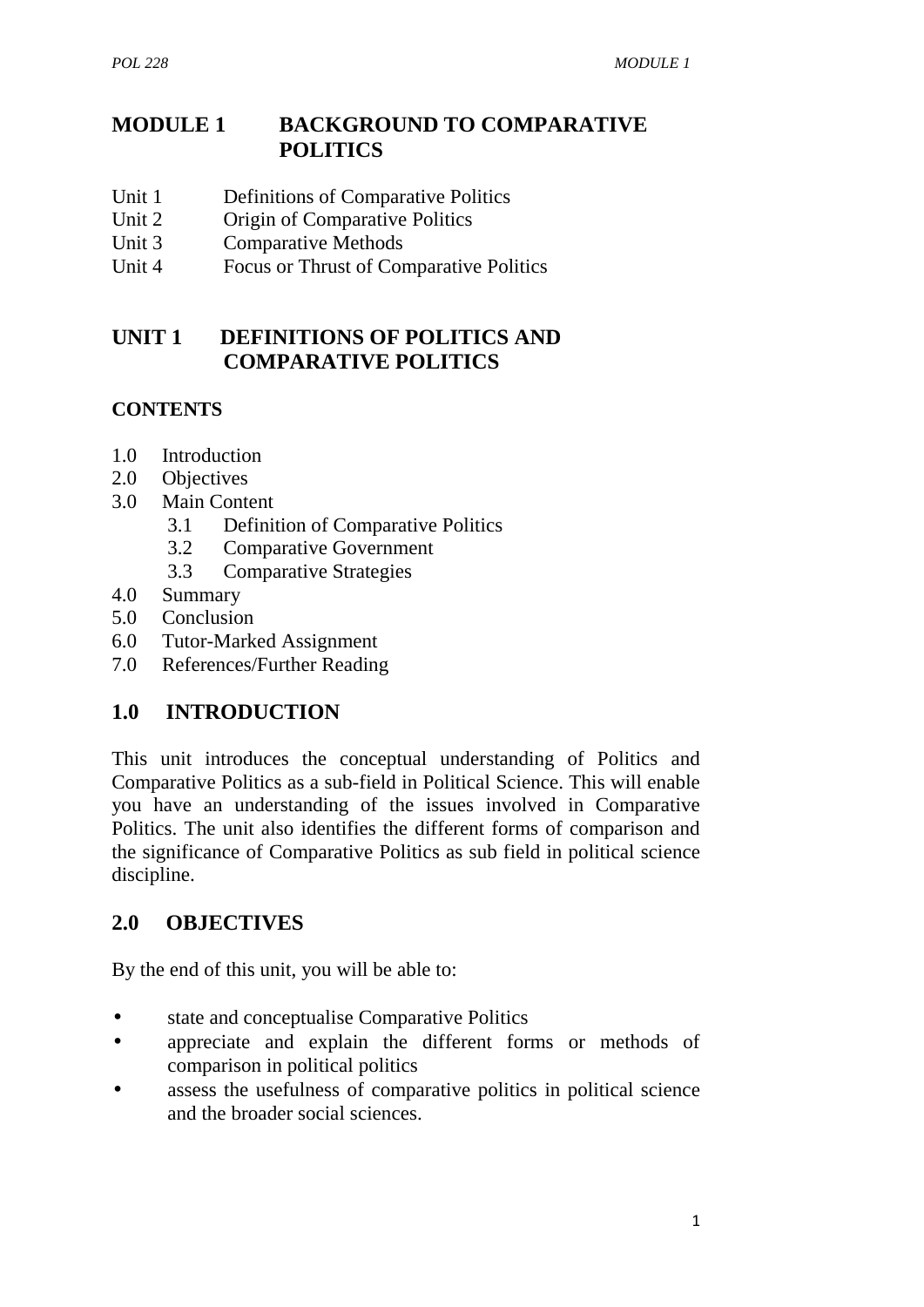# **3.0 MAIN CONTENT**

## **3.1 Definitions of Comparative Politics**

Comparative Politics is a sub-field of Political Science. Other sub-fields are Public Administration, Political Theory, International Relations, Public Policy Analysis and Political Economy among others. The study of Comparative Politics is essentially, to enable us understand the diversity of processes and institutions of states across ages. To be sure, when we look at the politics, economic and institutions of the various states of the world we discover that there exist wide variations. The questions now are:

- Why are some countries poor and others wealthier?
- What enables some countries to 'make it' in the modern world while others remain perpetually poor?
- Why do poor countries often find themselves under authoritarian regime, while the richer countries are democratically governed?
- Why did states that inherited parliamentary system change to presidential system?
- What are the internal social and political conditions as well as the international structures of these various countries that explain the similarities as well as the difference?

These questions among others lie at the heart of the field of Comparative Politics. According to Ray (2004), it is now widely felt that a realistic evaluation of the government and politics or political system of one's own country is made possible by understanding the governmental process in other countries. By this, not only does comparative study of governments facilitate objective and rational judgment about political systems, but also at the same time dispels the 'dangerously misleading form of ethnocentrism' that one's own country is superior to any other. The study of government is an important part of the study of politics. The structure and behaviour of government, as Roy notes, constitute an existing and challenging area of concern for students of Political Science. Modern governments are emerging more and more as indispensable instrumentalities of multifaceted development, especially in the developing nations of Asia, Africa and Latin America, and also as an active force in the forming of economic, social and environmental conditions.

On the global scene, there are varieties of political systems. The different political systems capture an enormous variety of institutions, processes, and interactions. Thus, it is difficult to see two countries that are completely identical. In other words, governments have varied complexity. Thus, Comparative Politics involves the systematic study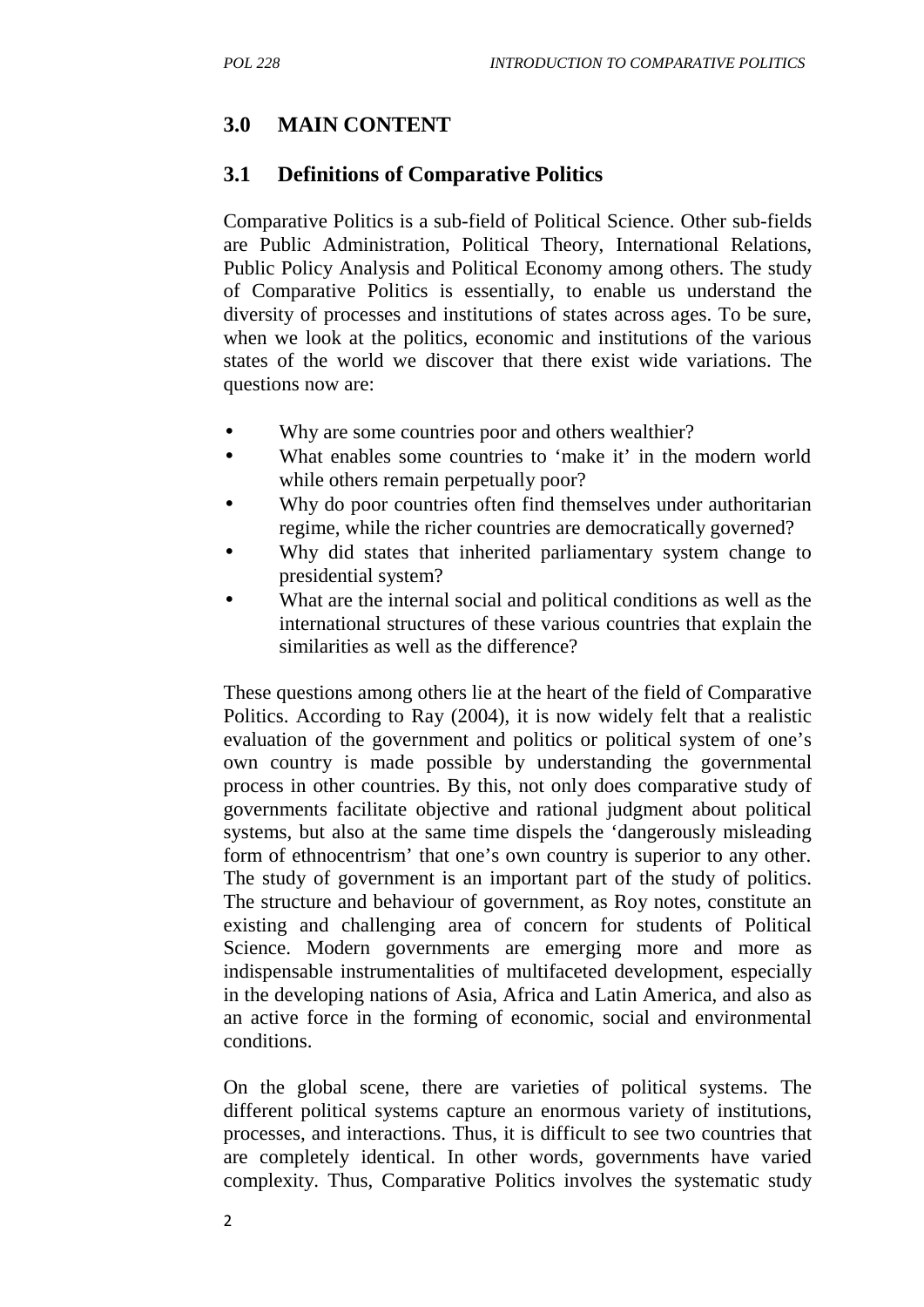and comparison of the world's political systems. It seeks to explain differences between as well as similarities among countries. In contrast to journalistic reporting on a single country, comparative politics is particularly interested in exploring patterns, processes and regularities among political systems. It looks for trends, for changes in patterns; and it tries to develop general propositions or hypothesis that describe and explain these trends. It seeks to do such comparisons rigorously and systematically, without personal, partisan, or ideological axes to grind. It involves hard work, clear thinking, careful and thorough scholarship, and (hopefully) clear, consistent, and balanced writing (see Mark Kesselman et.al, 2018).

In the same vein, comparative politics "aim at an exact knowledge of the nature, end and means of Government. It compares the different forms of government with each other and each of them with their effects on the public and private happiness".

Similarly, Thomas Magstadt and Peter Schotten see Comparative Politics in terms of comparing and contrasting different governments, i.e. comparative analysis of forms of government, stages of economic development, domestic and foreign policies and political traditions. Thus, Comparative Politics helps to formulate meaningful generalizations about government and politics across countries/states. Some comparative political scientists specialize in studying a particular nation intensively. Others focus attention on a particular political phenomenon such as instability or voting behaviour. It compares systems of government in other countries. For example, a Comparative Political Scientist might investigate the impact of political parties on elections in Australia, the United States, and the United Kingdom.

To Michael Sodaro, comparative Politics is simply an examination of political realities in countries all over the world, looking at the many ways people behave in politics. It also examines political activities within individual countries, and then compares with the domestic experiences of others. For instance, we can compare various democracies with one another to learn more about the process of democracy. We can as well compare various non-democratic governments to learn more about how they work e.g. Communist countries or military dictatorships.

Gregory Marter asserts that, some people view comparative politics from the angle of relativity, terms like bigger, stronger, freer, more stable, less democratic, and so on. Comparative politics, then, involves no more and no less than a search for similarities and differences between and among political phenomenon, including political institutions (such as legislatures, political parties, or political interest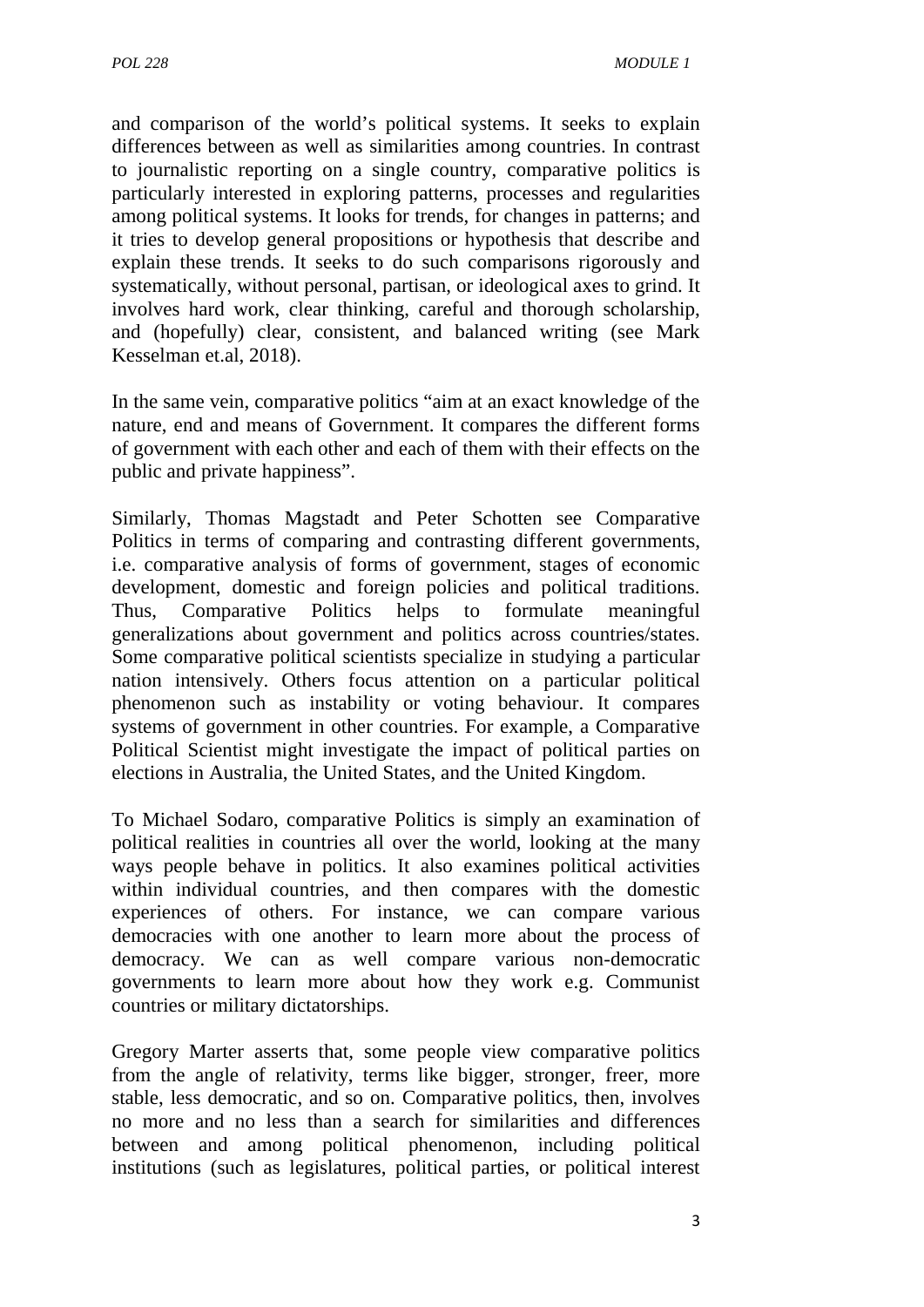groups), political behaviour (such as voting, demonstrating, or reading political pamphlets) or political ideas (such as liberalism, conservatism, or Marxism). The central theme of politics also constitutes the thrust of comparative politics.

On the whole, Comparative politics is characterised by an empirical approach based on the comparative method. Arend Lijphart argues that comparative politics does not have a *substantive* focus in itself, but rather a *methodological* one: it focuses on "the *how* but does not specify the *what* of the analysis." In other words, comparative politics is not defined by the object of its study, but rather by the method it applies to study political phenomena. Peter Mair and Richard Rose advanced a slightly different definition, arguing that comparative politics is defined by a combination of a *substantive* focus on the study of countries' political systems and a *method* of identifying and explaining similarities and differences between these countries using common concepts. Rose also maintains that, "The focus is explicitly or implicitly upon more than one country, thus following familiar Political Science usage in excluding within-nation comparison. Methodologically, comparison is distinguished by its use of concepts that are applicable in more than one country."

When applied to specific fields of study, comparative politics may be referred to by other names, such as comparative government (the comparative study of forms of government) or comparative foreign policy (comparing the foreign policies of different States in order to establish general empirical connections between the characteristics of the State and the characteristics of its foreign policy).

## **SELF-ASSESSMENT EXERCISE**

Attempt a definition of Comparative Politics., looking at issues that dominate the attention of scholars in the field.

# **3.2 Comparative Government**

Comparative Government was the earliest adopted method of comparing political institutions. By Comparative Government, we mean the method adopted by the classical scholars like Aristotle, Plato, Locke, etc to study the institutions of government basically using the constitutions of countries as basis of analysis. Comparative government is equally referred to as the study of foreign government because of the focus of the philosophers who studied politics comparatively was on foreign government. The philosophers who studied government comparatively went about this basically by gathering and analysing the constitutions of different countries with a view to identifying the similarities and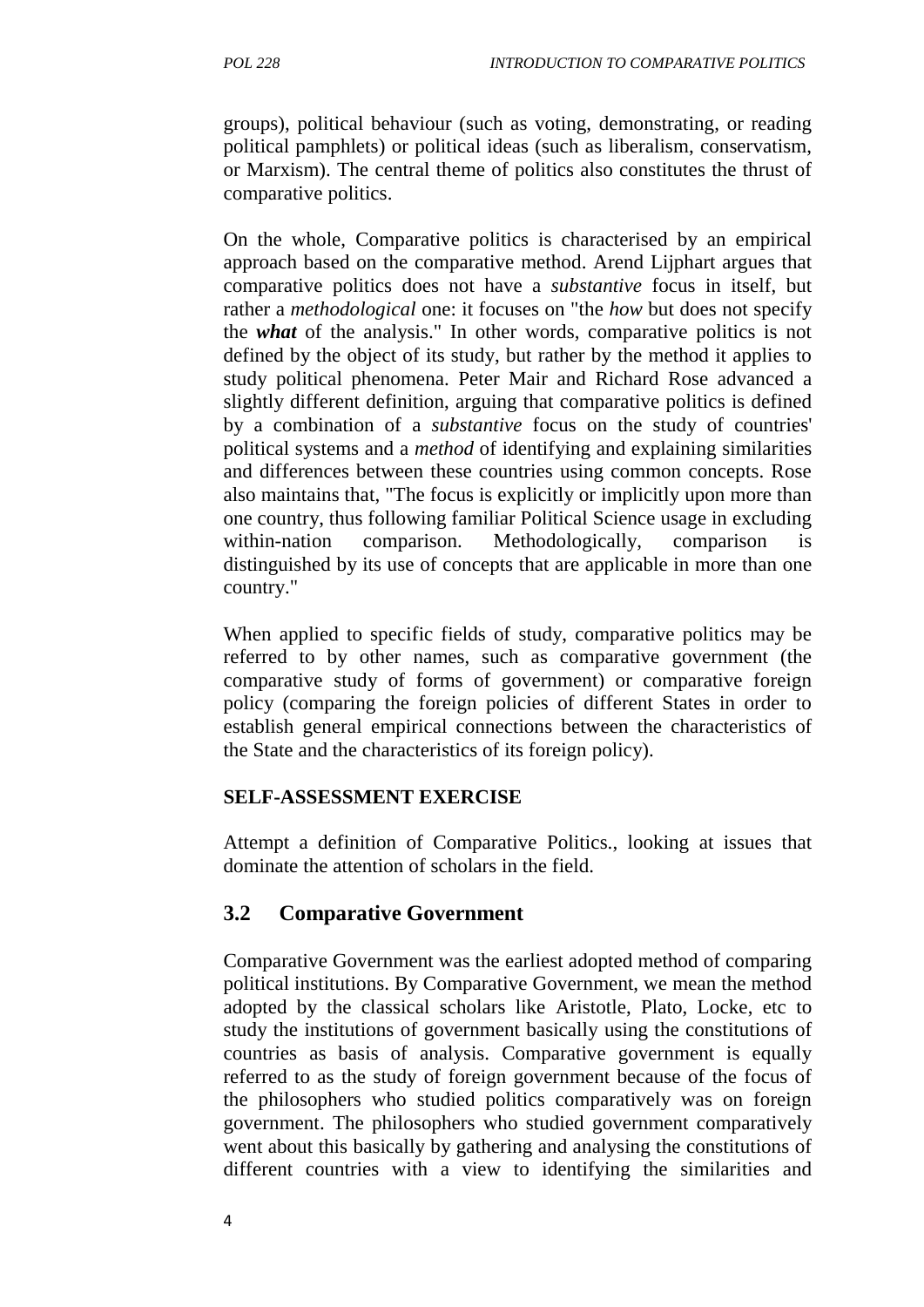differences characterising the workings of government. As Roy C. Macridis avers, comparative government entails the study of the legal instrumentalities of government and of political processes conceived as a result of the interaction between the properly constituted organs of government, namely, the electorate, the legislature, the executive, the administration, and the courts.

Philosophers who studied government on comparative basis used the descriptive approach. The approach focuses on describing the structure and institutions of government. That is, the scientific method is discountenanced under the comparative governments because rather than looking into processes to establish cause-effect relationship, only the institutions like, the military, bureaucracy, political parties, executive, legislature and judiciary attracted description from the scholars. This approach, which is basically traditional, has been criticised as being static, formalistic, and essentially a country by country analysis. What constitute the difference and clearly mark out comparative politics from comparative government is the methodology adopted by the former.

The evident weakness/inability of comparative government to study politics, using the scientific approach of method, and to that extent advance knowledge has prompted some modern scholars to explore other means by which the study of politics could be made scientific. According to Kalleberg (1966), numerous contemporary political scientists have endeavoured to create a more dynamic, empirically interpreted, and truly comparative method of analysis. What then is comparative politics?

Comparative Politics is that area of study in political science which adopts the scientific method thereby going beyond the study of the structure and institutions of government through traditional descriptive approach. It focuses on explaining the processes and activities involved in the workings of the institutions of government. The essence of this is to establish a relationship between cause and effects by discovering similarities and regularities as well as patterns of interactions among institutions, groups and social systems. This approach adopts the scientific method and its procedure in studying the institutions and behaviour of actors in the political process.

It is interested in knowing how the political process has been shaped through the actions and inactions (behaviour) of political actors. Nevertheless, while effort is being made to make the study of politics scientific through the various techniques adopted under the comparative politics, the institutions of government which comparative government focuses on remain indispensable to the understanding of political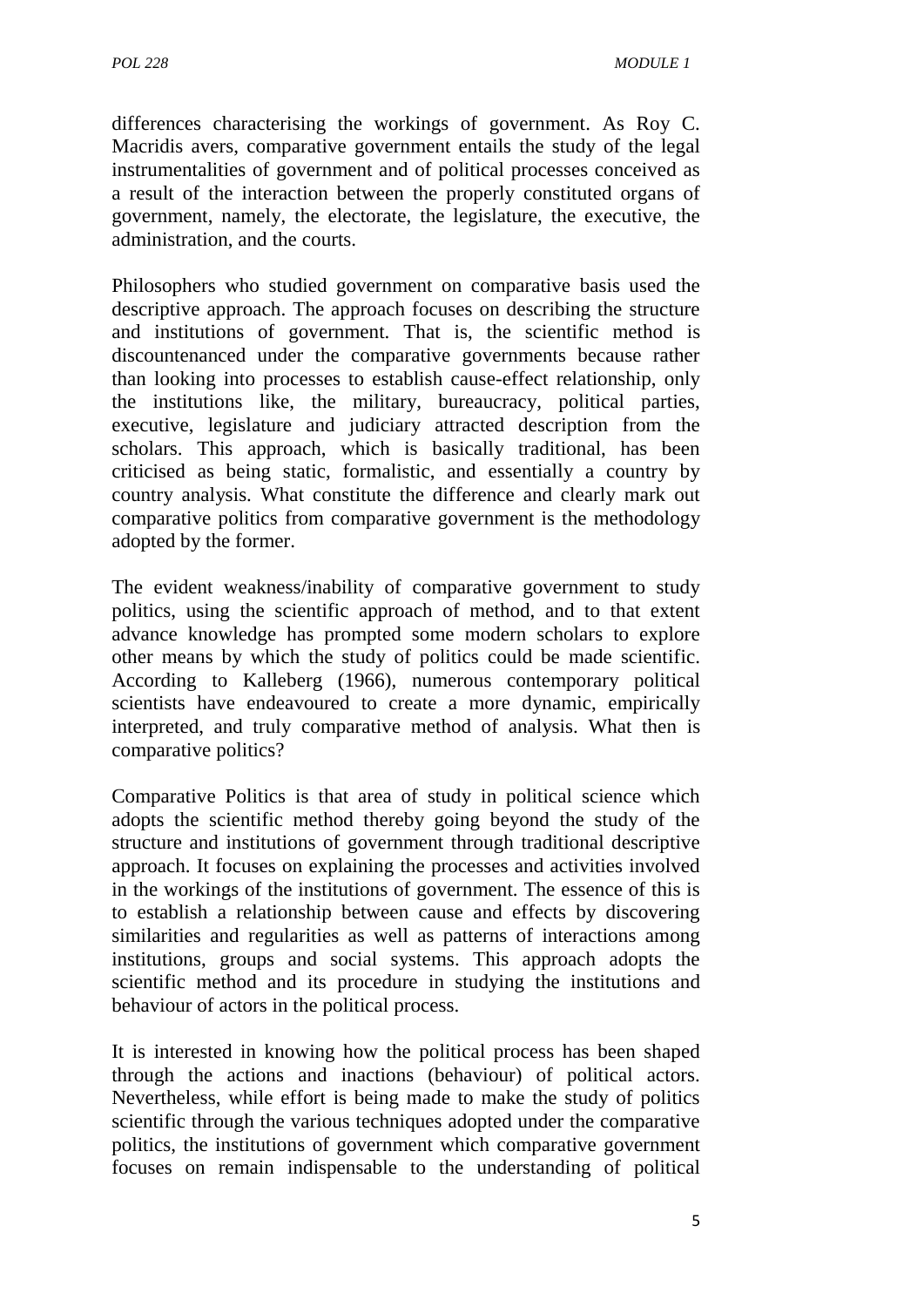actions. Consequently, comparative politics is interested in assessing the workings of the institutions of government as well as the behaviour of actors operating the system. It is consequently interdisciplinary in nature.

## **SELF-ASSESSMENT EXERCISE**

What does Comparative government entail?

## **3.3 Comparative Strategies**

Different strategies can be used in comparative research.

- Most Similar Systems Design/Mill's Method of Difference: it consists in comparing very similar cases which only differ in the dependent variable, on the assumption that this would make it easier to find those independent variables which explain the presence/absence of the dependent variable.
- Most Different Systems Design/Mill's Method of Similarity: it consists in comparing very different cases, all of which however have in common the same dependent variable, so that any other circumstance which is present in all the cases can be regarded as the independent variable.

Some major works in comparative politics include the following:

- Aristotle: In his work, The Polity compared different "constitutions", by introducing a famous typology based on two criteria: the number of rulers (one, few, many) and the nature of the political regime (good or corrupt). Thus he distinguished six different kinds of "constitutions": monarchy, aristocracy, and polity (good types), versus tyranny, oligarchy and democracy (corrupt types).
- Barrington Moore compared revolutions in countries like England, Russia and Japan (among others). His thesis is that mass-led revolutions dispossess the landed elite and result in Communism and that revolution by the elite result in Fascism. It is thus only revolutions by the bourgeoisie that result in democratic governance. For the outlier case of India, practices of the Mogul Empire, British Imperial rule and the Caste System are cited.
- Gabriel Almond and Sidney Verba, in their work, The Civic Culture embarked on the first major cross-national survey of attitudes to determine the role of political culture in maintaining the stability of democratic regimes.
- Arend Lijphart also embarked on a comprehensive study of democracies around the world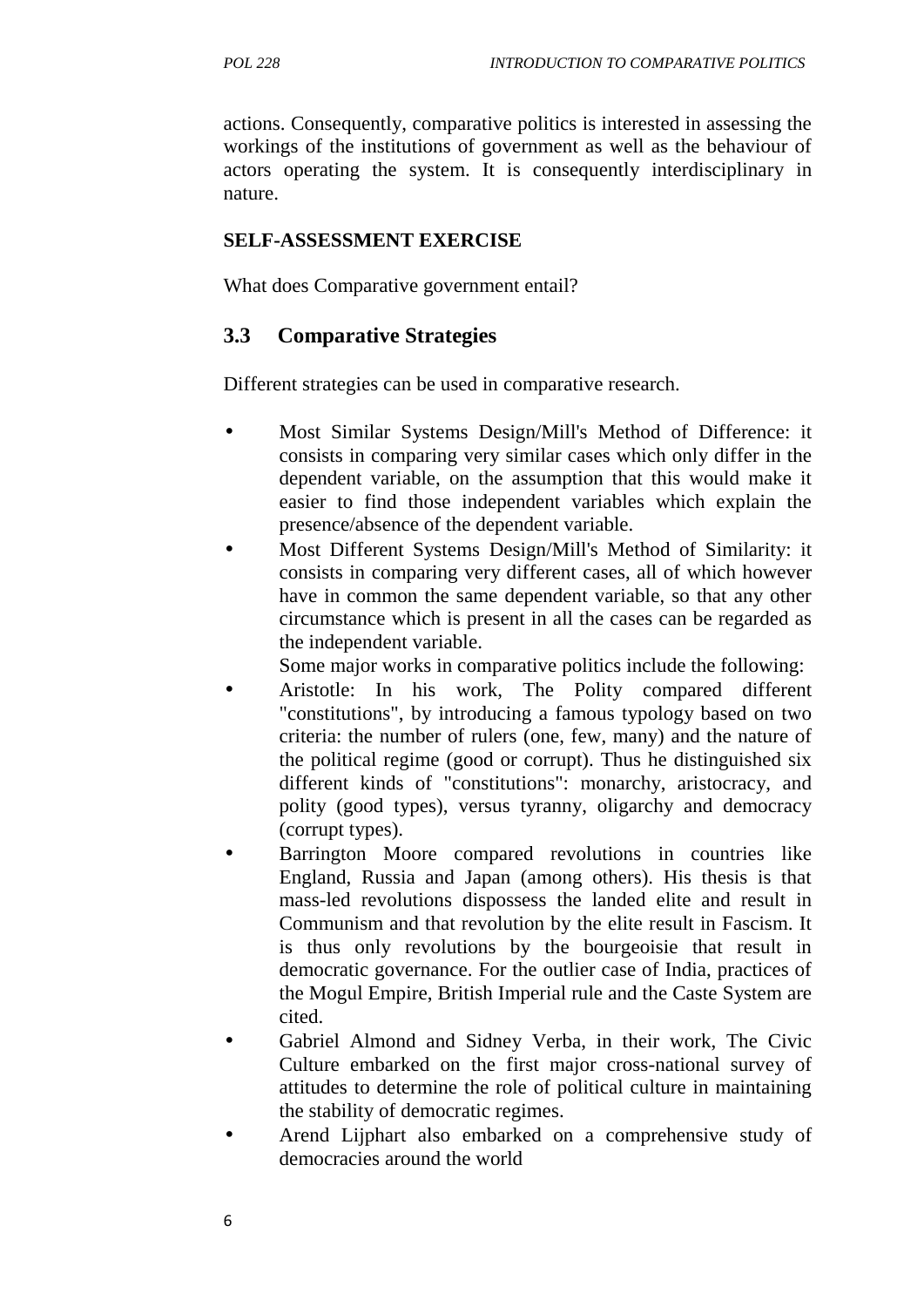Theda Skocpol compared the major revolutions of France, Russia and China: three basically similar events which took place in three very different contexts. Skopcol's purpose was to find possible similarities which might help explain the phenomenon of political revolution.

## **3.3.1 Forms of Comparison**

Among the types of studies that students of Comparative Politics actually do are the following:

- 1. Studies of one country or a particular institution (Political parties, militaries, parliaments, interest groups), political process (decision making), or public policy (for instance, labour or welfare policy) in that country.
- 2. Studies of two or more countries. Such genuinely comparative studies are harder to carry out, and they are usually more expensive in terms of travel and research cost. Hence, the studies of comparative politics do a case study of one country first and later move on to study others and elaborate the comparison between them. Such a step is very important intellectually because it is in knowing and writing about two or more countries that students can begin to make genuine comparisons.
- 3. Regional or area studies. This may include studies of Africa, Latin America, the Middle East, East Asia, South East Asia, Europe or other sub regions (Southern Europe or North Africa for example). Such studies are useful because they involve groups of countries that may have several things in common – for example, similar histories, cultures, languages, geographic locations, legal systems, religions, colonial backgrounds, and so on.
- 4. Studies across regions. Such studies are becoming more prevalent, but at more advanced levels they are often expensive and difficult to carry out. One must know, master and travel to not just one region but two or more. Such studies might involve comparisons of the role of the military in Africa and the Middle East or of the quite different paths to development of the East Asian countries and Latin America.
- 5. Global comparisons. With the improved statistical data collected by the World Bank, the UN, and other agencies, it is now possible to do comparison on global basis. Such studies can best be done through the use of statistical correlations. But such correlations cannot be said to prove causation – that is, that economic growth causes democratization, there is a relationship between economic growth and democracy, but the first does not necessarily cause the second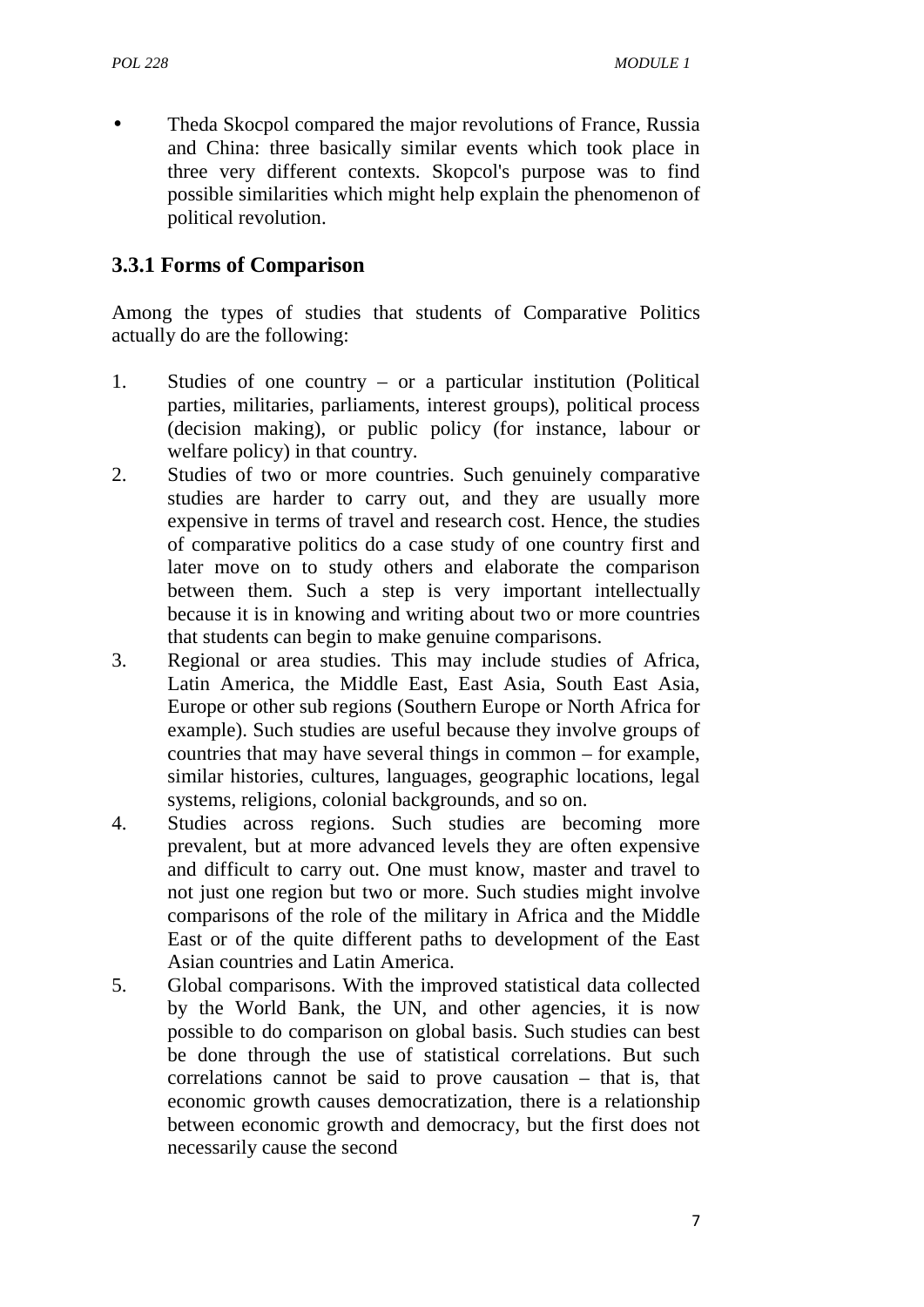6. Thematic studies. Comparative politics focuses on themes as well as countries and regions. For example, some scholars may be interested in the changing role of the state in comparative perspective, in the process of military professionalisation as seen comparatively, in the structure of class relations as analysed comparatively, or in the process of political socialisation. Others may be interested in such themes as dependency theory (the dependence of some countries on others), the process by which emerging countries achieve national development, or the newer systems of interest group representation call "corporatism" viewed from a comparative viewpoint.

## **3.3.2 Why Study Comparative Politics?**

The study of Comparative Politics, among other reasons, helps to achieve the following objectives:

- To capture and analyse the major political similarities and differences between countries. The task is to develop some perspective on the mixture of countries and variability which characterises the world's governments and the political contexts in which they operate.
- Comparative Politics helps scholars to overcome biases associated with ethnocentrism.
- It enables us to understand how nations change and the patterns that exist.
- It is intellectually stimulating and exciting as a sub-discipline of political science.
- It employs a rigorous and empirical methodological approach to the study of politics, institutions, etc.

#### **SELF-ASSESSMENT EXERCISE**

Explain the rationale for the study of Comparative Politics and the various strategies adopted in the study of Comparative Politics?

## **4.0 SUMMARY**

In this unit, definitions of Comparative Politics as a sub-field of Political Science were espoused. The unit also delved on the dimensions of Comparative Politics as a discipline, while considering the process at the different forms of comparison. Finally, the significance of Comparative Politics, and advanced reasons for it as a field of study was duly examined.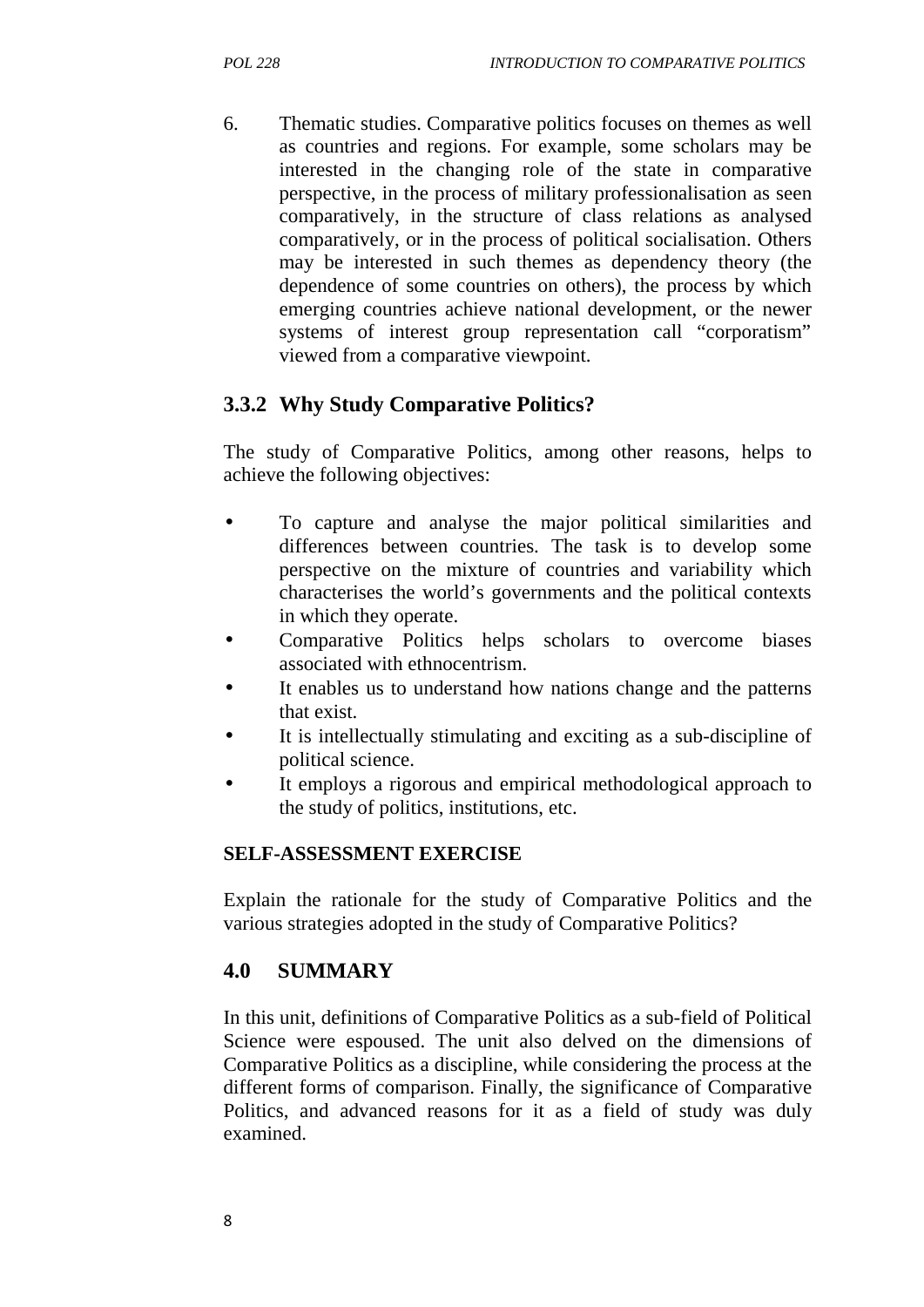# **5.0 CONCLUSION**

Comparative Politics represents a significant area in political science. The unit has shown that as a field of study that focuses on the workings of the institutions of government as well as the behaviour of actors operating the system, the discipline is interdisciplinary in nature. An understanding of this reality will enable students have a better understanding of the course.

## **6.0 TUTOR-MARKED ASSIGNMENT**

Define comparative politics as espoused by three different authors and explain the strategies adopted in comparative study?

## **7.0 REFERENCES/FURTHER READING**

- Lijphart, Arend (1971). "Comparative Politics and the Comparative Method". American Political Science Review 65 (3): 682–693.
- Mair, Peter (1996). "Comparative Politics: An Overview". In Goodin, Robert E.; Klingemann, Hans-Dieter. A New Handbook of Political Science. Oxford: Oxford University Press. pp. 309–335.
- Hopkin, J. (2002). "Comparative Methods", in Marsh, D. and G. Stoker (Eds.). Theory and Methods in Political Science, Palgrave Macmillan, pp. 249-250.
- Todd Landman & Edzia Carvalho (2016). *Issues and Methods in* Comparative Politics: An Introduction. (4<sup>th</sup> ed.). London: Routledge Taylor & Francis Group.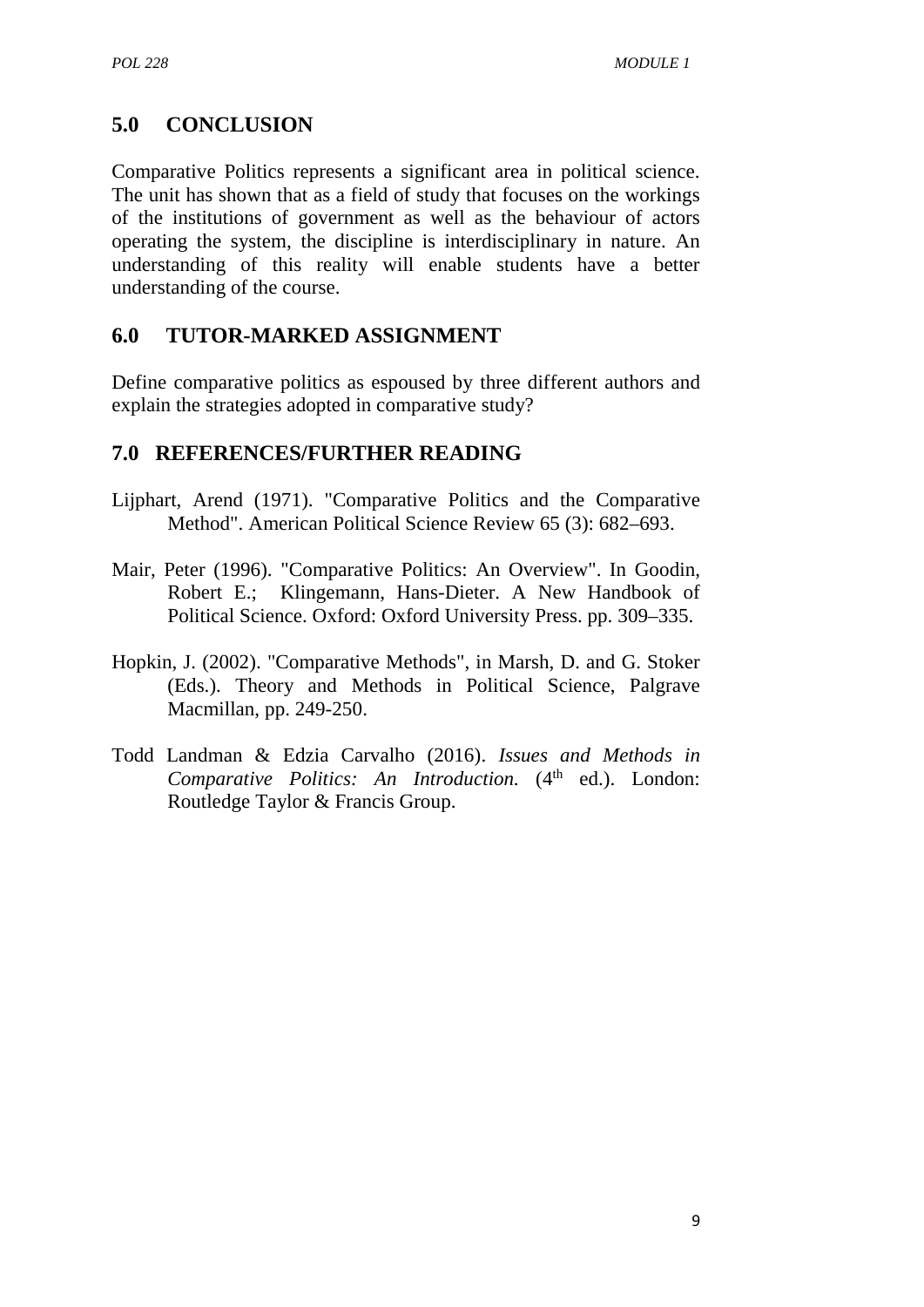# **UNIT 2 ORIGIN OF COMPARATIVE POLITICS**

#### **CONTENTS**

- 1.0 Introduction
- 2.0 Objectives
- 3.0 Main Content
	- 3.1 Different Phases in the Development of Comparative **Politics**
	- 3.2 Approaches to the Study of Comparative Politics
	- 3.3 The Revolution in Comparative Politics
	- 3.4 New Approaches to the Study of Government and Politics
- 4.0 Summary
- 5.0 Conclusion
- 6.0 Tutor-Marked Assignment
- 7.0 References/Further Reading

## **1.0 INTRODUCTION**

In this unit, attempt is made to provide a historical background to the study of Comparative Politics. The unit also highlights the approaches to the study of Comparative Politics from a historical point of view. The characteristics of each of the approaches are examined, beginning from the traditional to the modern epoch.

## **2.0 OBJECTIVES**

By the end of this unit, you will be able to:

- explain the developmental process of Comparative Politics as a field of study
- identify the peculiarities of each epoch in the developmental process
- state the uniqueness of Comparative Politics as it is known in modern political studies.

## **3.0 MAIN CONTENT**

The attempt to study politics comparatively started about 2300 years ago. Philosophers like Aristotle, Plato, and Socrates among others blazed the trail in this regard. However, it is necessary to point out that attempt to study institutions comparatively actually predate the era of traditional philosophers that we have earlier mentioned. For instance, several chapters of the Bible consist of several comparisons of Israel with other states around them. God, according to the bible, constantly compared Israel with other nations each time the Israelites took a wrong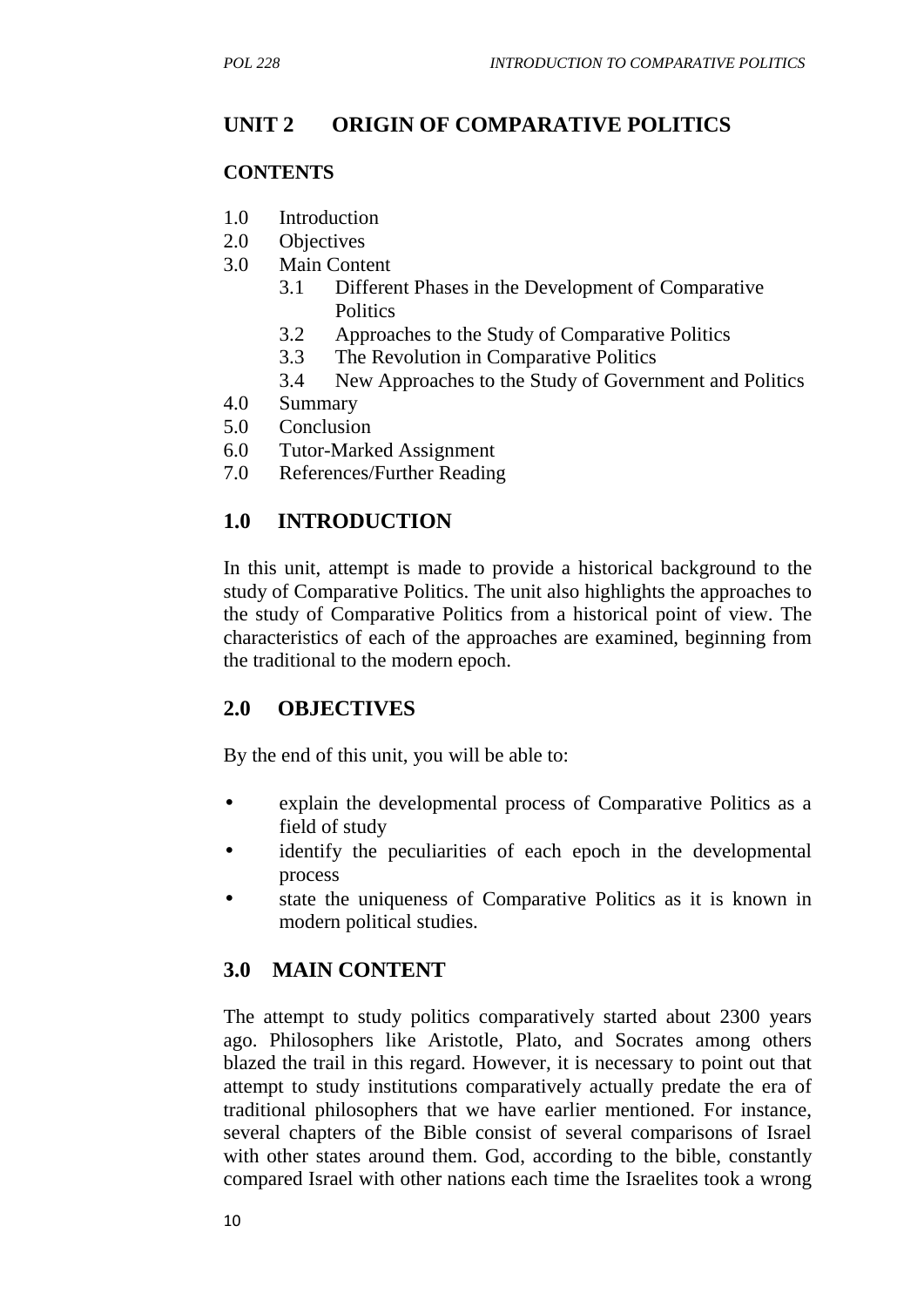step, or when they sinned against Him. By this, the nation of Israel and its governance was constantly compared with the states of the gentiles to see in what ways the Israelites had conformed to the lifestyle of the nations around them.

Four phases or epoch are often identified in the evolution of comparative politics. These are the **traditional epoch**, the **renaissance**, the **enlightenment** and the **modern epoch**.

## **3.1 Different Phases in the Development of Comparative Politics**

## **3.1.1 The Traditional and Renaissance Periods**

The traditional epoch was essentially the era of philosophers like Aristotle, Plato and Socrates when focus was on the institutions of government. Essentially, the philosophers who belong to that epoch studied the institutions of government by way of describing how they operate. Their analysis was predicated on the constitutional basis of the working of the institutions if government. They studied political institutions to discover what state is best governed and what form of government best served the common good. Aristotle compared existing political systems in order to theorise about the best possible regime. Aristotle's ultimate concerns were ethical in nature as he was interested in questions of justice. His empirical investigations were driven by such questions as: what is the good life?

What form of government is best? What is the relationship between the type of political regime in a given place and the moral character of the people who live under them? Aristotle studied 50 Greek City states and categorized them into different system of governments.

The second phase is the renaissance period. This is the era of the rebirth or revival of Comparative Politics in Europe. Philosopher like John Locke, Thomas Hobbes and John Montesquieu, Niccolo Machiavelli were some of the major actors during the period. Essentially, these philosophers, among others, focused on the institutions of government by studying the workings of the institutions of the various European States. They were highly normative in their study. Thus, they were concerned with how best a state should be organized? What should be the basis of authority that will command obedience from the citizens? Should citizens obey government and what form of government is best for the society? The philosophers who belong to the epoch, like the traditionalists before them, were basically prescriptive in approach. That is because they merely studied institutions to explain a form of government as either bad or good and often accounted for the reasons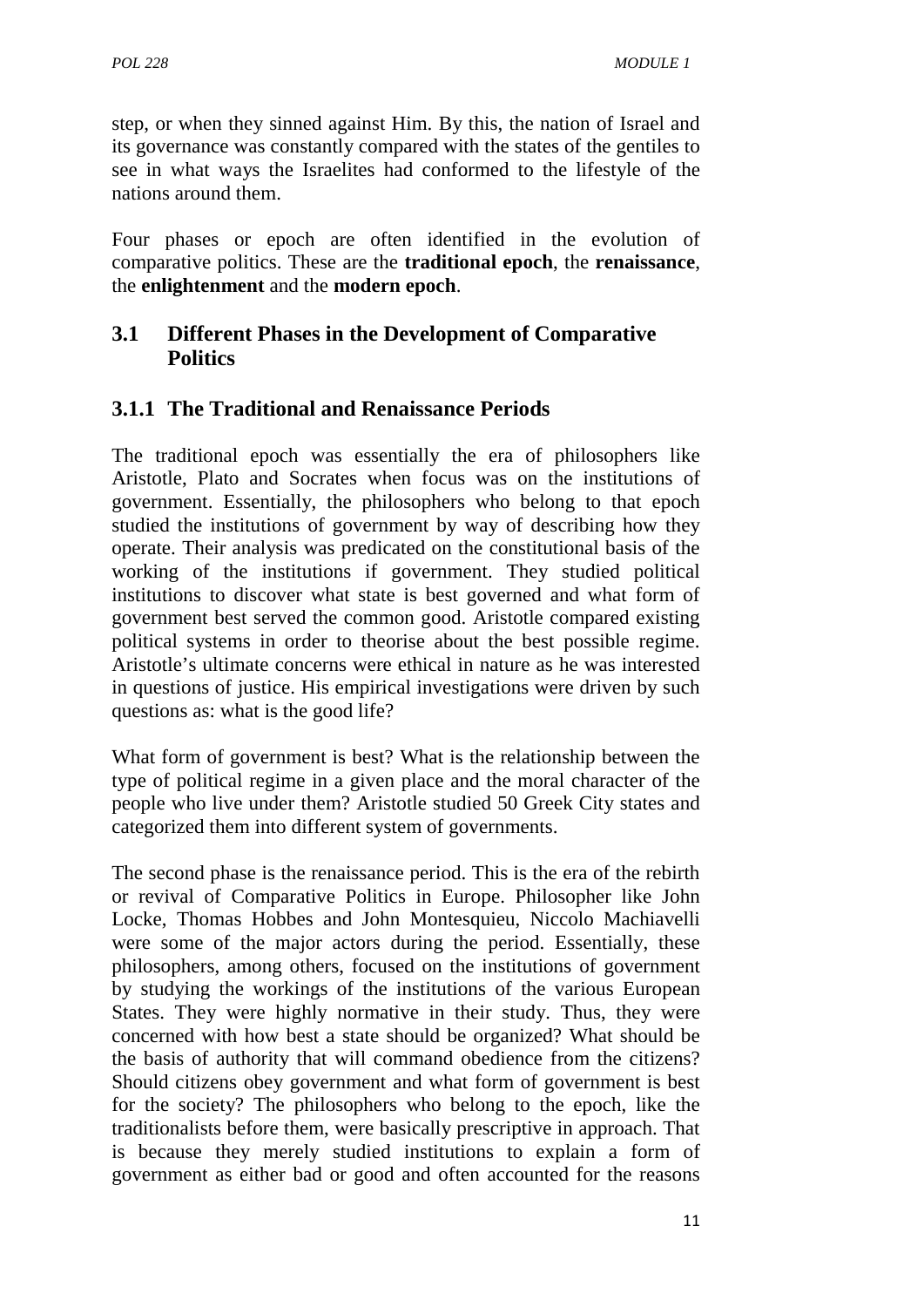for the observable development in the institutions. The third phase is the age of enlightenment.

# **3.1.2 The Age of Enlightenment and the Modern Era**

The third epoch in comparative politics is the age of enlightenment, the era of 18<sup>th</sup>century intellectual movement in Western Europe that emphasised reason and science in philosophy and in the study of human culture and the natural world. In this phase were philosophers like David Richardo, Adams Smith, Karl Marx, Fredrich Engel, Nigel among others. During the historical phase, the philosophers made efforts to elevate intellectual activity to the realm of scientism. Beyond the level of common sense and reason, the philosophers started to provide explanation to justify the political, social, and economic structure and system of their time.

For instance, Karl Marx studied the origin of modern states through human history using the scientific method. He succeeded in coming out with the various phases in human history. According to him, the phases in human history include communalism, slave, feudal, capitalism, socialism, and communism. However, as evident in the work of Marx the approach of this epoch is equally prescriptive.

Nevertheless, the thinking of these scholars has largely shaped the world's political system and processes. For instance, the Russian revolution of 1917 was pioneered by Vladimir Lenin who gave practical effect to the idea of Marx on socialism. Also, Adams Smith's theory on international trade with regards to comparative and absolute advantage in world trade is still as valid as ever.

The contemporary or modern era is the fourth phase. In the modern epoch, emphasis shifted from mere focusing on the institutions of government to a critical examination of the processes and activities of both actors and institutions, as well as the behaviour of institutions using the scientific procedures. Basically, this era succeeded in taking political studies out of the traditional and description domain by adopting the scientific tools in the study of politics. Scholars who belong to this epoch include David Easton, Robert Dahl, Gabriel Almond, Harold Lasswell, Arend Lijphard, Arthur Kalleberg etc. These scholars attempt to study politics comparatively by gathering and analysing data, so as to provide explanation for certain political development, the ultimate aim of which is to be able to predict political phenomenon. In this epoch, scholars attempt to establish the relationship between A and B and if there is no relationship, the probable reason for the absence of relationship.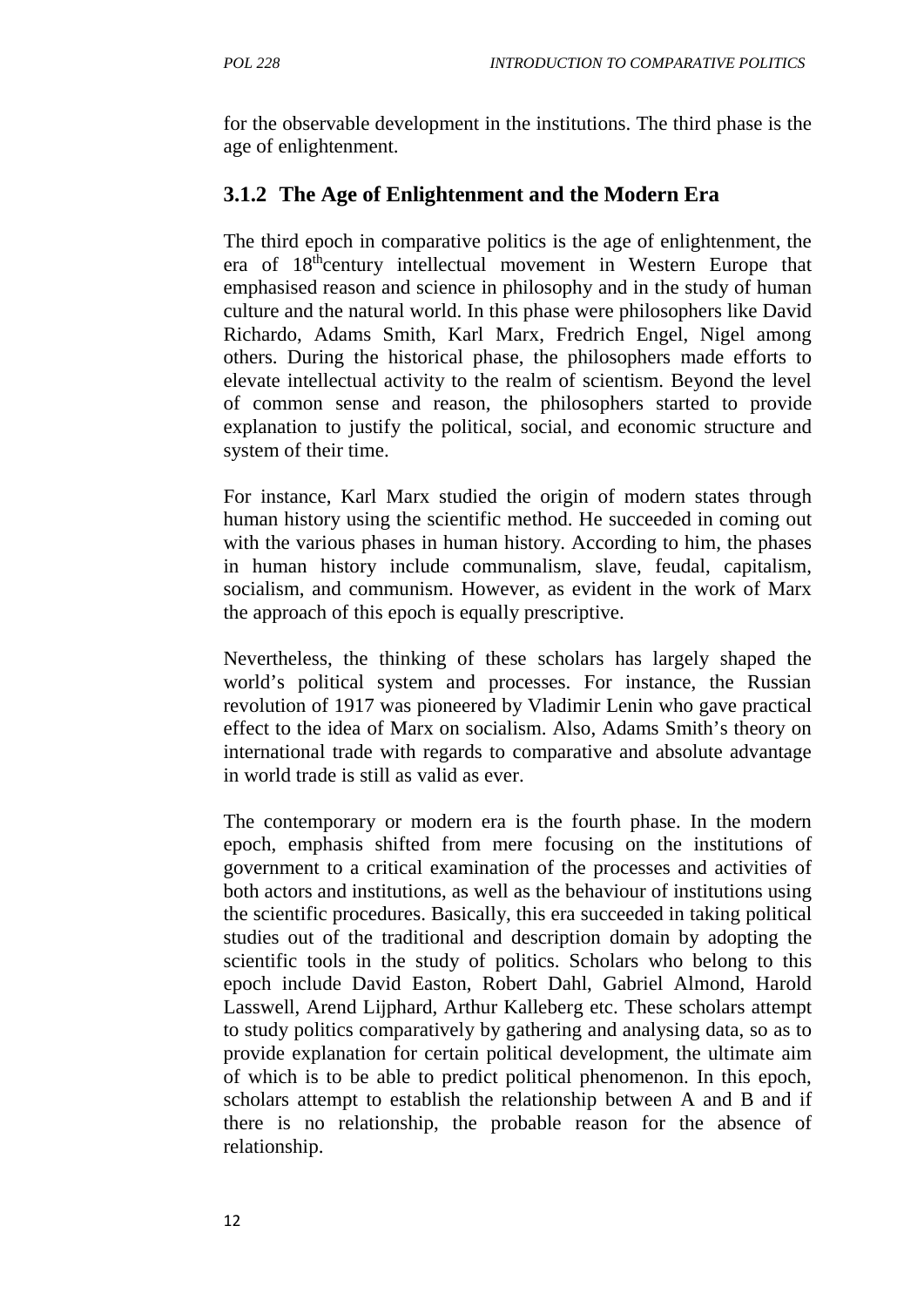## **SELF-ASSESSMENT EXERCISE**

- 1. Identify the main attributes of the traditional phase in the development of Comparative Politics
- 2. Show the major difference between the nature of Comparative Politics in the age of enlightenment and the modern period.

## **3.2 Approaches to the Study of Comparative Politics**

There are basically two approaches to the study of politics. These are the traditional approach and the behavioural approach.

# **3.2.1 The Traditional Approach**

The traditional approach became popular among many American political scientists in the 19th and early 20th centuries and has up till date continued to attract consideration in political discourse. According to Ray (2004:5), 'the traditional approach to the study of comparative government grew out of a response to the historicism of the nineteen centuries. The approach placed much emphasis on the formal and legal aspects, as well as the political institutions of the states in its analysis. The approach embraces the descriptive method in explaining any political phenomenon. The most important ones are the historical, legalistic and institutional approaches.

Right from its inception in the 19th century, US Political Science was looked upon by many of its practitioners as primarily a historical discipline. In the opinion of the people, only a thin line of separation was thought to lie between history and political science. Political science was even considered a branch or division of the former. This is underscored by Richard Jesen, who avers that the motto of this generation of political scientist was 'history is past politics and politics present history.' In other words, political science was really seen primarily as political history, and included such fields as the history of political parties, of foreign relations, and of great political ideas.

Furthermore, it appears and in fact always seemed natural to limit the study of politics to law or the legal system. This is the legalistic perspectives of the study of politics. An approach which has its origin among the US political scientist who conceived political science primarily from the stand points of studying the constitutions and legal codes. Those who study politics from this perspective endeavour to answer questions relating to politics and actions of political actors from constitutional or legal underpinning of actions.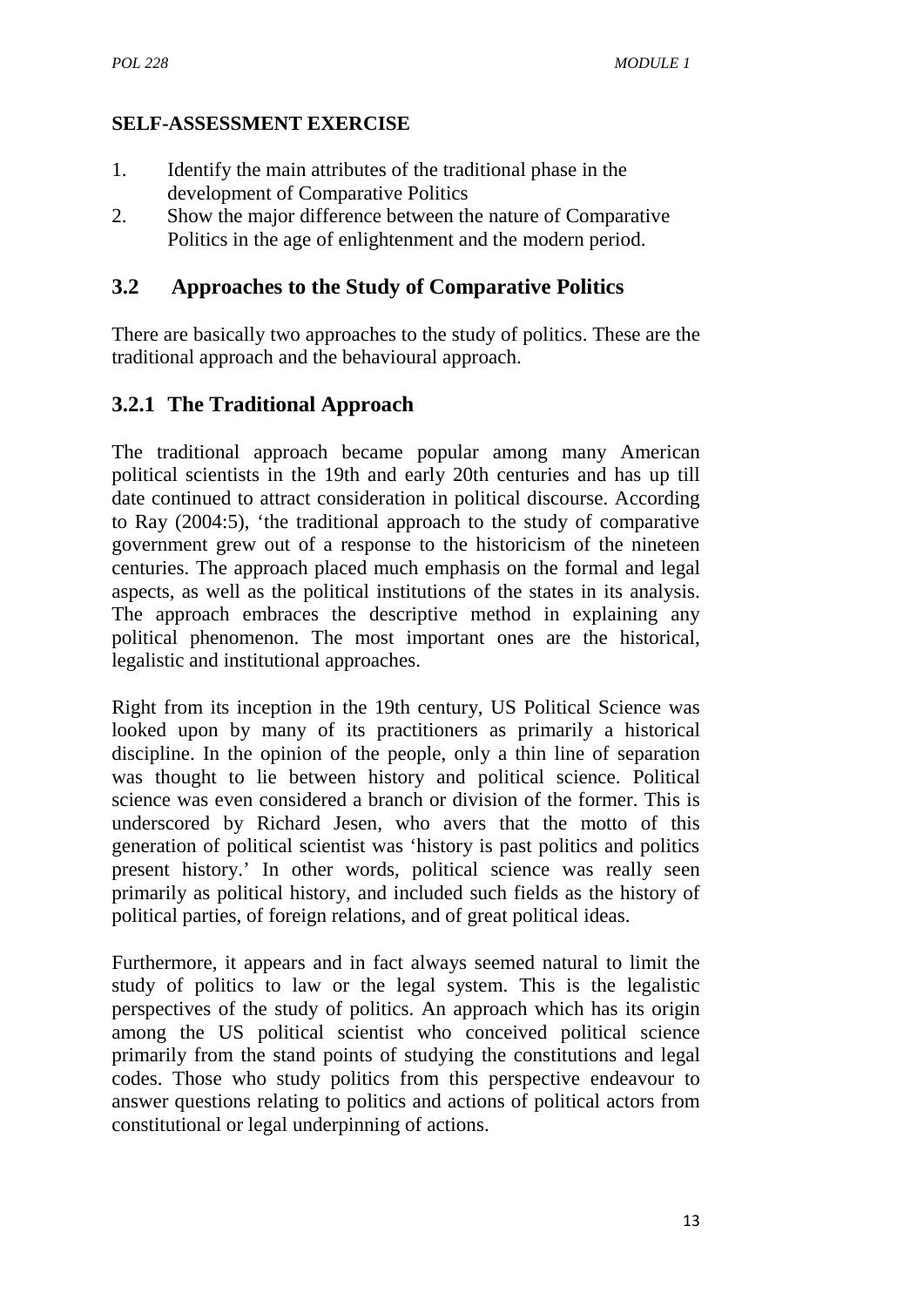#### **Characteristics of the Traditional Approach**

Comparative Politics has certain characteristics which are the focus of the traditional approach. The characteristics and the emphasis of the traditional approach on the comparative study of government reveal the source of the current dissatisfaction as well spring the inevitability of the need for reorientation. Comparative study has comparative in name only. It has been part of what may loosely be called the study of foreign governments. Under this condition, the governmental structure and the formal organization of the institutions of the state were treated in a descriptive, historical, or legalistic manner. Thus, emphasis was primarily placed on written documents like constitutions, and the legal prescriptions for the allocation of political power. It is worthy of note to point out that although the comparative studies were on foreign governments, it was largely addressed to the Western European democracies or to political systems of Western Europe.

The traditional approach to the study of comparative government is essentially non-comparative. Most studies in the area of comparative government deal either with one country or with parallel descriptions of the institutions of a number of countries. An overwhelming proportion of literature in this field illustrates this fact. By this, the students of comparative government are schooled in constitutional foundations, the organisation of political power as well as a description of the ways in which such powers are exercised in each case.

Another characteristic of the traditional method is that it is descriptive in approach.

One of the major characteristics of the traditional approach is that it adopts the historical method, while the work was largely legalistic. It was basically descriptive. Consequently, it may be contended that undertaking the description of the formal political institutions is vital for the understanding of the political process and that as such it leads to comparative study. A great proportion of the study carried out with the utility of the traditional approach often carry out separate descriptions of the institutions of individual countries and fails to make explicit comparisons. In most cases, the works describe various political institutions generally without attempting to compare them. Consequently, only a very negligible comparison is done in reality. And this is limited exclusively to the identification of differences between types of systems, such as federal versus unitary system or parliamentary versus presidential system or the differences between democratic and totalitarian systems.

Another point to note is that the traditional approach is narrow and parochial. A large number of works in foreign political systems focused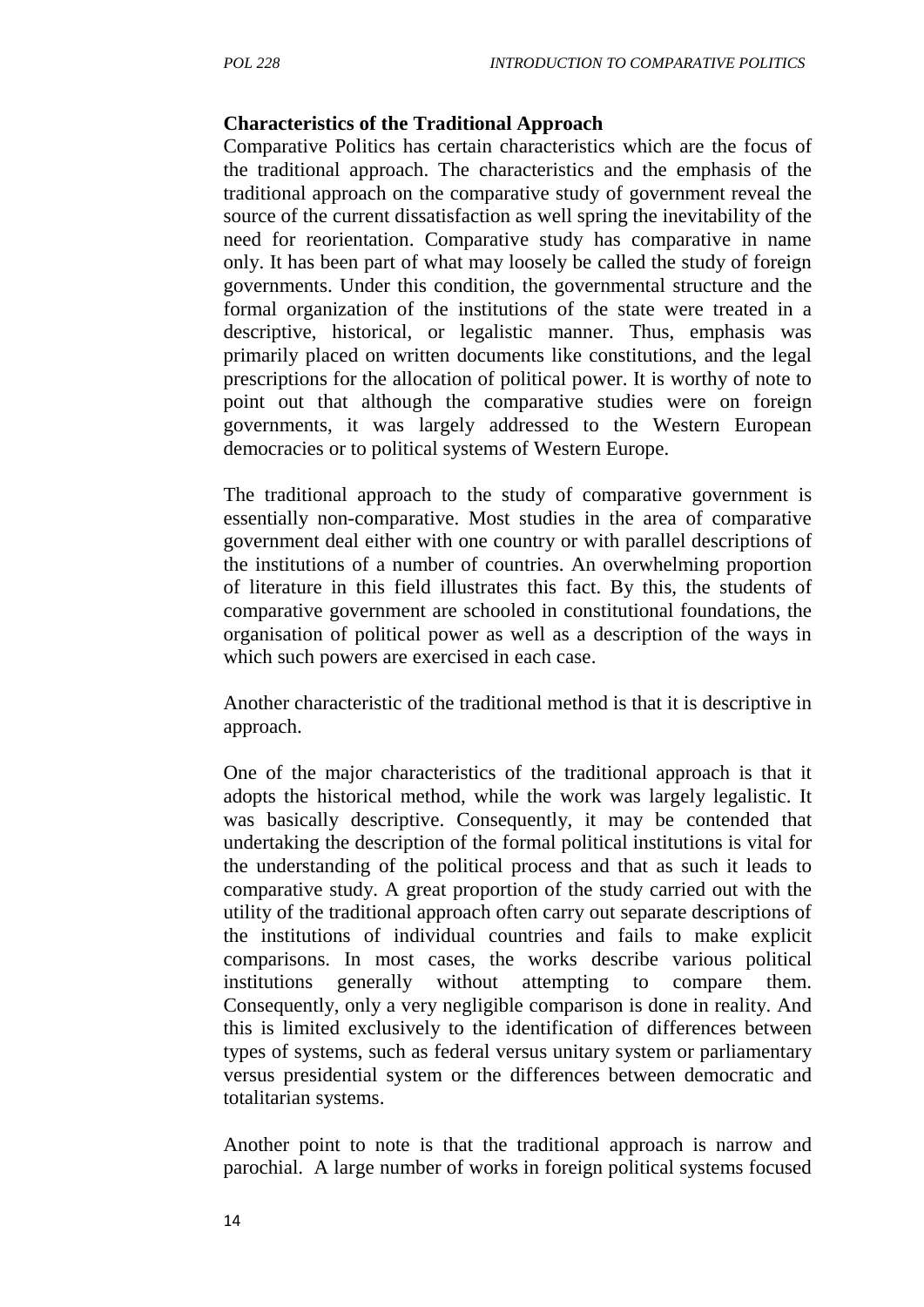on the analysis of the institutions of government in Western European. Various factors comprising the accessibility of the countries studied by the scholars, the relative absence of language difficulties, easy access of necessary and official documents to consult on the countries being studied and other source materials, as well as cultural affinities, made the focus on European states attractive.

The traditional approach is equally static in nature. It is significant to point out that the traditional approach often discountenances the dynamic factors that account for growth and change. After the evolution premises of some of the original works in the nineteenth century were abandoned, students of political institutions apparently lost all interest in the formulation of other theories in the light of which change could be comparatively studied.

The traditional approach has most often appeared as monograph. It is important to note that in the study of foreign governments, while a large volume have been written, the greatest percentage has been in form of monographs.

## **The Institutional Approach**

When it dawned on the political Scientists that legal code or framework and the constitution are too narrow to capture politics in its entirety, a shift in emphasis became inevitable. The necessity to study political relations was believed to be the central theme of politics, rather than just its history or legal manifestations. By this, the basic and most evident realities of political studies focused essentially on political institutions, namely, legislatures, executives and courts. At this stage, some rudimentary kind of empirical study became manifest. This is what has been described as naïve empiricism. Despite the seeming application of rudimentary empiricism, the work done by the Institutionalism is mainly descriptive. Indeed, the comprehensive description of political institutions, rather than offering analytical explanation of the political systems, is the goal of the institutionalisms. For instance, the legal power, responsibilities and functions of the legislative assembly are listed and described.

#### **SELF-ASSESSMENT EXERCISE**

Identify the key elements of the traditional approach to the study of Comparative Politics.

## **3.3 The Revolution in Comparative Politics**

Following the observable weaknesses of the traditional approach as depicted by its very characteristics, there were efforts towards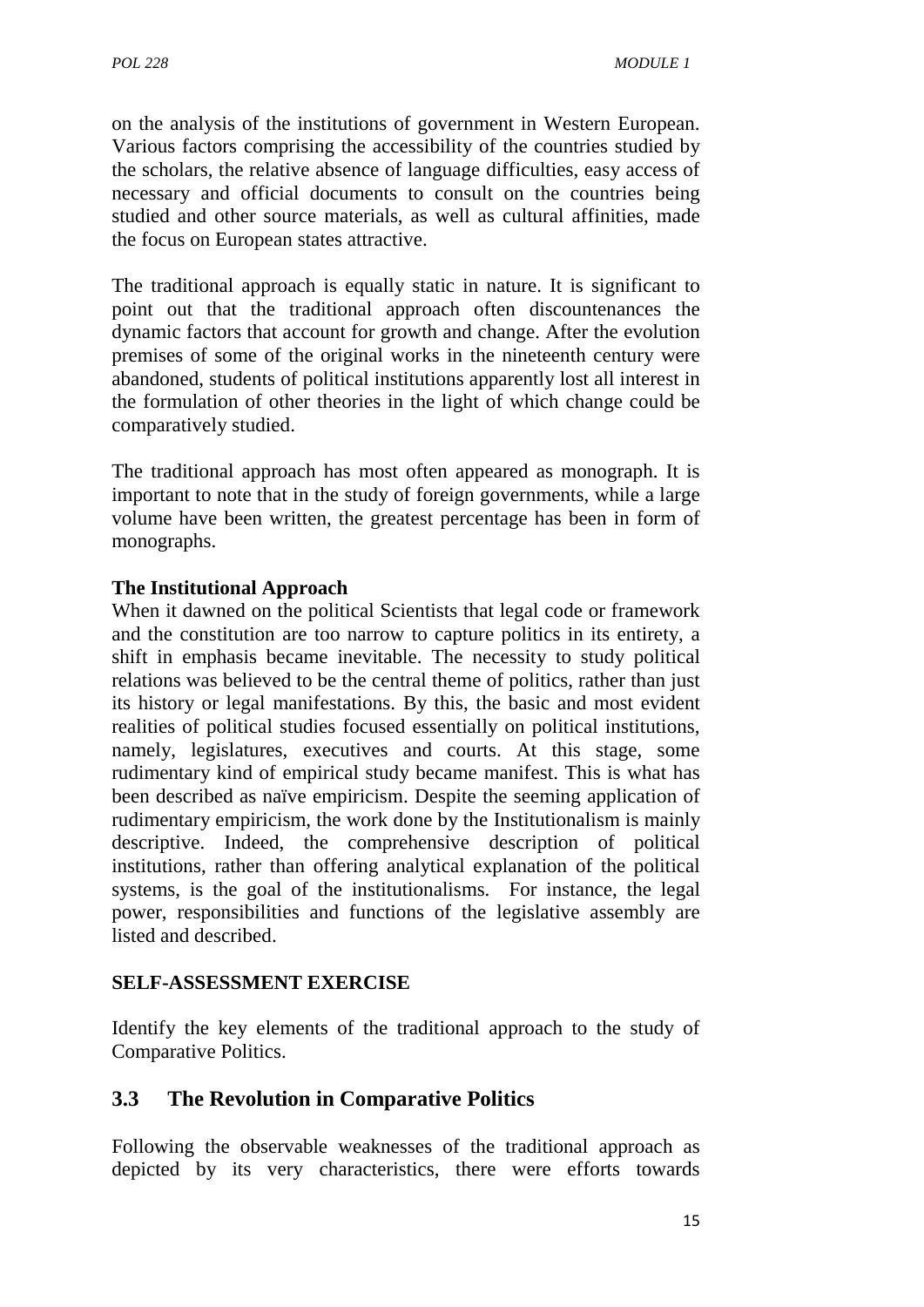innovation and attempts to create a new intellectual order. The result, as Sidney Verba notes, is a revolution in comparative politics. The revolution manifested in:

- looking beyond description to more theoretically relevant problems
- looking beyond the formal institutions of government to political process and political conditions.
- looking beyond the countries of Western Europe to the new nations of Asia, Africa, and Latin America.

These efforts at reforming the approach to the study of government and politics, according to Almond and Powell, were motivated, essentially, by the search for more comprehensive scope, the search for realism as opposed to idealism, the search for precision and the search for theoretical order. Consequently, 'the mood of dissatisfaction with the subjectivism and formalism of the traditional approach to the study of government and politics led, by the logic of the situation, to the process of reconstruction of the discipline' (Ray, 2004: 6). It was the efforts to explore new approach that yielded the behavioural approach.

# **3.3.1 The Behavioural Approach in Political Science**

According to Robert A. Dahl, the most striking characteristic of the behavioural approach in political science is the ambiguity of the term itself, and of its synonym 'political behaviour'. The behavioural approach seems rather difficult to be appropriately defined. The difficulty posed in finding appropriate definition for behaviouralism is seen in what one could say with considerable confidence that it is not. It is difficult to say what it is. In the opinion of Dahl, a little investigation of what behavioural approach is reveals that confusing and even contradictory interpretations given to the terms from its emergence. The transformation that resulted from the shift of focus from the traditional approach to the behavioural approach is that the institutional mode of analysis was replaced with the process mode. Therefore, the behaviour of political actors, either of persons or groups, rather than the structures and institutions became the main attraction in a political study. In the opinion of Ray, behaviouralism has a dynamic dimension that is extremely valuable in accurately capturing the mercurial quality of political life. It appears that the term 'political behaviour' was first used by American political scientists from the First World War onward. The concept was however coined by an American journalist, Frank Kent, who published a book in 1928 entitled Political Behaviour'. The meaning that Kent ascribed to political behaviour is that of reporting the things that 'really' happen and not the way they were supposed to happen.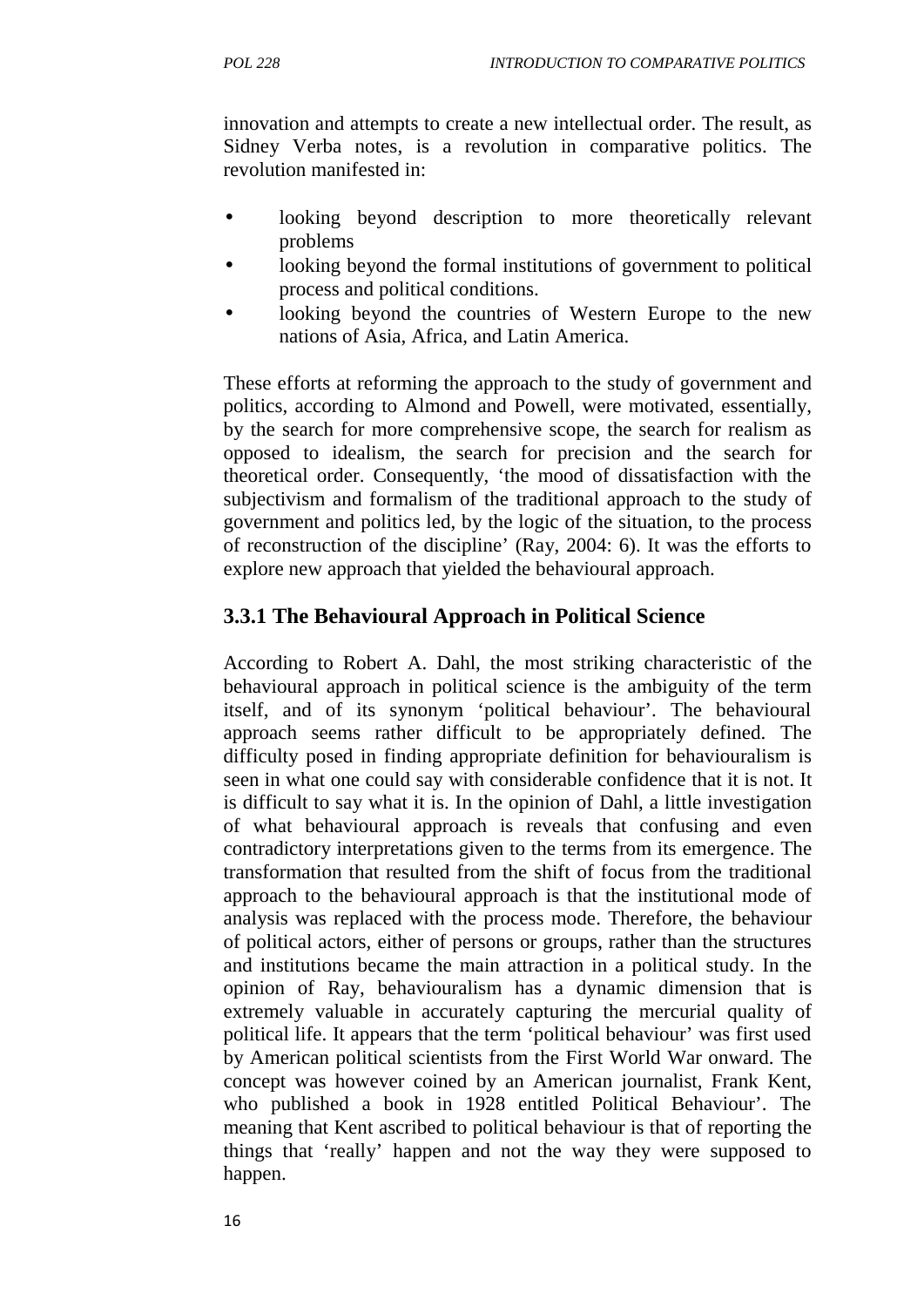#### **The Meaning of Behaviouralism**

As earlier noted, finding an appropriate definition for behaviouralism has been most challenging. Despite this challenge, writers have attempted to define the concept in the most all-encompassing way. For instance, David Easton attempted to specifically identity the basic features that perhaps added up in given definite meaning to behaviouralism. However, in an attempt to unveil the analytical, methodological riddles as well as the operational technique underling the concept, David Easton, rhetorically ask a pertinent question on what is the nature of (the) assumptions and objectives, the intellectual foundations on which (behaviouralism) has been constructed? To answer these questions, require a multi-dimensional thinking as it will be difficult to conjure a one-way definition that will capture in its totality and accurately too the subject matter of the behavioural approach. Easton consequently came up with the following as the foundations upon which behaviouralism is predicated.

**Regularities:** There are discoverable infinities in political behaviour. These can be expressed in generalisations or theories with predictive value.

**Verification:** The validity of such generalisations must be testable, in principle, by reference to relevant behaviour.

**Techniques:** Means for acquiring and interpreting data cannot be taken for granted. They are problematic and need to be examined self consciously, refined, and validated so that rigorous means can be found for observing, recording, and analysing behaviour.

**Quantification:** Precision is the recording of data and the statement of findings requires measurement and quantification, not for their own sake, but only where possible relevant, and meaningful in the lights of other objectives.

**Values**: Ethical evaluation and empirical explanation involve two different proportions that, for the sake of clarity, should be kept analytically distinct. However, a student of political behaviour is not prohibited from asserting propositions of either type separately or in combination as long as he does not mistake one for the other.

**Systematisation:** Research ought to be systematic, that is, theory and research are to be seen as intertwined parts of a coherent and body of knowledge. Research conducted by theory may prove trivial, and theory unsupported by data, futile.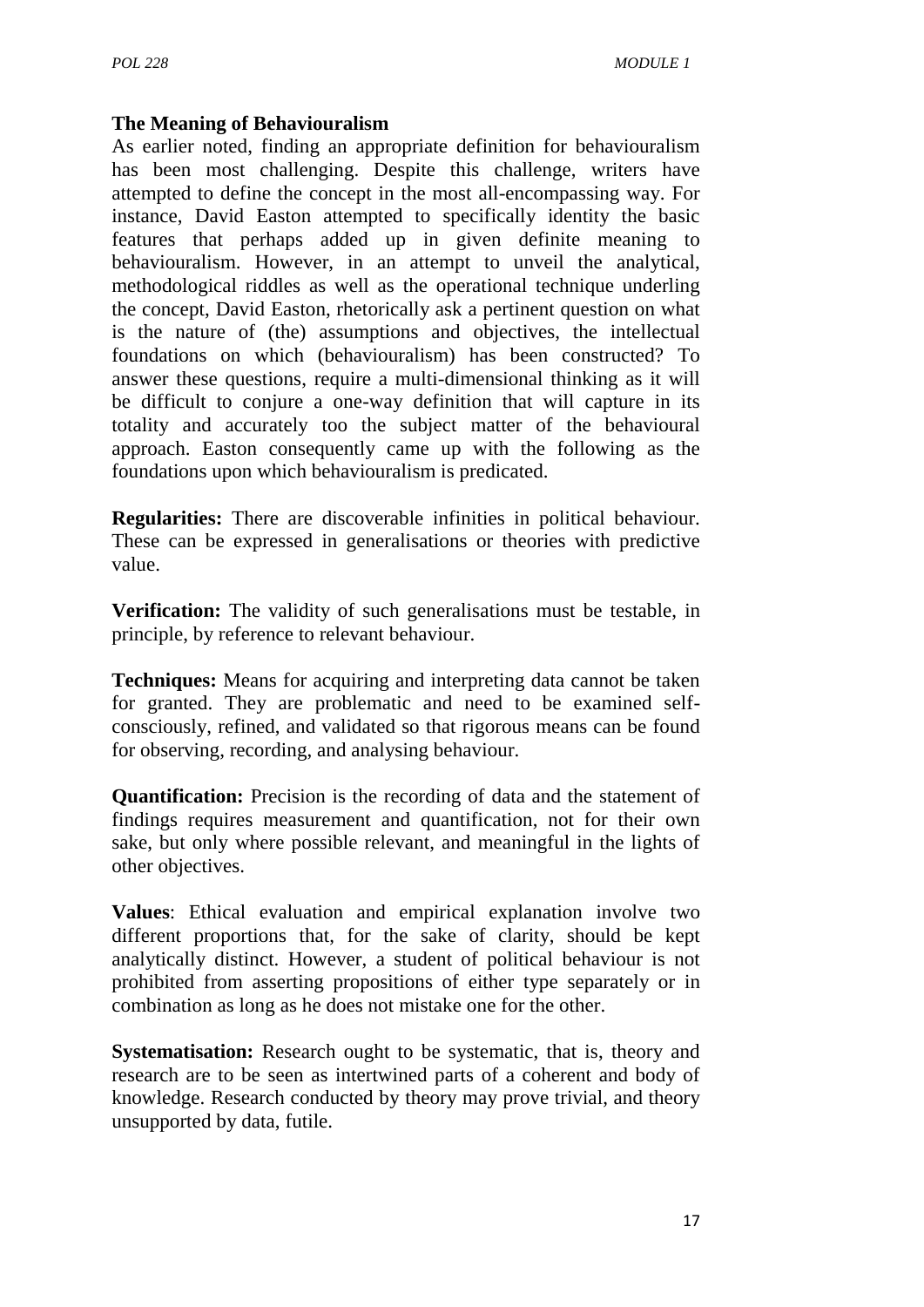**Pure Science:** The application of knowledge is as much a part of the scientific enterprise as theoretical understanding but the understanding and explanation of political behaviour logically precede and provide the basis for efforts to utilise political knowledge in the solution of urgent practical problems of society.

## **3.3.2 Nature and Features of the Behavioural Approach**

Considering the above foundational premise of the new approach to the study of government and politics, this development gives birth to the operational and analytical reconstruction. By this, the institutional mode of analysis lost its prime place to the process mode. Equally important is that assertion shifted away from the state, as the central organising concept, while focus was turned to the empirical investigation of relations among human beings. Thus smaller and more manageable units like individuals and groups, and their interaction became the focus of analysis.

In addition, a salient focus of the methodological innovation had been the defining of institutions as systems of related individual behaviour or systems of social actions. For example, instead of studying the Nigerian Supreme Court or the Nigerian National Assembly as isolated institutions, the behaviouralists seek to study the behavioural patterns of the judges or members of the institutions. With regards to the methods, it is evident that there is indeed a discernible move aimed at building of sophisticated models. Similarly, the new approach has lent itself to the use of quantitative techniques of statistical measurement and manipulation, as well as the utility of computer in speeding up its manipulation of large amount of quantitative data, and in stimulating administrative or military process of decision making.

Considering the widen scope of the approach, the level of scientific tools readily available for use and the body of knowledge it has generated, the revolution in the study of comparative government and politics, according to Sydney Verba, have yielded a rich body of theoretical literature, a proliferation of frameworks, paradigms and theories, and elaborate systems models which are important as part of the intellectual equipment of the student of political systems.

#### **SELF-ASSESSMENT EXERCISE**

Assess the impact of the behavioural revolution to the study of Comparative Politics.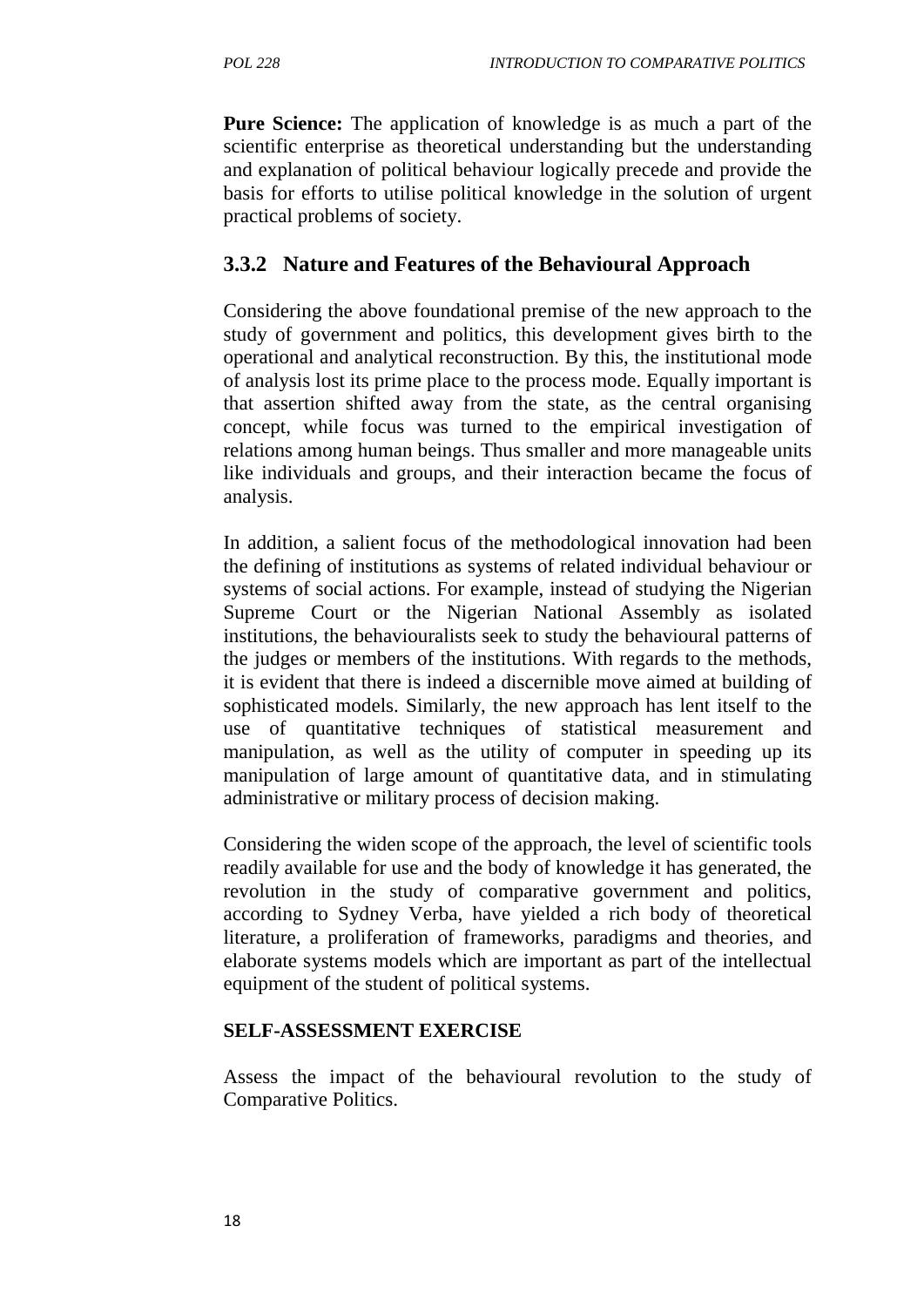## **3.4 New Approaches to the Study of Government and Politics**

Approaches to modern empirical political studies are numerous. But for our purpose at this level, we shall only examine two. These are the Systems Theory and the Structural Functionalist Theory.

## **General Systems Theory.**

No doubt, the emergence of the behavioural approach has translated into a change of both analytical tools and methodological framework from what it used to be under the traditional model. The new approach has equipped students of government and politics with the required analytical tools, conceptual framework and the models within which critical evaluation of political phenomenon may be executed. The new approach places more emphasis on empiricism than normative study. Consequently, a number of theories have been developed under the scholarly ambit of behaviouralism to empirically study and explain political phenomenon.

In the opinion of Ray (2004), the most important among these are a number of systems approaches which stem from the general system theory. Historically, systems theory had its root in the natural science. However, the theory was the result of the movement aimed at the unification of science and scientific analysis. It was the intention of the proponents of the systems theory to find a central point that could serve as a wider platform for creative analysis. The concept is predicated on the notion that objects or elements within a group are not only related in one way or the other, but also, in turn, interact with one another on the basis of certain identifiable processes. The utility of systems theory is most relevant in political analysis because it does not only identify the components in any framework or social system but also encourage the evaluation of the patterns and levels of relationship among different units. It therefore establishes the fact of interrelatedness and interdependence of distinct but interactional units.

Although the systems theory has its origin in the natural sciences, it was adopted and adapted as an analytical framework in political science particularly in the middle of the twenty centuries. For instance, David Easton, one of the major pioneers of the application of systems theory to political studies, defines a political system as that 'behaviour or set of interaction through which authoritative allocations (or binding decisions) are made and implemented for society.' A system is marked by different action and integration. The proponents of the system theory identify three primary components of every political system. These components include the political community; the regime; and the authorities. By this, the political community comprises people bound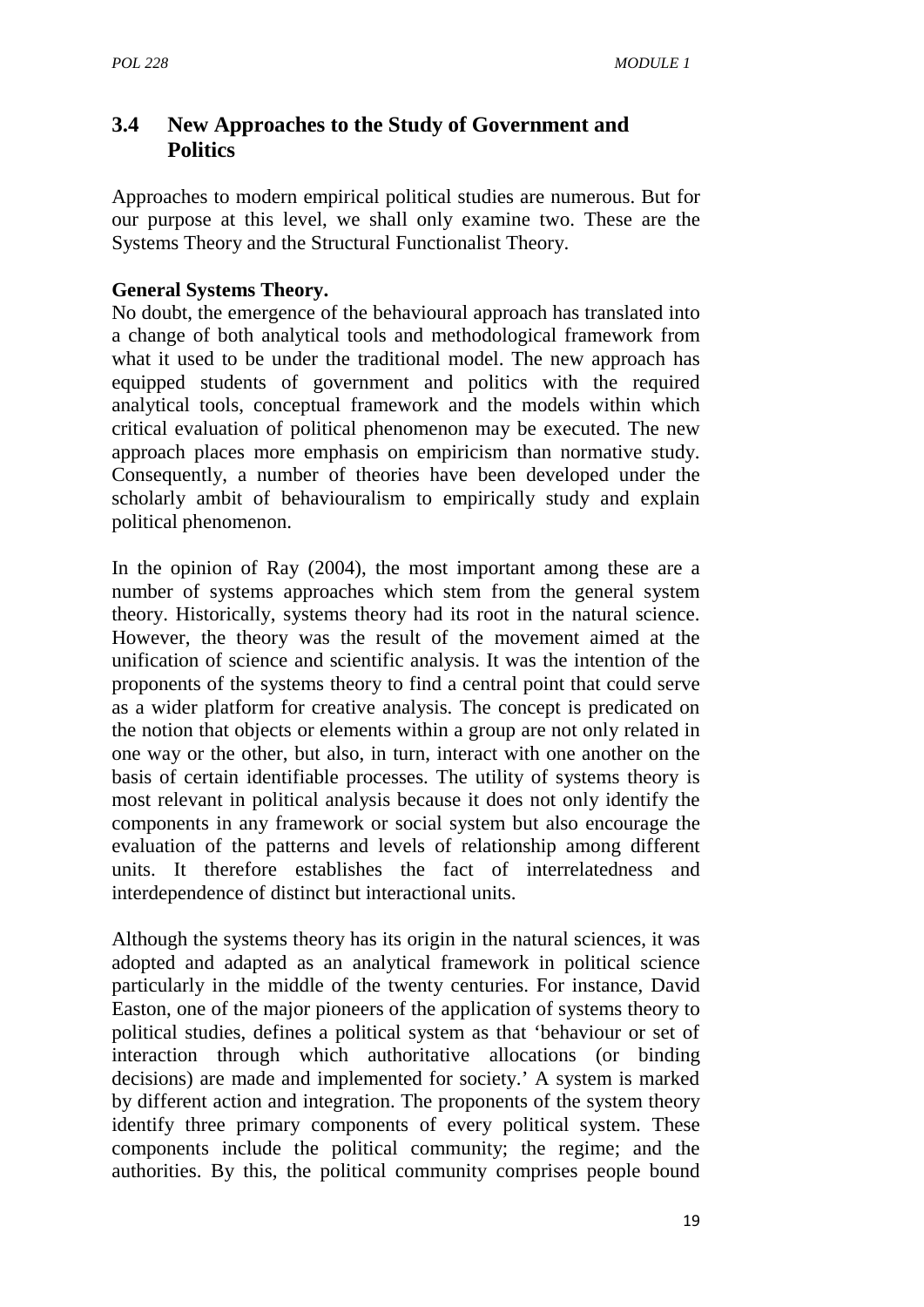together by a political division of labour. The regime in this case includes the constitutional legal structures as well as the political processes for institutional norms. Those individuals who exercise power as the agents of the state at any given time constitute the political authorities.

#### **The general systems theory operates with certain basic concepts:**

The first among the concepts is descriptive concept. These include, for instance, open and closed systems, organismic and non-organismic systems, such hierarchical levels as subsystems, orders of interaction and scale effect. Also important are concepts of general systems theory that deal with the factors for the regulation and maintenance of systems. In this class are concepts like stability and equilibrium among others. Other concepts include boundaries, input and output specifically relating to aspects of organization. Some concepts also pay attention to the dynamic of change, capturing both disruptive and non-disruptive notions of adaptation. Some of these concepts enable us to understand why a system may break down and while some others thrive. They may also highlight under what condition a system comes under stress due to overloading. Indeed, there are myriads of concepts which the students of comparative politics could take advantage of in understanding factors that facilitate political stability and those that are threat to the stability of a polity. This perhaps explains why Ray (2004) notes that the general systems theory provides a broad framework for the examination of politics.

#### **Offshoots of the Systems Theory**

To develop new methods for the purpose of political analysis some basic framework and terminology of the general systems theory have to be adapted by the behaviouralist. David Easton has been credited with developing an original and unique systemic approach for the purpose of political analysis. By this, Easton developed the input – output analytical framework. This model stresses the behaviour of the political system vis-a-vis its environment in terms of analysing inputs (demand as supports) and outputs (authoritative allocation of values or policy decisions and actions). Easton intends to make his theory an all-purpose theory that is capable of being utilised to analyse any form of political systems or international political systems. In fact, David Easton sees political systems as that system of interaction in any society through which binding or authoritative allocations are made and implemented. Thus wherever authoritative decisions are made the input – output functions are performed, either at the local or international political levels.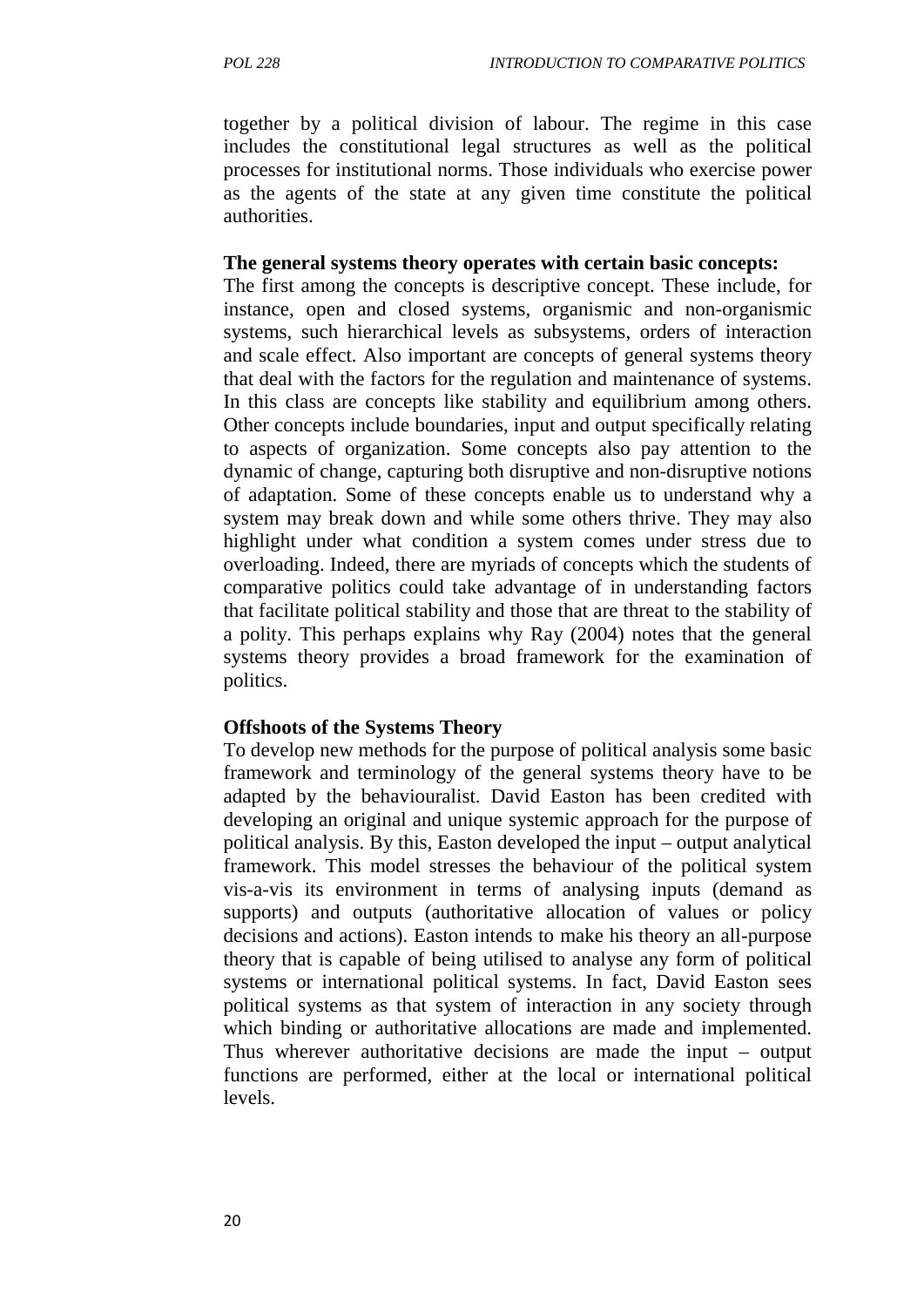#### **Weakness of the Easton Input – Output Approach**

The input - output analytical framework has proved useful and remains an excellent technique for comparative analysis. This is more so because it is focused on an overview of entire political systems, and has an inclusive set of concepts and categories which facilitate comparison. As useful and comprehensive as the input output approach is, it has certain weaknesses. These include:

Firstly, the presumptions that questions concerning system–persistence are the most important and inclusive subjects for political analysis may not be always tenable. Secondly, the importance of the analytical framework, contrary to the expectation of Easton, the input-output theory falls short of being a general theory of politics in the real sense of the word.

Thirdly, the theory is narrow with a highly restricted coverage with regards to the interactions among the different political systems.

Finally, the theory focuses on the politically active and relevant members of society which tends to give it an elitist orientation.

#### **Structural Functional Analysis**

The Structural Functional Analysis is one of the foremost system derivatives in Political Science, and a major framework for political research. According to Bernard Sussie (1992), in practical sense, structural-functionalism often presupposes a 'systems' view of the political world. Although structural functionalism originated from anthropology and has been applied in sociology, it has been adopted as a framework for political analysis in political science. Indeed, it was adopted in the field of comparative politics by Gabriel Almond. This mode of analysis is fundamentally concerned with the phenomena of system maintenance and regulation. The basic theoretical proposition is that in all social systems, certain basic functions have to be performed. The central question is: 'what structure fulfils what basic functions and under what conditions in any given system. In the words of Radcliff brown, Function is the contribution that a partial activity makes to the total activity of which it is a part. The function of a particular social usage is the contribution it makes to the total social system.

The theory presupposes that a political system is often made up of several structures which are "patterns of action and resultant institutions". While there are different institutions and patterns of actions, they all however have certain functions which are defined as objective consequences for the system. By this, a function is, therefore, a regularly recurring pattern of action and behaviour carried in for the preservation and advancement of the system. Although various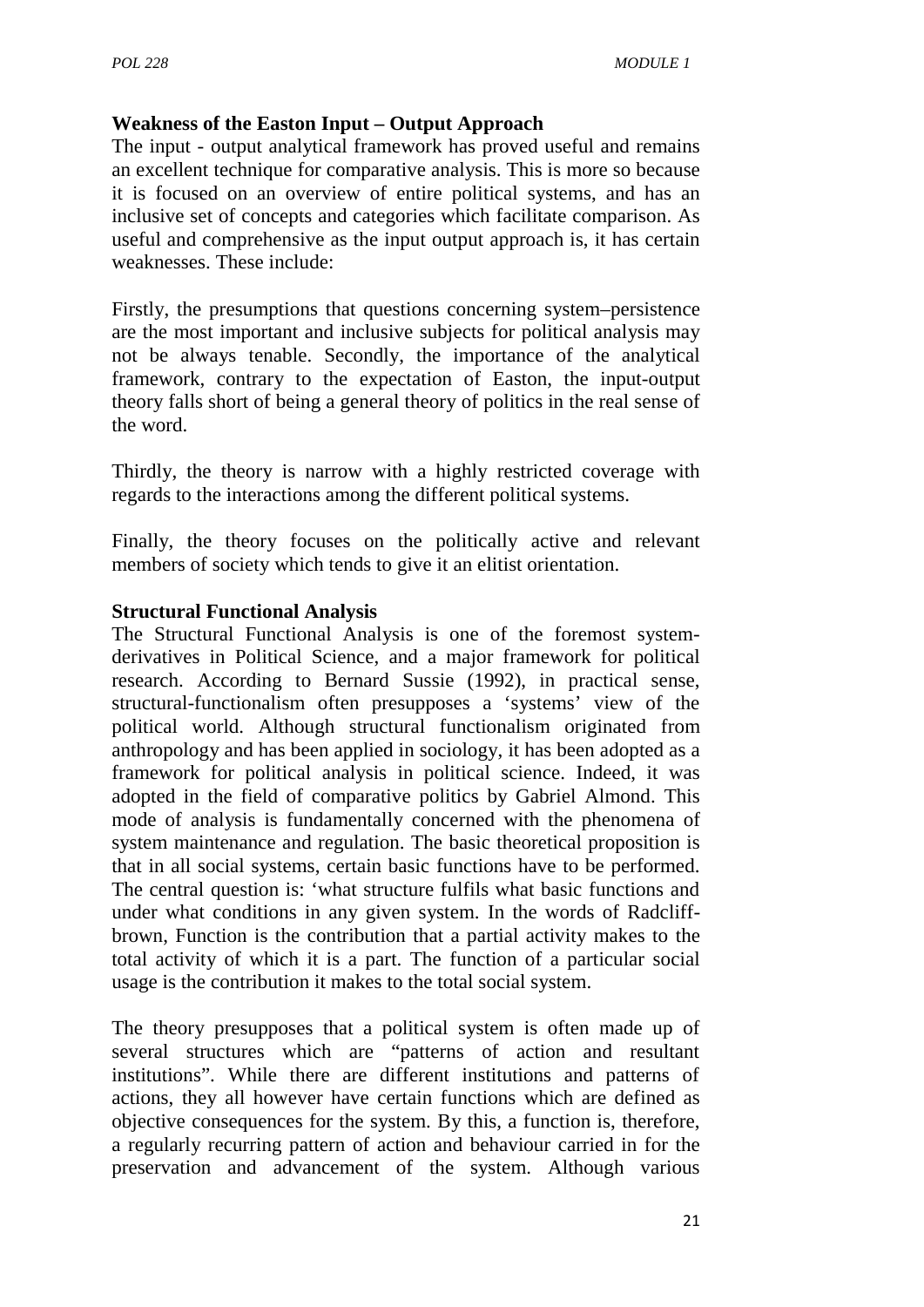institutions perform different functions, a system may sometimes become dysfunctional. The reverse of function is in fact dysfunctional. Dysfunctional implies an action detrimental to the existence of growth of the system. A certain degree of dysfunction is inevitable in the operation of any pattern of action on occasion, it is possible to identify actions or decisions which are functional for the political system as a whole for some of its components but dysfunction for certain groups or individuals.

On the other hand, structures refer to those arrangements within the system which perform the functions. According to Gabriel Almond, there is no such thing as a society which maintains internal and external order which has no 'political structure'. Merton contends that a given function can be fulfilled by many different structural arrangements.

Gabriel Almond developed a list of functional requisites and divided them into four inputs and three output functions. The four functions are: political socialisation and recruitment, interest-articulation, interest aggregation, and political communication. The three output functions, performed by nongovernmental systems, by society, and the general environment, are regarded as highly significant. The output functions are performed by the traditional government agencies like the legislature, the executive, the judiciary and the bureaucracy.

#### **SELF-ASSESSMENT EXERCISE**

Compare and contrast the Systems theory and the Structural- Functionalist theory as frameworks for comparative political research.

## **4.0 SUMMARY**

This unit delved into the historical background to the study of Comparative Politics. The basic assumptions of the traditional epoch were examined. The revolution in political studies that culminated in the emergence of the behavioural and later, the post behavioural schools were also outlined. Two major theories to further explain the contemporary frameworks for comparative political analysis were also identified and examined.

#### **5.0 CONCLUSION**

The study of Comparative Politics has undergone a series of metamorphosis. Each of these stages left indelible footprints in the process that culminated into what may be referred to as Comparative Politics of the 21st century. Each was relevant to the issues of their time, and therefore significant to a total appreciation and understanding of what constitutes the totality of Comparative Politics.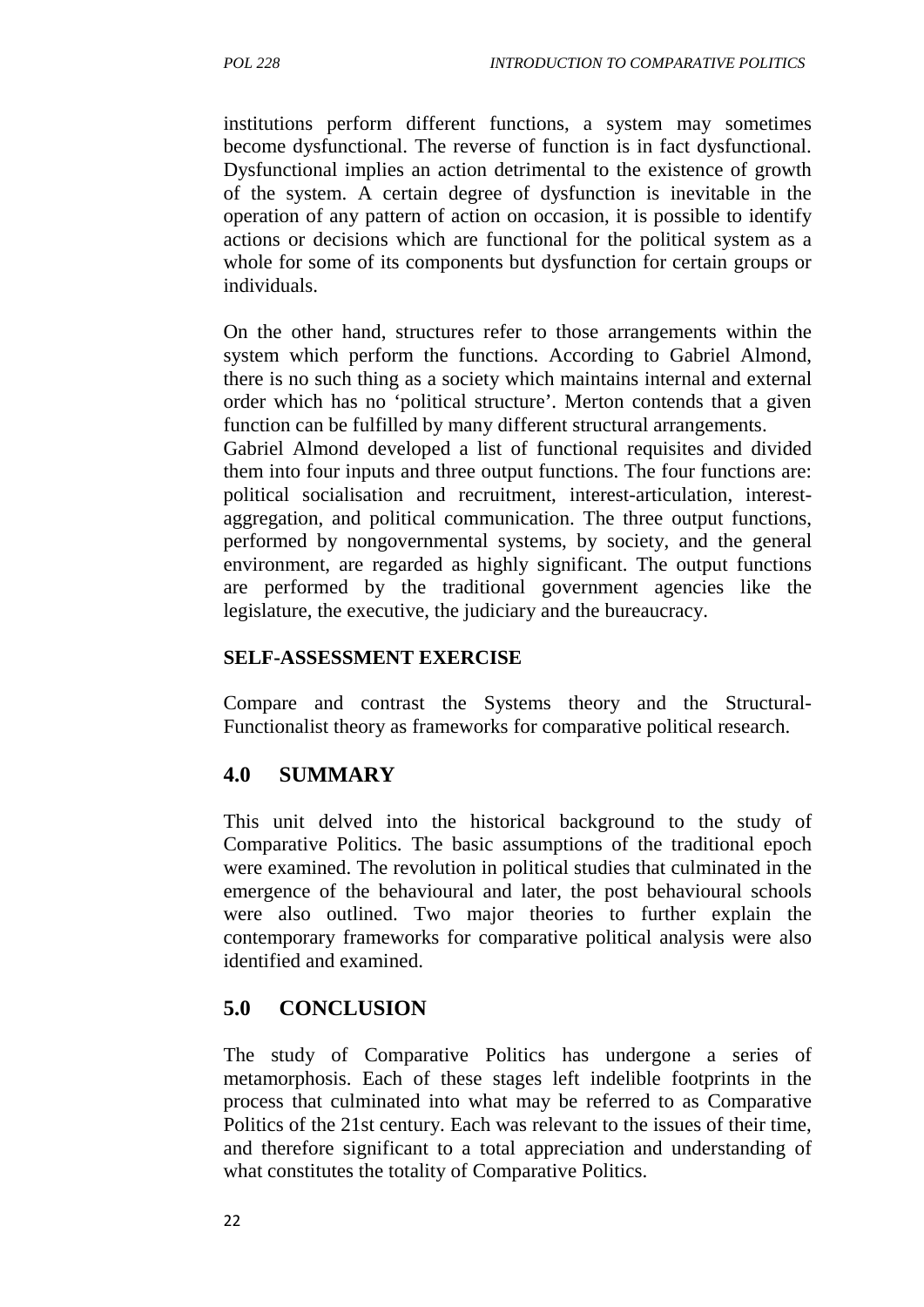#### **6.0 TUTOR-MARKED ASSIGNMENT**

- 1. Compare and contrast the traditional phase and the renaissance period of Comparative politics.
- 2. Identify the salient features of the behaviouralist era in comparative Politics.

## **7.0 REFERENCES/FURTHER READING**

- Almond G. A. (1956). "Comparative Political Systems" Journal of Politics. Vol. Xviii, No.3, August, pp 395 – 396.
- Ray, S.N. (1999). *Modern Comparative Politics: Approaches, Methods and Issues*. New York: Harcourt, Brac.
- Ley Roy M. K. ( ). *Comparative Politics*. UK: Thomson Wadsworth.
- Wiards, H.J. (2005). *Comparative Politics: Critical Concept in Political Science*. London, Rutledge.
- Ulmer, S.(1961). *Introductory Readings in Political Behaviour*. Chicago: McNally.
- Elock, H. (1976). *Political Behaviour.* London: Methuen & Co Ltd.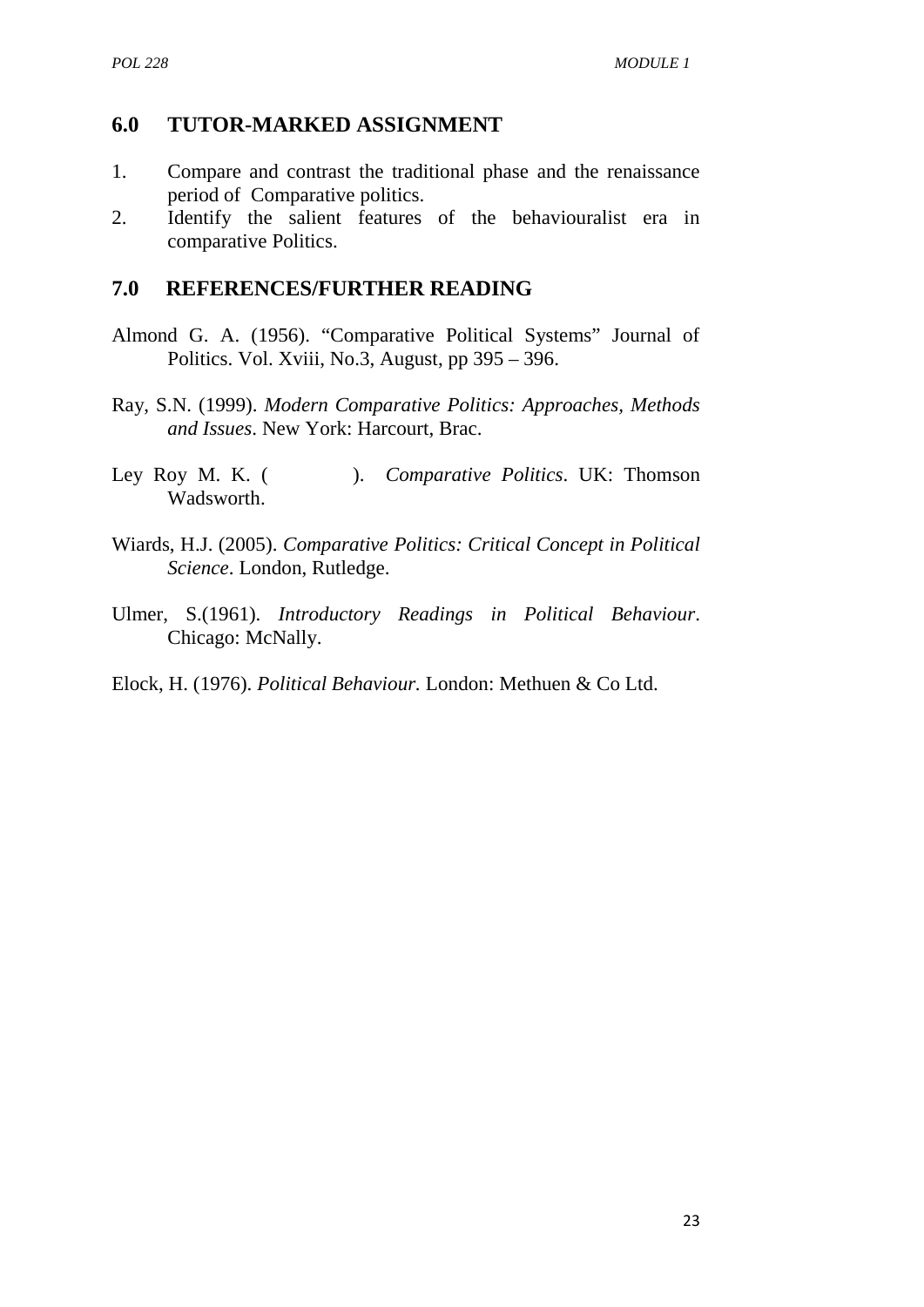# **UNIT 3 COMPARATIVE METHOD**

#### **CONTENTS**

- 1.0 Introduction
- 2.0 Objectives
- 3.0 Main Content
	- 3.1 Comparative Methods
		- 3.1.1 Different Views of the Comparative Method
		- 3.1.2 Normative and Empirical Research
		- 3.2 Why do we Compare
			- 3.2.1 Advantages of Comparison
- 4.0 Summary
- 5.0 Conclusion
- 6.0 Tutor-Marked Assignment
- 7.0 References/Further Reading

# **1.0 INTRODUCTION**

In this unit, attempt is made at explaining what the Comparative Method entails. The unit provides justification for the adoption of the Comparative Method in political studies, its strength over other scientific methods usually employed in testing empirical relationships.

## **2.0 OBJECTIVES**

By the end of this unit, you will be able to:

- discuss Comparative method and all that it entails
- explain the imperatives of Comparative method
- state the advantages of the Comparative method in political analysis.

# **3.0 MAIN CONTENT**

## **3.1 Comparative Method**

Comparative method in the understanding of political phenomenon is referred to as the 'master strategy' for its utility and capacity to drawing inferences about causation in any area of study. By this, it means that comparative approach encompasses the strategies and techniques which scholars adopt or embrace to advance understanding within the field.

Comparing institutions and the workings of such institutions, most often, is intended to answer certain questions with regards to why the observable trends in the institutions are what they are. To effectively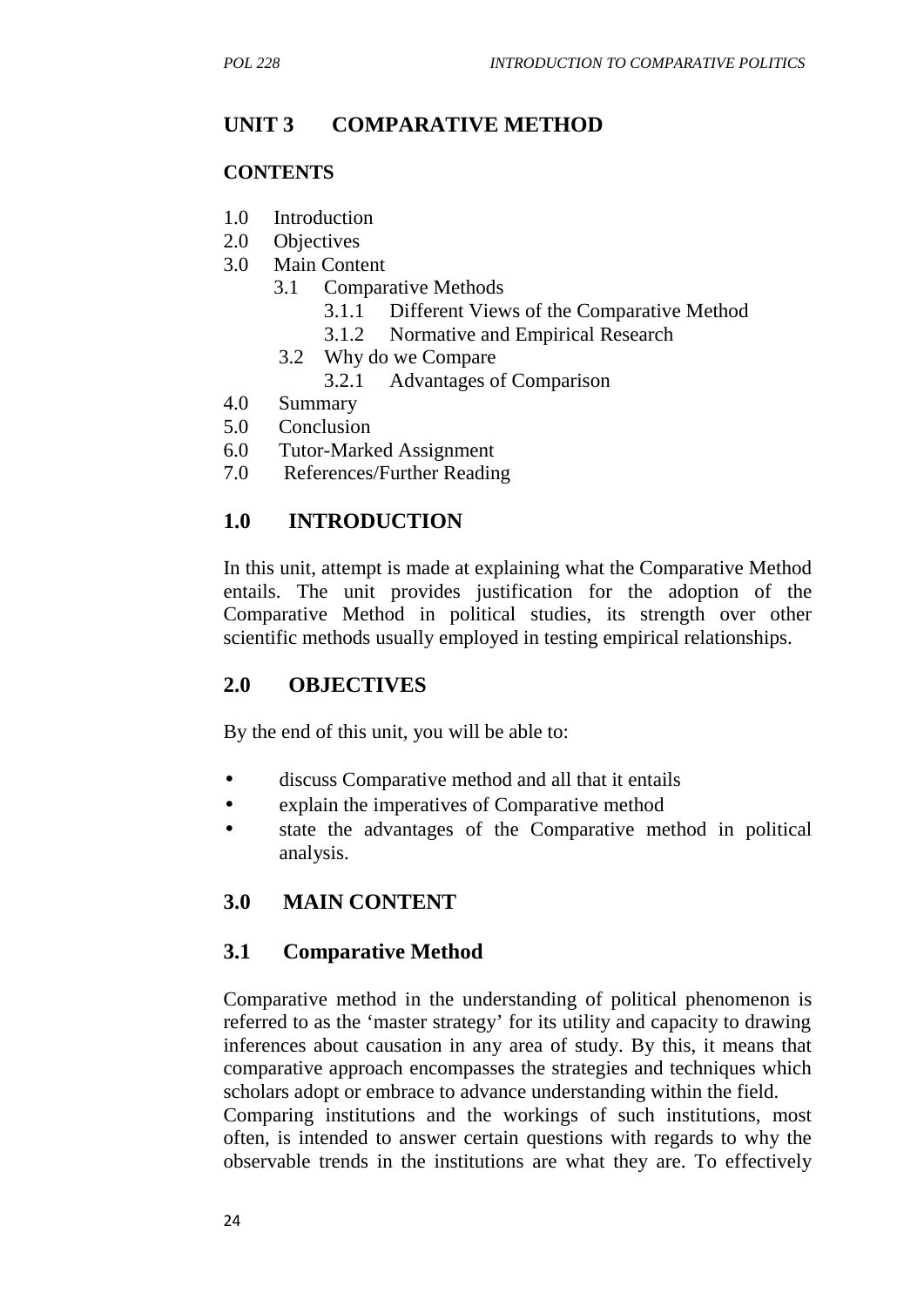achieve this, experiments and statistical analysis may have to be designed in order to get the root of the cause of the observable patterns of institutional behaviour. Experiment and statistical analysis designed to uncover relationships of cause and effect necessarily involve a comparison between observations, whether of individuals, social groups or countries.

Arthur L. Kalleberg (1996) in his article, "The Logic of comparison: A methodological note on comparative study of political systems" highlights some approaches towards the understanding of political phenomenon. As Kalleberg notes, phrases such as 'decision making' 'interest groups' and 'functionalism' which are so commonly found in general social analysis, all refer to basic 'approaches' to the study of social and political phenomena. Essentially, they are expressions symbolising alternative focus of scholarly interest. They are not terms that refer to any of the procedures (logical or operational) basic to scientific method.

# **3.1.1 Different Views of Comparative Methods**

According to Arendlijphart, comparative methods are defined from three standpoints. First, the comparative method is defined here as one of the basic methods. The others being experimental, statistical, and case study methods of establishing propositions. Similarly, it is, in the first place, definitely a method, not just "a convenient term vaguely symbolising the focus of one's research interest (Kalleberg, 1996). Second, the comparative method is defined here as one of the basic specific methods, not the scientific method. By this definition as Lijphartargues, comparative method is narrower in scope than what Harold Lasswell has in mind when he argues that "anyone with a scientific approach to political phenomena the idea of an independent comparative method seems redundant", because the scientific approach is 'unavoidably comparative'. However, Gabriel A. Almond equates the comparative method with the scientific method. As Almond argues, 'it makes no sense to speak of a comparative politics in political science since it is a science; it goes without saying that it is comparative in its approach.

Third, the comparative method is here regarded as a method of discovering empirical relationships among variables, not as a method of measurement. These two kinds of methods should be clearly distinguished. Kalleberg had the latter in mind when he discusses the 'logic of comparison.' He defines the comparative method as 'a form of government'; comparison means 'non-metrical ordering', or in other words, ordinal measurement. On a final note, Lijphart avers that, 'the comparative method may be thought of as a basic research strategy'.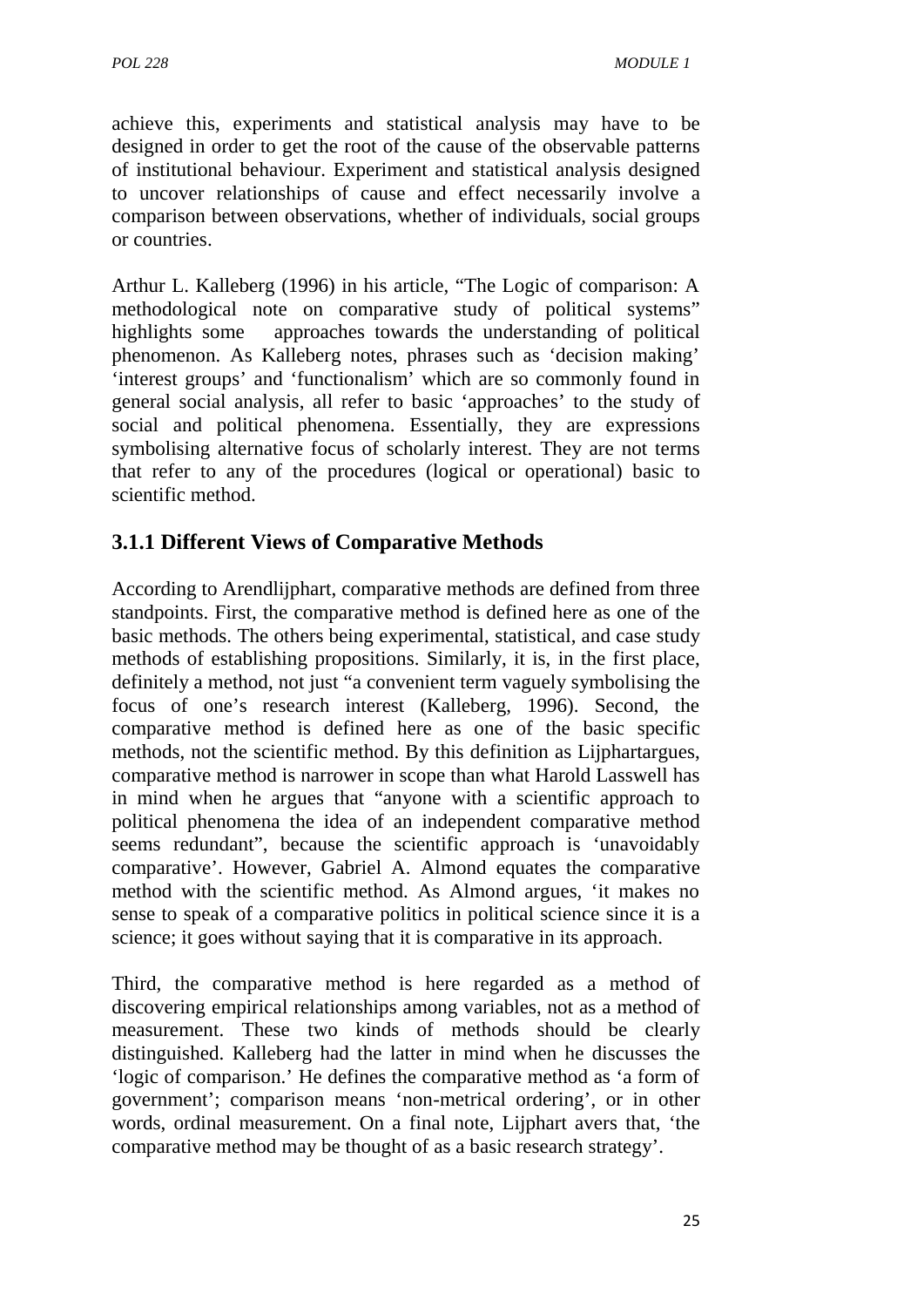The comparative method is - together with the experimental method, the statistical method and the case study approach - one of the four fundamental scientific methods, which can be used to test the validity of general empirical propositions, i.e. to establish empirical relationships among two or more variables while all other variables are held constant. In particular, the comparative method is generally used when neither the experimental nor the statistical method can be employed: on the one hand, experiments can only rarely be conducted in political science; on the other hand, the statistical method implies the mathematical manipulation of quantitative data about a large number of cases, while sometimes political research must be conducted by analysing the behaviour of qualitative variables in a small number of cases. The case study approach cannot be considered a scientific method according to the above definition; however, it can be useful to gain knowledge about single cases, which can then be put to comparison according to the comparative method.

#### **3.1.2 Normative and Empirical Research**

Basically, there are two broad paths on the road of political inquiry, namely, the normative and the empirical approach. The normative approach focuses upon philosophy, values and norms. The empirical approach relies on measurements and observation rather than theory or norm. The differences between the two groups would be further explained.

According to Arend Ligphart, there are four basic methods of discovering and establishing general empirical prepositions. One of these methods is experimental, while the other three are non experimental. The non-experimental methods are the case study, the statistical method and the comparative method.

The case study method involves "the intensive study of individual cases. The statistical methods involve more sophisticated forms of measurement and observation: public opinion polls, survey research, and various other forms of quantitative measurement are used to help make the measurement and observation that is characteristics of the empirical approach even more accurate. The comparative method may be likened to two or more case studies put together.

We focus upon a particular political structure or behaviour and examine it in a comparative perspective. We look for similarities, and differences in different settings, or we may do our comparison in one setting but compare across time, this is called **diachronic comparison**. For example, we may compare Nigeria legislature in 2015 with that of 2011 and 1999 in order to observe differences in the relative power and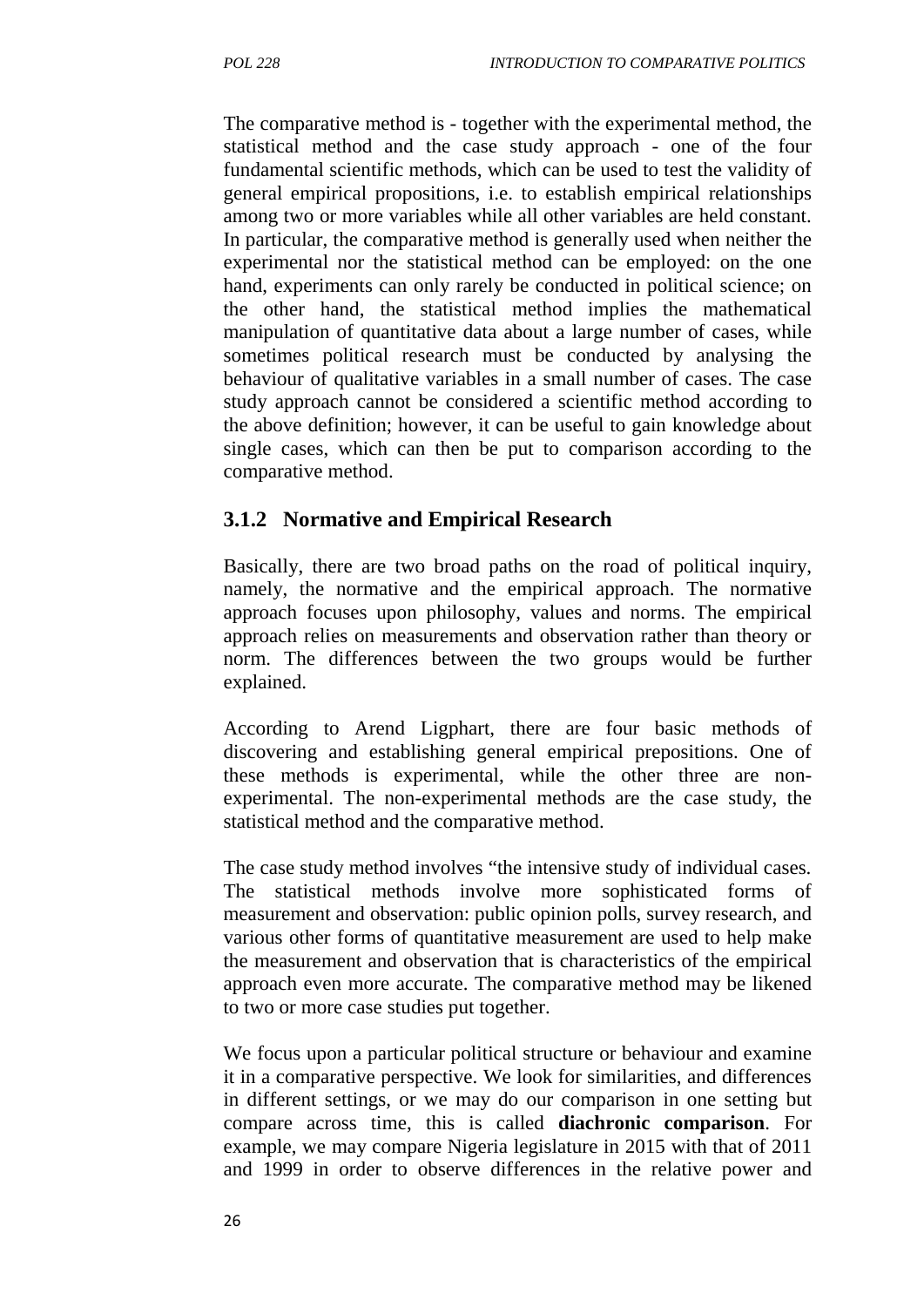structures of that legislature. Or we may compare institutions or behaviour at one point in time -**synchronic comparison** but compare across national borders, for example, examining the role of the legislature in Nigeria with the role of the legislature in the United State of America or Australia.

#### **SELF-ASSESSMENT EXERCISE**

Account for the different views on the theme of Comparative Methods

## **3.2 Why Do We Compare?**

We undertake comparison in political studies to achieve the following objectives

- 1. Comparison is a useful way to evaluate what we see and hear about the world beyond our shores, as well as about our own society.
- 2. It widens our understanding of politics in other countries.
- 3. To increase our appreciation of the advantages and disadvantages of our own political system and to enable us to learn from other countries.
- 4. To develop a more sophisticated understanding of politics in general including the nature of democracy and non-democratic governments, the relationships between governments and people, the interdependencies connecting individual countries with the rest of the world, and other concepts and processes.
- 5. To see the relationship between politics around the world and such fields as science and technology, the environment, public health, law, business, religion, ethnicity, culture, and the like
- 6. To enable us to become more informed citizens, so that we can more effectively develop our own political opinions, participate in political life, evaluate the actions and proposals of political leaders, and make our own political decisions and electoral choices.
- 7. To sharpen our critical thinking skills by applying scientific logic and coherent argumentation to our understanding of political phenomena.
- 8. An attempt to identify and explain the fundamental patterns of political behaviour across different societies and cultures may help us arrive at useful theoretical generalizations.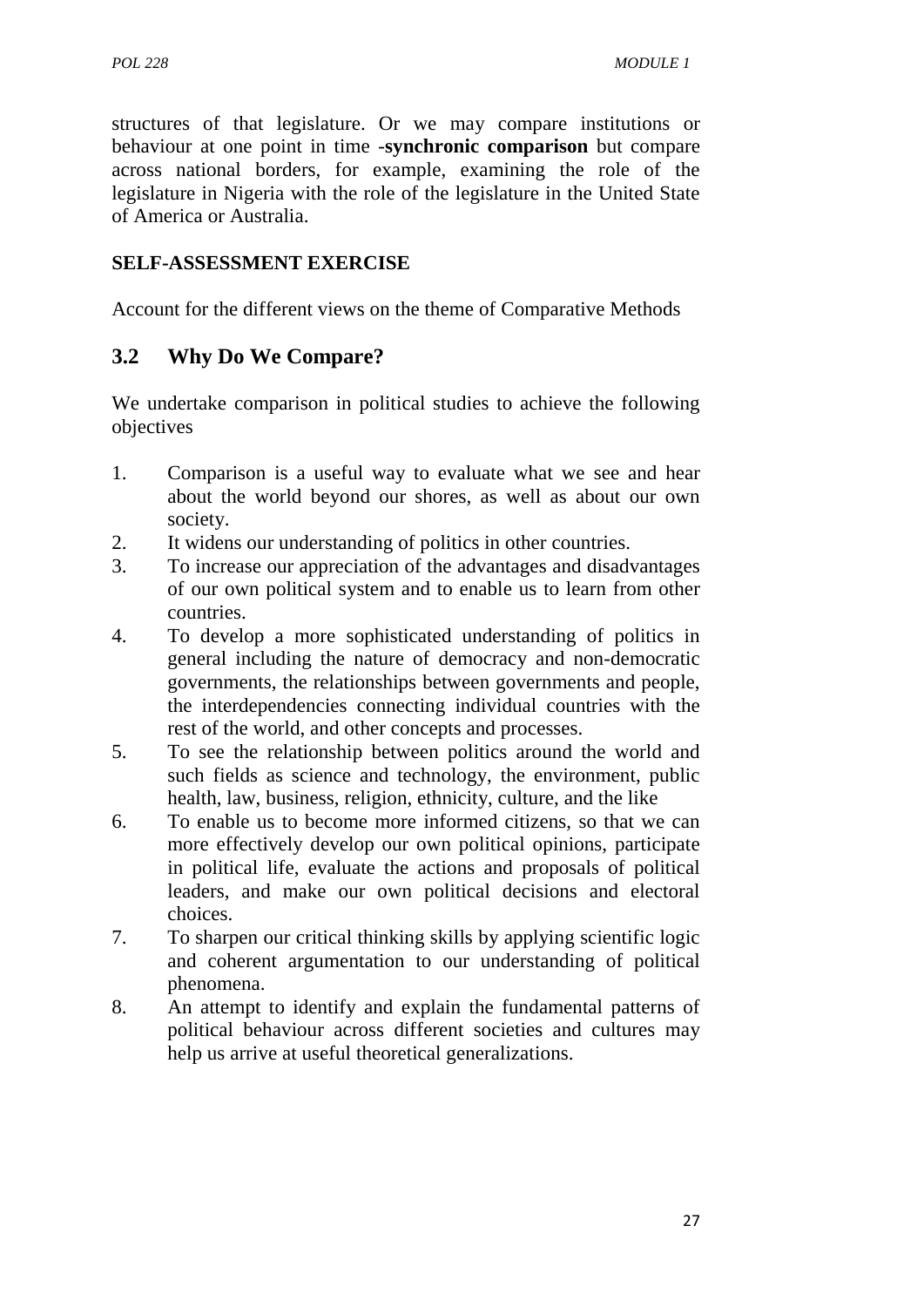# **3.2.1 Advantages of Comparison**

Several reasons explain the advantages of comparison in political analysis. They include:

- 1. It enables the "comparativists" to find out, and by implication know more about the places where they would otherwise know little about. Having adequate and relevant background information about foreign governments not only helps to interpret new developments, it also helps with practical political relationships. In international politics, the fact that one is aware that the decision-making environment in his domestic terrain is not the same with those of others is enough factor to influence the attitudinal modification in relating with other countries. This explains why Dogan and Pelassy (1990) aver that studying the politics of other countries helps us to discover our own ethnocentrism and the means to overcome it.
- 2. It improves our classifications of political processes. For instance, once institutions and political systems have been identified by their different processes and characteristics it becomes less problematic to classify. Thus when constitutions are grouped into written and unwritten, or electoral systems into proportional and non-proportional, we search for the factors which predispose countries to have one type rather than the other. In a similar vein, when different political features and the processes that shape them are taken, it may become easy to know why one operates and behaves the way it does and why the others do not. Consequently, once we classify executives into presidential and parliamentary types, or party systems into presidential and parliamentary types, or party systems into two party or multi-party, we may then try to find out what the end results are. All this could only be achieved only when there is variation and the possibility of measurement, so as to be in a proper stead to explain.
- 3. Comparison arms the comparativists with the potential and tools for explanation. Comparative researchers seek to understand a variety of political systems not just for the sake of it but in order to formulate and list hypotheses about the political process. Comparison gives us some potential for prediction and control. Comparison of analysis enables us to develop and scrutinize such questions as: Do proportional representation in electoral systems always produce a multi-party system? Are revolutions most likely after a defeat in war? Evident from these questions is that hypothesis depicts a relationship between two or more factors or variables. For example, between electoral and party systems, or between war and revolution.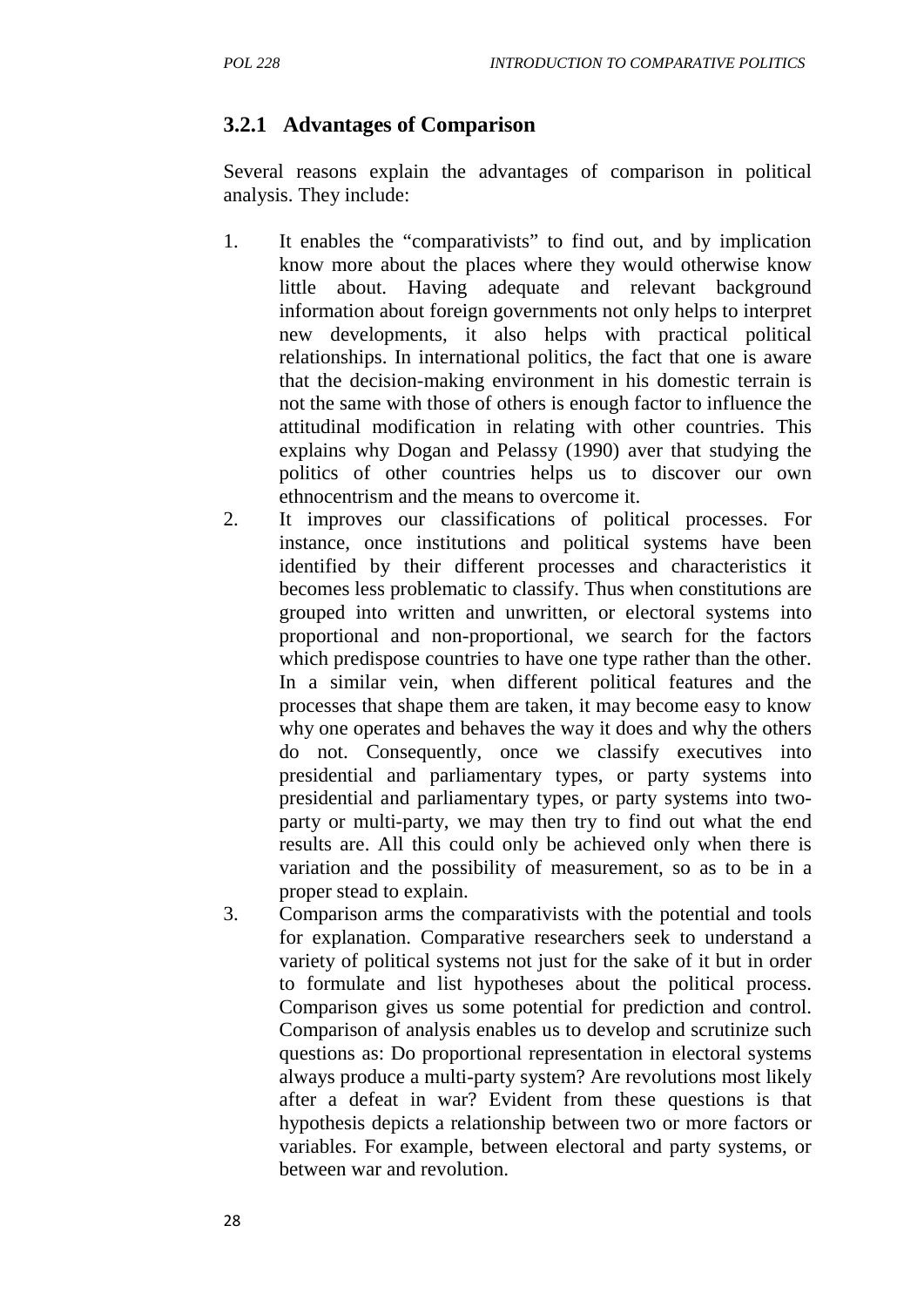4. With comparison, the political scientist is armed with the potential for prediction and control. By this, a validated generalisation offers the comparativists the potential for prediction. Thus the ability to predict occurrence based on the relationships between variables and the outcomes that are consistently produced is the fourth reason for comparison.

#### **SELF-ASSESSMENT EXERCISE**

Explain the central objectives and advantages of Comparative Politics as a sub-field in Political Science?

## **4.0 SUMMARY**

In this unit, attempts have been made to explain what the Comparative Methods entail. The major characteristics of both normative and empirical studies are examined, with a view to further situating Comparative Studies within the realms of scientific research. The unit also enumerates why the tools of comparative Studies are employed and their advantages in political studies.

# **5.0 CONCLUSION**

Comparative studies remain an important sub-field of Political Science. Its centrality in political studies cannot be over-emphasised, given the inherent advantages outlined in this unit. Comparative Methods indeed lend further credence to the study of Politics as a scientific discipline.

## **6.0 TUTOR MARKED ASSIGNMENT**

Discuss the rationale for comparison in political studies and enumerate the advantages in comparative studies?

## **7.0 REFERENCES/FURTHER READING**

- Lijphart, Arend (1971). "Comparative Politics and the Comparative Method". *American Political Science Review* 65 (3): 682–693.
- Mair, Peter (1996). "Comparative Politics: An overview". In Goodin, Robert E.; Klingemann, Hans-Dieter. *A New Handbook of PoliticalScience*. Oxford: Oxford University Press. pp. 309–335.
- Hopkin, J. [2002 (1995)]. "Comparative Methods". In Marsh, D. & G. Stoker (Ed.). *Theory and Methods in Political Science*, Palgrave Macmillan, pp. 249-250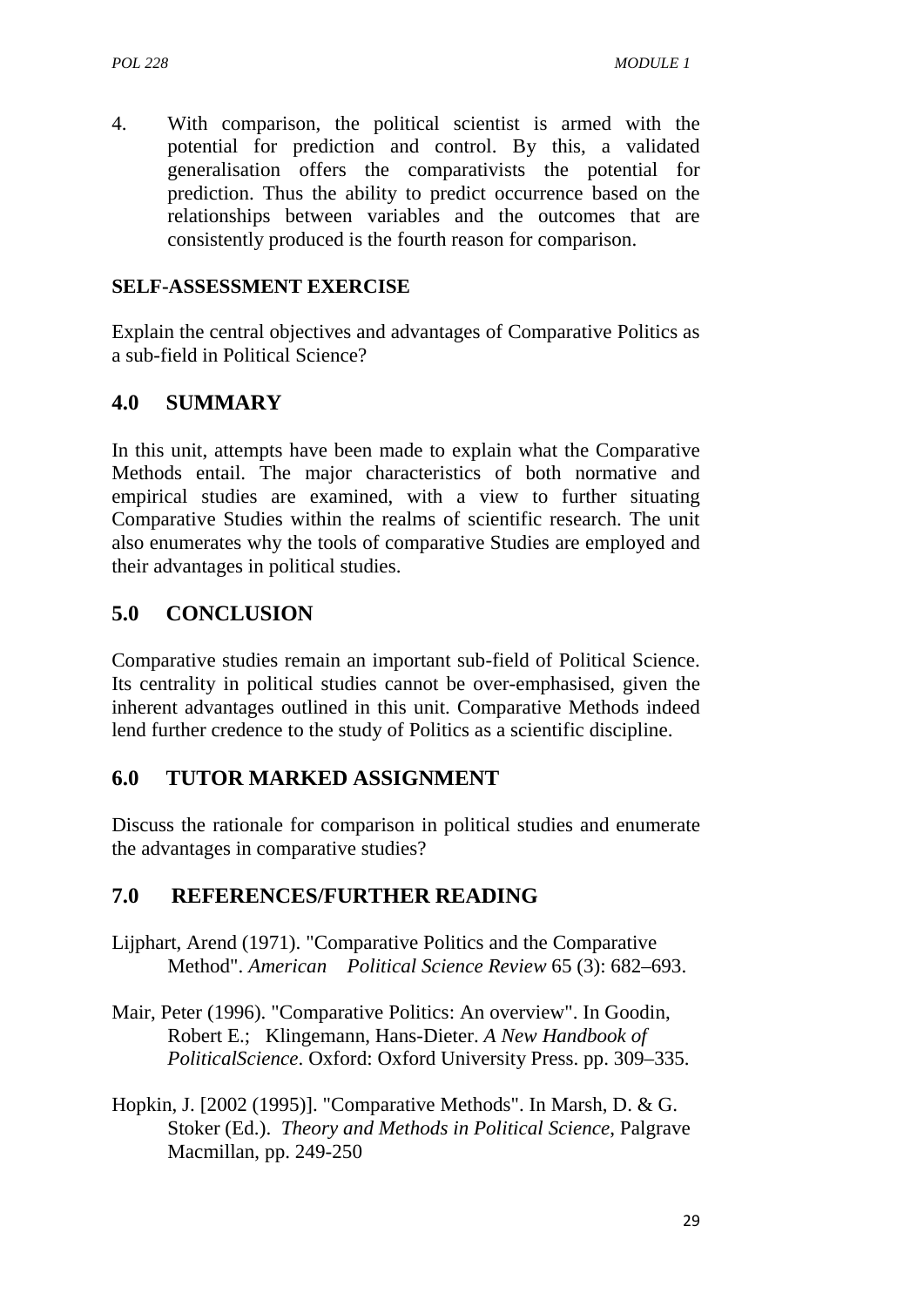- Blondel, J ( ). Comparative Government-A Reader, London, Macmillan.
- Hechscher, G. (1957). The Study of Comparative Government and Politics. London: Macmillan.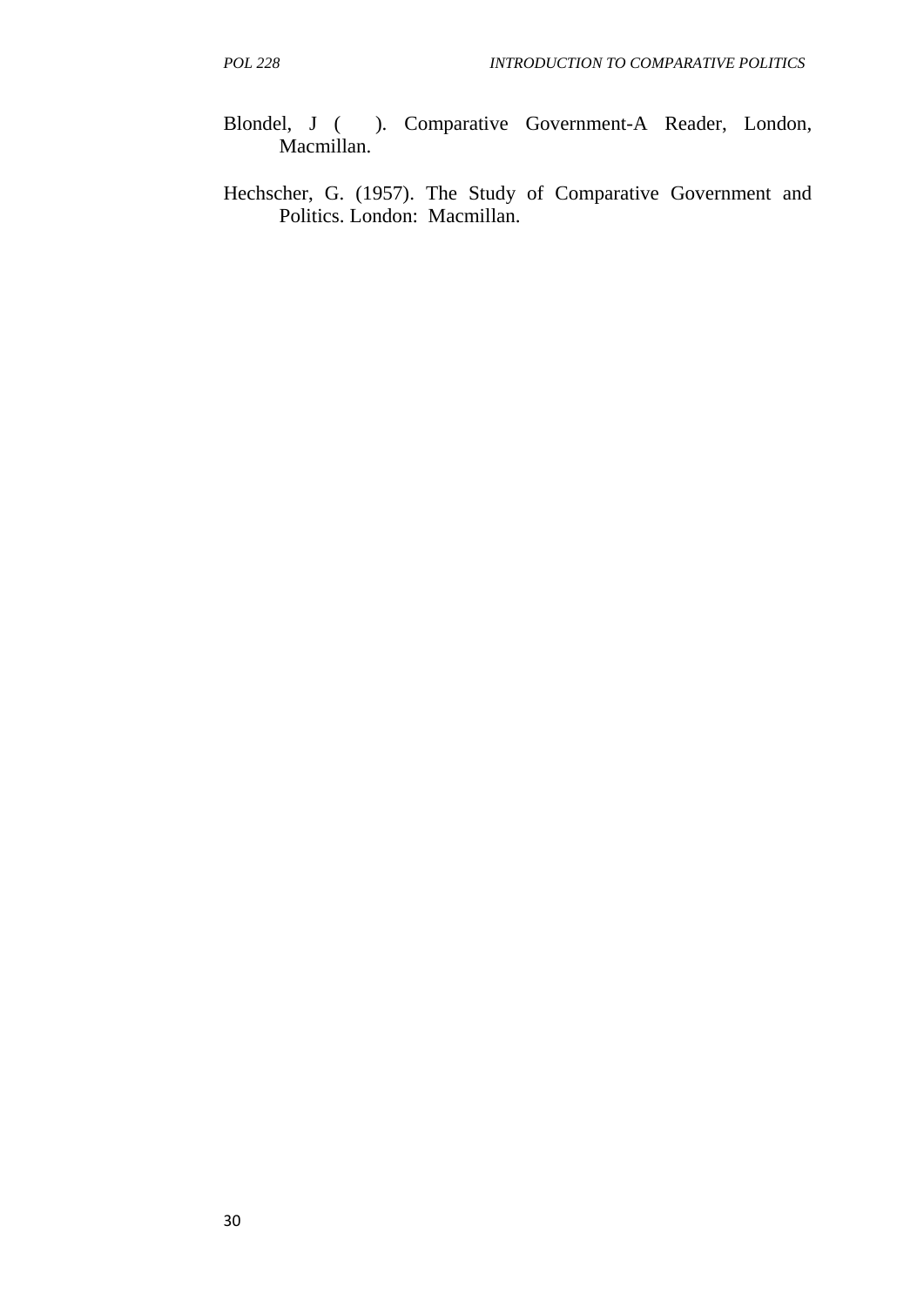# **UNIT 4 FOCUS OR THRUST OF COMPARATIVE POLITICS**

#### **CONTENTS**

- 1.0 Introduction
- 2.0 Objectives
- 3.0 Main Content
	- 3.1 Most Similar and Most Different Systems
	- 3.2 Main Focus of Comparative Politics
- 4.0 Summary
- 5.0 Conclusion
- 6.0 Tutor-Marked Assignment
- 7.0 References/Further Reading

# **1.0 INTRODUCTION**

This unit attempt to further elucidate on the central theme of Comparative Politics. The unit provides answers to the basic question: How do we go about using comparative method? If we indiscriminately engage in comparing every object within the political landscape, in a very short time we will find ourselves inundated with similarities and differences, most of which will turn out to be trivial distinctions either in scope or in significance. Consequently, the researcher gets bogged down in inconsequential detail. As a result, in this unit, we want to show how comparative analysis is undertaken, and why it is undertaken, and provide examples of the types of things that one might look at while engaging in this kind of study.

## **2.0 OBJECTIVES**

By the end of this unit, you will be able to:

- explain the major theme or main focus of Comparative Politics
- discuss the two general approaches to the study of Comparative Politics.

# **3.0 MAIN CONTENT**

## **3.1 Przeworski & Tenure "Most Similar and Most Different Systems"**

Adam Przeworski and Henry Tenure discussed two general approaches to the comparative method that they called the "most similar system design and the "most different systems" design. Investigations take two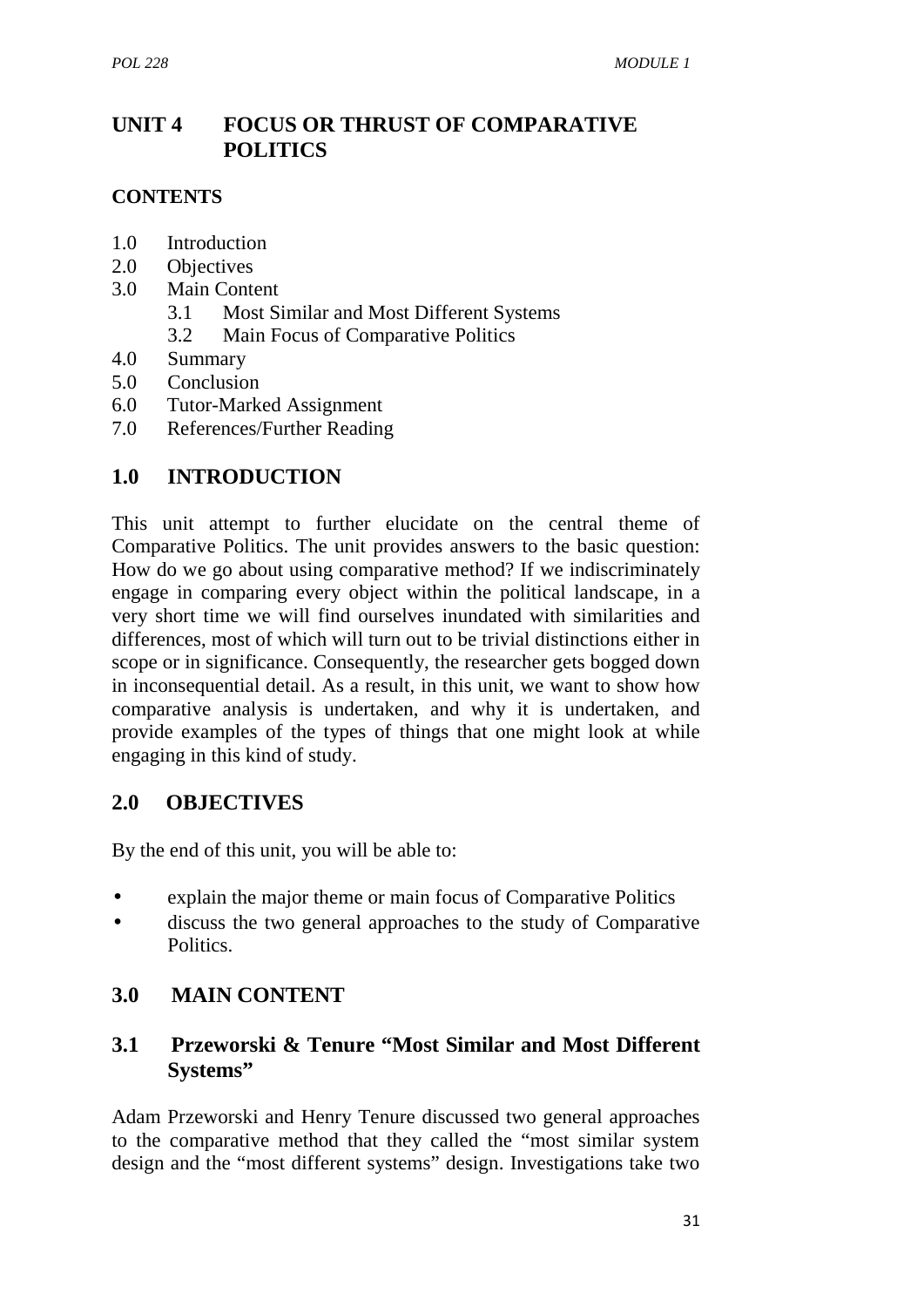systems that are, for the most part similar, and subsequently study differences, that exist between the two basically similar systems. They may, then, observe the impact of these differences, in some other social or political phenomenon. Their studies are based on the belief that "systems that are similar with respect to as many features as possible constitute the optimal samples for comparative inquiry. If some important differences are found between two essentially similar countries, then the number of features attributable to these differences will be sufficiently small to warrant explanation in terms of these differences alone.

There is a different approach to comparative inquiry, one that Przeworski and Tenure call the "most different system" approach. This approach allows us to select two or more systems to compare that may not be essentially similar. Instead of looking for differences between two or more essentially similar nations, focusing on nation states, for example, we look for similarities, between two or more essentially different nations. An example is the study of Britain and the United Arab Emirate, in terms of their political structures and political behaviour. If we find a political behaviour that is similar in the two systems, and we are interested in knowing why that behaviour is the way that is, we know that the explanation cannot lie in the many political structures, and patterns of behaviour that differs in the two nations; we must look elsewhere.

#### **SELF-ASSESSMENT EXERCISE**

Explain Przeworski and Tenure's two general approaches to the Comparative Method

#### **3.2 Main Focus of Comparative Politics**

Comparative Politics focuses mainly on the following:

1. What governments do: In comparative studies, we focus attention on what governments do. Comparisons may be made between governments of different nations, governments in various stages of development (for example, "developed" nations versus "developing nations", or governments and policy over time (for example, the government of Nigeria in 1999 and the government of Nigeria of 2019). Although the focus of attention is upon what government do, however the study may prop up why governments act, and what the stimuli are that help the governments in question to decide to act in the direction that they do at the time than they do.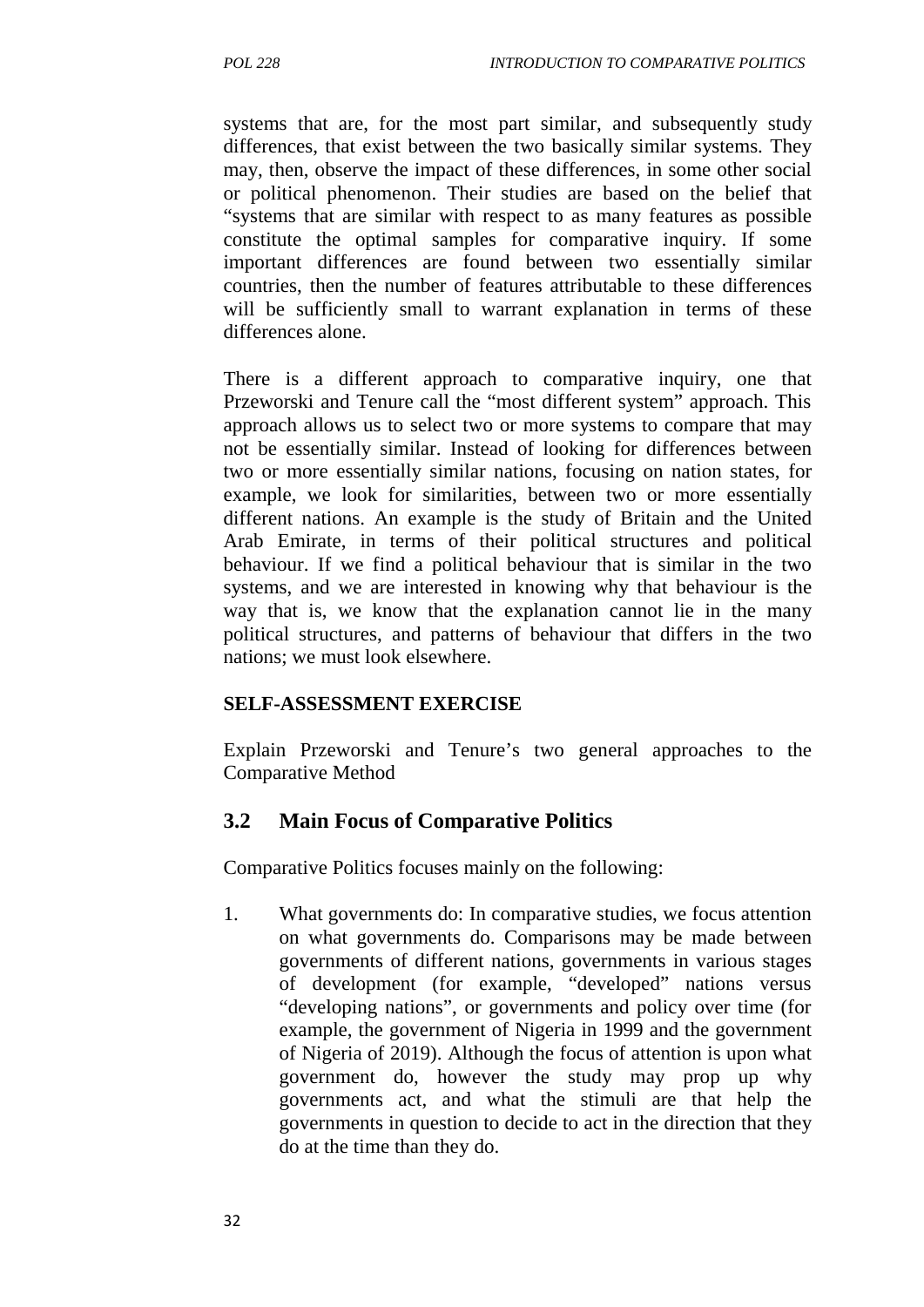- 2. Political behaviour: Studies of this type may focus on voting behaviours, political stability, political elite and leaders in politics, party behaviour and so on. The central thrust of this assumption is that if one understands how people behave in a political system, then one can develop an understanding about the political system within which that behaviour takes place.
- 3. Governmental institutions: this type of study may focus on legislatures, executive, courts, constitutions, legal systems, bureaucracies and perhaps even political parties. It is argued that, by studying these institutions of a regime, we are in a better position to understand how the regime operates than studying it through behavioural or policy approach. Often in comparative analysis we focus our attention on countries. Countries are important to study for a number of reasons, not the least of which is that they happen to be the links into which the contemporary world is operated. That is to say, it would be difficult to engage in comparative research without touching upon the political structure that we call the nation-state. Beyond this, however, nation-state, often are useful basis for analysis because of what they represent.

## **SELF-ASSESSMENT EXERCISE**

Identify the main focus of Comparative Politics from the standpoints of the functions of government.

# **4.0 SUMMARY**

Approaches to the study of Comparative politics are varied. Nevertheless, there are dominant themes that are easily identifiable as this unit has shown. We need to arm ourselves with these tools as we embark on comparing politics across different political climes.

# **5.0 CONCLUSION**

The unit has explained the central focus or theme of Comparative Politics as a field of study. This is meant to serve as the vital foundation necessary for understanding the critical issues involved in comparative political studies.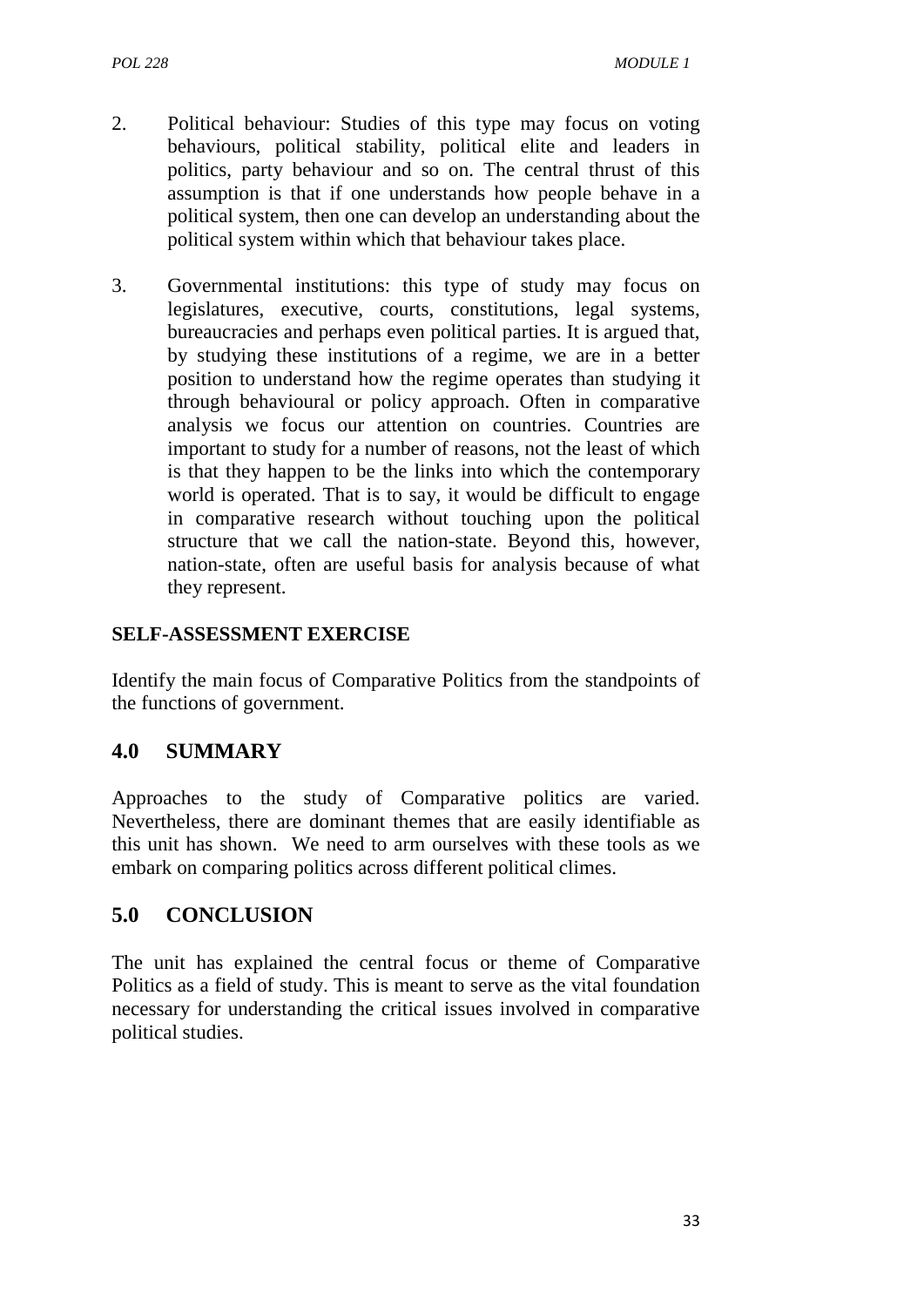# **6.0 TUTOR-MARKED ASSIGNMENT**

- 1. Explain the major focus of Comparative Political Studies from the angles of behaviour of political actors and government institutions
- 2. Discuss the two major approaches to Comparative Politics identified by Przeworski and Tenure.

## **7.0 REFERENCES/FURTHER READING**

- Lijphart, Arend (1971). "Comparative Politics and the Comparative Method". American Political Science Review 65 (3): 682–693.
- Mair, Peter (1996). "Comparative Politics: An overview". In Goodin, Robert E.; Klingemann, Hans-Dieter. A New Handbook of Political Science. Oxford: Oxford University Press. pp. 309–335.
- Hopkin, J. [2002 (1995)]. "Comparative Methods". In Marsh, D. & G. Stoker (Ed.). Theory and Methods in Political Science, Palgrave Macmillan, pp. 249-250
- Blondel, J ( ). Comparative Government-A Reader, London, Macmillan.
- Hechscher, G. (1957). The Study of Comparative Government and Politics. London: Macmillan.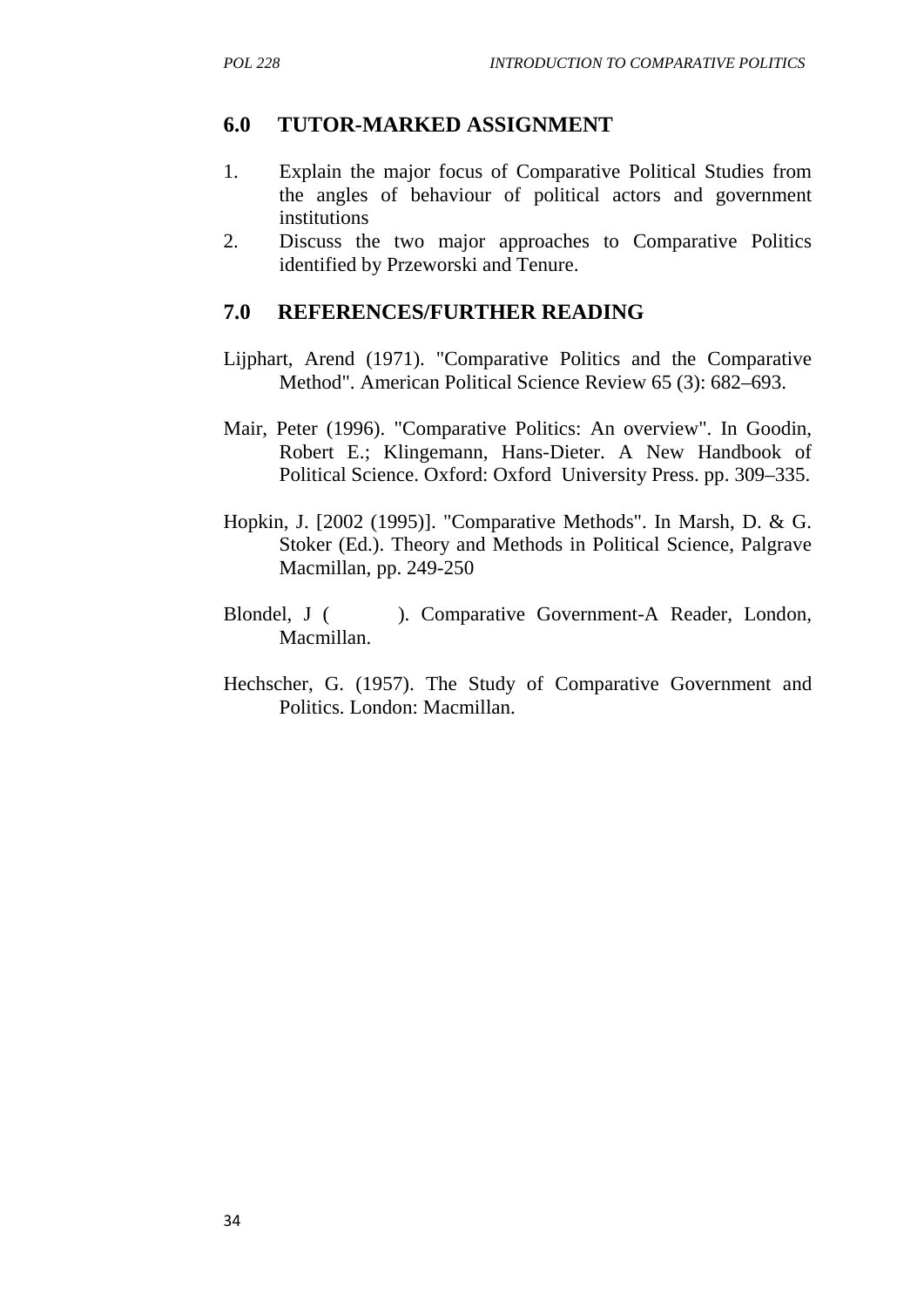# **MODULE 2 TOOLS OF COMPARATIVE POLITICS**

- Unit 1 Concepts & Models
- Unit 2 Theories & Logic
- Unit 3 Classification
- Unit 4 Case Study

# **UNIT 1 CONCEPTS & MODELS**

#### **CONTENTS**

- 1.0 Introduction
- 2.0 Objectives
- 3.0 Main Content
	- 3.1 Meaning of Concepts and Models
	- 3.2. Theories
- 4.0 Summary
- 5.0 Conclusion
- 6.0 Tutor-Marked Assignment
- 7.0 References/Further Reading

# **1.0 INTRODUCTION**

As we have earlier pointed out, Comparative Politics is a subfield of Political Science. As Political Scientists, we define terms and concepts as precisely as possible. This is premised on the fact that, all sciences must strive for clarity of definition with respect to the phenomena they study and the terms and concepts they employ. The absence of this may result in conceptual confusion. This is because the same terms or concepts may mean different things to different people or they may have several meanings that depend on the context in which they are used.

## **2.0 OBJECTIVES**

By the end of this unit, you will be able to:

- state the usefulness of concepts in Comparative Political Analysis
- explain the place of models in Comparative Political Studies.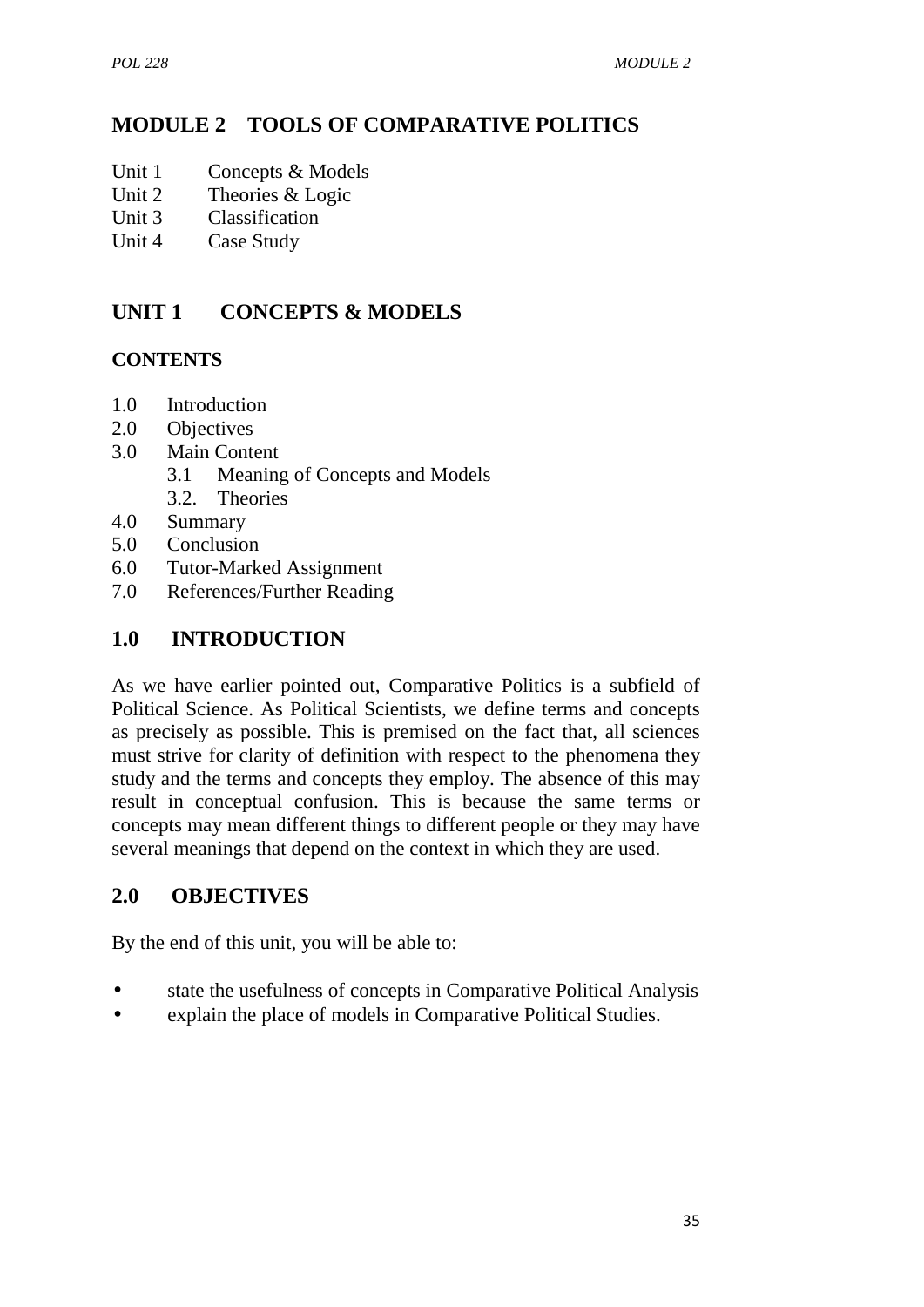# **3.0 MAIN CONTENT**

## **3.1 Meaning of Concepts and Models**

According to Sodaro (2001) "a concept is a word, a term, or a label that applies to a whole class or category of phenomena or ideas" Concepts that are closely associated with comparative politics include: Politics, the State Government, Political System, Democracy or Dictatorship, Presidential versus Parliamentary; Political Institution, theory, variables, observations to mention just a few. On the other hand, a model is a simplified representation of reality in descriptive or abstract form. Models seemed to be peculiar to the Natural Sciences, but with the advent of behaviouralism and the post behavioural school, models have gained increasing importance to the study of politics. Hence political science and of course comparative politics make use of models in presenting and analysing data. Although the composition of these models is different, they all serve the same function: they enable us to understand some aspect of reality, whether Geodynamics or the economy or politics by representing some of its essential features in a simplified or idealized form. It is necessary to note that, models cannot be perfect copies of the realities they represent. The primary goal of a model is not to represent reality perfectly, but to enable us understand reality by allowing us to compare it against some standards or pattern. Models are to be used, more specifically, as guides to further understanding. Models are learning devices that serve a heuristic purpose, term that derives from the Greek word meaning "to find out".

Political Scientists use models of various kinds to help us understand political realities. Some models are purely descriptive i.e. describing political or social phenomenon with emphasis on its main characteristic features. Some models are static in the sense that they simply define the fundamental attributes of a phenomenon but they do not describe how those attributes change or develop over time. By contrast, dynamic models describe process of change. Some models are analogies. That is they simply clarify political phenomena by comparing them to something else. For example, democracy is said to be similar to a market economy, with voters choosing candidates in the political "market place" on the basis of consideration very similar to those motivating consumers shopping for a good to buy.

In the same vein, some analysts picture many forms of political behaviors as analogous to games. Thus, Game theory is generally used as method of modelling political interactions as if they were games that involve elements of co-operation and conflict. Some models are simply diagrams, or schematic pictures of processes and relationships.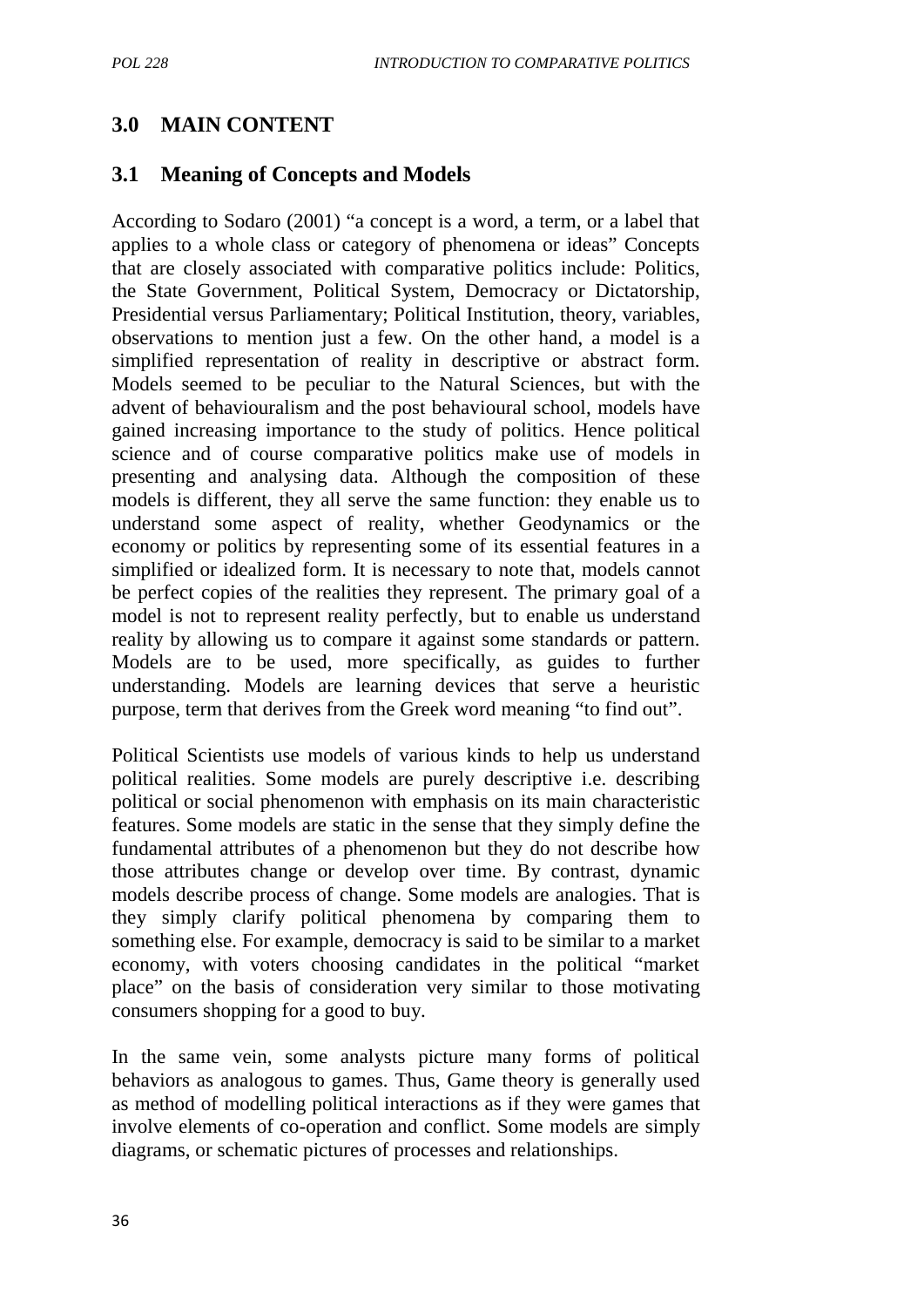## **SELF-ASSESSMENT EXERCISE**

Explain the significance of Models to the study of Comparative Politics.

## **3.2 Theories**

A theory is a set of propositions and/or hypothesis that are logically related to each other Theory brings organization and the capacity to accumulate knowledge to a field and it enables scholars to tie together the propositions they have developed at different levels. Hence, theory is used primarily to explain political facts. Theory may also be referred to as a sets or systems of statements logically inter-connected in various complex.

A theory, according to Arthur L. Kaleberg, is a system of interrelated definitions and empirically interpreted hypotheses. In the opinion of James L. Price (2003) a theory consists of propositions, concepts, assumptions and scope conditions. Propositions, as Price further observes, are the core of a theory and are viewed as statements of causal relations between two or more concepts. A theory is characterised by multiple propositions.

Arthur Kalleberg has however criticised that what is called theory by the social action theorists is more a 'frame of reference' rather than a theory. The criticism of theory with regards to social action equally extends to political science because the political scientists more or less study political action like their counterpart in other sister social science disciplines especially sociology. In view of this therefore, what is needed is a set of hypotheses expressed in a tangible form and a series of verifying studies designed to test those hypotheses.

#### **Levels of Theory**

There are usually three levels of theory. These include general, middle and low range theories.

#### **General Theory**

According to Price, general theory may be explained from two conceptual perspectives: the use of uniform concepts and labels to study social systems and the focus on the most abstract level of reality in the social phenomenon. A general theory enables scholars to test on a macro level and micro level empirical generalisations and integrate existing body of knowledge. Through an incremental and cumulative knowledge, generalisation may be made by a researcher with the utility of the general theory.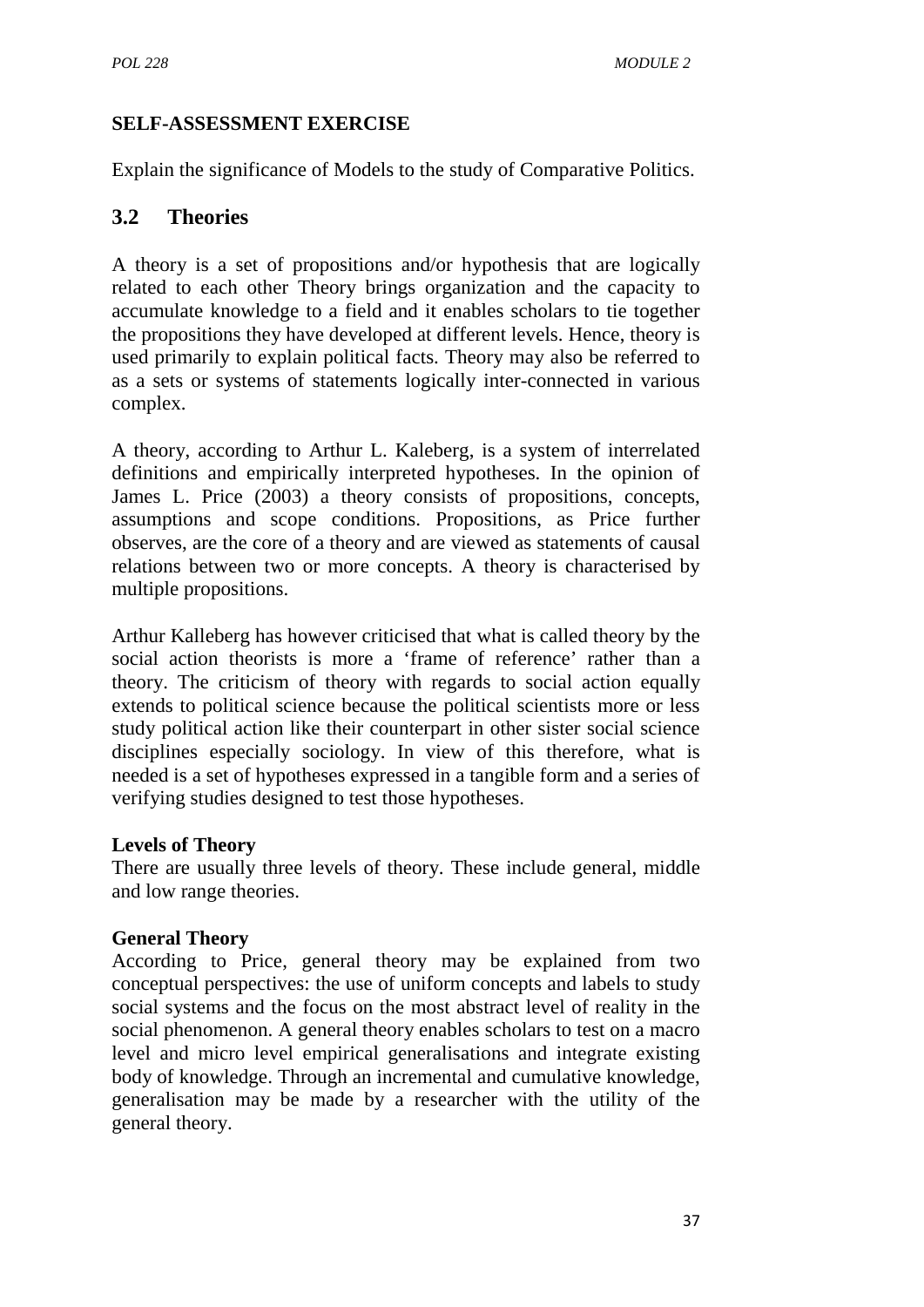#### **Middle Range Theory**

The middle-range theory strictly seeks to develop theory with medium levels of abstraction (Merton, 1968:39-72). An example of this strategy can be illustrated by Merton's types of individual adaptation. There are five types of adaptation: Conformity, innovation, ritualism, retreatism and rebellion. Conformity exists when a population adheres both to a social system, goals and to the means it prescribes to achieve the goals. The middle range theory has been criticized as lacking in precise meaning.

#### **Low Range Theory**

This is a theory developed to explain a particular subject or certain phenomenon. An example of this is a theory developed to explain a narrow issue like the crisis in the Niger Delta area of Nigeria.

#### **Functions of Theory**

The importance of theory to political studies is not in doubt. The organisation of thoughts and the systematic analytical orientation which theory facilitates have come to mean that theory is most important in any political studies. It is against this background that it becomes necessary to discuss some of the functions performed by theory. According to Isaak (1975), a theory's major function is explanation. This, according to him, is to explain singular fact and occurrences, but beyond that to explain empirical generalisations.

Apart from helping a political researcher to explain, theory is also used to organise, systematised, and coordinate existing knowledge in a particular area or field. Isaak further notes that while in the first notion of theory, it is not only a set of related empirical generations, but also a theory is seen in itself as systematisation. On the second level notion on the other hand, a theory organises as it explains.

On a final note, a good theory must be capable of describing in the most understanding terms any political phenomenon. It must equally be capable of explaining relationships between and among interacting elements and variables, as well as containing the potential for predicting.

## **SELF-ASSESSMENT EXERCISE**

Explain the importance of theory in political analysis

# **4.0 SUMMARY**

This unit has shown some concepts that are associated with the study of Comparative Politics. It highlighted the fact that even though models were originally associated with the Natural Sciences, they have found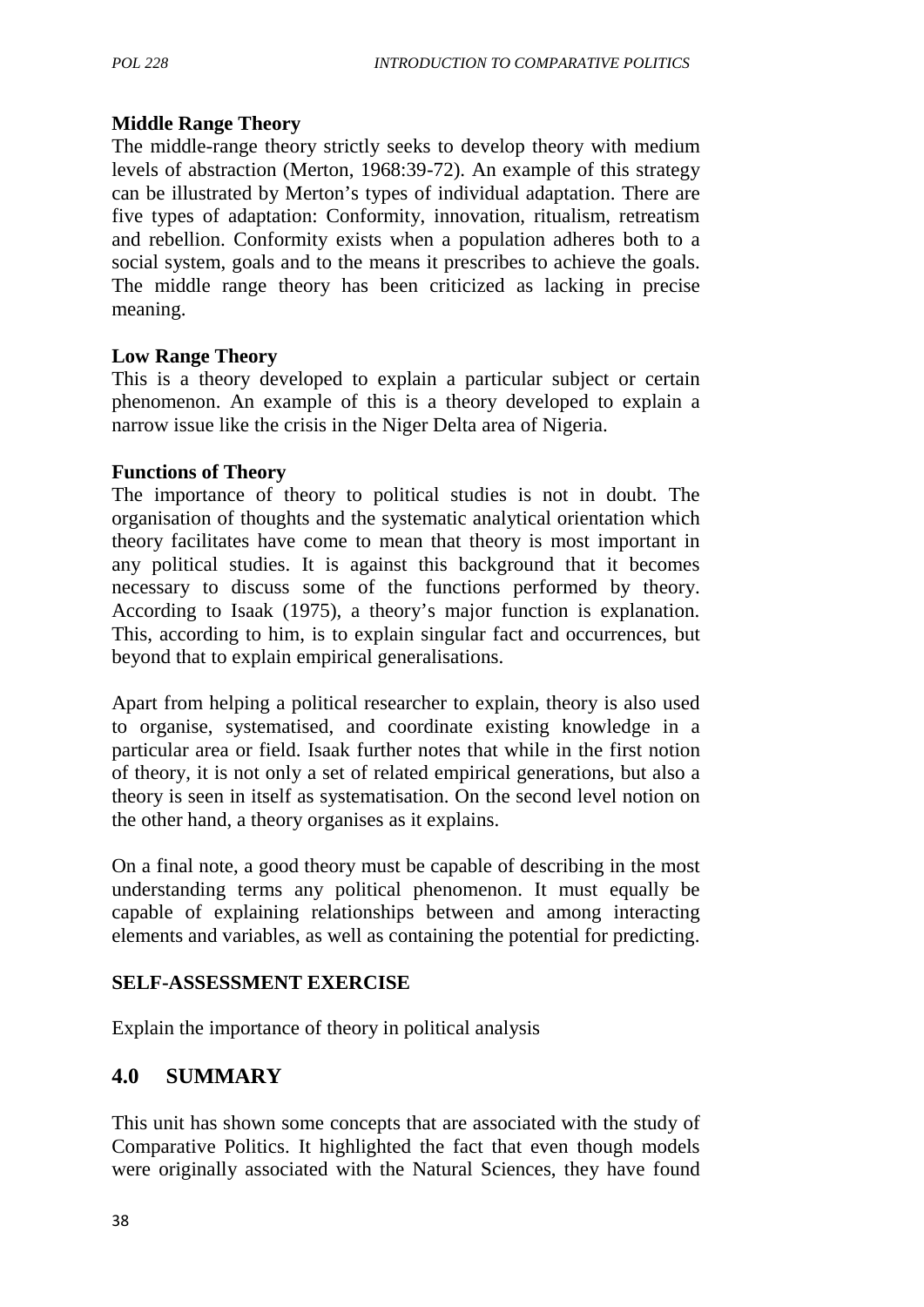their way into the study and analysis of political events and issues. The different levels of theories and their importance to political studies are highlighted.

# **5.0 CONCLUSION**

Concepts and theories constitute major tools of the Political Scientists. They confer uniqueness on both the discipline and scholars, in terms of clarity of views and giving understanding to their writings. An understanding of what they entail is therefore necessary for students who are desirous of making the desired impact in the subject.

# **6.0 TUTOR-MARKED ASSIGNMENT**

1. Explain the relevance of concepts and models to the study of Comparative Politics.

2. How useful are theories to our understanding of Comparative Politics?

# **7.0 REFERENCES/ FURTHER READING**

Elock, H. (1976). *Political Behaviour*. London: Methuen & Co Ltd.

- Enlau, H. (1968). Segments of Political Science most susceptible to Behavioristic Treatment," In J. Charlesworth, (Ed.). Contemporary Political Analysis. New York, free Press, 1968.
- Przeworski, A. & Teune, H. (1970). *The Logic of Comparative SocialInquiry.* New York: Willey.
- Fame, A.M. (1994). Some Methodological Problems in Comparative Politics; Journal of Theoretical Polities, 613; 302-322.
- Ulmer, S. (1961). *Introductory Readings in Political Behaviour*. Chicago: McNally.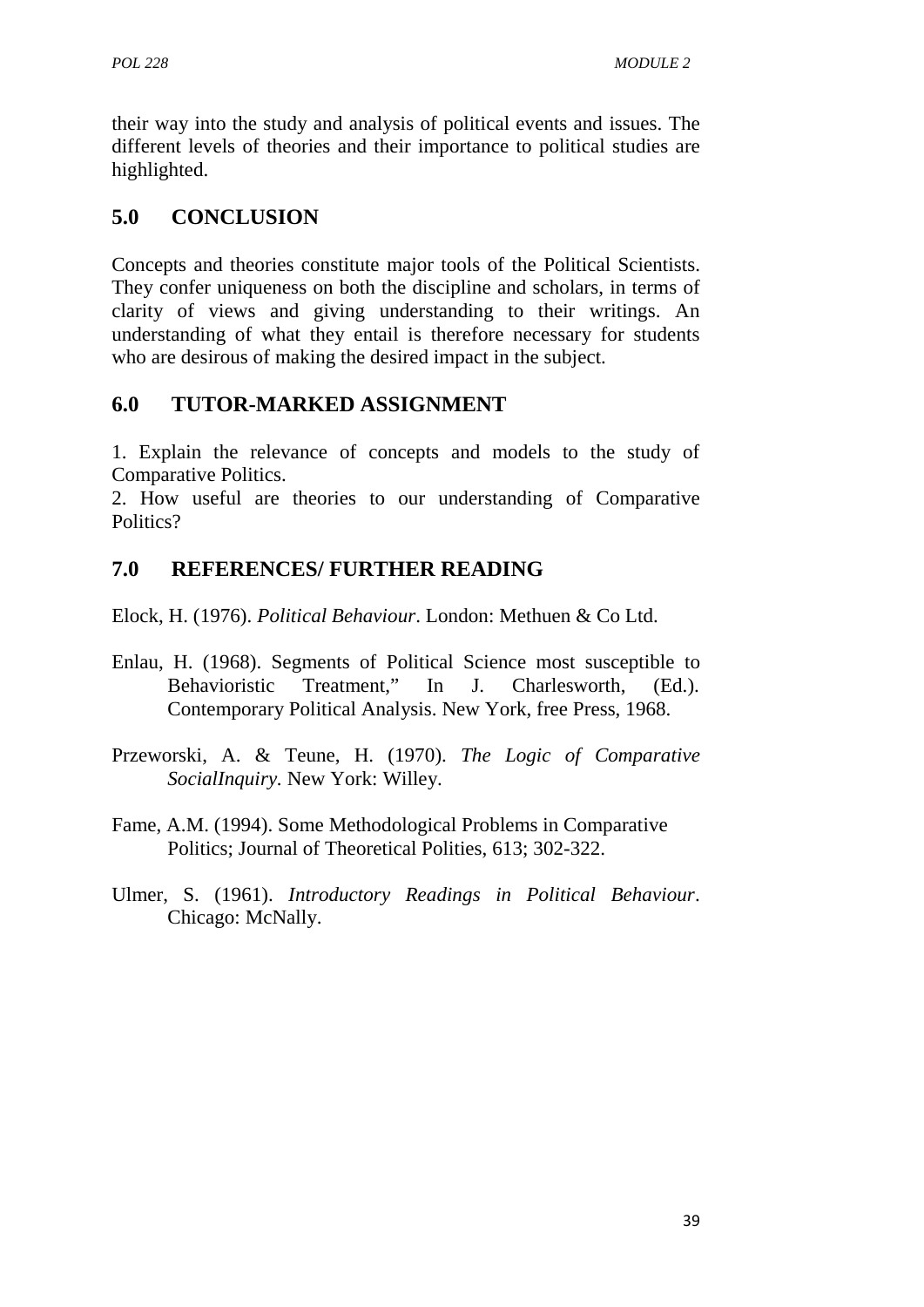# **UNIT 2 PARADIGMS, ABSTRACTION AND LOGIC**

#### **CONTENTS**

- 1.0 Introduction
- 2.0 Objectives
- 3.0 Main Content
	- 3.1 Meaning of Paradigms, Abstractions and Logic
	- 3.2 Logical Fallacies in Political Analysis
- 4.0 Summary
- 5.0 Conclusion
- 6.0 Tutor-Marked Assignment
- 7.0 References/Further Reading

# **1.0 INTRODUCTION**

This unit gives an overview of what paradigms, abstractions and logic are, and their relevance as tools of Comparative Politics. It also delves on what are usually considered as aberrations in logical deductions, which if not carefully handled, can affect the validity of research findings.

## **2.0 OBJECTIVES**

By the end of the unit, you should be able to:

- explain what paradigms, abstractions and logic are as tools of political analysis
- discuss their role and limitations in comparative political studies.

# **3.0 MAIN CONTENT**

## **3.1 Meaning of Paradigms, Abstraction and Logic**

According to Sodaro (2001) the term paradigm has two connotations in political science. In one sense, a paradigm is a prime example of a particular phenomenon or pattern. Paradigms are quite useful in comparative politics because they help us observe and analyse variations on a theme. In this circumstance, paradigms serve the same purpose with models in summary; a paradigm is a particular way of looking at phenomena, formulating questions and generalisations, and conducting research.

The second dimension of paradigm focuses on a particular forum of intellectual inquiry or a specific approach to scientific investigation. Paradigm in the context of political science is akin to essential features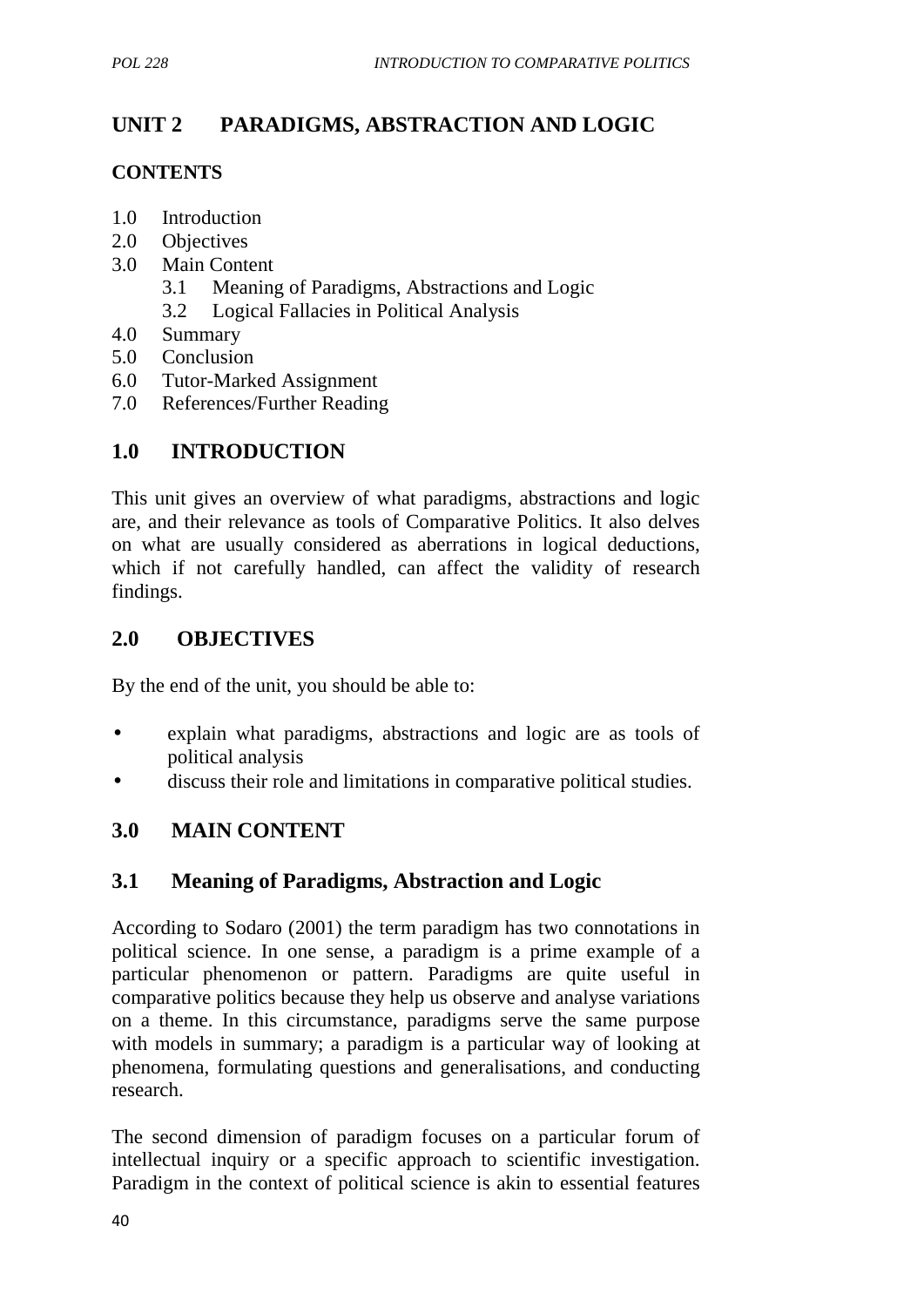to rules of scientific logic than evolved from empirical approach to scientific enquiry championed by Copernicus, Newton and other contributors to modern science.

In the earlier years, the dominant paradigm of political research tilted towards descriptive mode of analysis with inclination and emphasis on governmental institutions and constitutional law. It was not so much concerned with the study of how people behave in political life, neither were concepts as variables, hypotheses, correlations etc. in modern scientific thinking employed.

#### **Abstraction and Logic**

The word abstraction is from abstract. Abstract has to do with general principles or theories rather than on specific instances. Thus, abstraction is generalising idea or theory developed from concrete examples of event. The term "logic" originated from Greek word logike meaning the art and science of reasoning. It is the formal systematic study of the principles of valid inference and correct reasoning. Logic as a discipline dates back to Aristotle, who established its fundamental place in philosophy. Logic concerns the structure of statements and arguments, in formal systems of inference and natural language. Logic is often associated today with argumentation theory. It is often said that its logical form determines the validity of an argument, not by its content.

The Behavioural approach to political studies has led to the introduction of logic in politics. Logic is an integral part of mathematics and computer science. The advent of behavioural approach has led to introduction of quantitative method of analysis in political studies. However, the introduction of quantitative method has resulted into hot contention between the advocates of quantitative and qualitative approaches to political science about which mode of analysis is superior. Quantitatively inclined analysts cherish the precision and neatness of statistical rigor; they deride qualitatively oriented researcher of vagueness. Conversely, qualitatively oriented political scientists accuse their number – crunching colleagues of ignoring everything about politics that cannot be reduced to mere statistics. Thus, they accused quantifiers of failing to appreciate the full scope of political reality in all its complexity.

However, a good number of political scientist today, agree that quantitative and qualitative approaches are complementary and that the approach an analyst uses depends on the nature of the problem being studied. It is essential to note that, both quantitative and qualitative approaches use scientific analysis, hence, both must observe the ground rules of scientific logic.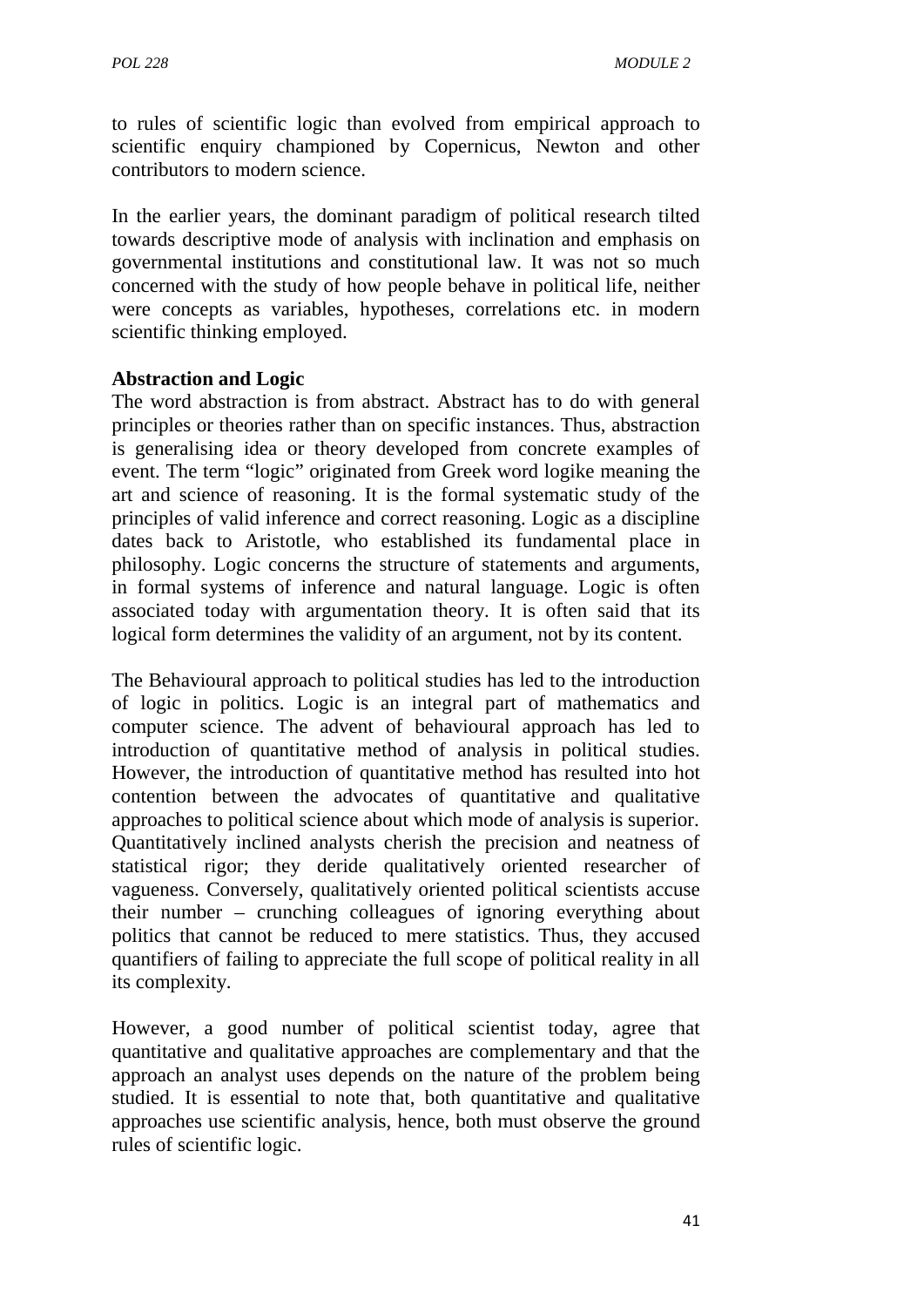## **SELF-ASSESSMENT EXERCISE**

Explain the usefulness of paradigms, abstraction and logic to the study of Comparative Politics.

## **3.2 Logical Fallacies in Political Analysis**

It is necessary to stress that the application of logic has to do with critical thinking about politics; however, there are certain logical fallacies that are commonly committed in political argumentation. Sodaro (2001) mentioned some of them that must be avoided when making comparisons in politics. The logical fallacies are:

#### **1. Fallacy of Composition**

This error is often committed when a scholar assumes that the whole is exactly the same as its parts. i.e. ascribing attributes such as attitudes, behaviours, etc. to an entire class or group when those attributes may only apply to a portion of the group. We are going to give example relevant to our country Nigeria. e.g. "Nigerians are highly corrupt" when in fact only some Nigerians may be highly corrupt and not all.

#### **2. Tautology (Circular Reasoning)**

This has to do with ascribing causation to the very phenomenon that we are trying to explain its causes. Put differently, using dependent variable as an independent variable that account for it. Tautology comes from the Greek word for "the same". Here's an example "Armed conflict among Libyan's contending groups produced a bitter civil war". The statement is tautological because civil war is armed conflict among a country's contending groups. The two points are essentially the same thing, as one cannot cause the other. Sodaro, (2001) continue by saying that one of the most famous tautologies, ever attributed to a politician was the remark attributed to President Calvin Coolidge, "when a great many people are unable to find work, unemployment results."

## **3. Post Hoc Ergo Propter Hoc.**

"After it, therefore because of it" is the fallacy of concluding that A Caused B just because A Proceeded B. For example, "The U.S led victory over Iraq in the Persian Gulf War at the start of 1991, precipitated the collapse of the Soviet Union later that same year". The statement as argued by Sodaro does not explain why the war was a cause of the USSR's demise but simply assume that it was. In actual sense, the war cannot be said to have demonstrable effect in the collapse of Soviet Union.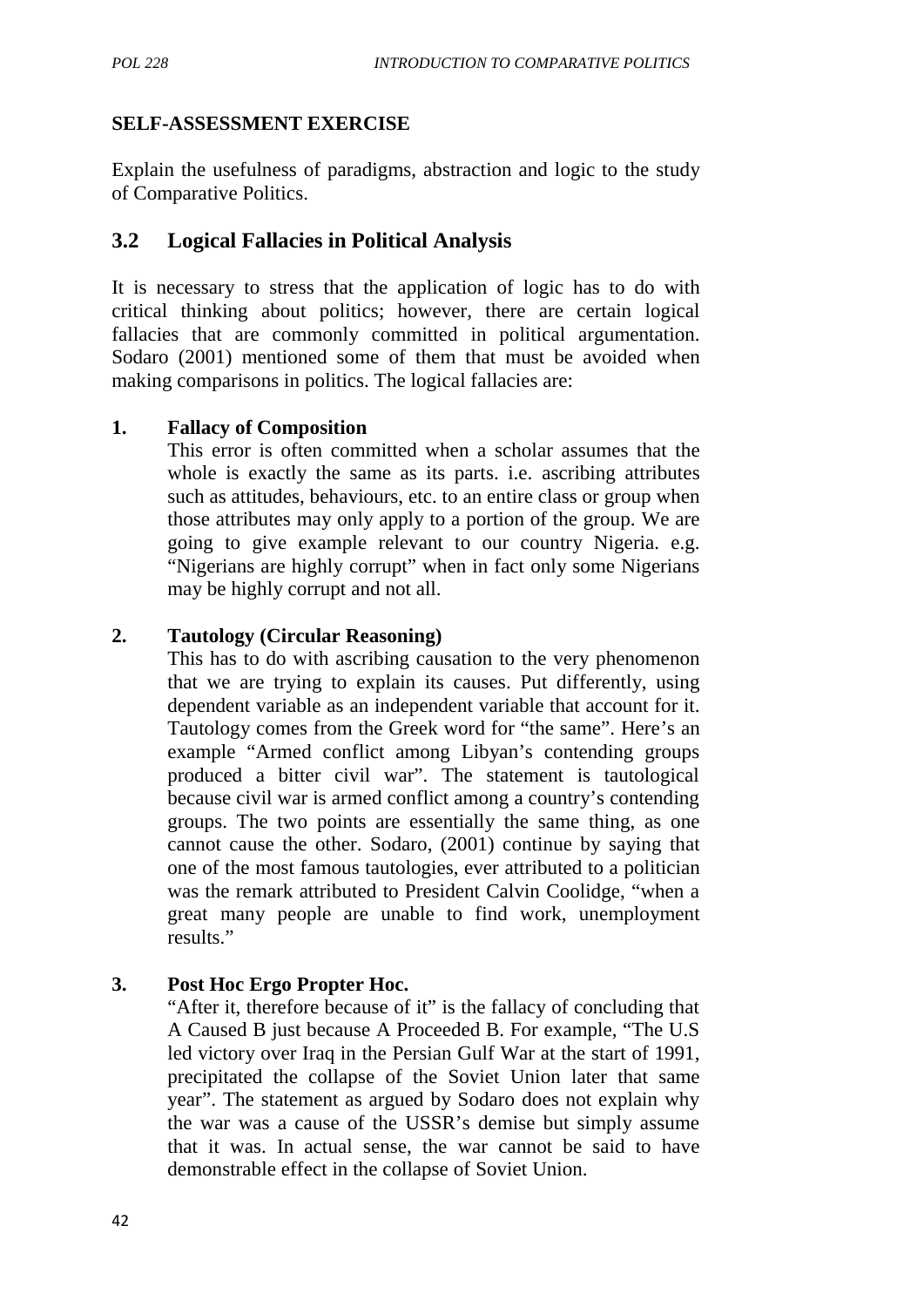#### **4. A Fortiori ("All The More")**

Assumes that what is true of a phenomenon at one level or degree automatically is true of the same phenomenon at larger levels or degrees. e.g. "the more private enterprise there is in the economy, the more democracy will flourish", assumes without empirical validation, that, because a certain amount of private enterprise maybe good for democracy, then a complete private economy, without the involvement of government in economic affairs whatsoever will be better for democracy. If that is done there will be wide credibility gap between the poor and the rich.

#### **5. False Analogy**

This is the error of making inappropriate or inexact analogies or comparison between one phenomenon or situation and another. e.g. "political systems are like organism; they are born, they grow, and they inevitably decay and die." This organic analogy does not stand up to the facts. Analogies that border on history are often misused as well e.g. the Persian Gulf War was exactly like world war II, Saddam Hussein was another Hitler, and Hitler showed that dictators must not be appeased. Although some similarities can be seen yet they are not exactly similar.

#### **6. Non - Falsifiable**

It is only hypotheses that can be tested empirically that are capable of being contradicted by factual evidence. An example of a non – falsifiable hypothesis is "the laws of history make the collapse of capitalism inevitable in the long run, though it may succeed in the short run." Since it is impossible to have empirical evidence of the future we have no basis for proving the rightness or wrongness of the hypothesis. It cannot be empirically tested.

#### **7. False Inference**

This is the fallacy of making unwarranted inferences from statistical data or other facts, especially when trying to establish causation.

#### **8. Reductivism**

This is the error of explaining something in terms of one sole cause when other causes could also be at work.

## **SELF-ASSESSMENT EXERCISE**

Define and explain 'logical Fallacies'?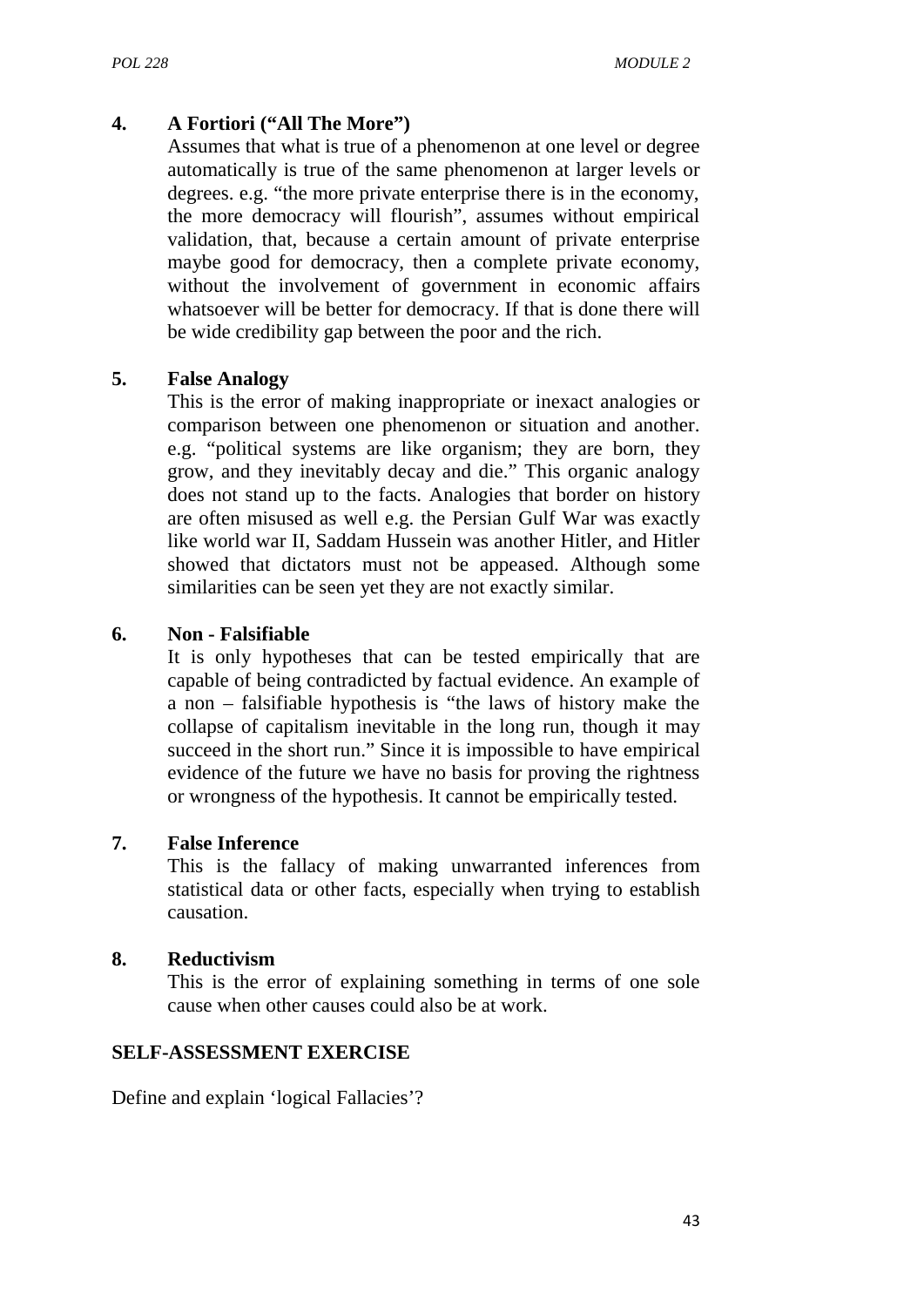# **4.0 SUMMARY**

This unit have shown the usefulness of paradigms, abstraction and logic to the study of Comparative Politics. It is noted that logic has engendered much rigour in political analysis, particularly with the advent of behaviouralism and the post-behavioural school. However, the unit has also demonstrated that in spite of the positive value associated with logical reasoning, some shortcomings, which have negated objectivity and precision in political analysis, also exist, and these were pointed out.

# **5.0 CONCLUSION**

It must be stated that paradigms, abstractions and logics are important tools that have enhanced the scientific orientation of Comparative politics as a field of study. Such tools have raised the stakes of political discourse from the normative to the empirical, and consequently enhance our capacity to analyse, evaluate, compare and predict political issues and events.

# **6.0 TUTOR-MARKED ASSIGNMENT**

- 1. How useful are paradigms, abstractions and logic to our understanding of Comparative Politics?
- 2. Enumerate and explain the various logical fallacies that may impede objectivity in political analysis.

# **7.0 REFERENCES/FURTHER READING**

- Gurr; T.R. (1968). A Casual Model of Civil Strife "American Political Science Review, 62:1104-1124.
- Sartori; G. (1970). Concept Misinformation in Comparative Politics American Political Science Review, 64; 1033-1053.
- Somit, A. & Tanenhaus, J. (1964). American political science: A Profile of a Discipline, New York, Atherton Press.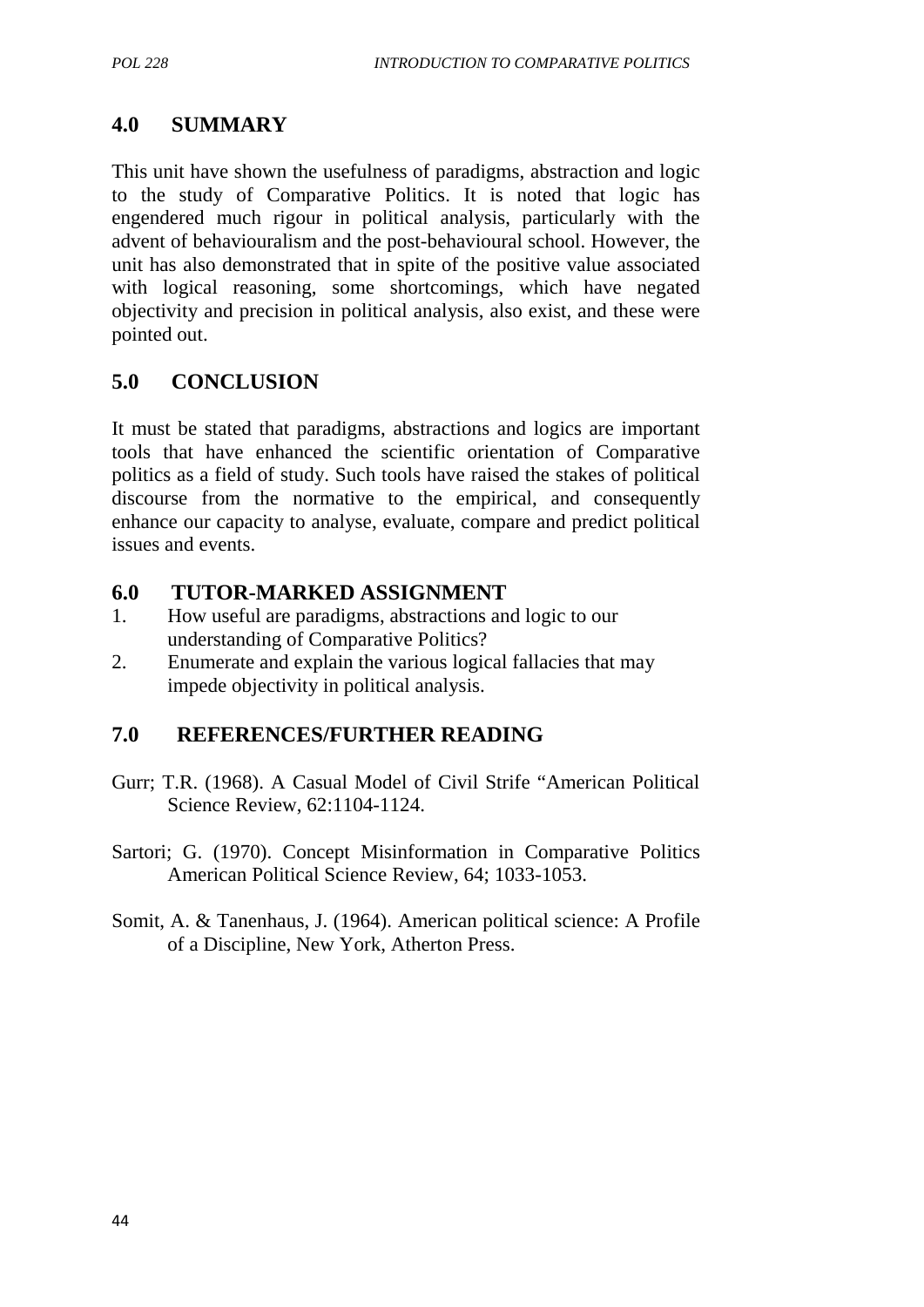# **UNIT 3 CLASSIFICATION**

#### **CONTENTS**

- 1.0 Introduction
- 2.0 Objectives
- 3.0 Main Content
	- 3.1 Classification Defined
	- 3.2 Issues and Challenges in Classification
- 4.0 Summary
- 5.0 Conclusion
- 6.0 Tutor-Marked Assignment
- 7.0 References/Further Reading

# **1.0 INTRODUCTION**

This unit explain the place of Classification in Comparative Politics. The steps involved in Classification shall be analysed. Similarly, the attributes of a good classification, the issues and challenges involved in Classification shall also be highlighted.

# **2.0 OBJECTIVES**

By the end of this unit, you will be able to:

- explain Classification and the various Classification Schemes used within the context of Comparative Politics
- identify the challenges in Classification, and how to overcome them.

# **3.0 MAIN CONTENT**

It is important to observe that the task of comparative politics is to provide understanding of constant variations and trends in national government and politics. For instance, answering a question like, which of the regions of Africa is most prone to military intervention requires some knowledge about politics and the general political processes in the continent. By this, accessibility to the needed and relevant information about certain political development to understand the susceptibility of and the levels of military involvement in direct governance in each region may put us in a good position to answer the question. To achieve this, for instance, classification is often required.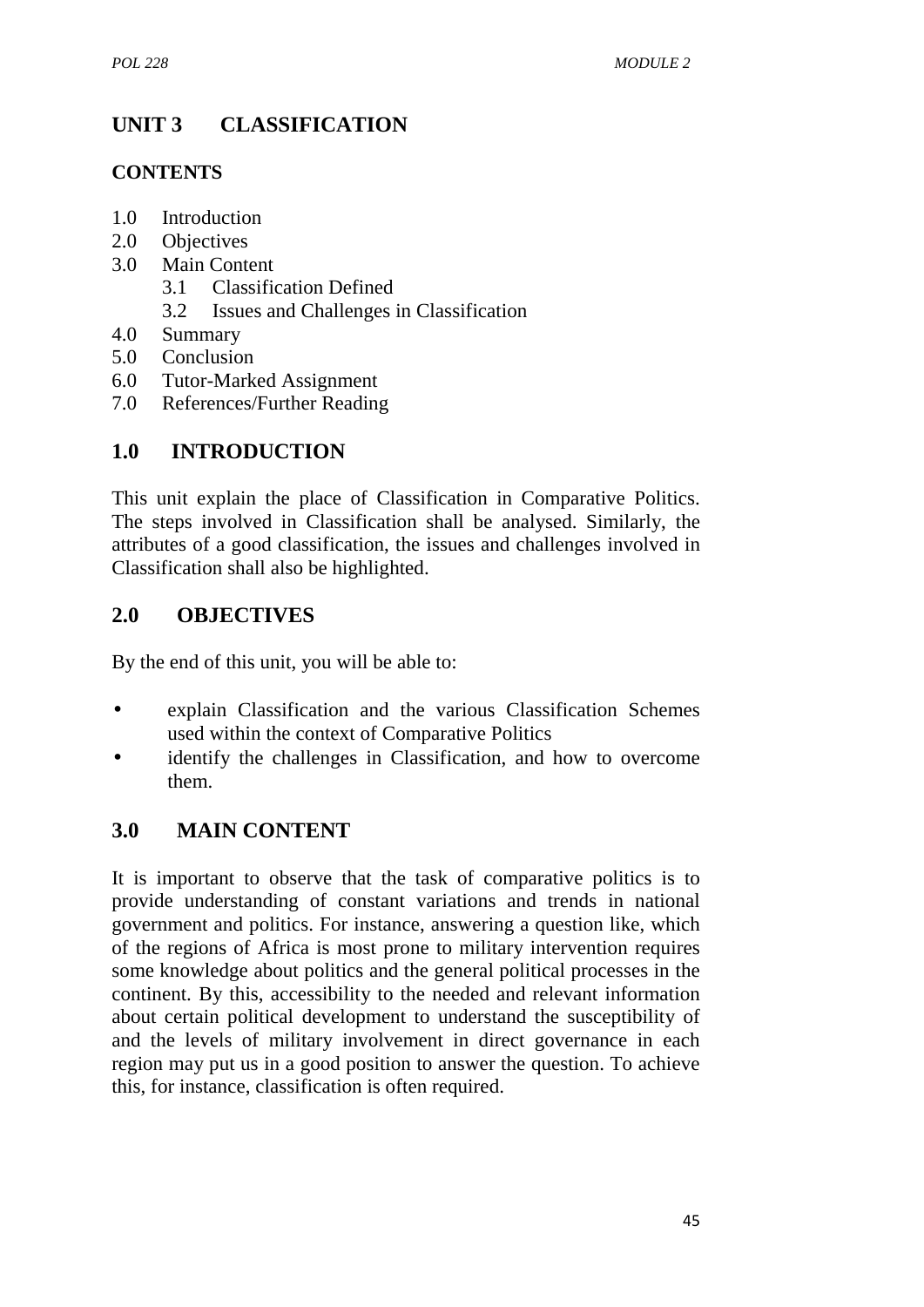# **3.1.1 Classification Defined**

Classification, as Kalleberg points out, is logically on "either/or" procedure. By this, a classificatory concept, in the opinion of Hempel represents a characteristic which any object in the domain under consideration must either have or lack; if it's meaning is precise, it divides the domain into two classes separated by a sharp boundary line. Some examples of such dichotomised classification might be achieved by drawing a boundary, for instance, between a military dictator and a democratic government. Another example may be seen in the difference between a socialist regime and a capitalist state. Another example may be found in presidential and parliamentary classification. According to Isaac (1975), a dichotomised classification entails 'defining a concept, for example, 'democracy', according to the scientific procedures already outlined, linking it to observables, such as 'number of political parties and their rate of turnover' or ratio between total adult population and eligible voters'. This, as Isaak avers, may then be treated as the characteristics of political systems and thereafter all systems which share the same characteristics in one slot or class, and others without the characteristics are grouped together in one class as well.

Indeed, science seeks to know what exists, and to know the relationship among the innumerable elements of what enables; and for that purpose it must know what is not. In short, science must first of all discriminate. This is the ultimate ground of all scientific measurement, from the simplest procedure of empirical classification observation, to comparison observation, to comparison, and finally to the complex constructions of quantitative theory.

Consequently, according to Hempel, a classification of the objects in a given domain D is accomplished by laying down a set of two or more criteria such that every element of D satisfies exactly one of those criteria. Each criterion determines a certain class, namely, the class of all objects in D which satisfies the criterion. And if indeed each of object in D satisfies exactly one of the criteria, then the classes thus determined are mutually exclusive and they are jointly exclusive of D.

#### **Steps in classification**

The starting point for drawing up a classificatory scheme is to identify a particular problem deserving a scholarly examination. This may be followed up by observing the political phenomenon under study. The researcher will subsequently require gathering necessary data about the subject under investigation. The next stage will be to analyse the data to know which of the data possess certain qualities and which do not. This will enable the researcher to attempt a classificatory scheme based on the distinguished characteristics discovered from the data analysed.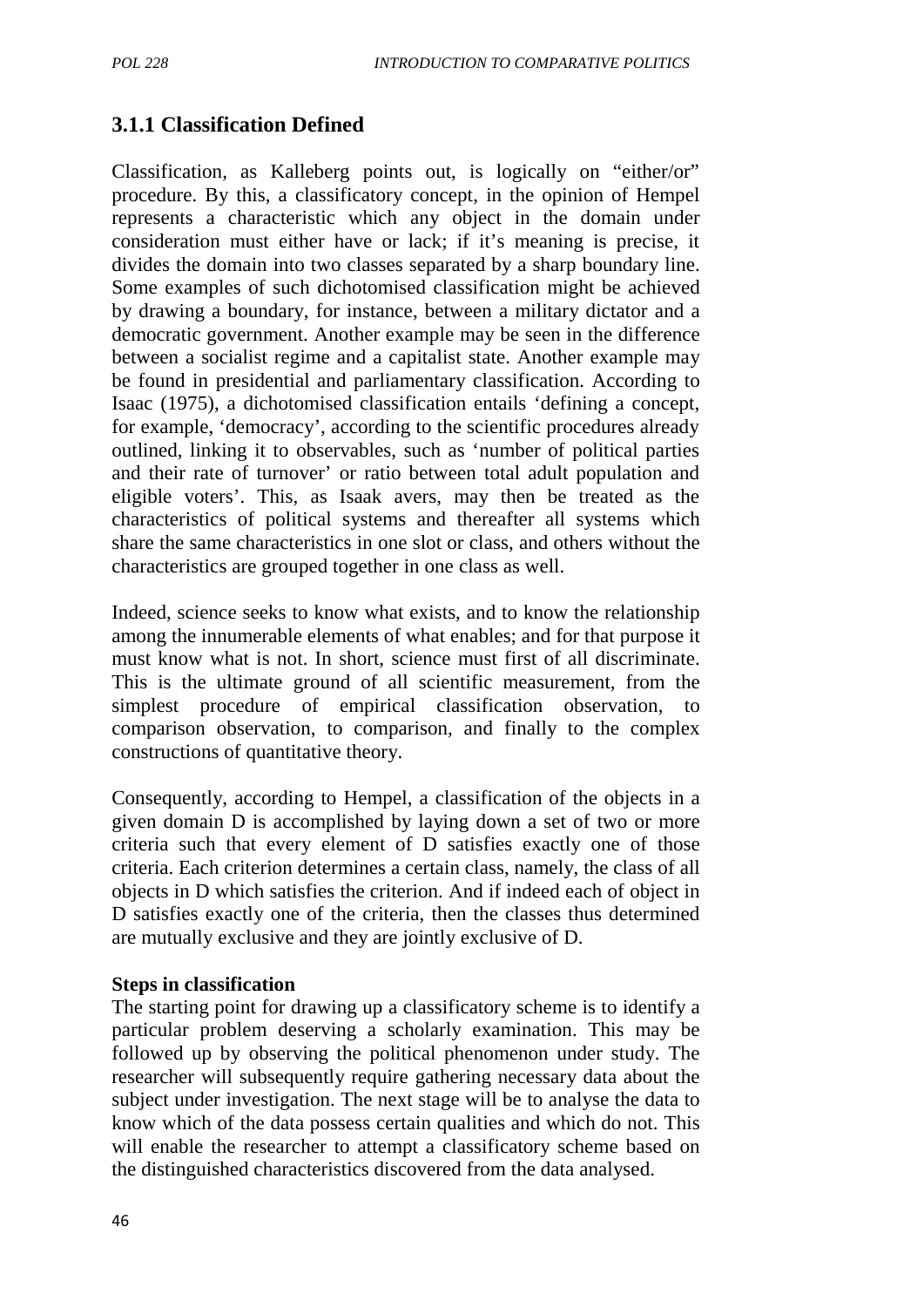# **3.1.2 Attributes of a Good Classification**

A good classificatory scheme must be complete and therefore permit truly comparative analysis in respect of common dimensions. The classificatory scheme must be done in a way that no characteristic simultaneously finds its way into the two-way categorizations. That is, each criterion must be mutually exclusive and virtually exhaustive. It is equally important to avoid any form of ambiguity in defining the characteristics and delineating the criterion. Precision is therefore required. Finally, the entire process must conform to the law of parsimony. Let us briefly examine the classificatory scale employed by Aristotle to classify parts of his days.

| Power | No of people in $\vert$ Focus of rulers / Forms of Government |                                                          |
|-------|---------------------------------------------------------------|----------------------------------------------------------|
| One   | of all monarchy                                               | Ruling in the interest Rule for self-interest<br>tyranny |
| Few   | Ruling in the interest<br>of all-Aristocracy                  | Rule in self-interest<br>Oligarchy                       |
| Many  | Ruling in the interest<br>of all-Polity                       | Rule in self-interest<br>Democracy                       |

Aristotle classificatory scheme was derived from the analysis of 150 constitutions of the Greek City states. After studying the 150 constitutions, Aristotle derived regime types, which are divided on the one hand between those that are "good" and those that are "corrupt", and on the other, between the different number of rulers that make up the decision making- authority, namely the one, the few, and the many. Good government rule in the common interest while corrupt government rule, in the interests of those who comprise the dominant authority.

The Intersection between these two divisions yields six regime types; the good types include monarchy, aristocracy, and polity. The corrupt types include tyranny, oligarchy and mob rule. Each type is based on a different idea of justice. Thus, monarchy is rule by the one for the common interest; Tyranny is rule by one for the interest of one. Aristocracy is rule by the few for the common interest, while oligarchy is rule by the few for the few. Polity is rule by many for the common good, while democracy is rule by the many for the many. Thus from the above analysis, Aristotle can be referred to as the father of comparative politics.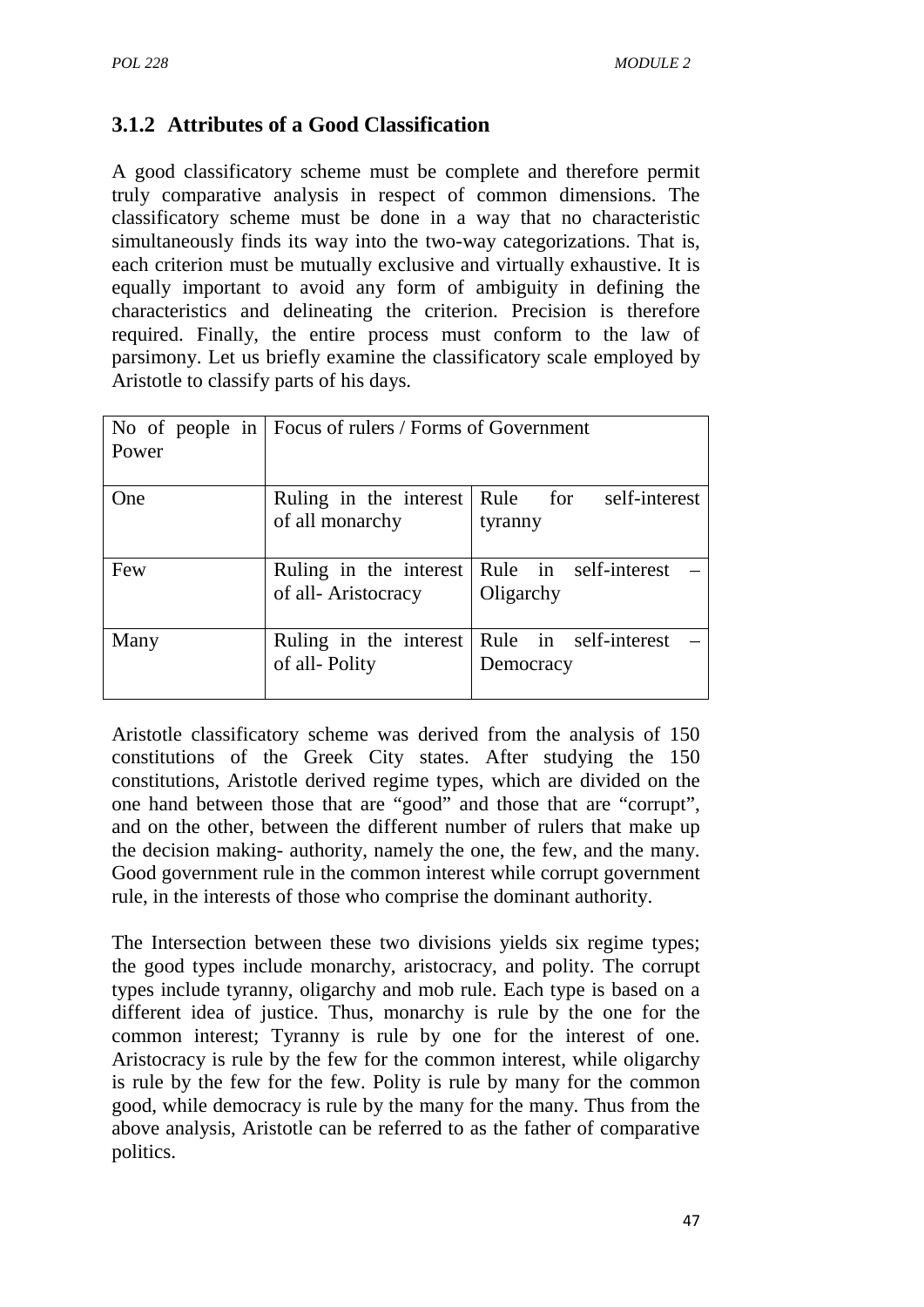## **SELF-ASSESSMENT EXERCISE**

Attempt a definition of Classification, and its relevance to Comparative Politics.

## **3.2 Issues and Challenges in Classification**

The fact that different countries carry certain labels as opposed to other countries not carrying the same may not necessarily suggest that they are different in all respects. For instance, the different labels associated with different countries do not suggest that the two distinct classes of countries do not possess the power of policy making and power of coercion. We know that to some extent the governments of all nations are alike, yet no two governments are exactly alike (Ranney, 1975). This is where a challenge may likely arise. This is so because, how can we justify calling some countries 'democracies' as if they were identical, and distinguishing them from "dictatorship", as if the latter were also identical and completely unlike 'democracies'? A critical review of the fact of political conditions in the two sets of systems may be useful in answering the question. Such answer may be that in certain respects the governments of the United States and Great Britain seem essentially alike and in those same respects they seem significantly different from the governments of the Cuba, North Korea and the People Republic of China.

It is worthy of note, particularly, that basing the forms of government on certain particular principle of organization may reveal little or nothing about its form. To be sure, classifying governments on the basis of principles may be sometimes scientifically worthless. If, for example, a researcher anchors his classification on formal constitutional arrangements, it might be discovered that certain political realities in the political process negate the principles enunciated by the constitution. This is perhaps evident in the written constitutions of former Eastern European countries (like Albania, Bulgaria, Czechoslovakia, Hungary, Poland, the Soviet Union, and the former Yugoslavia) where it is expressly stated that each nation's sovereignty lies in the people (Ranney, 1975). Contrary to the position of the constitutions of these countries, it appears that the ultimate decision-making power in these nations is actually held and used to be controlled by the leaders of the communist parties. The challenge then is, shall we then ignore the realities and concentrate on the formalities or vise versa? If we take the former course, our classifications will hardly be worth the effort it takes to make them. If we take the latter course, we may plunge into a helpless search for realities that can be encompassed in simple forms.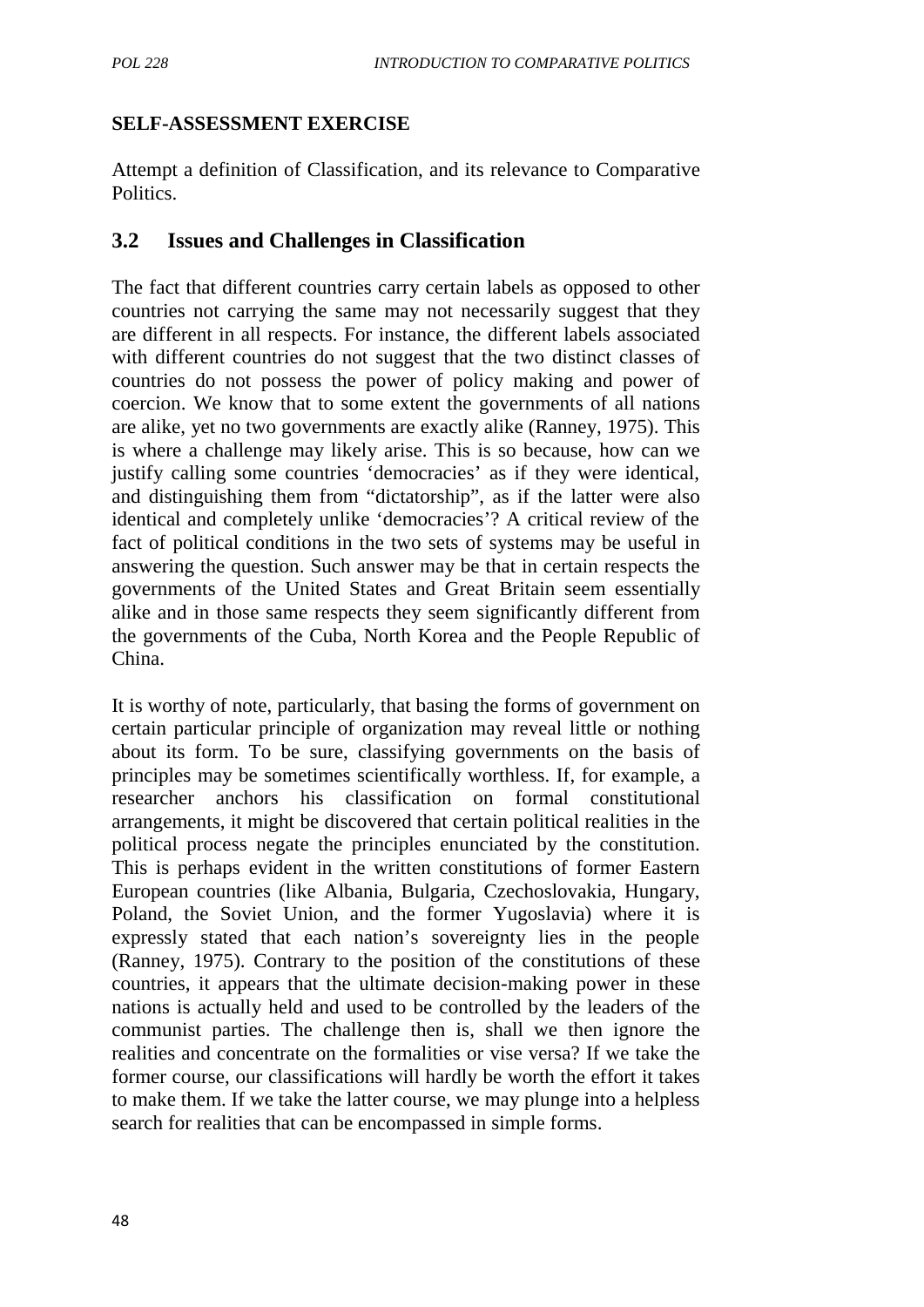Every state is unique and work under different social, economic, cultural and historical influence and background. No two governments are completely identical. Classifying government according to formal constitutional arrangement may be misleading. For instance, nominal and normative constitutions operate differently. While under the normal constitution, the real operation of government is often not as stated in the constitution, in states with normative constitution the operation of government is in line with the very provisions of the constitution (Gordon, 1982). For instance, it is observed that the written constitution of Finland gives most power to the executive but in reality, it is the Prime Minister that exercises most of the power. Under the defunct communist states also, the constitutions of Albania, Bulgaria, Czechoslovakia, Hungary, Poland and Soviet Union and Yugoslavia expressly stated that each nation's sovereignty lie in the people. But this was not so in reality.

The above problem leads to another one. The next challenge, therefore, is that, do we then ignore the realities and concentrate on the formalities or vice versa? Some of the functions performed by the government of both the democratic and authoritarian regimes, for instance, are to make authoritative rules, punish those who violate the rules, maintain armed forces, collect taxes etc. In both types of systems, some measure of coercive power of the state is applied from time to time depending on the issues at stake.

It is salient to point out that while the categories and the criteria we use for classification are so simple, on the contrary, reality is so complex that proper classification of borderline cases is next to impossible. To be sure, given a label to a particular government as democratic or dictatorial may reveal something about its operations but also leave out a great deal.

Classification makes the world of politics less complex, effectually providing the researcher with "data containers" into which empirical evidence is organised. Classification can be a simple dichotomy such as between authoritarianism and democracy, or it can be a more complex "typology" of regimes and governmental systems. Classification helps to group vast numbers of countries, political system, events etc. into distinct categories with identifiable and shared characteristics.

Classification is a necessary component of systematic comparison, but in many ways, it represents a higher level of comparison since it seeks to group many separate descriptive entities into simpler categories. The process of classification is not new. In the introductory part, the most famous effort at classification is found in Aristotle's politics, which has been discussed. Other classifications appear at first glance to deviate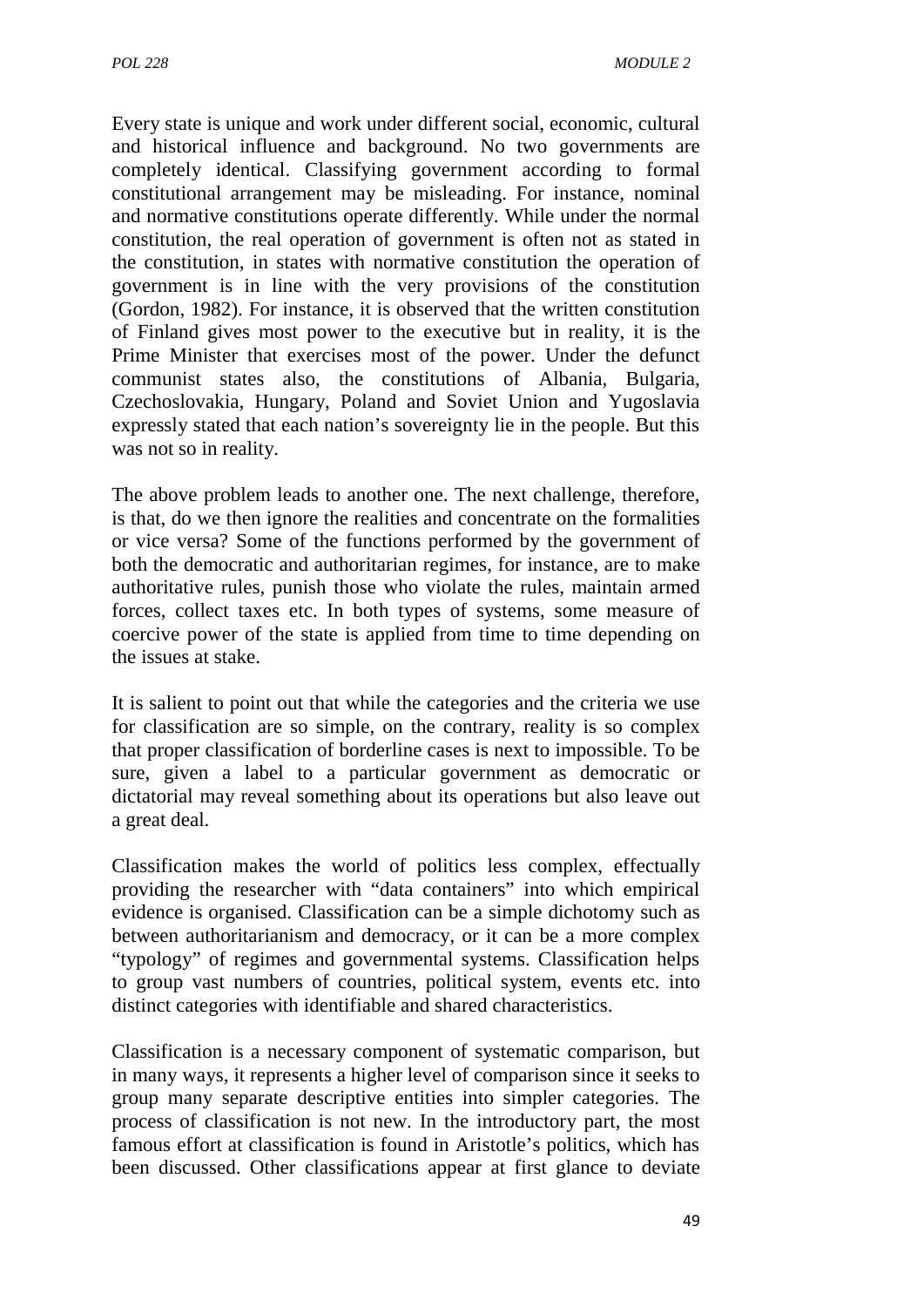from this simple breakdown, but on closer examination are really quite similar. Thus, one scholar identifies the following four types: folk systems, bureaucratic-authoritarian systems, reconciliation systems, and mobilisation systems.

Regimes have also been classified as democratic, authoritarian or totalitarian, depending on their degree of openness, adherence to established laws, due process and individuals' fundamental human rights.

Similarly, political developments have been classified as modern, charismatic, or traditional, based on what the authors refer to as the extent to which the system allows for political participation, its ability to mobilise the citizenry, and the sources of authority of the rulers.

Yet, others have classified societies into Developed and Developing, following such parameters as the level of income, industrialisation, literacy, services provided and life expectancy.

In the ideological realm, societies are classified as capitalist, socialist, or mixed economy, depending on the pattern of ownership and control of the means of production on one hand; and the nature of the relations of production on another. Thus we categorise Britain, France and the United States as capitalist, and the former Soviet Union as socialist, based on the prevalence of private ownership in the former, and an overwhelming state control in the latter.

## **SELF-ASSESSMENT EXERCISE**

Identify the salient issues and challenges involved in Classification as a major tool of Comparative Politics.

# **4.0 SUMMARY**

This unit defined Classification, and identified some salient issues involved in it. Examples of some classificatory schemes employed by Political Scientists were also discussed with some challenges identified in classification as a tool of political analysis.

## **5.0 CONCLUSION**

Classification simplifies the study of Comparative Politics and it is a higher level of comparison. Classification provides the researcher with "data containers" into which empirical evidence is organised.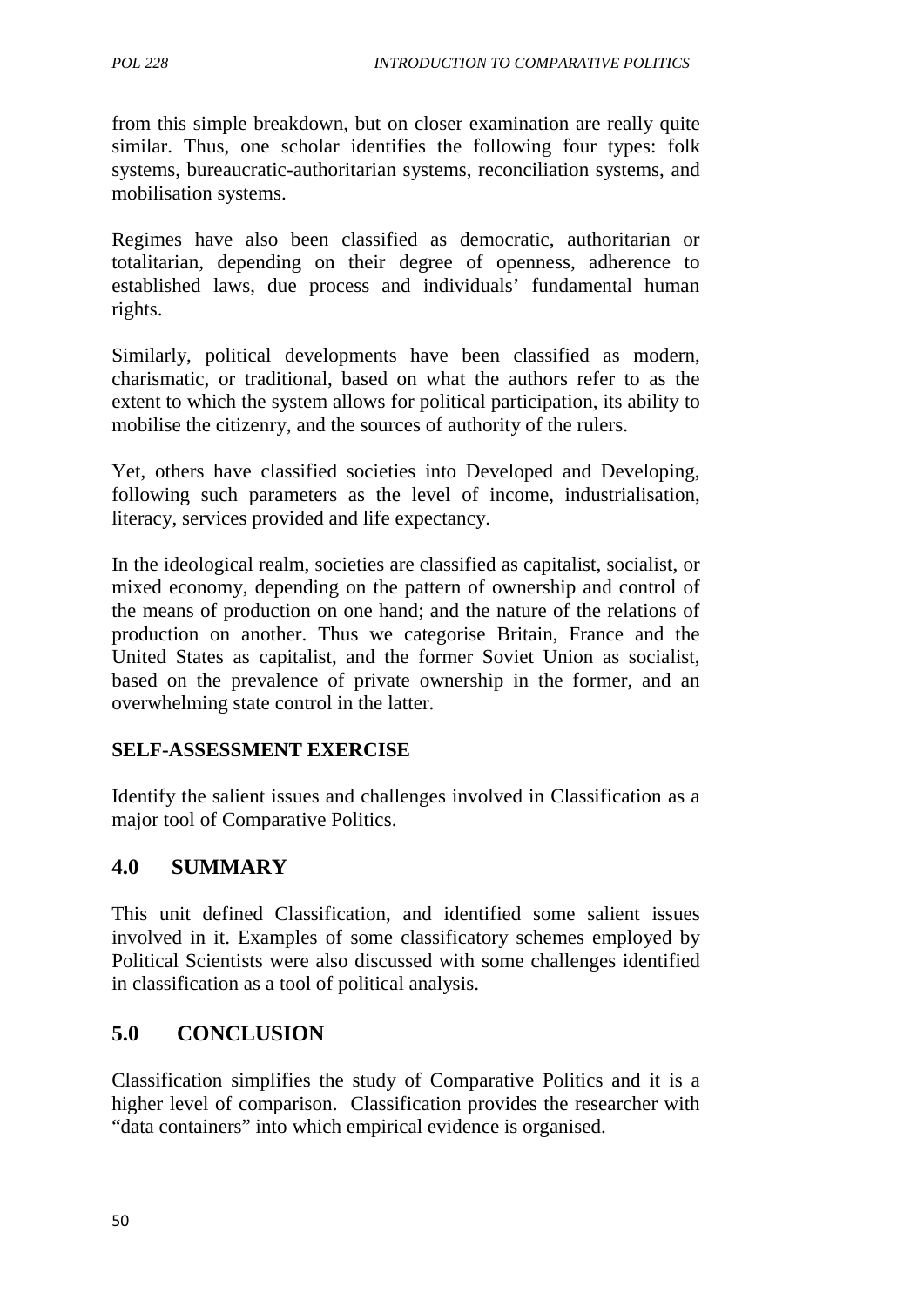# **6.0 TUTOR-MARKED ASSIGNMENT**

- 1. Why do we classify our data in comparative political studies?
- 2. What are the pertinent issue and challenges to consider in classification?

## **7.0 REFERENCES/FURTHER READING**

- Butler, D. (1958). The Study of Political Behaviour. London: Hutchinson.
- Dahl, R. A. "The Behavioural Approach in Political Science: Epitaph for a Monument to a successful Protest," American Political Science Review, 55 December 1961. Pp 71-76
- Sander, D. (1995). "Behavioral Analysis". In D March And G. Stroker (Eds.). Theories and Methods in Political Science. London: Macmillan.
- Wiarrds, H. J. (2005). Comparative Politics: Critical Concepts in Political Science. London: Rutledge.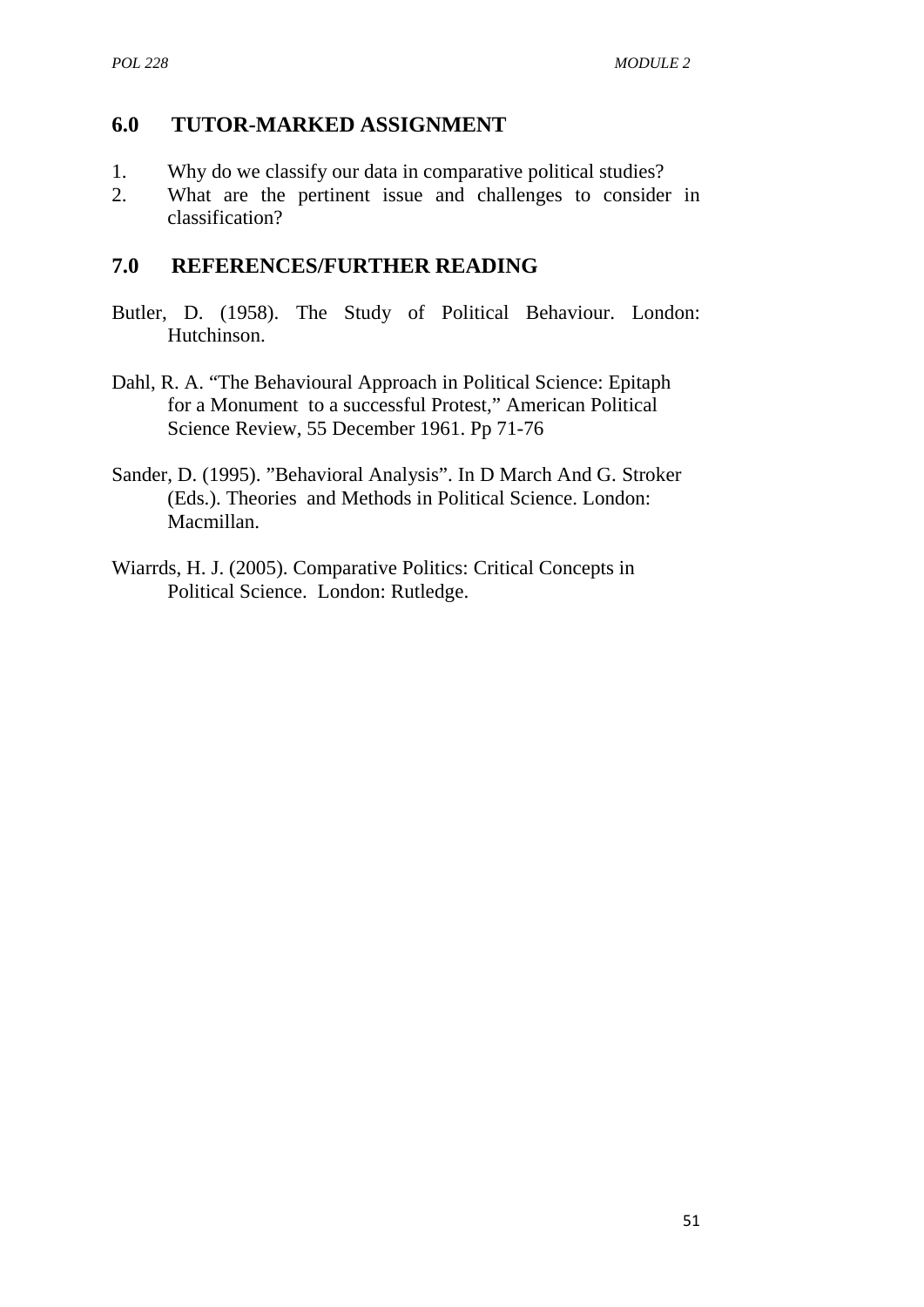# **UNIT 4 CASE STUDY METHOD IN COMPARATIVE POLITICAL STUDIES**

#### **CONTENTS**

- 1.0 Introduction
- 2.0 Objectives
- 3.0 Main Content
	- 3.1 What is a Case Study?
- 4.0 Summary
- 5.0 Conclusion
- 6.0 Tutor-Marked Assignment
- 7.0 References/Further Reading

## **1.0 INTRODUCTION**

According to Arend Lijphart, the discussion of comparative method is not complete without giving a consideration to the Case Study Method. The statistical method can be applied to many cases, the comparative method to relatively few (but at least two) cases, and the case study method to one case. But the case study method can and should be closely connected also with statistical method and sometimes also with the comparative method. What then is a case study?

## **2.0 OBJECTIVE**

By the end of this unit, you will be able to:

explain the meaning and relevance of the Case Method approach in Comparative Politics.

## **3.0 MAIN CONTENT**

#### **3.1 What is a Case Study?**

A case is an instance of a more general category. To conduct a case study is therefore to investigate something which has significance beyond its boundaries. The case study is used primarily as a test case for the assumptions of the researcher (Isaak, 1975).

A project turns into a case study only when it becomes clear what the study is a case study of. As Scarrow (1969) points out, case studies make a contribution to general knowledge of politics if 'the analysis is made within a comparative perspective which mandates that the description of the particular be cast in terms of broadly analytic constructs'. In other words, a single case can offer a detailed illustration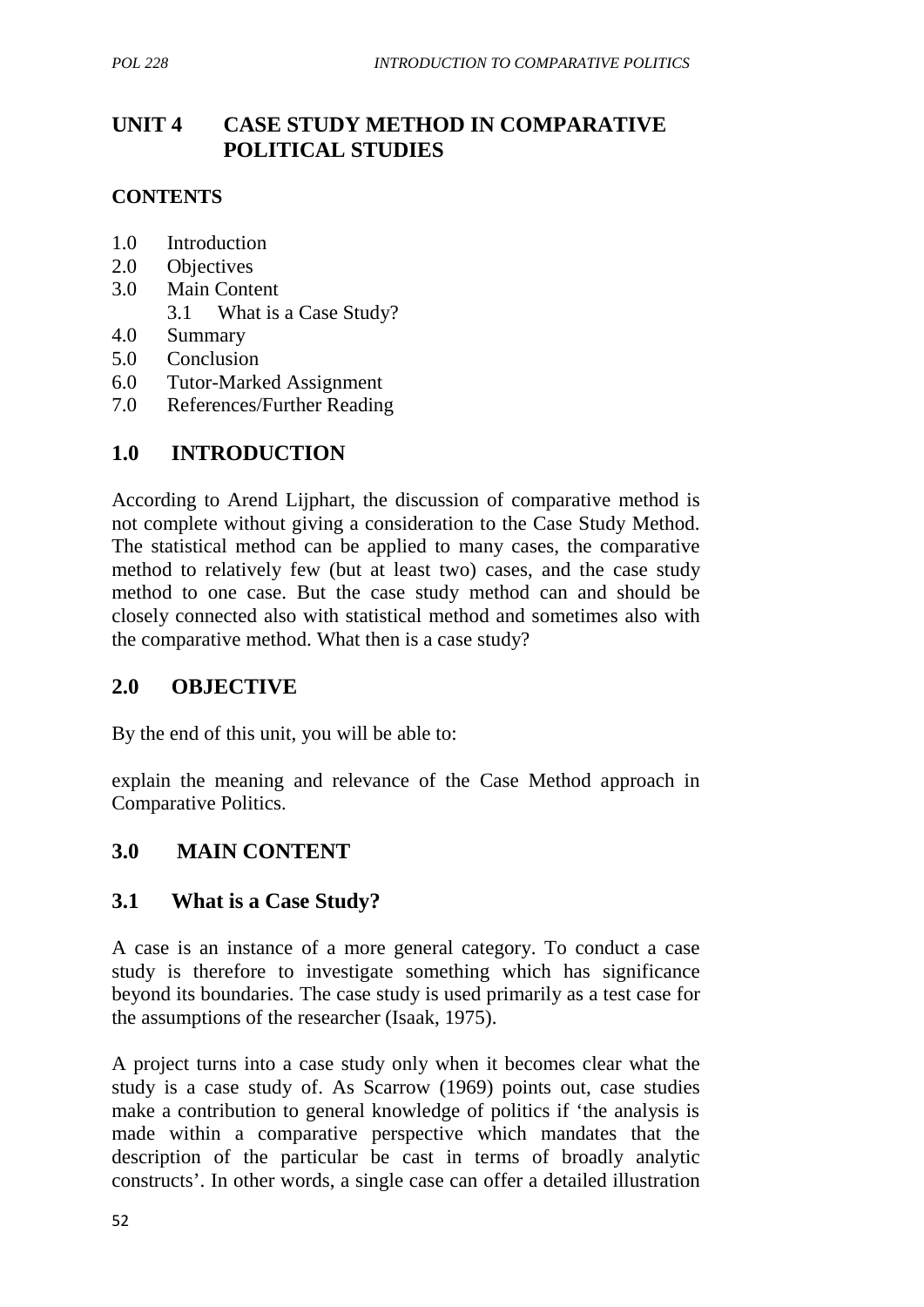of a theme of wider interest, whether we take the United States as an example of presidential government, Canada as an illustration of federalism or Finland as a case of Coalition government. In this situation, the cases are consciously selected, or may attract some measure of scholarly study for the purpose of giving a possible picture of such a phenomenon in a broader phenomenon. Largely due to the fact that case studies locate their findings in a wider concept, they are a tool of Comparative Politics, even when only one example is examined. This perhaps explains the relevance of case studies to Political Science. For instance, in the absence of overarching theory, case studies are the building blocks from which we construct our understanding of the political world (Yin, 1994).

This is primarily undertaken by comparing cases rather than by making deductions from first principles. This in effect enables a researcher not only to ensure his comparative political analysis takes the form not of relating cases to abstract theory, but also minimize the burden of drawing the analysis between the cases themselves.

Thus, when a case has been validly proved and established, it may offer some useful insight to right steps to be taken on the re-occurrence of the subject already studied. By this, lessons are learned while error can be avoided. This in itself reflects the tendency for Comparative Politics to move from cases to theory, rather than vice-versa. The idea here is that in Comparative Politics, a case often generates the strategy, then taken, in a circular way, as representative. As far as the study of politics is concerned, one of the most important strategies for selecting a topic more than a technique for conducting research is the case study method. Practically, there are multi-dimensions to it, with range of techniques and different forms of primary and secondary data generated for the purpose of effective analysis. With case study, a detailed and concise description of whatever is being studied could be undertaken.

There are two ways in which cases can generate wider significance. Either a case can be useful because it is representative- a typical, standard example of a wider category; or else it can be selected because it is deviant or unusual in some way, helping us to understand exceptions to the rule. Out of these two types of approaches, the representative case is more common. This appears to account for the fact that, despite the seeming limitations imposed on the utility of using a single case as a representative of larger cases, most researchers still rely on their respective countries. This is due to the fact that the representative case is conceived of as capable of capturing different types of studies and applied to different types of situation. By contrast, the purpose of a deviant case study is to cast light on the exceptional and the untypical.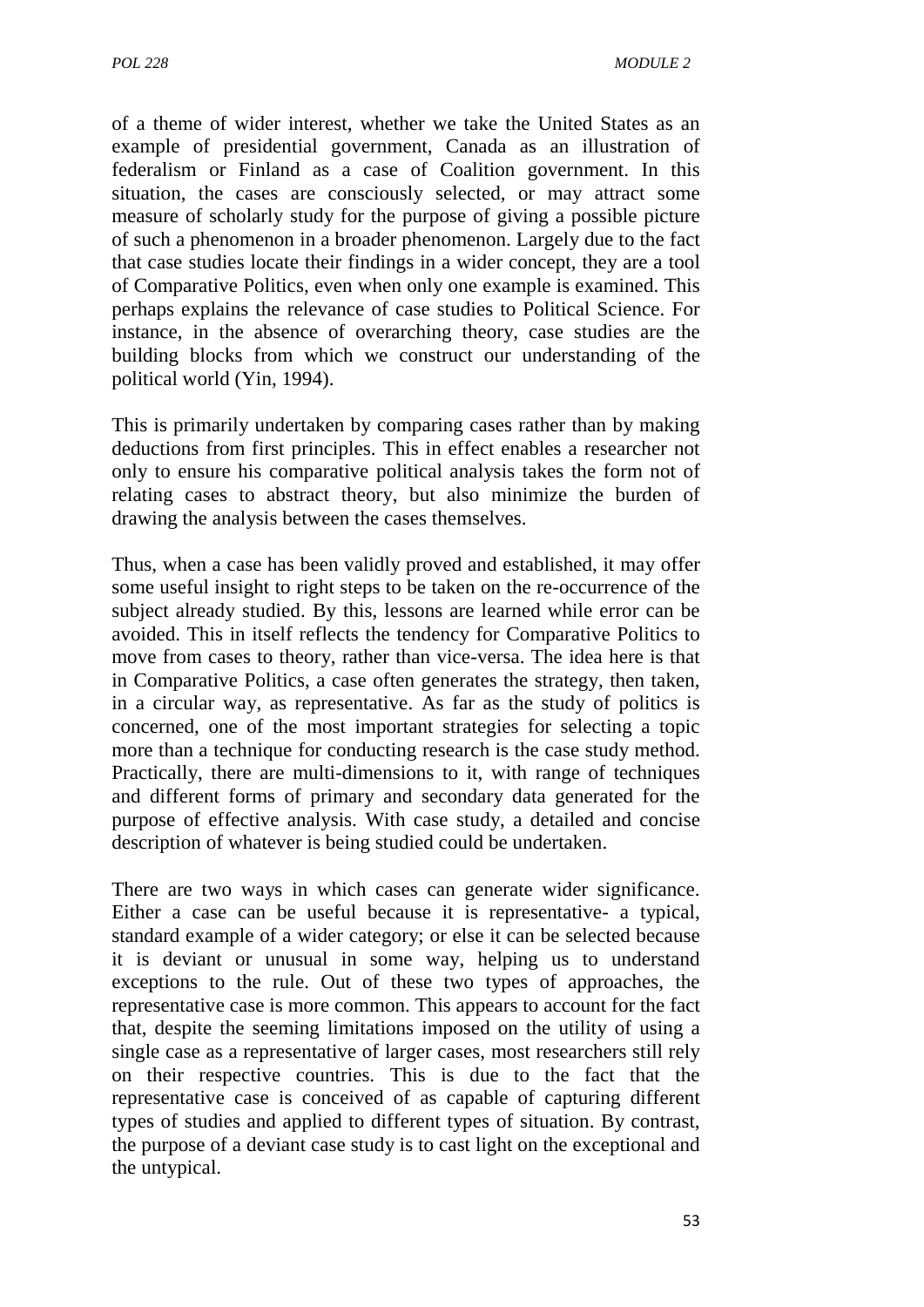As have been established in the previous discussions, comparative politics seeks to identify the similarities, differences and variables with a view to determining the system in operation and the nature of the political process in the different states of the world. But beyond that, it attempts to find out if there is regularity of occurrence among certain variables or actions, and if there are, what outcome results? With this background knowledge, necessary classification to enable us develop a typological framework through the distinguishing features of the various systems have been offered by various writers on different aspects of the social and political systems. How do we achieve this task? The first point of departure is to identify certain established concepts and identity the operational and functional patterns that makes one distinct from the other. Some of these concepts are legislature, executive, judiciary, electoral system, political party and federalism. These concepts are universal as the various institutions of government capturing the concepts are not peculiar to any particular society or continent. However, the forms they take and the modes of operation of the institutions often vary. Therefore, attempt here will be made to analyse the forms some of these concept stake, their modes of operation and the environment of operation while focusing on selected states from different continents. According to Landman (2008), the comparative study of institutional designs involves three types of institutions that are of greatest importance for democracy. These institutions include executive legislative arrangements, the electoral system, as well as the political party system. Some of these institutions will be fully discussed in subsequent sections.

## **4.0 SUMMARY**

The case study approach, as the Unit has shown, constitutes a major tool of comparative political research. Indeed, the Unit has shown that a single case can offer a detailed illustration of a theme of wider interest. The approach is cost effective, in terms of time, material and other resources at the disposal of the researcher, especially where the units of analysis are large.

# **5.0 CONCLUSION**

Case studies are the building blocks from which we construct our understanding of the political phenomenon. As the Unit has demonstrated, with case study, a detailed and concise description of whatever is being studied could be undertaken.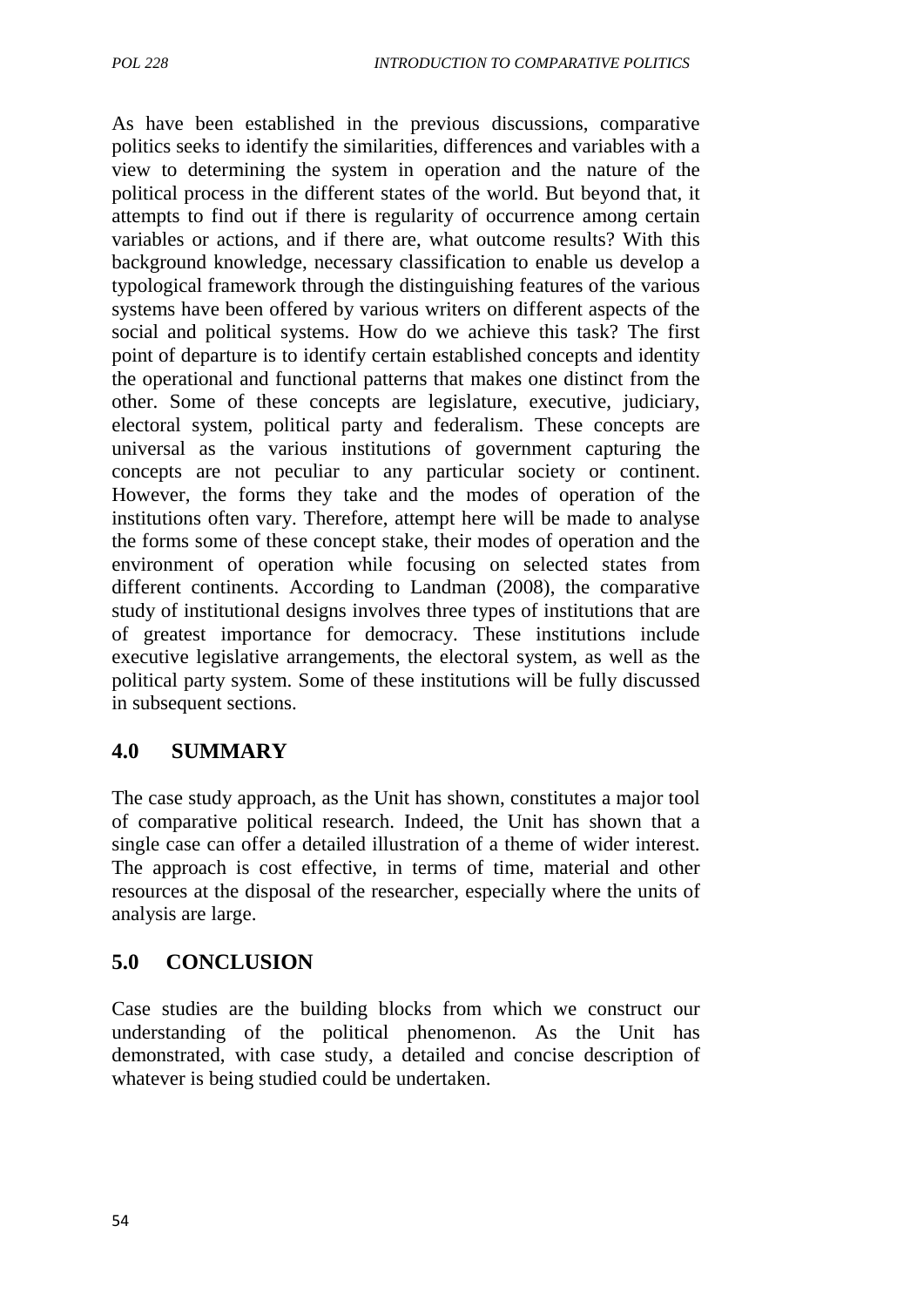# **6.0 TUTOR-MARKED ASSIGNMENT**

Explain the meaning and relevance of the case study method in Comparative Politics

# **7.0 REFERENCES/FURTHER READING**

Kings, G, et al. (1994). Designing Social Inquiry Scientific Inference in Qualitative Research, Princeton, NJ: Princeton University Press.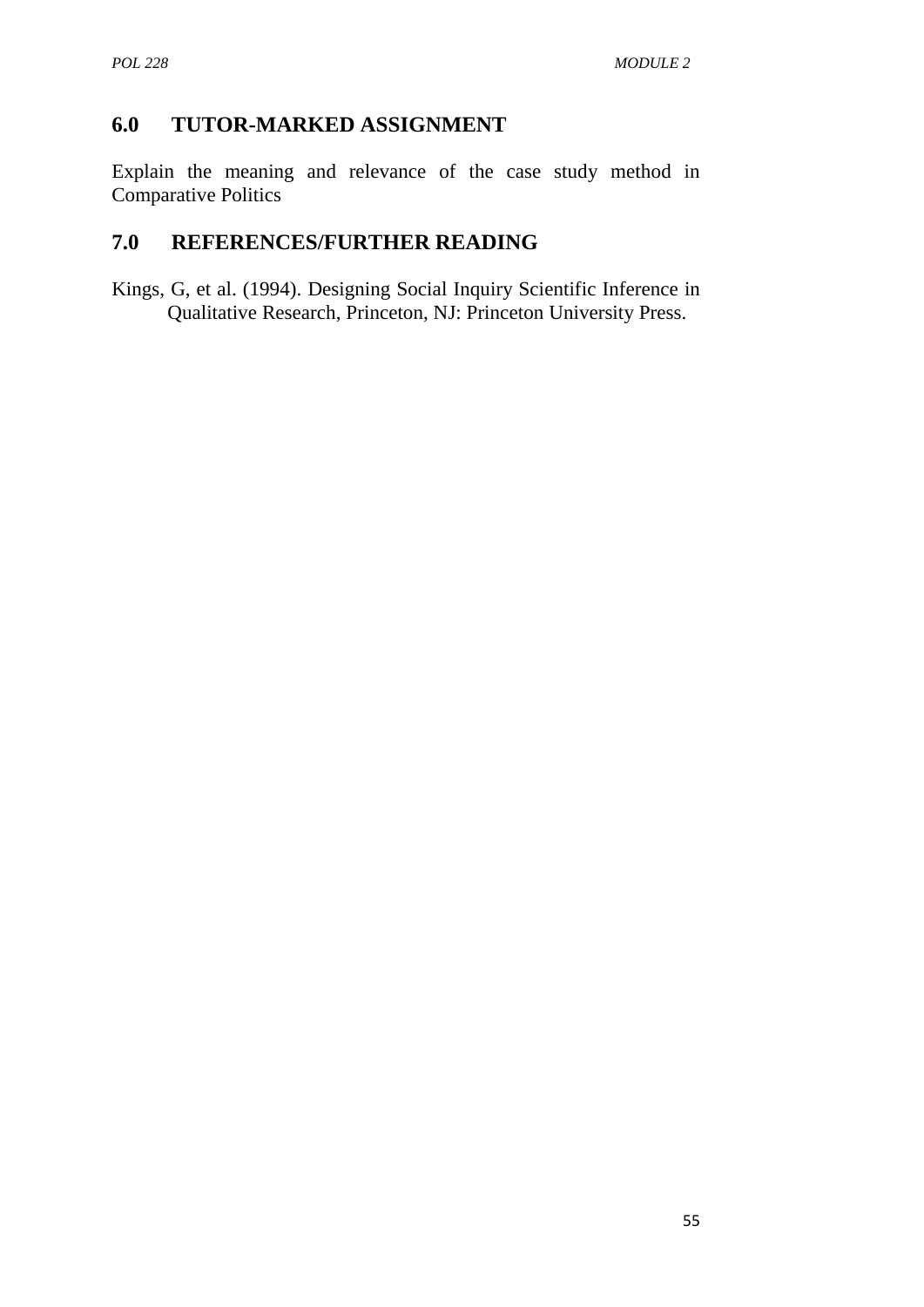## **MODULE 3 METHODS OF COMPARATIVE STUDY**

- Unit 1 Comparing Many Countries
- Unit 2 Comparing Few Countries
- Unit 3 Single- Country Studies
- Unit 4 Difficulties in Comparison
- Unit 5 Comparative Democratic Order- Federalism

#### **UNIT 1 COMPARING MANY COUNTRIES**

#### **CONTENTS**

- 1.0 Introduction
- 2.0 Objectives
- 3.0 Main Content
	- 3.1 Meaning and Characteristics of Comparing Many Countries
	- 3.2 Disadvantages of Comparing Many Countries
- 4.0 Summary
- 5.0 Conclusion
- 6.0 Tutor-Marked Assignment
- 7.0 References/Further Reading

## **1.0 INTRODUCTION**

This unit explains one of the different methods of comparative study, namely Comparing Many Countries. It highlights the basic characteristics of this method as distinct from other methods.

## **2.0 OBJECTIVE**

By the end of this unit, you will be able to:

explain the meaning and characteristics of 'Comparing Many Countries' method of Comparative Politics as well as its merits and demerits.

## **3.0 MAIN CONTENT**

## **3.1 Meaning and Characteristics of Comparing Many Countries Method**

Basically, there are three methods of country's study. We have single – country studies, comparing few countries and comparing many countries. The central distinction between different comparative methods depends on the key trade-off between the level of abstraction and the scope of countries under study.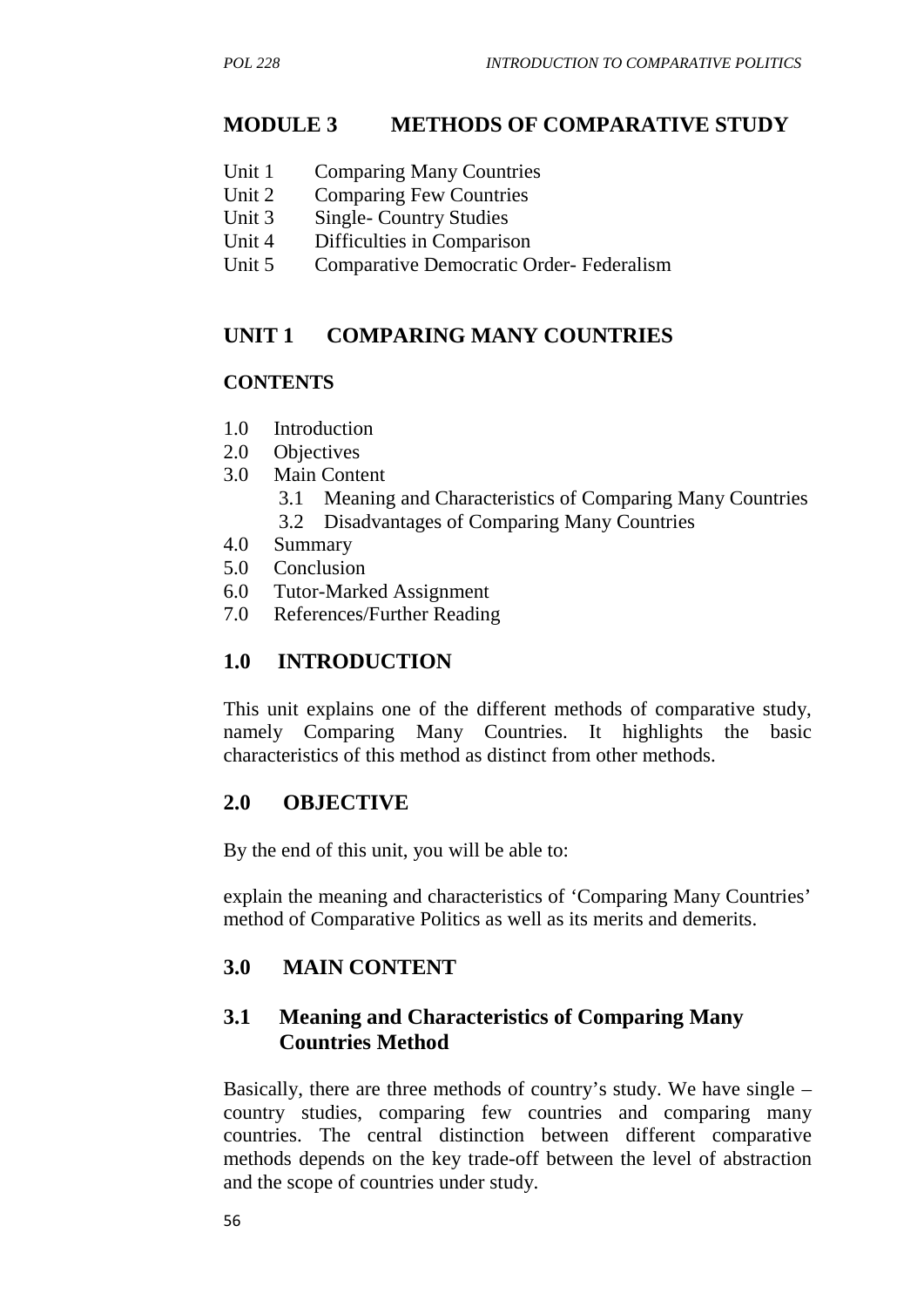Comparing many countries most closely akin to the experimental method of science, since it is particularly suited to quantitative analysis through measurement and analysis of aggregate data collected on many countries (Lijphart,1997).Although there are examples of qualitative comparisons of many countries, such as Huntington's (1996) the clash of civilisation, and Finder's (1997) History of Government. However, the majority of studies that compare many countries simultaneously use quantitative methods.

This method of comparisons requires a higher level of abstraction in its specification of concepts in order to include as many countries as possible. Its major advantages include statistical control to rule out rival explanations, extensive coverage of countries, the ability to make strong inferences and the identification of "deviant" countries, or "outliers".

Comparing many countries is often referred to as "variable –oriented", since it focuses primarily on "general dimensions of macro-social "variation" and the relationship between variables at a global level of analysis. The fact that it has wide coverage allows for stronger inferences and theory- building, since a given relationship can be demonstrated to exist with certainty of a greater degree. For example, Ted Gurr (1968) demonstrates that levels of civil strife across 114 countries are positively linked to the presence of economic, political, short-term, and long-term deprivation.

His analysis also explicates that this relationship holds for roughly 65 per cent of the countries. In the same vein, Heinwell (1994) has shown that for 125 countries, from 1960-1985 there is a positive relationship between per capital level of income and democracy. According to Landman (2003:26) after controlling for the differences between OECD countries, Middle Eastern oil producing countries, Africa, and Latin America, this relationship is demonstrated to hold for about 60 per cent of the countries.

A second advantage of comparing many countries lies in the ability to identify so –called "deviant" countries or "outliers." These are countries whose values on the dependent variable (levels of civil strife or democracy in the example above) are different than expected, given the values on the independent variables (level of deprivation or per capital income). In order to test for positive relationship between income inequality and political violence in sixty countries, Mutter and Seligsan (1987:436) use a simple scatter plot to identify which countries fit their theory and which do not. For instance, Gabon, Brazil and Panama were found to have a lower level of political violence than was expected for the relatively high level of income inequality. On the other hand, the UK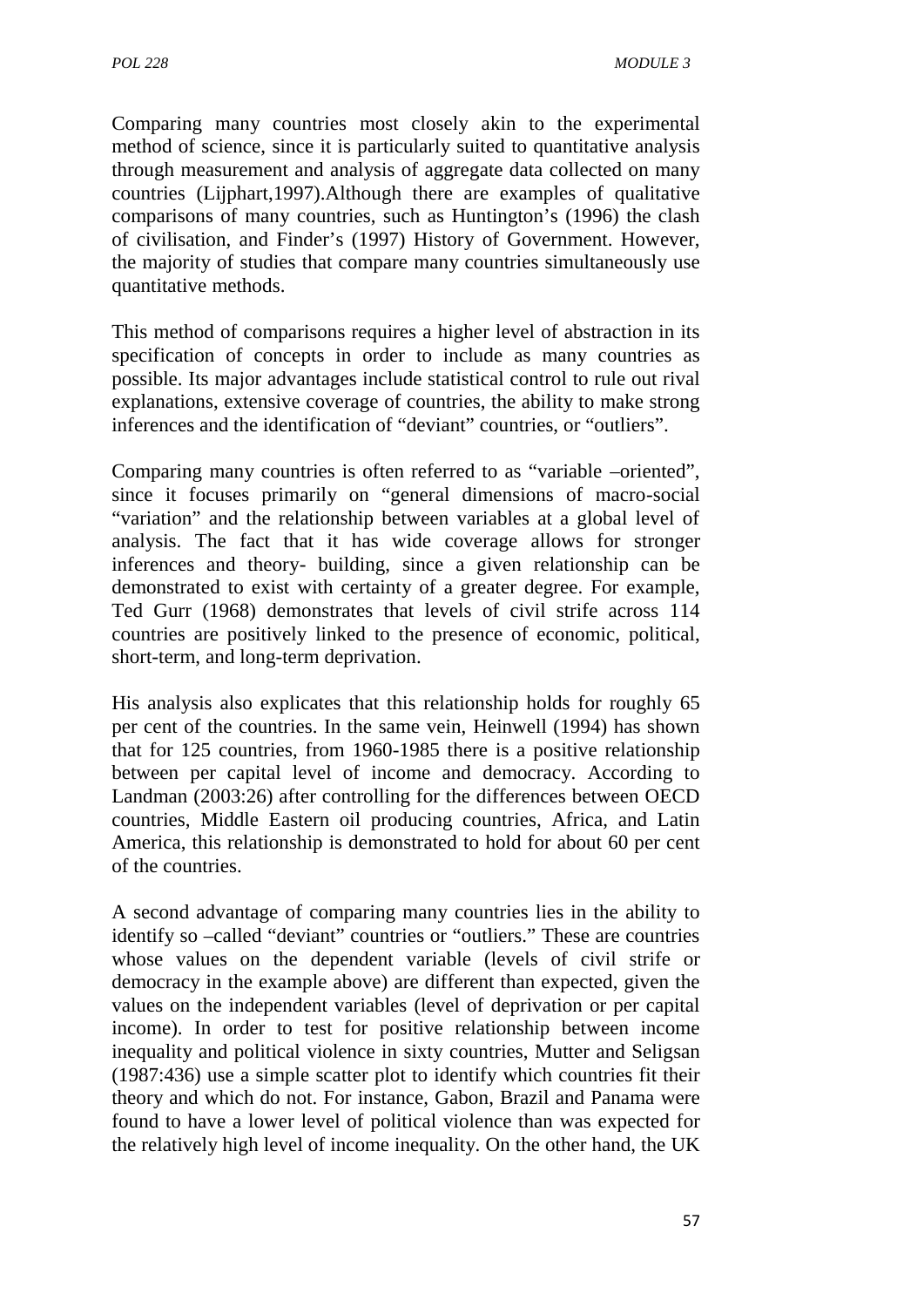was found to have a particularly high level of political violence given its relatively low level of income inequality.

By identifying these "outliers" scholars can look for other explanations that account for their deviance, and they can remove them from their analysis to make more accurate predictions for the remaining countries. Thus in this case the unexpected level of political violence observed for the UK was due to the Northern Ireland conflict. Such deeper analysis of outliers is also known as conducting "crucial" case study.

Quantitative studies of many countries help in building general theories of politics since they allow other scholars to replicate their findings. The data sets for those studies can be read and analysed by a variety of statistical software packages. (Googledata in national data archives, such as the UK Data Archive at the University of Essex, the Roper Center at the University of Connecticut, etc.)

Qualitative comparison of many counties is more difficult than quantitative comparison for two reasons. First, qualitative analysis generally requires a richer level of information, such as deep history of all the countries, which is often difficult to collect and synthesized. Indeed, Finer's (1997) attempt to compare regime types over 5,000 years and across the globe represents a monumental task that occupied all the years of his retirement and produced a three- volume study with 1,700 pages.

Second, it is more difficult to draw strong inferences from these data since they cannot be subjected to statistical analysis. Thus, Finer is able to describe and analyse different regime types as they have appeared in history to show how those in existence today are products of innovations from the past, but he is unable (or unwilling) to make any large casual inference.

#### **SELF-ASSESSMENT EXERCISE**

Show the relationship between 'Comparing Many Countries' method and quantitative analysis in political studies.

#### **3.2 Disadvantages of Comparing Many Countries**

Despite the advantages of comparing many countries, there are some distinct disadvantages, including the availability of data, the validity of measures, and the mathematical and computing skills needed to analyse data.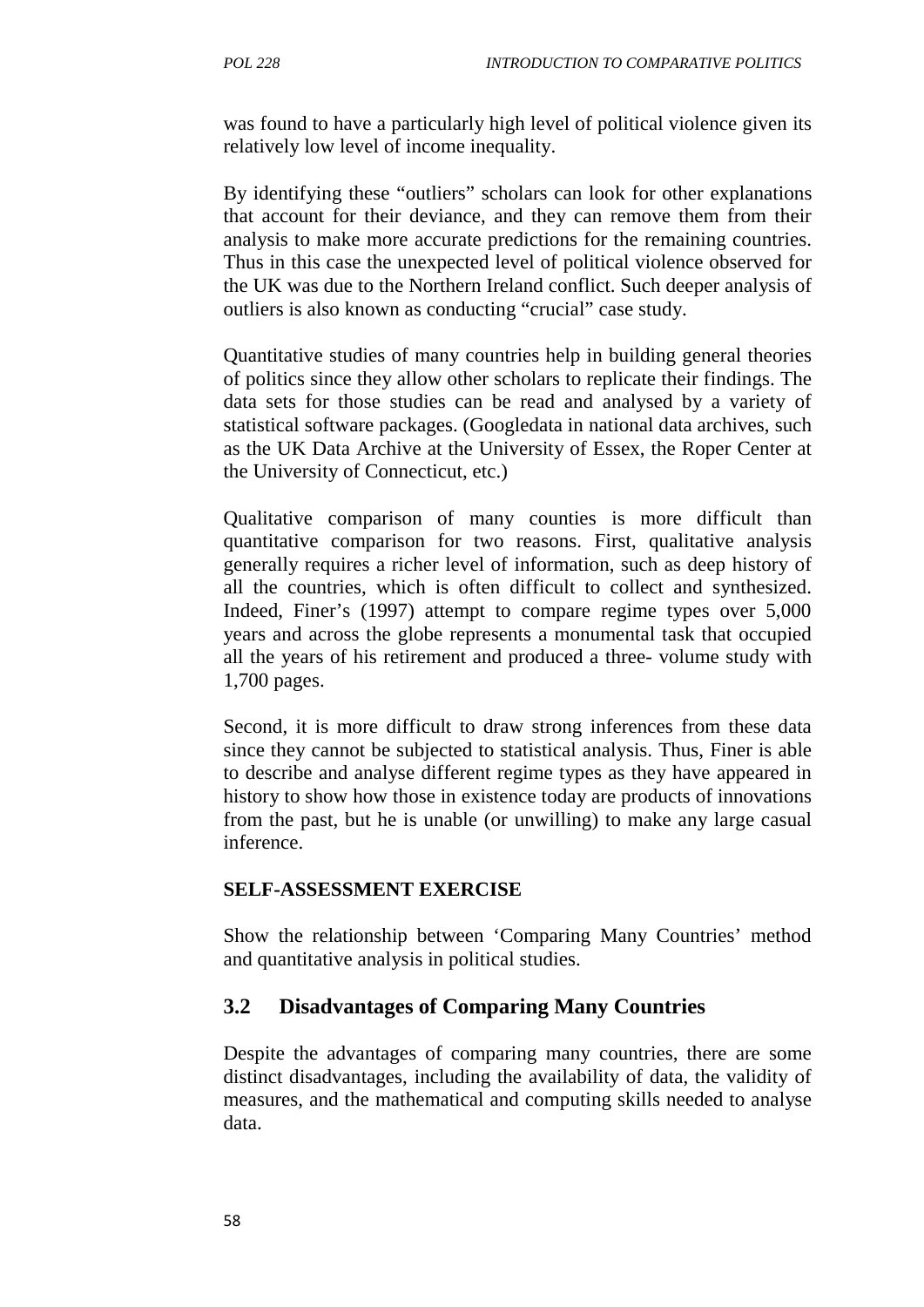- 1. Country relevant data on the independent nation states of the world can be difficult and time-consuming.
- 2. Second, measuring concepts from political science is difficult and can affect the validity of the measures.
- 3. Many students eschewed quantitative comparisons of many countries since it requires mathematical and computing skills.

#### **SELF-ASSESSMENT EXERCISE**

Discuss the disadvantages of the 'Comparing Many Countries' method in Comparative Politics.

# **4.0 SUMMARY**

This unit have shown the distinctive features of Comparing Many Countries method, also linked to the quantitative method of analysis. The differences between this and the qualitative method are also shown. The advantages and shortcomings of Comparing Many countries method are also highlighted.

# **5.0 CONCLUSION**

Quantitative analysis, which the Comparing Many Countries method is associated within political studies, has proved to be a critical measure of the scientific nature of the enterprise. This unit has shown that in spite of the many advantages of the Comparing Many Countries method, it has its own shortcomings. Comparing many countries is the best method for drawing inferences that have more applicability that is global, for example, the Global Terrorism Index.

## **6.0 TUTOR-MARKED ASSIGNMENT**

Explain the features of Many Countries Comparison and the merits and demerits associated with it

# **7.0 REFERENCES/ FURTHER READING**

- Banks, A.S. (1994). *Cross- Policy Time Series Data Arches.* Binghamton, NY: State University of New York At Binghamton.
- Ragin, C. (1994). Introduction to Quantitative Comparative Analysis. In T. Janoskiand A. Hicks (Eds.). *The Comparative Political Economy of the Welfare State*. Cambridge: Cambridge University Press, 299-320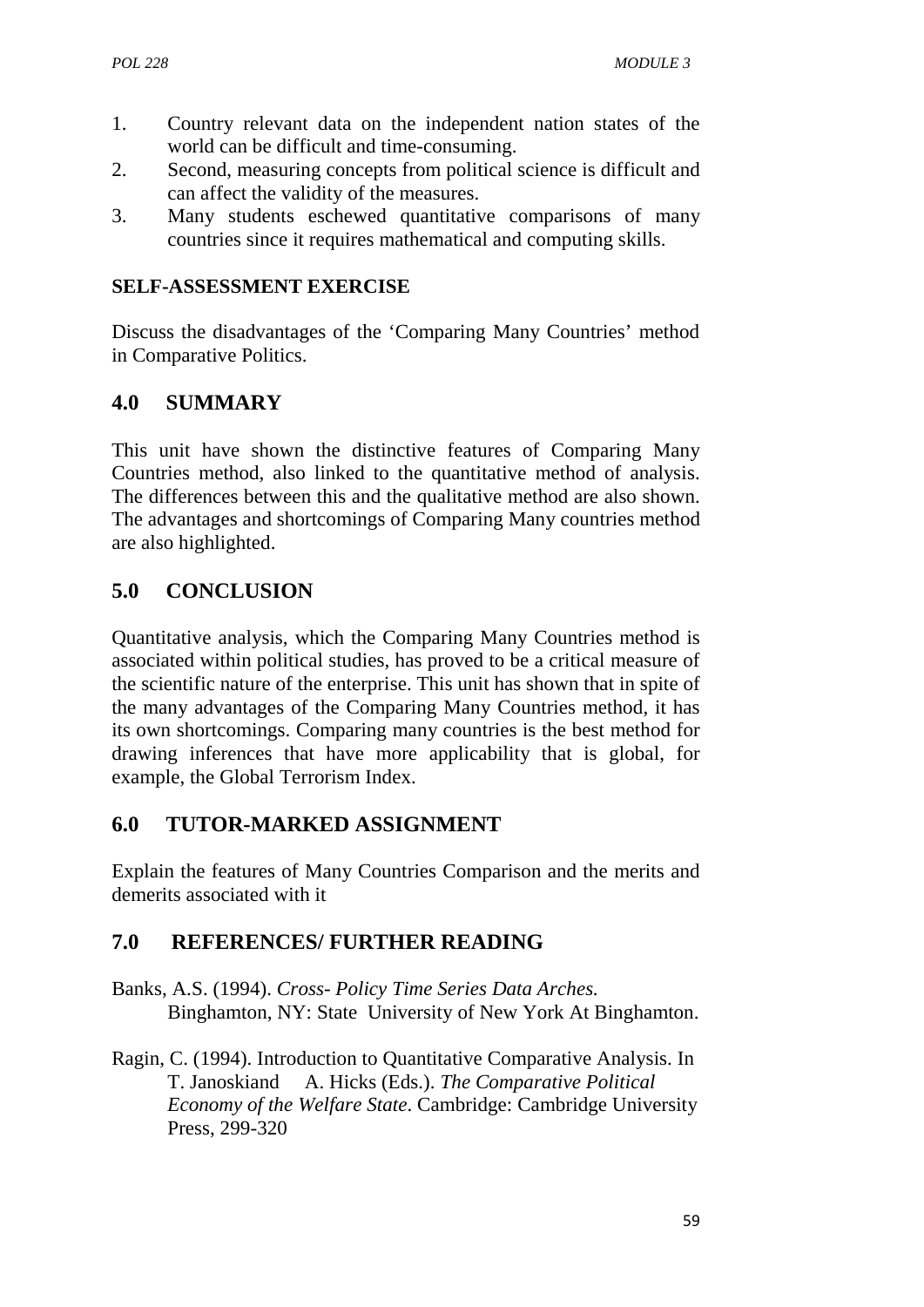# **UNIT 2 COMPARING FEW COUNTRIES**

#### **CONTENTS**

- 1.0 Introduction
- 2.0 Objectives
- 3.0 Main Content
	- 3.1 Meaning of Comparing Few Countries
		- 3.1.1 Most Similar Systems Design
		- 3.1.2 Most Different Systems Design
- 4.0 Summary
- 5.0 Conclusion
- 6.0 Tutor-Marked Assignment
- 7.0 References/Further Reading

### **1.0 INTRODUCTION**

This unit explains the second method of comparative study, which is the Comparing Few Countries method. It highlights its basic characteristics and typologies, namely, the Most Similar Systems Design and Most Different Systems Design.

### **2.0 OBJECTIVE**

By the end of this unit, you will be able to:

explain the meaning and characteristics of 'Comparing Few Countries' method of Comparative Politics and show the attributes of the two types of design associated with the method.

### **3.0 MAIN CONTENT**

#### **3.1 Meaning of Comparing Few Countries**

Comparing few countries achieves control through the careful selection of countries that are analysed, using a middle level of conceptual abstractions studies. Using this method is more intensive and less extensive since they encompass more of the nuances specific to each country. The political outcomes that feature in their type of comparison are often seen to be "configurative" i.e. the product of multiple casual factors acting together.

This type of comparisons is thus referred to as "case-oriented" (Ragin 1994), since the country is often the unit of analysis, and the focus tends to be on the similarities and differences among countries rather than the analytical relationship between variables. Comparison of the similarities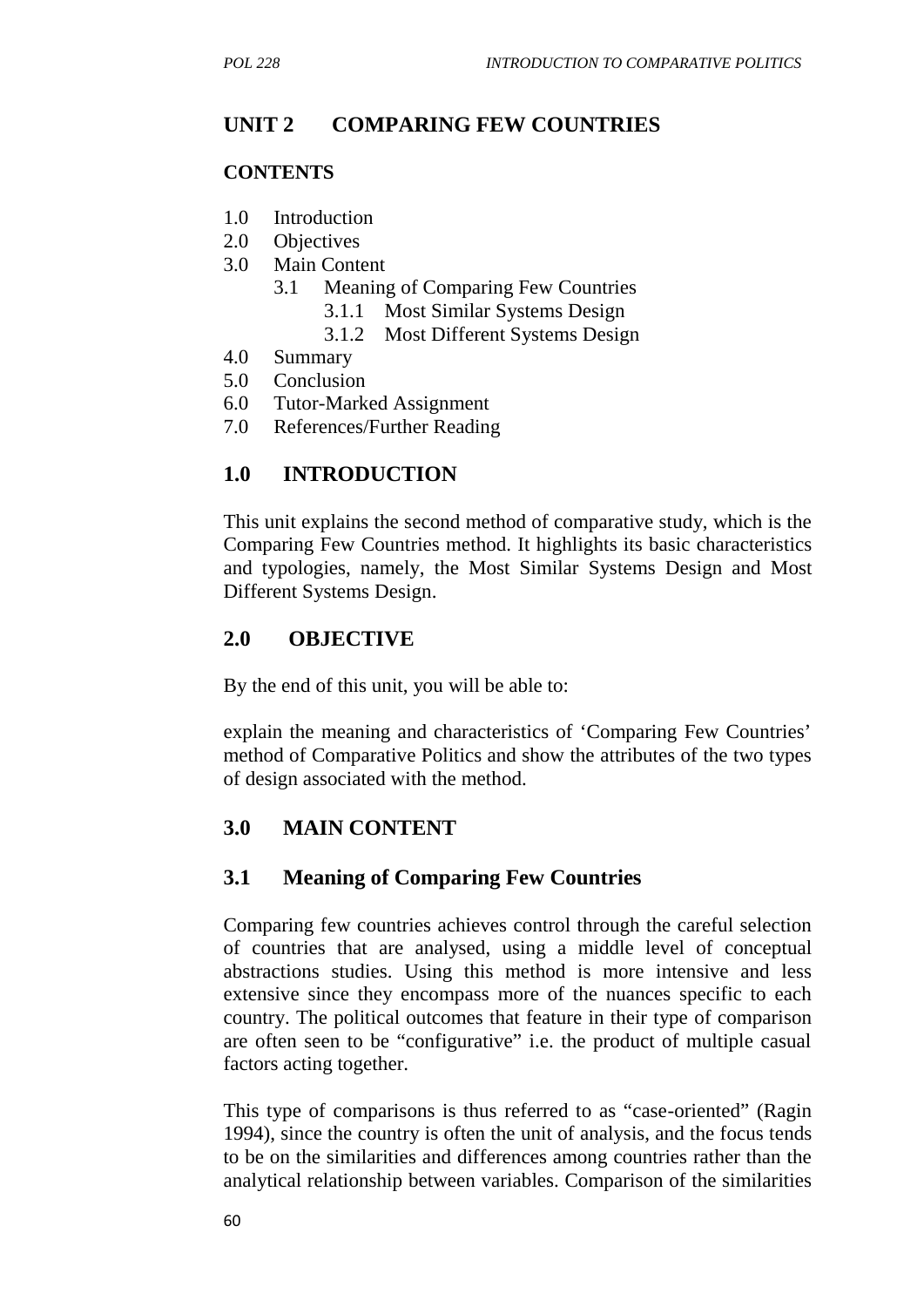and differences is meant to uncover what is common to each country that accounts for the observed political outcome.

The method of comparing few countries is divided primarily into two types of system design: "most similar systems design" and "most different systems design" (Przeworski and Teune 1970; Faure 1994). Most similar systems design (MSSD) seeks to compare political systems that share a host of common features in an effort to neutralise some differences while highlighting others. Based on J.S. Mill's (1843) method of difference, MSSD seeks to identify the key features that are different among similar countries and which account for the observed political outcome.

Most different systems design (MDSD) on the other hand, compares countries that do not share any common features apart from the political outcome to be explained and one or two of the explanatory factors seen to be important for that outcome. This system is based on Mill's method of agreement, which seek to identify those features that are the same among different countries in an effort to account for particular outcome. In this way, MDSD allows the researcher to distil out the common elements from a diverse set of countries that have greater explanatory power. (Collier 1993:112)

#### **Most Similar Systems Design**

Most similar systems design is particularly well suited for those engaged in area studies (Przeworski and Teune, 1970:33). The intellectual and theoretical justification for area studies is that there is something inherently similar about countries that make up a particular geographical region of the world, such as Europe, Asia, Africa, and Latin America. Whether it is common history, language, religion, politics, or culture, researchers working in area studies are essentially employing most similar systems design, and the focus on countries from these regions effectively controls for those features that are common to them while looking for those features that are not.

Our first example will show how the most similar system design is applied to six Latin America countries in an effort to uncover the sources of peasant support for revolutionary activity.

Thus as part of a more comprehensive effort to account for revolutionary activity in Latin America between 1956 and 1970, Wickham Crowley (1993: 92-117) uses the most similar systems design to examine the type of peasant that are most likely to support guerrillas in the region. Drawing on the work of Jeffery Paige (1975), he argues that guerrilla strongholds and support for revolutionary behaviour ought to be higher in rural areas in which there are peasants whose livelihood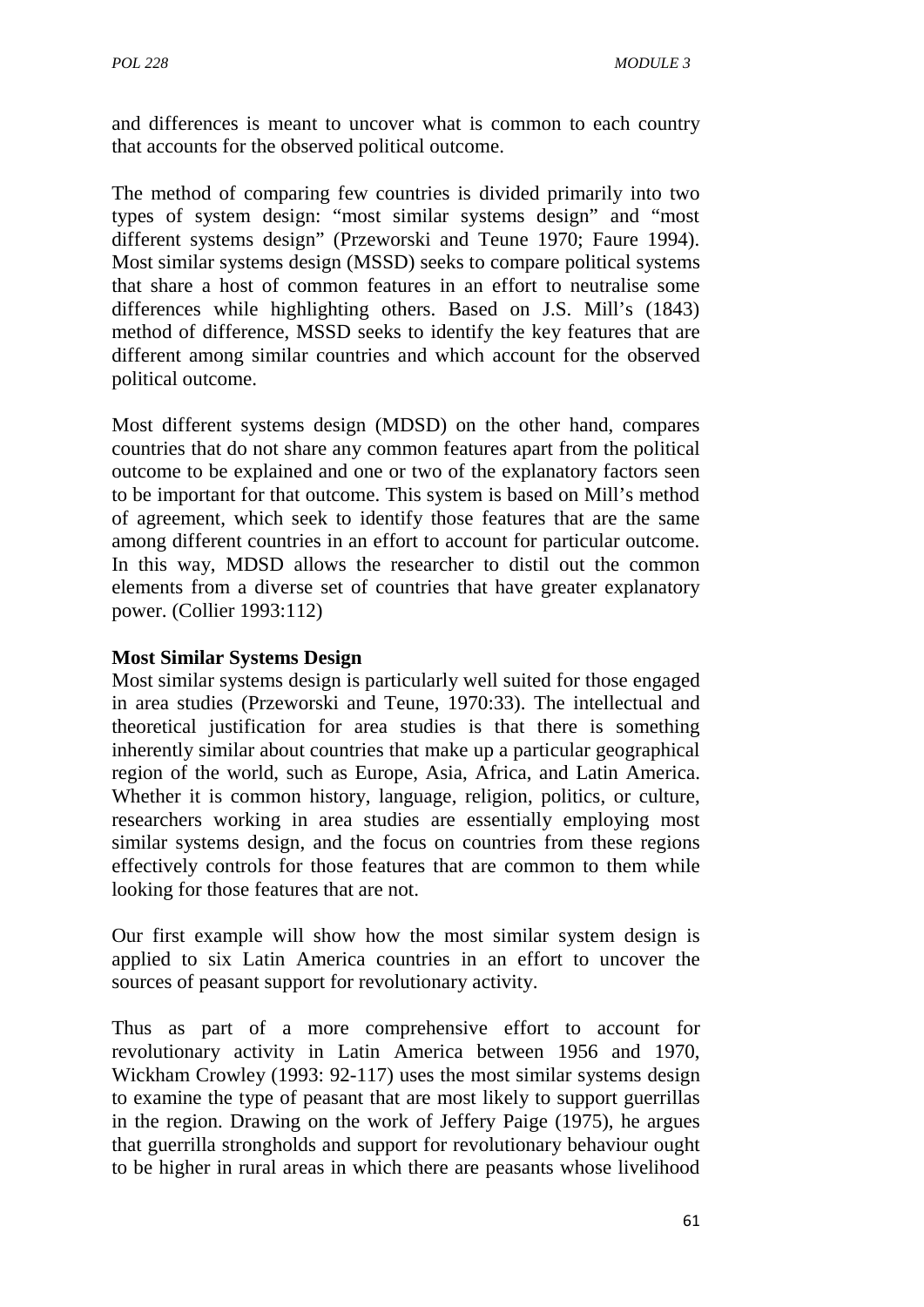is the most vulnerable to negative influences from the structure of the agricultural system of production. His hypothesis is stated as follow:

"If the guerrillas gain support in an area with a relatively high prevalence of share croppers, squatters, or perhaps tenants, my working assumption is that there is an "election affinity" between the two, and that guerrillas would not have received such support in more ordinary agricultural regions".

To test the hypothesis, he compares the regional breakdown of Cuba, Venezuela, Guatemala, Colombia, Peru, and Bolivia to determine whether such a relationship exists. See the table below.

| Case                                  | Cuba                | Venezue             | Guatema             | Colombi             | Peru                | <b>Bolivia</b>                        |
|---------------------------------------|---------------------|---------------------|---------------------|---------------------|---------------------|---------------------------------------|
|                                       |                     | la                  | la                  | a                   |                     |                                       |
| Key                                   | Squatter            | Share<br>Cropper    | Tenants             | Share<br>croppers   | Serf                | Smallhol<br>ders                      |
| Peas<br>ant<br>grou<br>ps             |                     |                     |                     |                     |                     |                                       |
| Outc<br>ome<br>to be<br>expla<br>ined | Guerilla<br>support | Guerilla<br>support | Guerilla<br>support | Guerilla<br>support | Guerilla<br>support | N <sub>o</sub><br>Guerilla<br>support |

**Table 1.1 Most similar System design**

#### **Source|: Adapted from Wickhama-Crowley (1963: 92 – 117)**

Table 1.1 summarises the comparison and shows that in all the cases except Bolivia, there is the presence of both the specified types of peasants and the outcome to be explained. Bolivia has a prevalence of smallholders, who according to the theory are not likely to support guerrilla activity, and in this case, do not. Thus, across similar cases, the presence of the key explanatory factor is associated with the presence of the outcome to be explained.

#### **Most Different Systems Design**

Most different system design is typical of comparative studies that identify a particular outcome that is to be explained such as revolutions, military coups, transition to democracy, or "economic miracle "in newly industrialized countries Geddes (1990 134-141).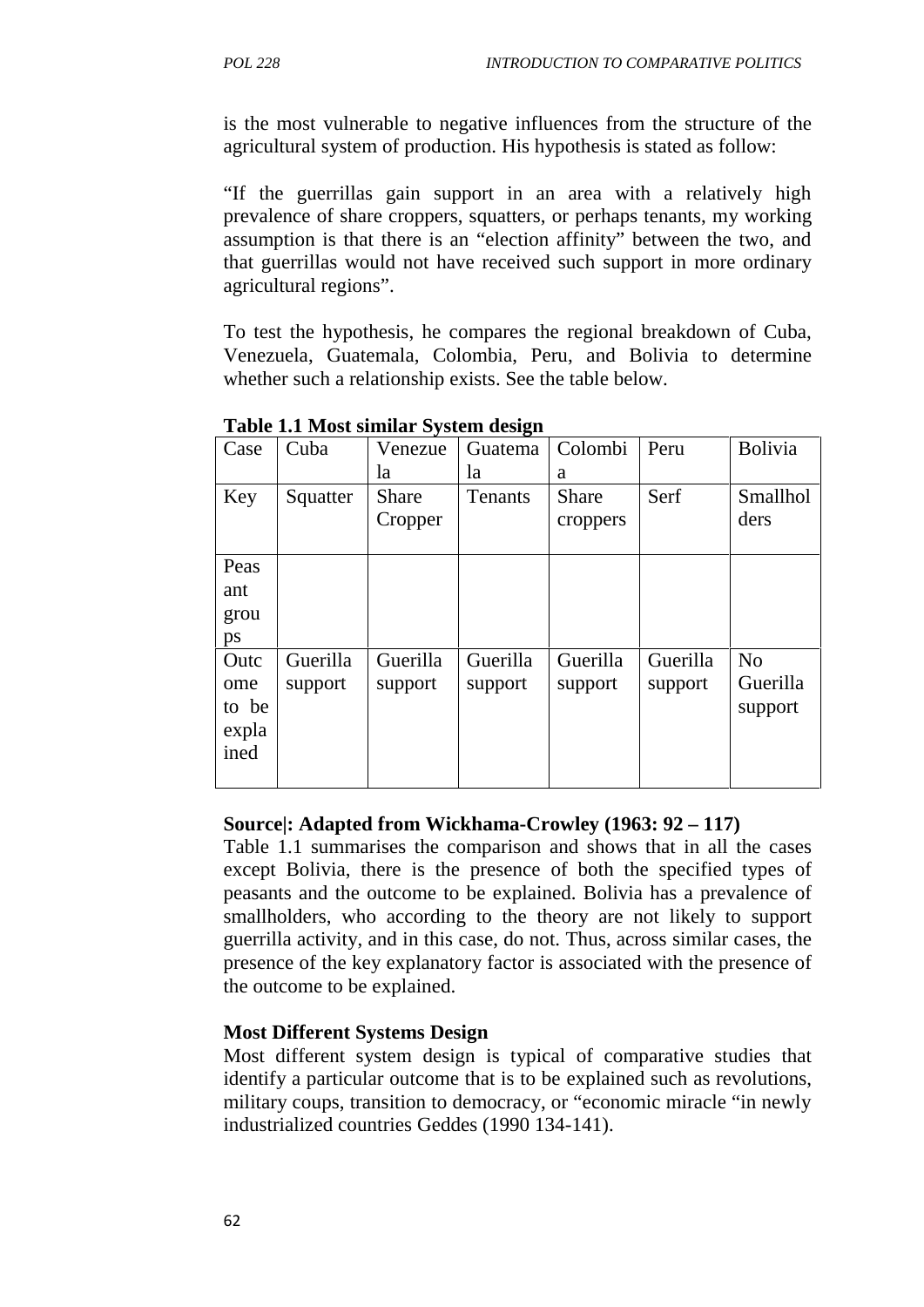In seeking to account for the different regime types that emerged in twelve countries in Europe during the inter-war period Luebbert (1991) claims that the key explanatory variable is the particular class alliance that formed within these countries. The three regime types include liberalism, social democracy and fascism. The twelve countries are grouped according to these three outcomes and within each group; the countries share few features in common apart from the class alliance and the same outcome. Thus, Luebbert matches the presence of a particular class alliance to a particular regime type.

The table below summarises this analysis, and show that liberalism is the product of a strong middle class versus a weak working class. Social democracy is seen to be a product of an alliance between the working class and the middle peasantry, and fascism is seen to be a product of an alliance between the middle class and the middle peasantry. In this example the most different systems design is applied to each group of countries.

| Cases  | <b>Britain</b> | France       | Switzerlan   | Belgium      | The          |
|--------|----------------|--------------|--------------|--------------|--------------|
|        |                |              | d            |              | Netherland   |
|        |                |              |              |              | S            |
|        | Middle         | Middle       | Middle       | Middle       | Middle       |
|        | class<br>VS.   | class<br>VS. | class<br>VS. | class<br>VS. | class<br>VS. |
|        | Working        | Working      | working      | Working      | working      |
|        | class          | class        | class        | class        | class        |
| Outcom | Liberalis      | Liberalis    | Liberalism   | Liberalis    | Liberalism   |
| e      | m              | m            |              | m            |              |

**Most different systems design Group I**

**Group 2**

| Cases    | Denmark              | Norway               | Sweden               | Czechoslovakia                 |
|----------|----------------------|----------------------|----------------------|--------------------------------|
| Class    | Working<br>$class +$ | Working<br>$class +$ | Working<br>$class +$ | Working<br>class<br>$+$ middle |
| Alliance | Middle<br>Peasantry  | Middle<br>Peasantry  | Middle<br>Peasantry  | Peasantry                      |
| Outcome  | Social<br>democracy  | Social<br>democracy  | Social<br>democracy  | Social<br>democracy            |

### **Group 3**

| Cases          | Germany                           | Italy  | Spain                                |
|----------------|-----------------------------------|--------|--------------------------------------|
| Class Alliance | Middle class $+$ Middle<br>middle | middle | $class +   Middle class +$<br>middle |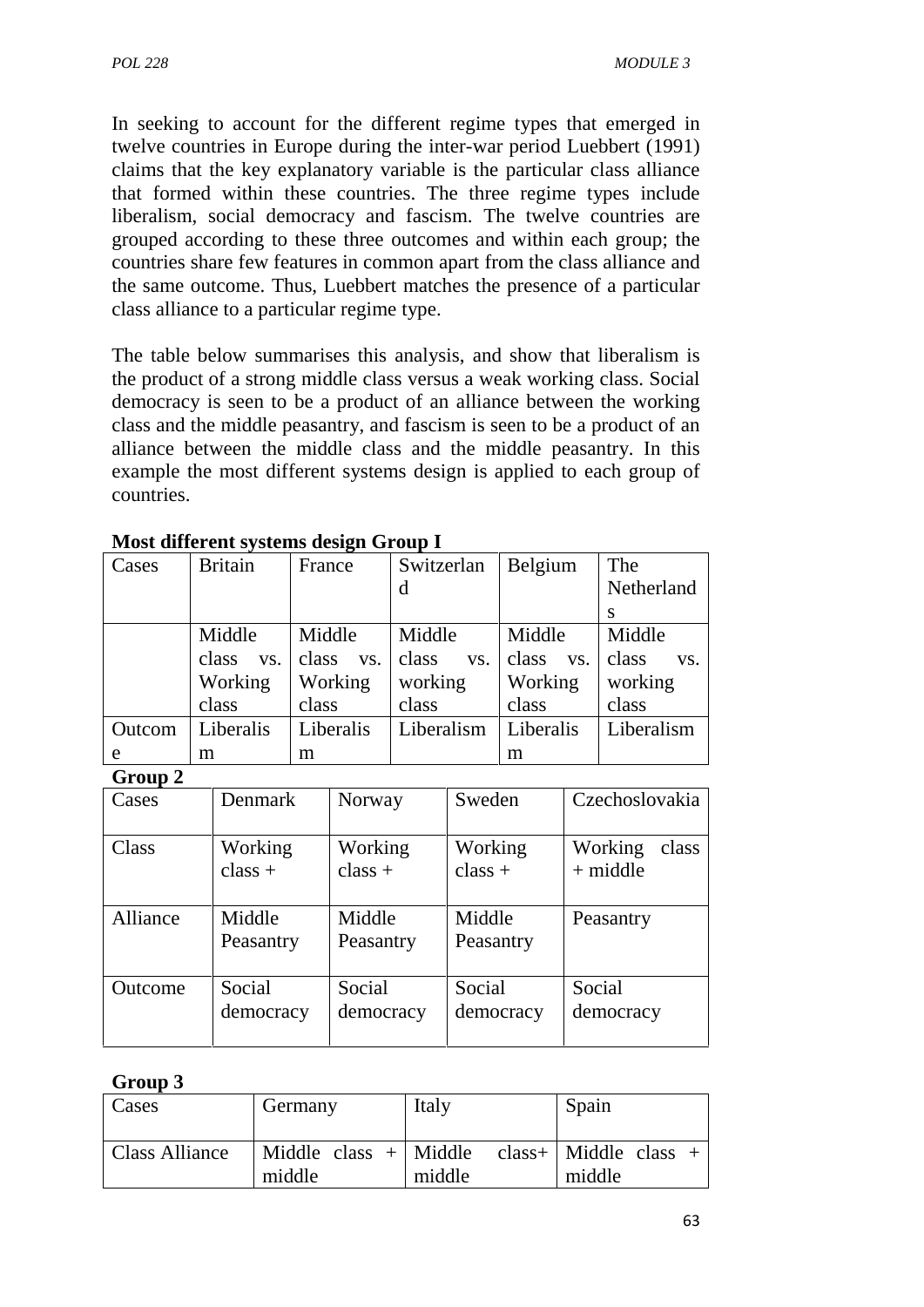|         | Peasantry | Peasantry | Peasantry |
|---------|-----------|-----------|-----------|
| Outcome | Fascism   | Fascism   | Fascism   |

**Source: Luebbert (1991) Landman (2003)**

# **4.0 SUMMARY**

The unit examined the Comparing Few Countries method, and its relevance in Comparative Politics. It also examined the two types of 'systems design' in this method of Comparative Analysis, the Most Similar and Most Different Systems Designs. The desirability of each of these for different aspects of comparative studies has been carefully analysed.

# **5.0 CONCLUSION**

Comparing Few Countries method is a major means of enhancing our understanding of Comparative Politics. As stated in this unit, the two types of 'Systems Design' have their unique place in Comparative politics. Through the use of the method of difference and agreement, comparing few countries can lead to inferences that are better informed by the contextual specificities of the countries under scrutiny. The student should be mindful of the applicability of these to the understanding and analysis of Comparative Politics.

# **6.0 TUTOR-MARKED ASSIGNMENT**

- 1. Explain the Few Countries method of comparison and the two System Designs often employed in Comparing Few Countries
- 2. Clearly outline the merits and demerits of each System Design.

# **7.0 REFERENCES/FURTHER READING**

- Collier, D. (1991). New Perspectives on Comparative Methods; In D.A.Rustow & Kip Erikson (Eds.). Comparatives Political Dynamics: Global Research Perspectives, New York: Harper Collins, 17-31
- Dogan, M.& Pelassy, D. (1990). How to Compare Nations: Strategies, in Comparative Politics. (2nd ed). Chatham, NJ: Chatham House Hague.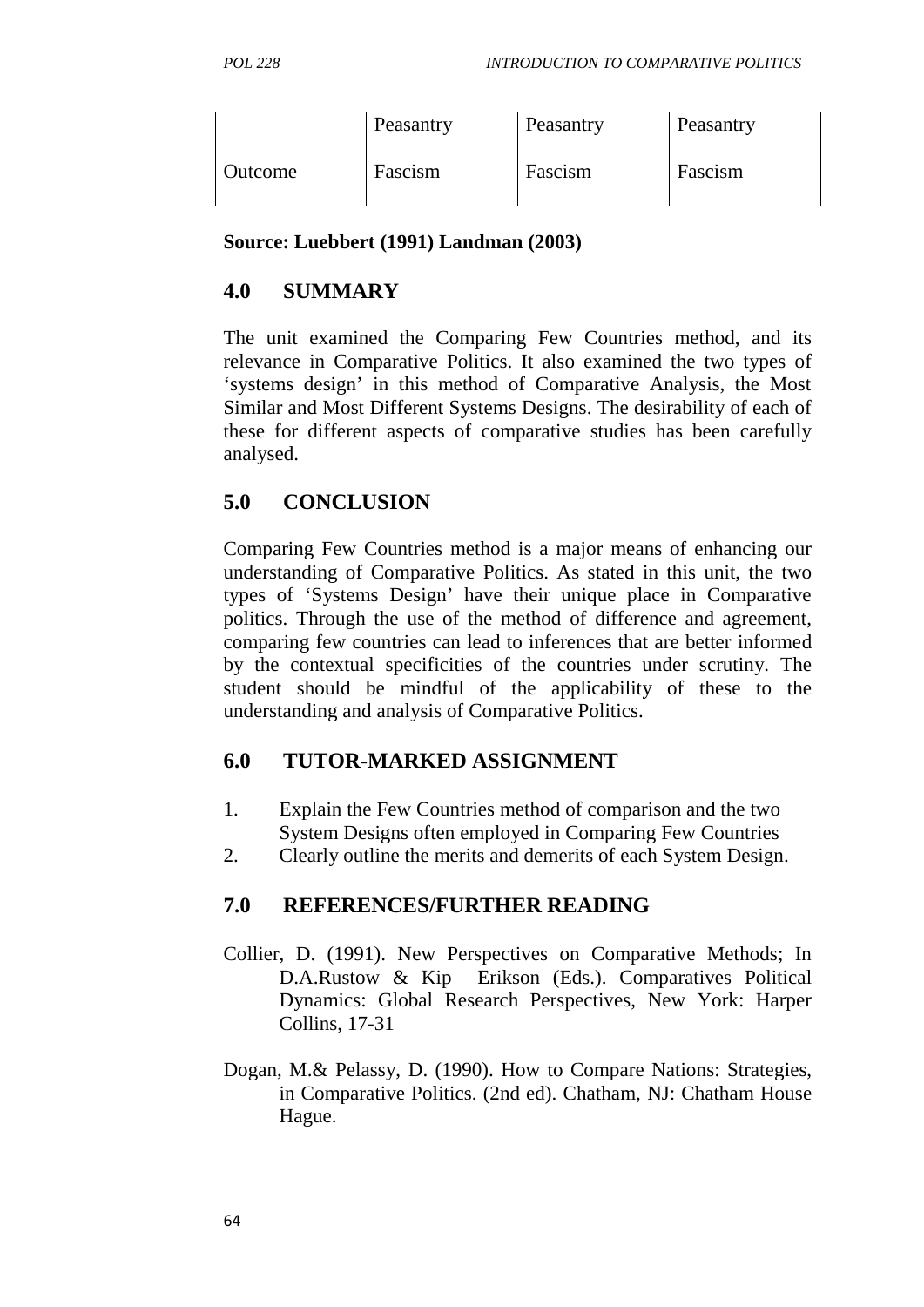- Scheuch, E. K. (1969). Social Contest and Individual Behaviors" In M. Dogan & S.Rokkah (Eds.). *Quantitative Ecological and Analysis in the Social Sciences*. Cambridge: MA:M.T Press, 133-155.
- Harrp, M, & Beestings (1992). *Political Science: A Comparative Introduction*. New York: St. Martin's Press.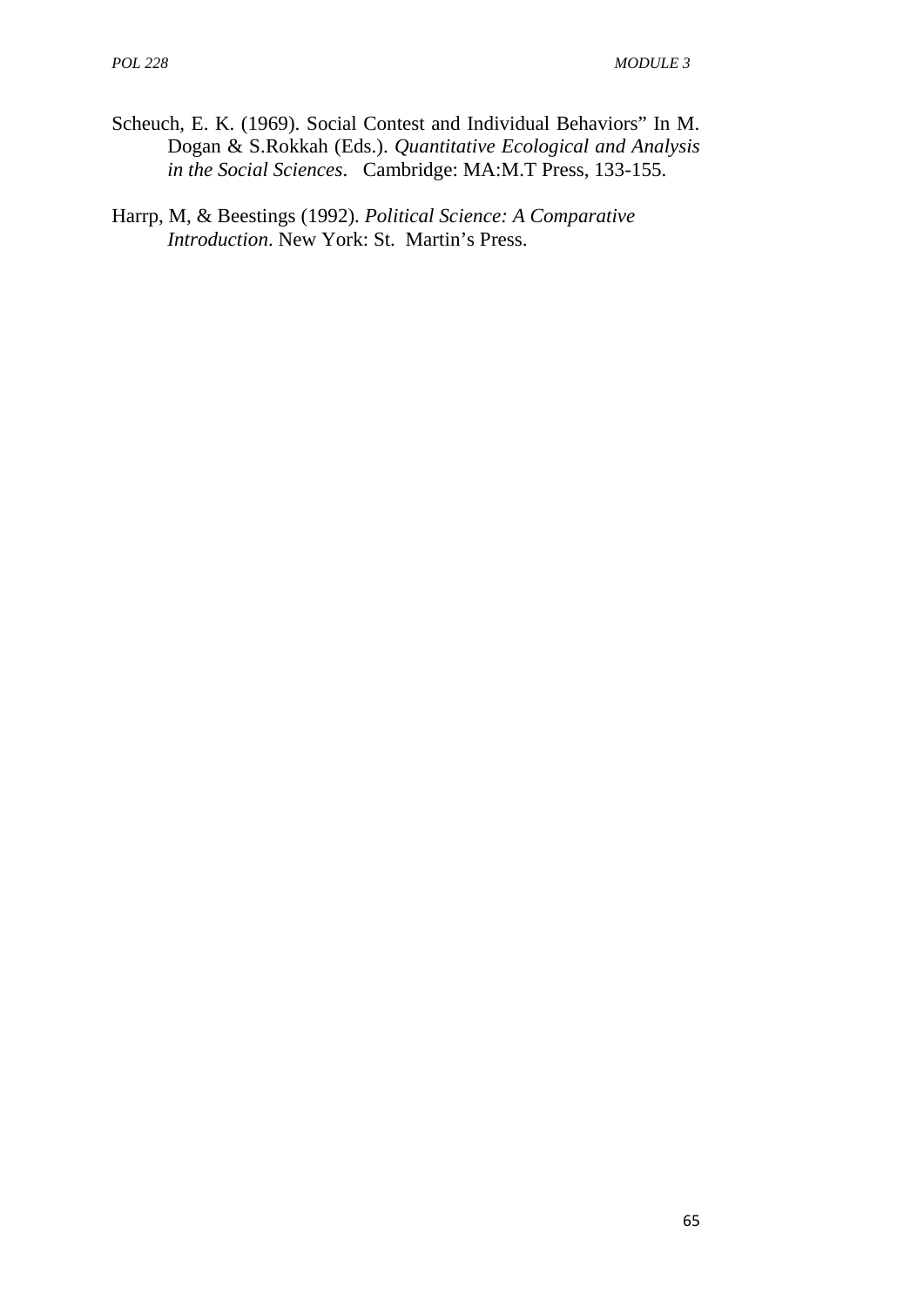# **UNIT 3 SINGLE –COUNTRY STUDIES**

#### **CONTENTS**

- 1.0 Introduction
- 2.0 Objectives
- 3.0 Main Content
	- 3.1 Single Country Studies Defined 3.1.1 Usefulness of Single Country Studies
- 4.0 Summary
- 5.0 Conclusion
- 6.0 Tutor-Marked Assignment
- 7.0 References/Further Reading

### **1.0 INTRODUCTION**

This unit discusses another method of comparison, namely, the Single- Country Studies. Attempt is made at clarifying its meaning, and its usefulness as a method of Comparative Studies.

### **2.0 OBJECTIVES**

By the end of this unit, you will be able to:

define the Single-Country studies method and its usefulness as a method in Comparative Political Analysis.

### **3.0 MAIN CONTENT**

#### **3.1 Single Country Studies Defined**

A single –country study is considered comparative if it uses concepts applicable to other countries, develops concepts applicable to other countries, and/or seeks to make larger inferences. It should be known that inferences made from single country studies are necessarily less secure than those made from the comparison of several countries. Nevertheless, such studies are useful for examining a whole range of comparative issues. For Eckstein, a single country studies are the equivalent of clinical studies from medicine, where the effect of certain treatments is examined intensively. Beyond this however, single country studies provide contextual description, develop new classifications, generate hypotheses, confirm and infirm theories, and explain the presence of deviant countries identified through cross national comparison.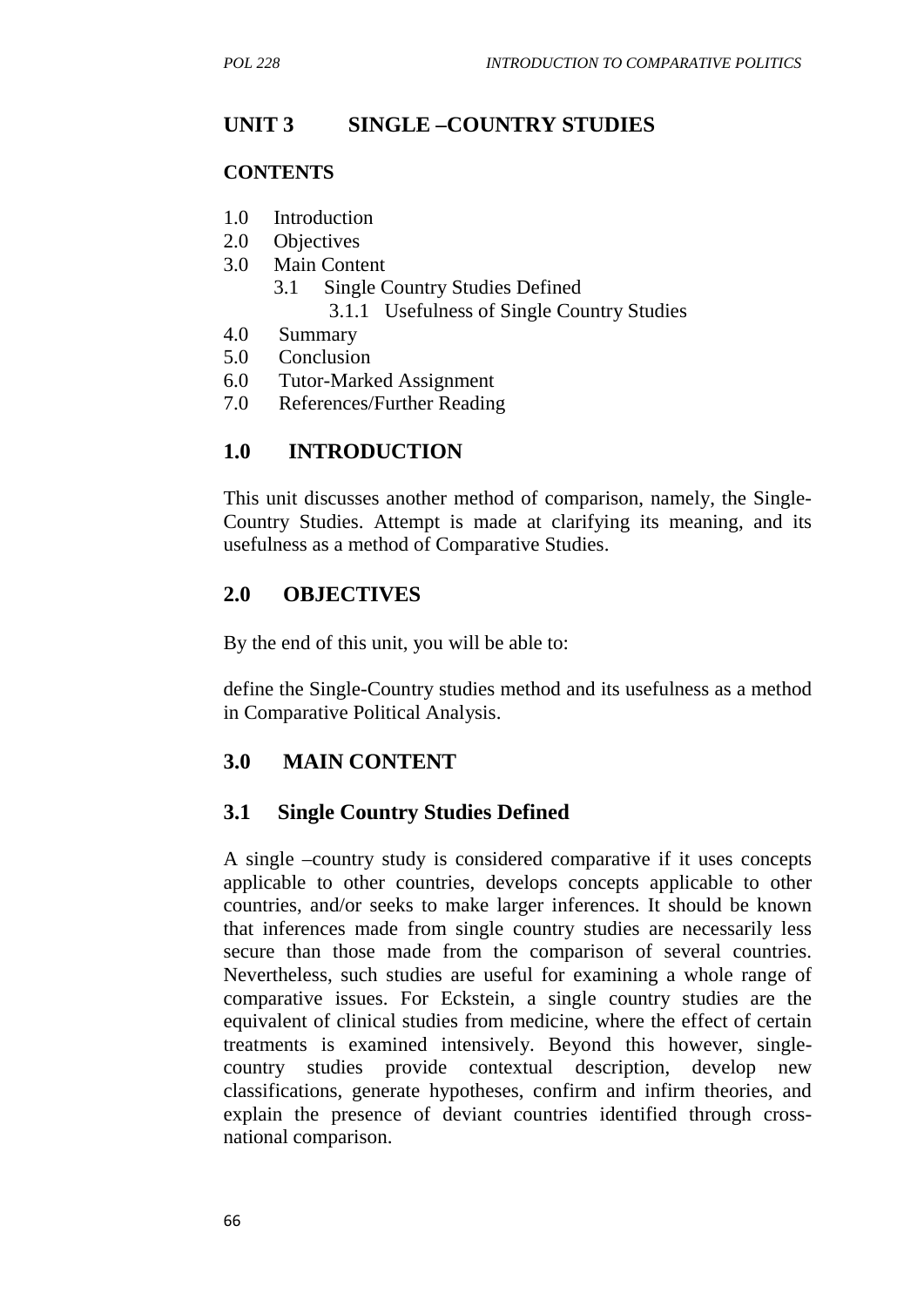One of the goals of comparison is contextual description. Single-country studies, that merely describe or interpret political phenomena have been variously referred to as "a theoretical and "interpretative or configurative- idiographic. Strictly speaking, these types of studies are not comparative but are useful for comparison purely for their information. But single-country studies that provide new classifications are useful for comparison. For example, in describing the Franco regime in Spain, Juan Linz identified a new form of authoritarianism that was different from personalistic dictatorships and totalitarian states. The regime institutionalised representation of the military, the Catholic Church, and the Falange as, well as the Franco loyalists, monarchists, and technocrats. Unlike totalitarian states, the regime relied on passive mass acceptance rather than popular support.

# **3.1.1 Usefulness of Single-Country Studies**

Single –country studies are also useful for generating hypotheses for theories that are yet to be specified. As "plausibility probes" they either explicitly or implicitly suggest that the generated hypotheses be tested in a large selection of countries. Again, O'Donnell's work on authoritarianism is illustrative. To account for the 1966 military coup and subsequent authoritarian regime in Argentina, O'Donnell posited a relationship between a particular stage of dependent capitalist development and the advent of the bureaucratic authoritarian state. This hypothesis was subsequently tested in other Latin American countries and was found wanting on many grounds. The point remains, however, that the hypothesis generated from Argentina and the rejection led to that search for rival explanations.

In addition, single-country studies can be used to confirm or infirm existing theories, or illuminate known deviant countries. Theory confirming and theory— infirming studies are conducted within the confines of known generalizations and they often adopt the "least likely" or "most likely" method of comparison. Least likely studies find a country where the theory suggests the outcome is not likely to occur. If the outcome is not observed, then the theory is confirmed. Most likely studies are conducted in countries where the theory suggests the outcome is definitely meant to occur. If the outcome is not observed, then the theory is infirmed. These crucial country studies do not definitely prove or disprove a theory, but merely confirm or infirm its applicability to other countries.

Finally, deviant country studies are particularly useful for theory generation. As stated earlier, comparison of many countries often reveals a host of deviant countries that do not conform to the theoretical expectation of the researcher. This deviance invites further research of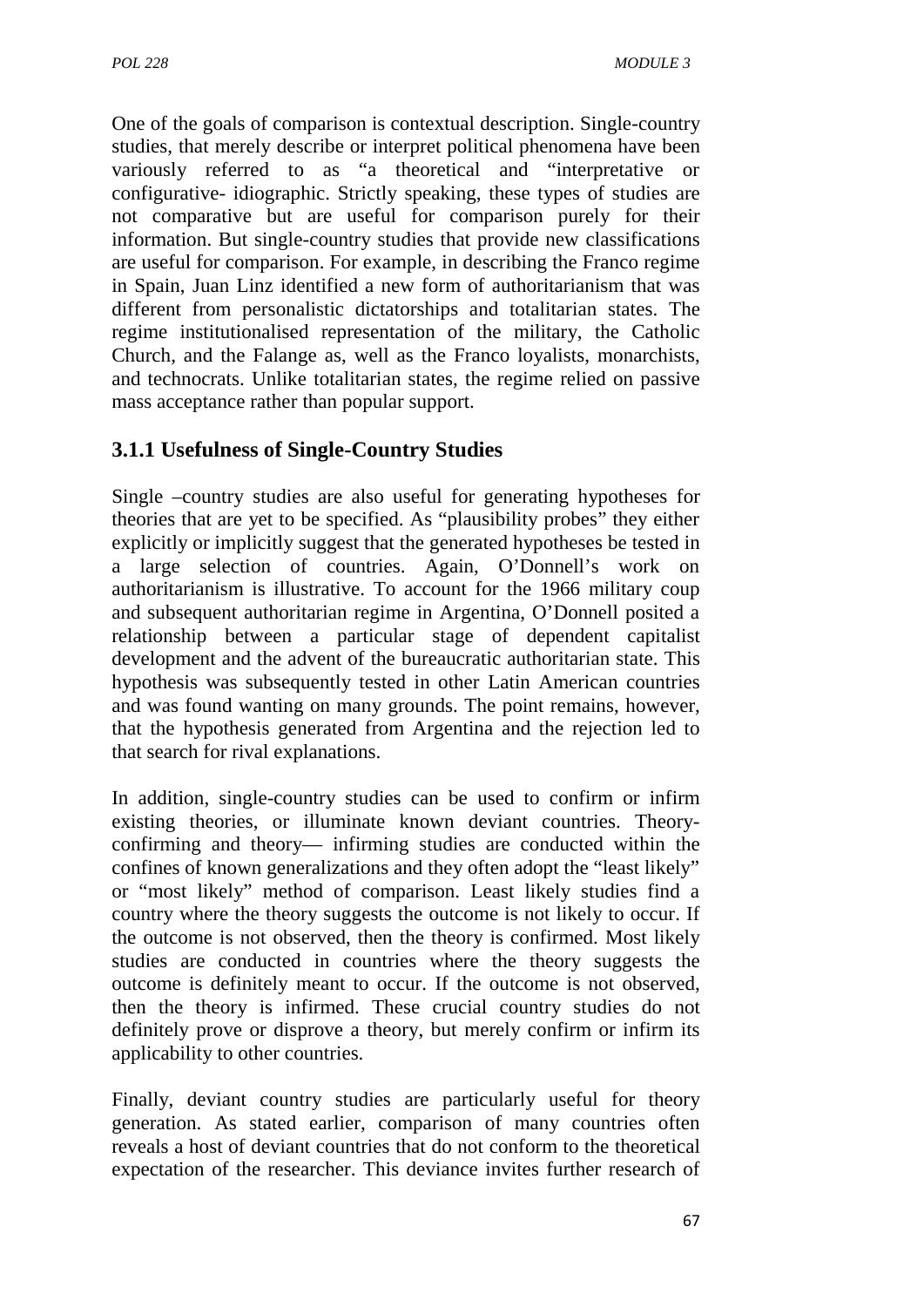the countries to establish which rival explanations had not been considered, and it forces the re-evaluation of how the key variables of the study were originally operationalised. Deviant country studies can weaken existing theories as well as further refines the concepts and messages, used in the original comparative analysis.

# **4.0 SUMMARY**

Single-Country Studies have come to represent a major part of Comparative Politics. The method affords researchers and scholars the opportunity of an intensive investigation of issues, as attention is more focused on salient issues under scrutiny.

# **5.0 CONCLUSION**

The unit has shown that Single-country studies can raise contextual description, generate hypotheses, confirm and infirm theories, and enrich our understanding of deviant countries identified through other comparisons.

### **SELF-ASSESSMENT EXERCISE**

Outline the basic characteristics of a Single Country Study comparative method.

### **6.0 TUTOR-MARKED ASSIGNMENT**

Explain a single-country study as a form of comparative study and its advantages over other methods?

### **7.0 REFERENCES/FURTHER READING**

- Mayer, L.C. (1980). Redefine Comparatives Politics: Promise versus Performance, Newbury Parks, CA: Sage.
- Macintyre, A. (1971). Is Science of Comparative Politics Possible? Against The Self Images of the Age, Landing Duckworth, 200- 279.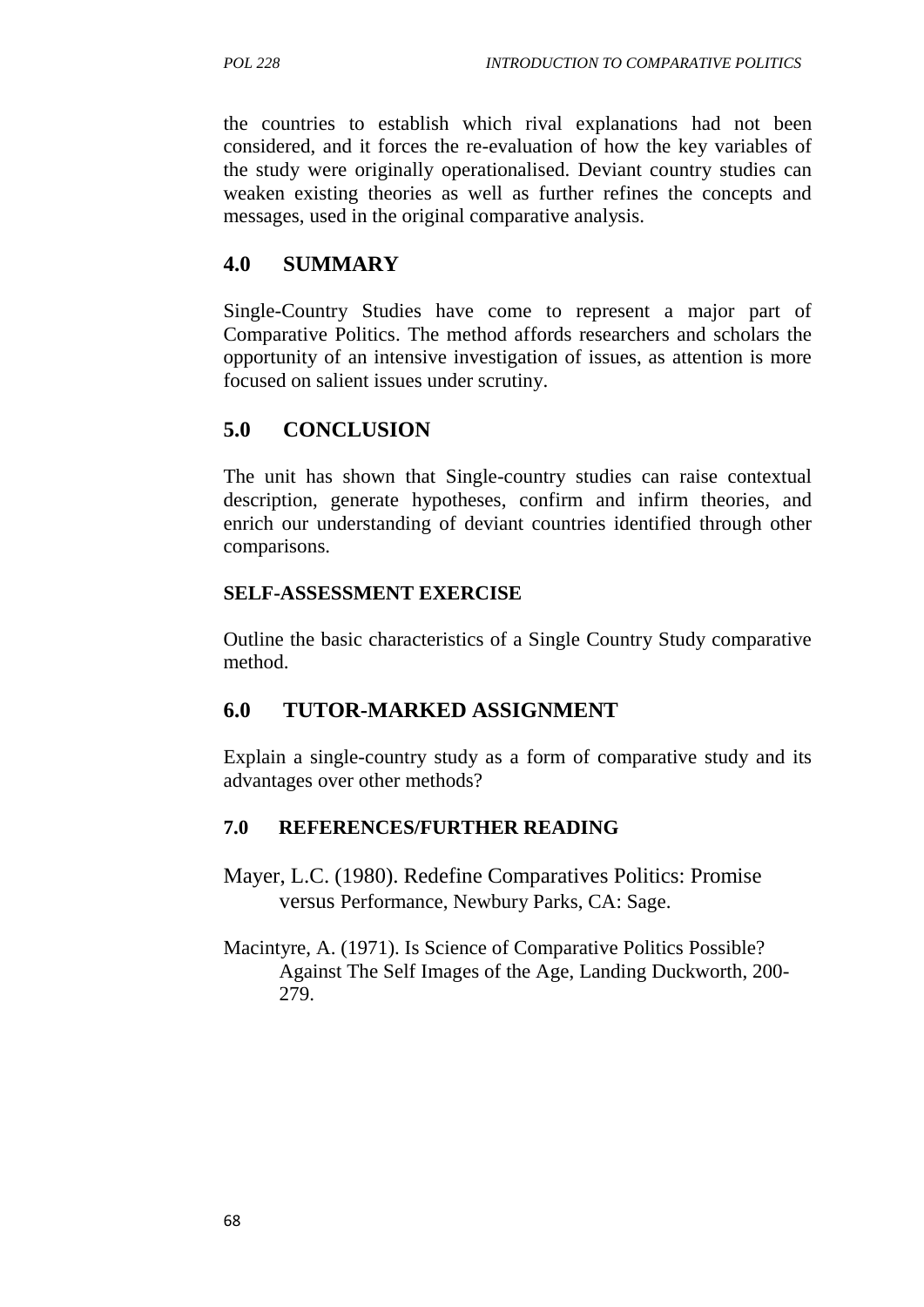# **UNIT 4 DIFFICULTIES IN COMPARISON**

### **CONTENTS**

- 1.0 Introduction
- 2.0 Objectives
- 3.0 Main Content
	- 3.1 Problems in Comparison
	- 3.2 Complementary Challenges
- 4.0 Summary
- 5.0 Conclusion
- 6.0 Tutor-Marked Assignment
- 7.0 References/Further Reading

# **1.0 INTRODUCTION**

While the comparative approach to political studies has proved useful in the study of politics, it nevertheless has its challenges. Indeed, Sartori (1970) warned against the dangers of non-conscious thinking leading to the dead-end conclusion that all comparisons suffer overwhelming difficulties. In any case, many of the problems identified in the literature presuppose that explanation is the sole function of comparison. The situation is, however, not a hopeless one because as we accord more weight to description as well as explanation some methodological difficulties fade away. Consequently, this Unit examines the various challenges often encountered in Comparative Studies.

### **2.0 OBJECTIVE**

By the end of this unit, you will be able to:

analyse the various difficulties scholars encounter in carrying out Comparative Studies and provides navigational pathways to overcoming such difficulties.

# **3.0 MAIN CONTENT**

### **3.1 Problems in Comparison**

Some of the challenges often encountered in Comparisons include the following:

### **1. Knowledge Requirements**

Comparison is only contemplated when more than one countries are involved. Most comparative studies involve at least twice as many countries except a study of a single country. The quantum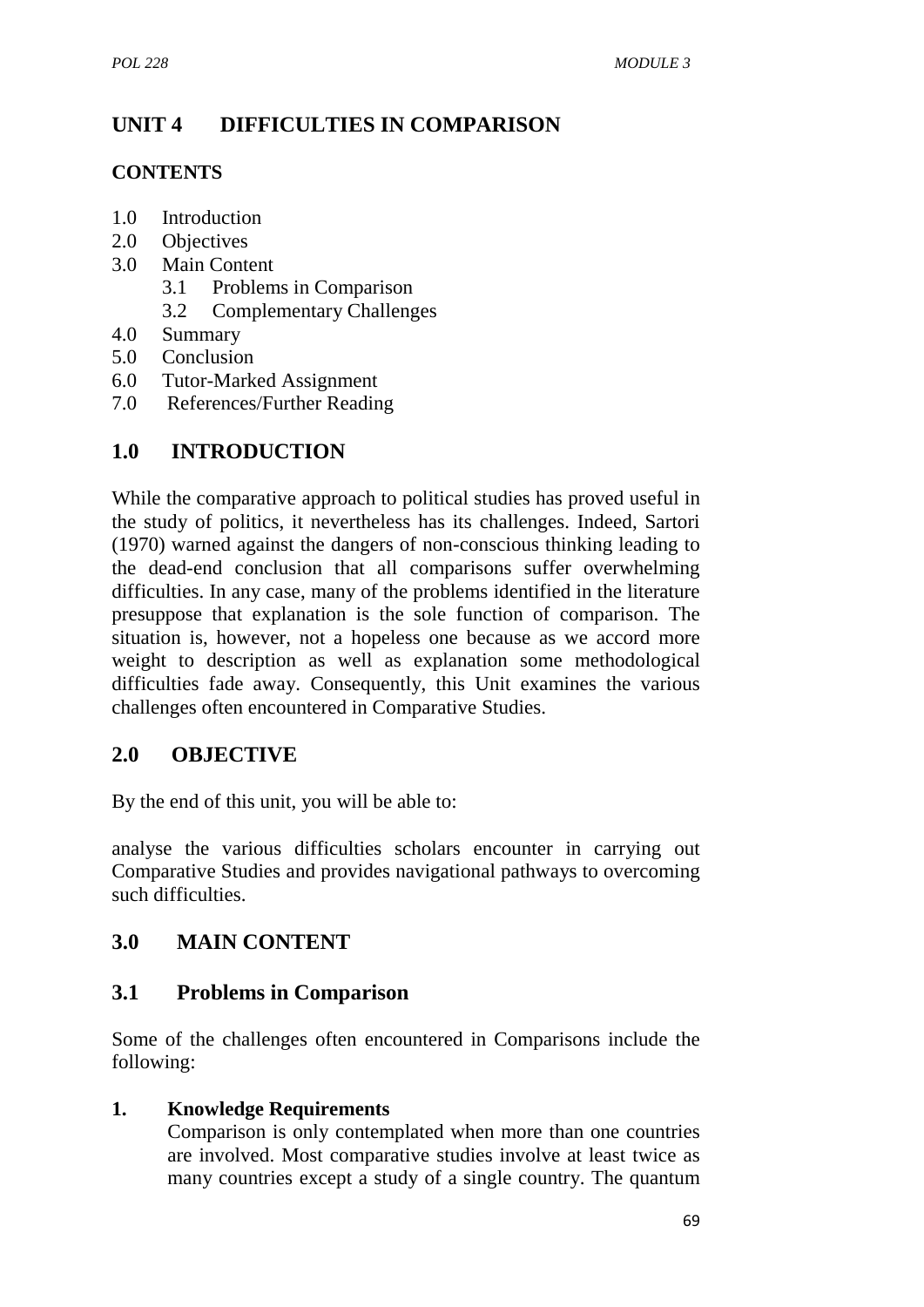of information needed for any study based on comparative politics can be substantial.

### **2. Some Phenomena, Different Meanings**

Difficulties may also arise due to differences in perceptions and backgrounds which are likely to affect the world views of the people. The implication of this situation for comparative politics is that, the 'same' phenomenon can have different meanings in different countries. This makes it difficult to compare "like with like".

### **3. Interdependence**

Modern states interact at very high and complex levels. The implication of this is that relationship between countries means they cannot be required as independent. This often translates to the fact that our ability to test theories is further reduced.

### **4. Too Many Variables, Too Far Countries**

Unlike the natural sciences which make use of the laboratory and have often numerous variables with which to work, undertaken political comparison is usually difficult because only very few variables are available to work because the total number of states available for study is far too few.

#### **5. Selection Bias**

In selecting countries for study, our bias might prompt the selections of countries about which we already formed an opinion. The countries or other cases selected for study may be an unrepresentative sample, limiting the general significance of the findings.

#### **SELF-ASSESSMENT EXERCISE**

Discuss the various constraints militating against Comparison.

### **3.2 Complementary Challenges**

In comparison, six complementary problems, which are associated with the choice of countries, the manner in which they are compared, the structure of the research design, and the nature of the evidence have also been identified. They are:

#### **1. Too Many Variables and Too Few Countries**

The first is the problem of too many variables and not enough countries (Collier 1991; Dogan and Pelassy 1990; Hague et al. 1992) also known more generally as "too many inferences or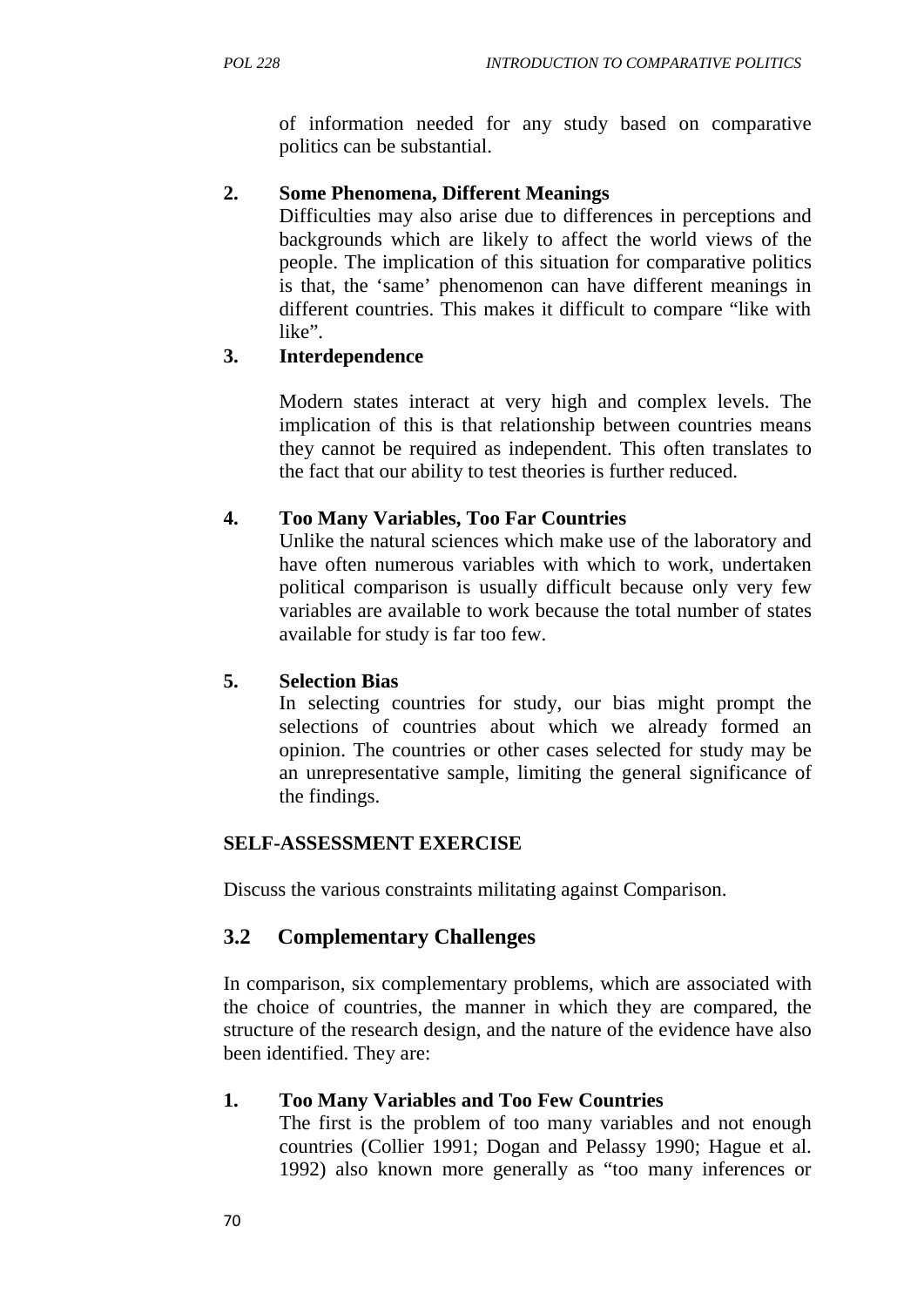countries and not enough observations (king et al 1994; 119). This problem arises when more factors of explanation for the observed outcome have been identified than there are countries (or observation) in the study, leading to an indeterminate research design.

Clearly this problem tends to be associated more often with single –case studies and those that compare few countries than with those studies that compare many countries. In comparative politics, if a study has too many unknown (i.e. inference or possible explanations) and not enough equations (i.e. countries or observation) then solving for the unknown is problematic.

#### **2. Establishing Equivalence**

The second problem confronting comparison is the equivalence of both their theoretical concepts and the indication for those concepts across multiple contexts. Mayer (1984:57) argues that the "contextual relativity of the meaning or the measures of indication constitutes the most serious impediment to the cross contextual validity of empirically testable explanatory theory". In other words, is it possible to specify concepts and indicators that have shared meanings to allow valid comparisons? For example, does the concept of class apply equally in all societies? Does the idea of civic culture" (Almond and Verba 1963) mean the same thing in Brazil as it does in France?

There are three intellectual positions that offer insight into these problems

(1) the universalistic position, (2) the relativist position and (3) the middle position.

The Universalist position argues that if theoretical concepts and their indicators are to have any explanatory power, they must be able to travel to all parts of the globe. For example, rationalist, functionalist and structuralism approaches take such position. The relativist position argues that all meaning is locally determined, and that a general "science" of comparative politics is necessarily limited if not impossible (Macintyre 1971). Ethnographic, interpretivist, and anthropological approaches tend to take this position.

The middle position argues that comparativists must not abandon all their concepts, but should modify them to be more sensitive to the cultural specificities of the context they are studying.

Since the relativist position obviates the reason for comparative politics, common solution for those seeking to make larger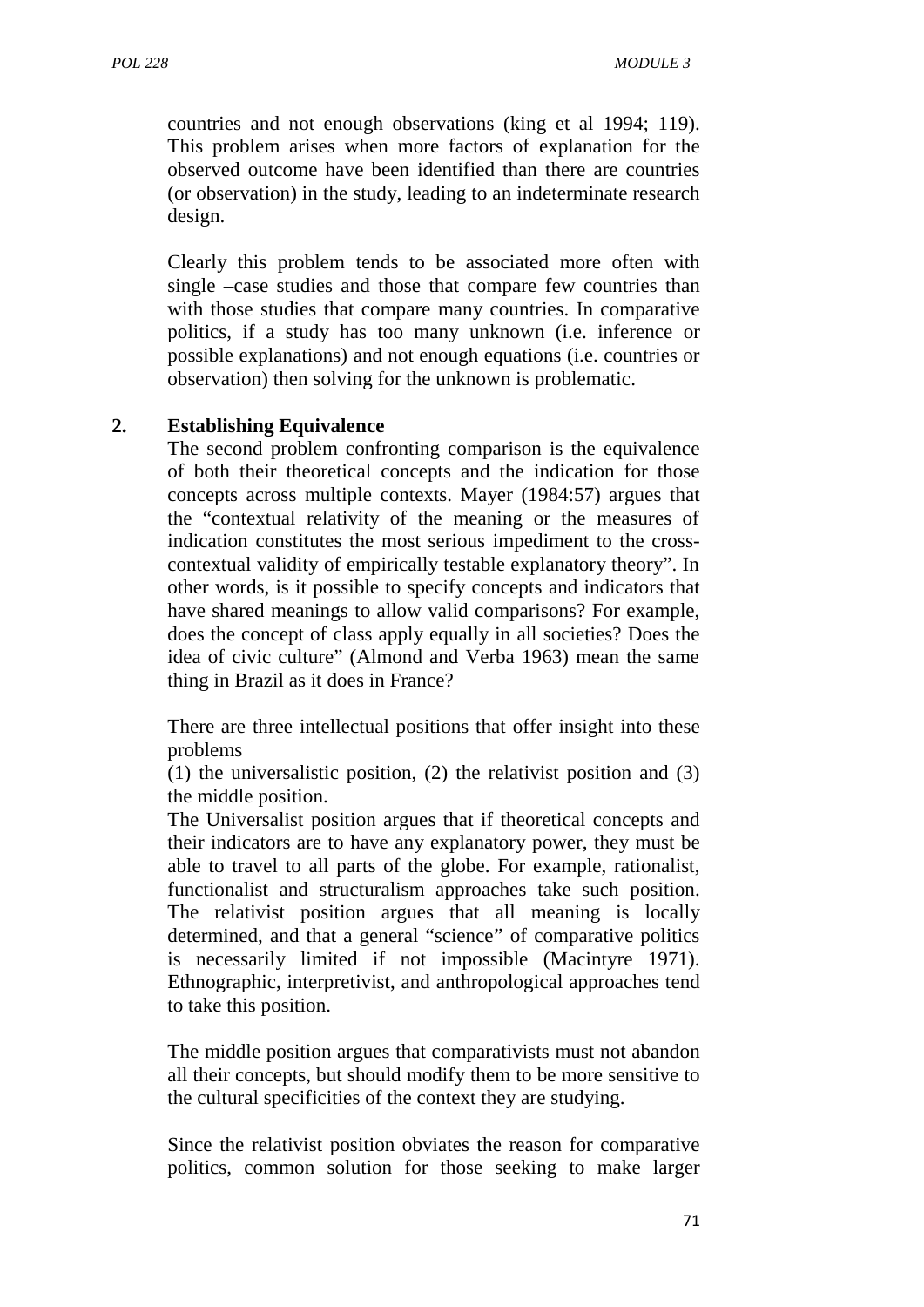inference through comparison (i.e. those adhering to the universal and middle position) include:

- 1. Raising the levels of abstraction (Sartori 1970) focusing on smaller numbers of countries for which the comparativist has thorough substantive knowledge (Sanders 1994), using "specialist teams" in compiling cross-national data sets, and specifying the functional equivalence between concepts or indicators (Dugan and Pelassy 1990).
- 2. The second solution-focusing on a small set of countries for which the comparativists has through substantive knowledge suggests that the analyst be "extremely cautious about engaging in cross national comparative research" (Sanders 1994: 43) The explanatory power of concepts can be enhanced if they are applied in context with which the comparativists is most familiar. Thus, those who engage in area studies spend many years studying the history, economics, politics and culture of a regional sub-set of countries in an effort to make more meaningful explanation of political phenomena. This "local" knowledge can identify gaps between theoretical concepts and their application and result in more meaningful comparison.
- 3. The third solution follows from the second. If truly informed comparison of many countries is limited, then those seeking to compare many countries, should venture out of the security of the familiar if they are prepared to collaborate with other scholars who possess specialist knowledge of the countries under security.
- 4. The final solution is the identification of "functional equivalence" of concepts and indications. This solution does not engage concepts as identical or even similar, but functionally equivalent. If two entities share exactly the same qualities, properties and characteristics, they are considered identical (apples are apples). If they share some qualities, properties, or characteristics, then they are said to be functionally equivalent. For example, leaders of countries can serve three functions, namely, symbolic representation of the nation, chief executives of state authority, and party leader. The French President embodies all three while the British monarch embodies the symbolic role and its British Prime Minister embodies the executive and party leader roles (Dogan and (Palassy 1990:37).

#### **Selection Bias**

A crucial scientific principle frequently violated by comparative politics is the principle of selection. Comparison seeks to achieve experimental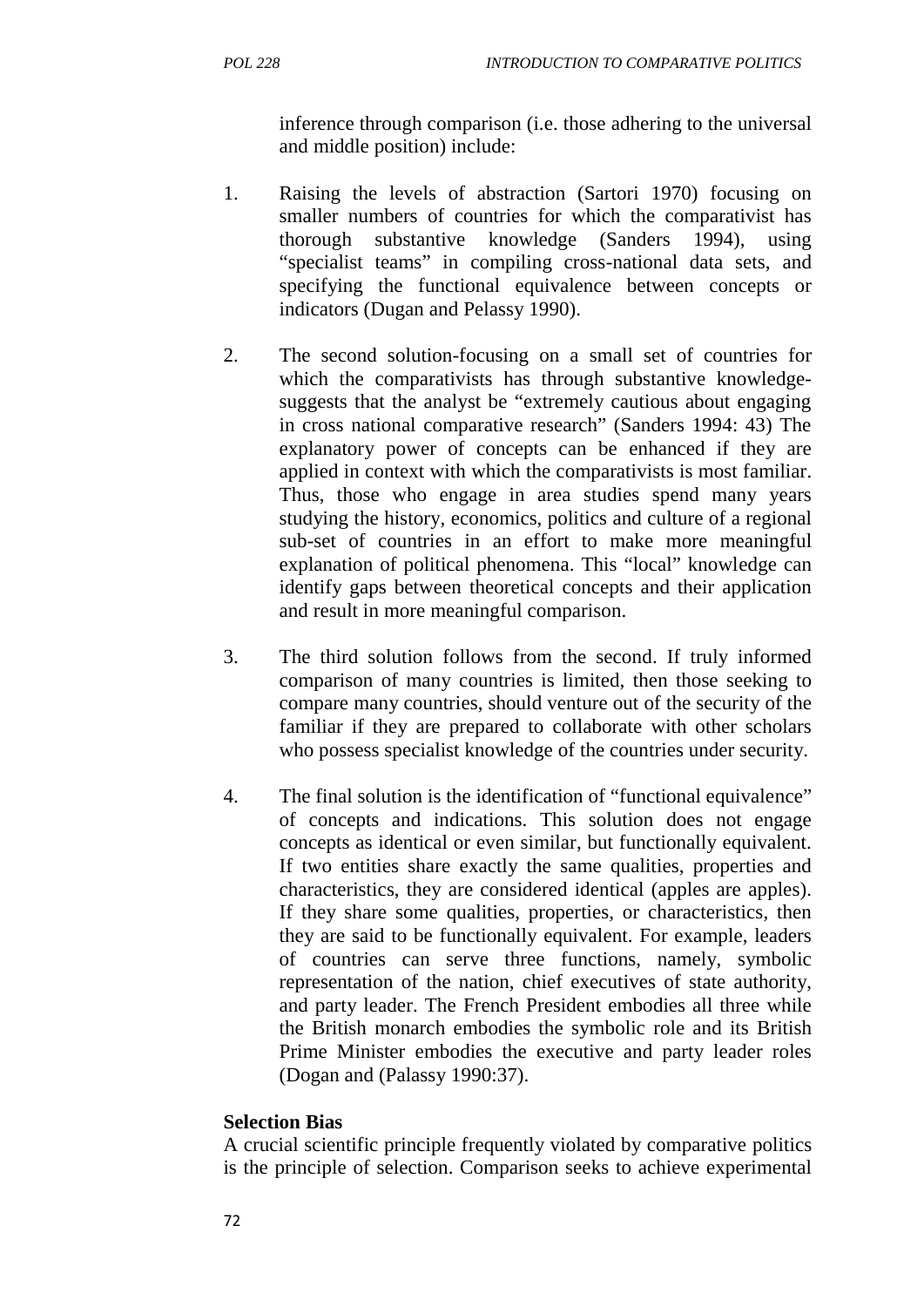simulation, but experiments and mass attitudinal surveys in political science use random selection of individual respondents, while the essence of much of comparative politics is the intentional selection of countries. The basic experimental form has an experimental group and a control group. The experimental group receive the "treatment" (stimulus, drug, or exposures to some independent factor), and the control group does not.

The outcome of both groups after the treatment is then compared. If the experimental group exhibits a different outcome than the control group, it is attributed to the treatment given that all use is equalled (known as the ceteris paribus condition). In mass attitudinal surveys, a completely random sample of individuals is selected and the subsequent data analysis of responses yields substantial inferences about the whole population from which the sample is drawn. In comparative politics most often, the selection of individuals or units of analysis is not related to the outcome to be explained.

Thus, selection bias in comparative politics occurs through the nonrandom choice of countries for comparison, or the deliberate selection by the comparativists (Collier 1995:462).

Though selection of countries lies at the heart of comparison, selection without reflection may lead to serious problems of inference. The most blatant form of selection occurs when a study includes only those cases that support the theory.

A second form of selection bias arises in quantitative studies that rely on historical sources, where the catalyst chooses historical account either intentionally or unintentionally whose description of events fills the particular theory being tested. Lustic (1996:605) opines that inference drawn from studies using descriptive historical account that are organised and presented according to the categories and prepositions of theories they are testing will necessary be biased.

A third form of selection bias can occur from the time period that are used in the comparison especially for those studies seeking to analyse social behaviours that has a theory of long history, such as warfare, trade, and the emergence of state and regimes. Selecting contemporary time period (all those throughout the twentieth and twenty first centuries) and drawing inferences about longer term processes is a form of historical selection bias.

#### **Spuriousness**

A spurious explanation is one in which some unidentified factor is responsible for the outcome, while the identified factor is mistakenly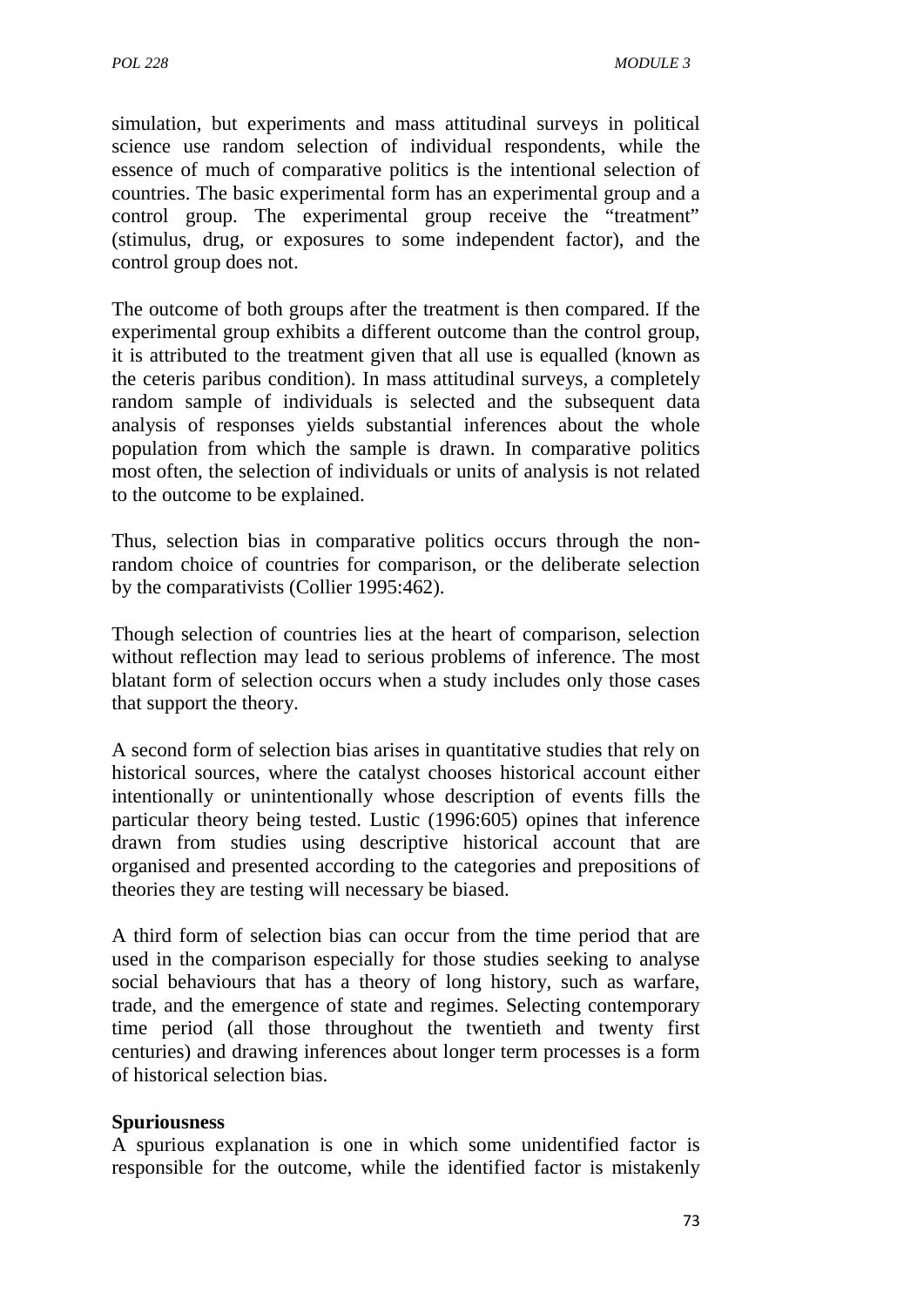attributed to having an effect on the outcome. Also known as omitted variable bias (king et al, 1994:168), this problem frequently arises in comparative politics and is related to selection bias since the choice of cases may overlook an important underlying factor that accounts for the outcome.

In comparatives politics it has been frequently asserted that authoritarian regimes are better at promoting economic development than democratic regime, since their "relative autonomy" from society allows them to control more easily instances of political dissent. Global analysis of the relationship compares indicators of authoritarianism and economic performance and finds strong positive associations between the two.

What these studies fail to identify however, is that authoritarian governments tend to fall during periods of economic downturn, since much of their legitimacy rests on their ability to deliver economic benefits (Przeworski et al. 2000). Once discredited in economic terms, authoritarian regimes tend to lose their grip. Democracies, on the other hand, endure through period of thick and thin.

#### **Ecological and Individualist Fallacies**

There are two types of data in the social sciences: individual data and ecological data. Individual data comprise information on individuals and people. Ecological data comprise information that has been aggregated for territorial unit, such as voting in district, municipalities, counties, states, and countries (Schench, 1969: 136).

Individual data are collected through the use of periodic censuses carried out in the whole of a particular population, through other "official" means, or through surveys carried out on a representative sample of population. The twin problems of ecological and individualist fallacies occur when inferences are drawn about one level of analysis using evidence from another. An ecological fallacy occurs when result obtained through the analysis of aggregate- level data are used to make inference about individual-level behaviour.

Alternatively, an individual fallacy occurs when results obtained through analysis of individual level data are used to make inference about aggregate level phenomena. For example, claiming that women support the right to abortions by correlating the percentage of women in electoral districts with voters in support of an abortion measure is an ecological fallacy; claiming that Germany is a mere authoritarian society than Britain by comparing responses to standardized survey questions is an individualistic fallacy.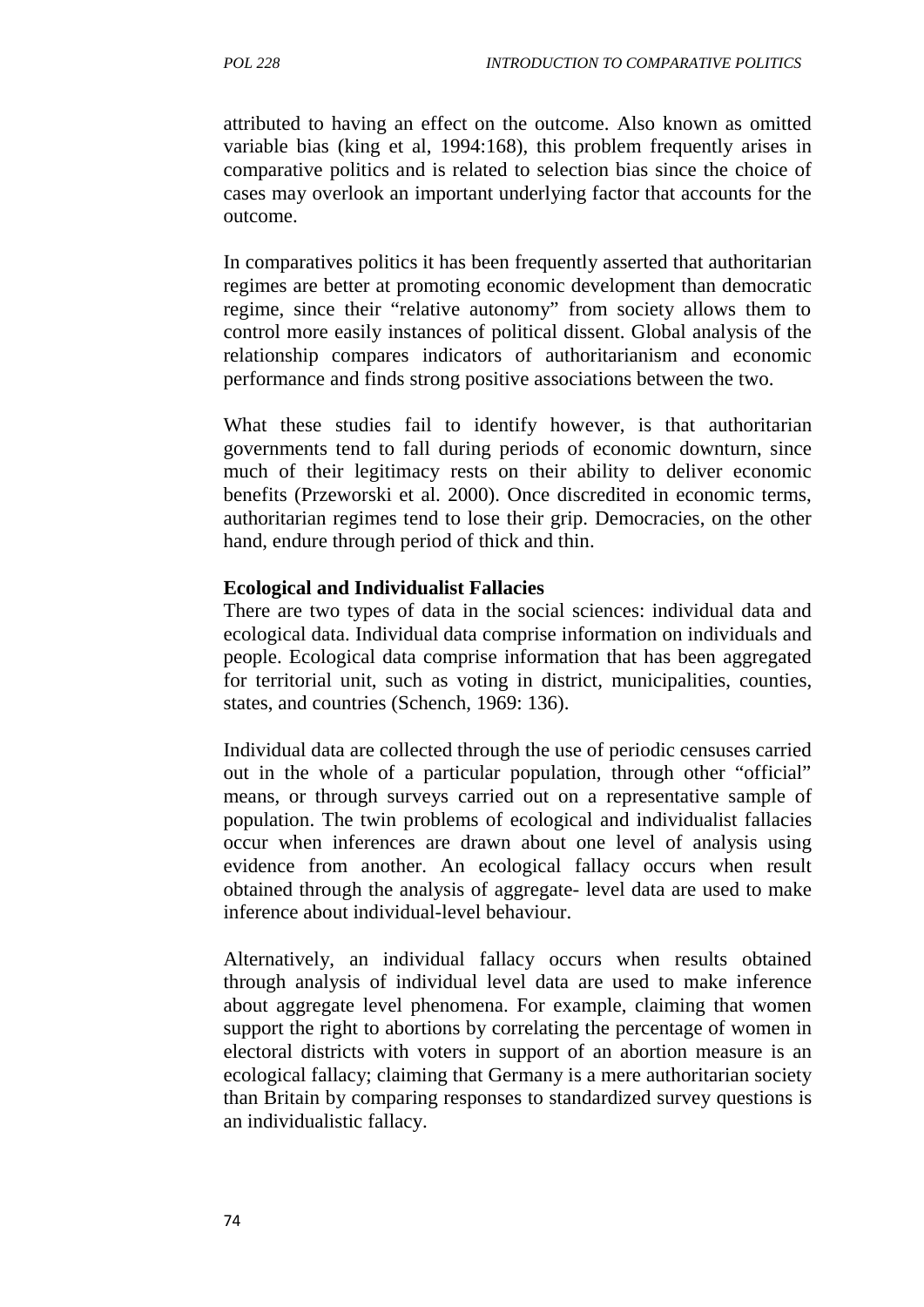Both fallacies are a problem since analysis carried at one level may overestimate relationship at another level (Robinson 1950:353), and both fallacies originate from the same sources, namely, the ontological predispositions of the researcher and data availability.

#### **Value Bias**

The final problem of comparison is one of value bias, a problem which depends upon the perspective from which one sees the world. Over the course of the last century, social science has come to recognize that knowledge is not "value free".

### **SELF-ASSESSMENT EXERCISE**

Examine the challenges associated with comparison in Comparative Politics.

# **4.0 SUMMARY**

This unit has succeeded in explaining that the value of Comparative Studies notwithstanding, the exercise has its shortcomings. While some of these challenges are directly related to the study carried out, others are complementary. It is necessary for students to understand these loopholes with a view to avoiding them.

### **5.0 CONCLUSION**

Challenges are part of every academic exercise. Therefore, in Comparative Studies, there are loopholes, but which, as this Unit has demonstrated, are surmountable.

# **6.0 TUTOR MARKED ASSIGNMENT**

Explain the challenges associated with undertaking a comparative study and how that could affect the outcome of Comparative Political Analysis?

# **7.0 REFERENCES/FURTHER READING**

Sanders, D. (1994). "Methodological Considerations Comparative

- Cross-National Research", International Social Science Journal, 46:43- 49.
- Robinson, N.S. (1950). Ecological Correlations and the Behavior of Individualist. American Sociological Review, 15:351-357.
- Collier, D. (1993). The Comparative Methods "In A. Finifter (Ed.) Political Science. The State of the Discipline", Washington, D.C. The American Political Science Association.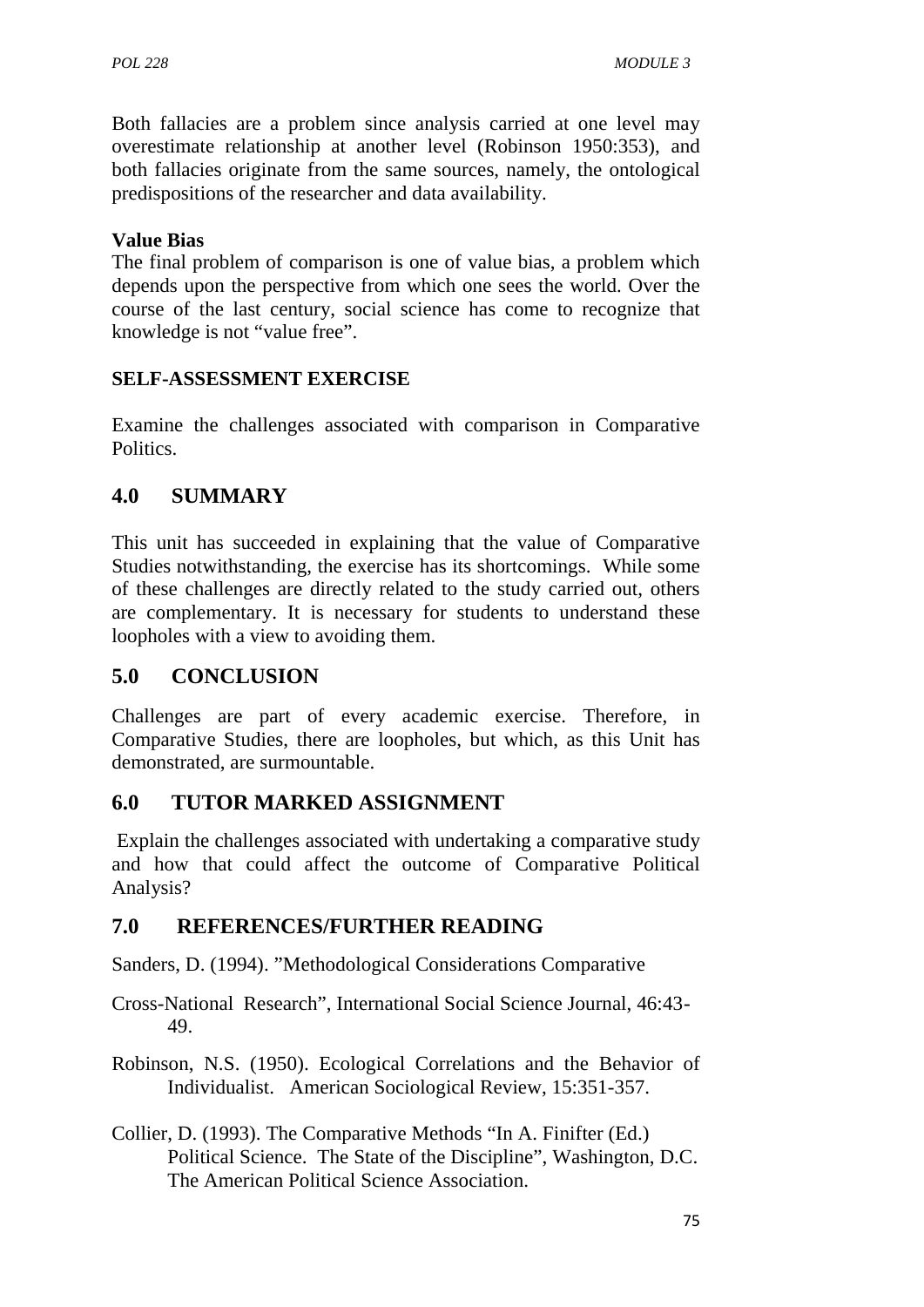# **UNIT 5 COMPARATIVE DEMOCRATIC ORDER: FEDERALISM**

#### **CONTENTS**

- 1.0 Introduction
- 2.0 Objectives
- 3.0 Main Content
	- 3.1 Comparative Federalism: Conceptual Clarification
	- 3.2 A Brief Overview of United States of America and Nigeria's Federalism
- 4.0 Summary
- 5.0 Conclusion
- 6.0 Tutor-Marked Assignment
- 7.0 References/Further Reading

# **1.0 INTRODUCTION**

This unit examines the characteristics of the federal system of government, and its practice across various political systems, bringing out their peculiarities and differences. Also, the unit attempts a comparative assessment of two federal states, the United States of America and Nigeria. A closer look at K.C Wheare's federal principles was undertaken with a view to comparing the degree of compatibility or alignment of these states with those parameters.

### **2.0 OBJECTIVES**

By the end of the study, you should be able to:

- explain the basic characteristics of the federal system of government as well as compare and contrast the federal structures in Nigeria and the United States of America
- discuss some fundamental issues in the federalist principles such as fiscal federalism, resource control and public policy initiatives in both countries.

# **3.0 MAIN CONTENT**

### **3.1 Comparative Federalism: Conceptual Clarification**

#### **The Concept of Federalism**

Federalism as a concept of political structure connotes a legal and political relationships among two or more units of government that operate at different levels. It is a method of governmental organisation in which authority is divided between the central government and the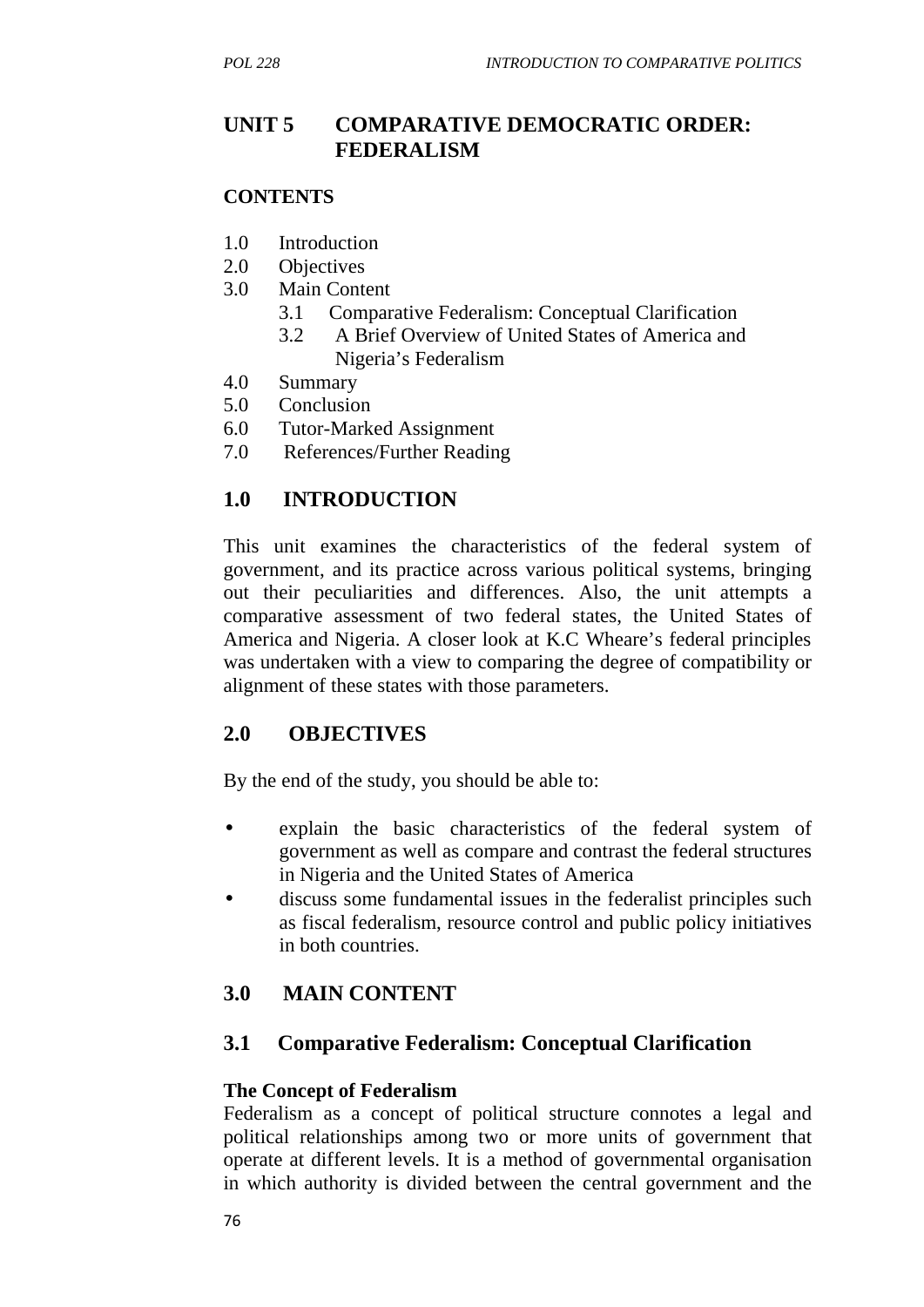constituent governments. In a federal system the responsibility for governing is shared between one national government and multiple sub national units. K. C. Wheare who is reputed as the father of federalism defines the federal principle or federalism as the method of dividing governmental legislative powers so that general (central) and regional (component) governments are each within a sphere, coordinate and independent. Similarly, Robert Dahl defines federalism as a system in which some matters are exclusively within the competence of certain local units and are constitutionally beyond the scope of the national government; and where certain other matters are constitutionally outside the scope of the authority of the smaller units.

Williams Riker structurally identified federalism as having three characteristics which includes:

- 1. Two levels of government exist in a political system;
- 2. Each level has at least one area of action in which it is autonomous and
- 3. There is some guarantee of the autonomy of each government in its own sphere in the constitution.

The pattern of relationships among these levels of government however, is rarely stable over a period. Federalism is highly dynamic and equilibrium of its power is continuously changing in ways conducive to mutually beneficial reinvention for the states as the needs arise. It based on this praxis that federalism has been argued to be a process rather than a static design. Federalism lies not in the structure, but in the society in itself. Federalism is therefore a process of compromise between two basic forces of centrifugal and centripetal forces.

Federalism emerges from the need for a strong central government and rights of separate states on certain matters. This necessitates some balance in size, population and wealth of the component units. Federal state must attempt to deal with diversities which are territorially based either by conferring the power over some of these pervasive diversities on the state or by giving the constituent units a permanent voice or function in the central government to make the citizens feel the impact or presence of the government. Therefore, the forces of unity and diversity provides for a balanced federation.

Wheare's doctrine of federalism recognises the inevitability of conflicts among the component units and prescribes the mechanisms for constitutionally dealing with such conflicts. These mechanisms include:

 The division of powers between the levels of government in such a way that each with a sphere is coordinate and independent.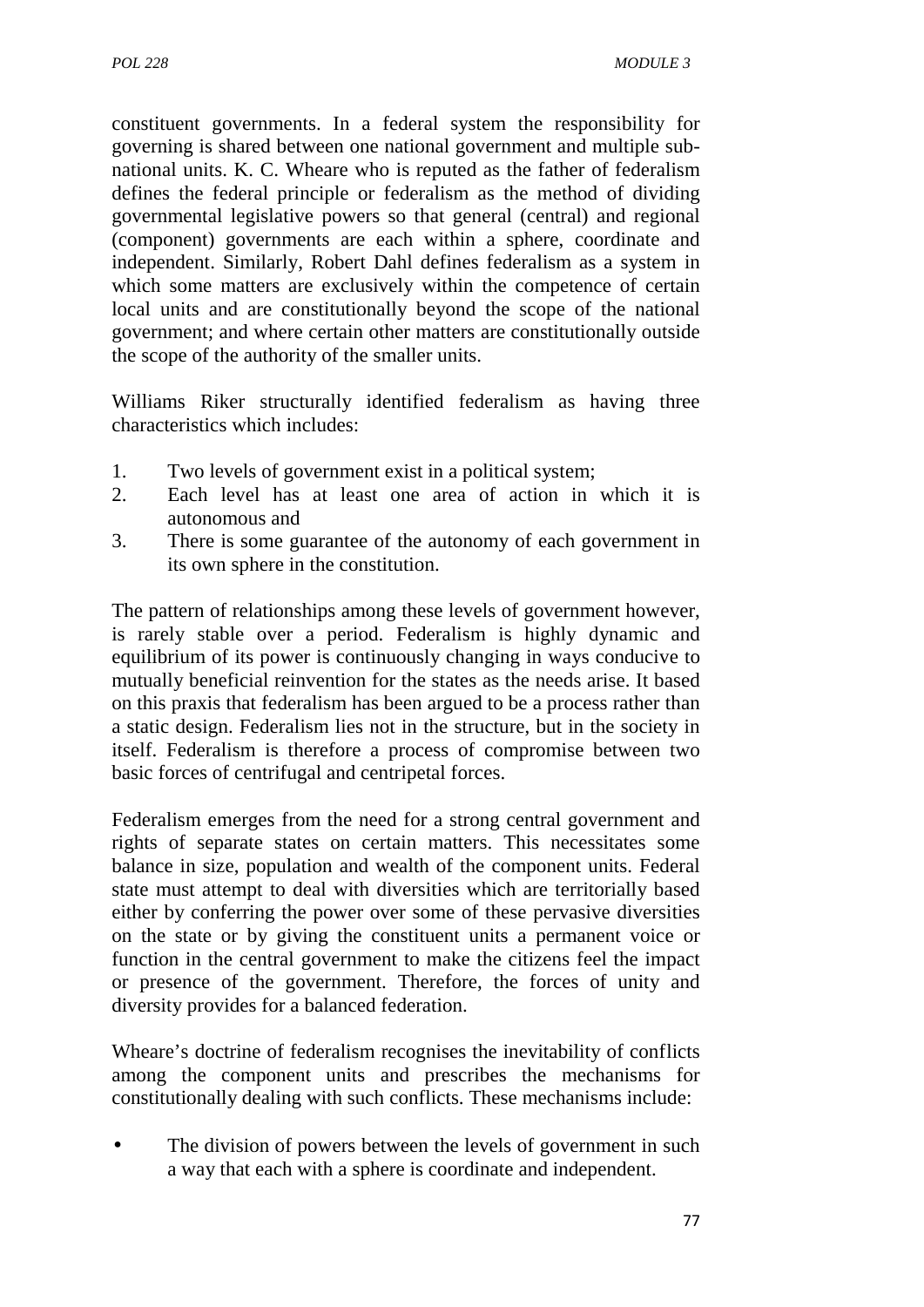- The powers of the levels of government are derived from the constitution which details the division of the power.
- An independent judiciary, which act as an arbiter in case of conflict of power between the levels of government.
- The co-equal supremacy of the various level of government each in its respective field of operation in the federal arrangement with the citizens of the federation being concurrently under two authorities and owing loyalties to them.

Some common factors for forming a modern federalism to include among others:

- The desire for union for socioeconomic development.
- A sense of insecurity and therefore the desire for common defence and security.
- Historical factor of long-time peaceful coexistence and settlement of disagreement through a process of give and take.
- An anticipation of economic advantage through pooling together of economic resources and interests.
- A desire for local autonomy within a federation of common course.
- A deep-rooted cultural diversity and heterogeneity among the constituents of the state.

#### **Units of Analysis**

Having conceptually analysed the term federalism, it is imperative to address the units of comparative analysis of Nigerian federalism vis-à vis the federal structure of the United States of America. These units of analysis include:

- Fiscal Federalism (Revenue allocation)
- Resource Control
- Public policy initiative

#### **SELF-ASSESSMENT EXERCISE**

Attempt a discussion of the federal system of government.

# **3.2 A Brief Overview of United State of America and Nigeria's Federalism**

The Federalist Papers, written by Alexander Hamilton, James Madison, and John Jay which faulted the American confederation and highlighted the benefits of the proposed federal constitution was historic in the American quest for federalism. This proposed federal constitution was ratified by George Washington to become operative in 1787. The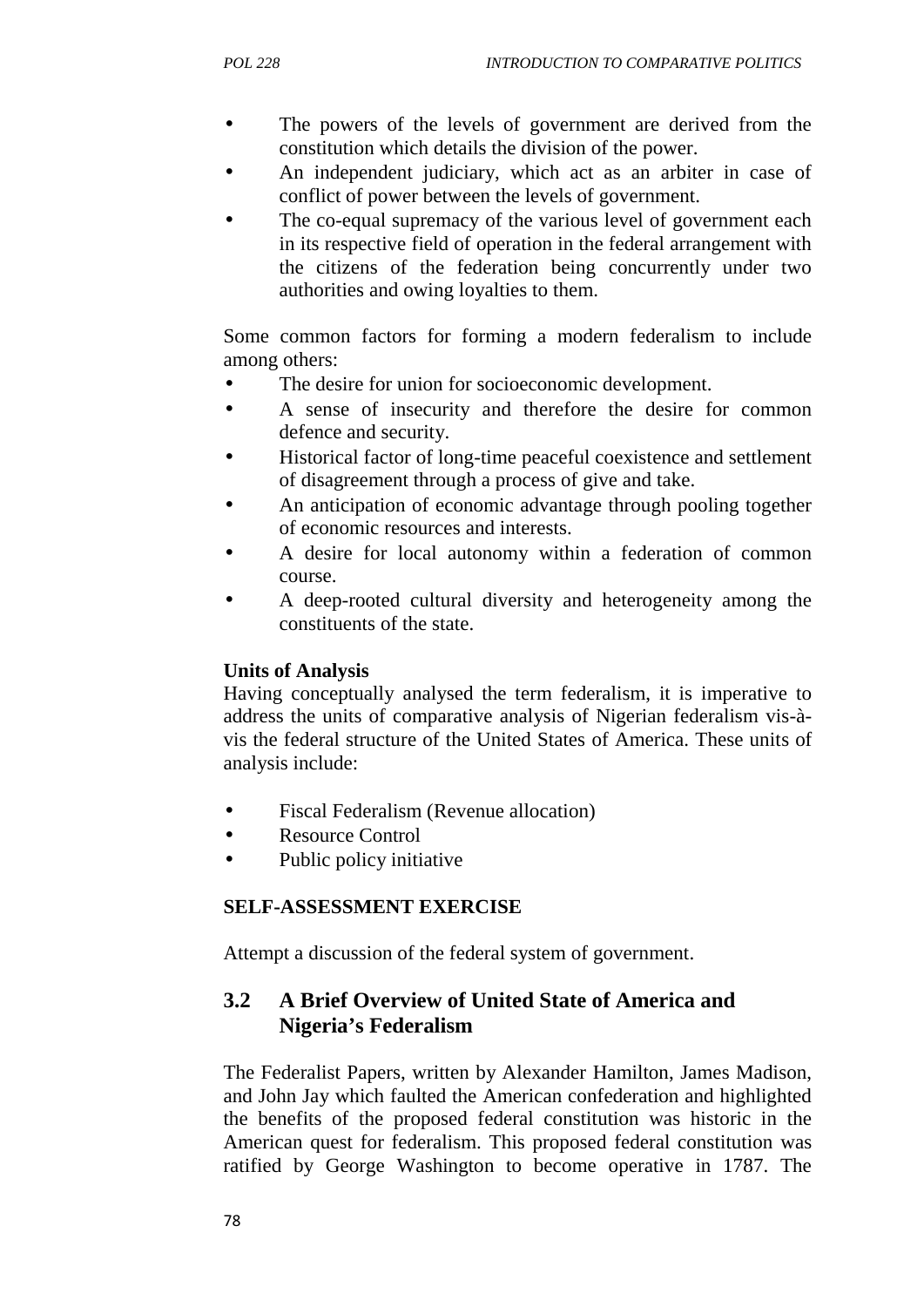American federalism was therefore established through a process of aggregation i.e. coming together of formerly separate independent territorial entities. The American federalism involves the sharing of governing powers between the national government in Washington, D.C. and fifty states governments. American states are unitary governments with respect to their local governments which get their authority from state. They can be created or abolished by the states and states also have powers to make rules for their own local governments. States however, do not receive their authority from the national government, but directly from the constitution. The American federalism is rather a process than just a structure having evolved from a dual federalism through cooperative federalism to its present intergovernmental relationship form of competitive federalism.

The Nigerian federalism on the other hand evolved out of series of historical accidents engineered by British government. In ruling Nigeria, the British amalgamated the Northern and Southern Protectorates in 1914 and perpetrated their distinct entities and diverse ethnic and cultural groups. The Nigerian federalism is traceable to the Richard constitution of 1946 which divided the country into three groups of North, West and East. However, Nigeria became a true federalism on October 1, 1954 by the Littleton Constitution. The Nigerian federalism exhibits a geo-political structural imbalance since 1954 and ethnic composition estimated to be between 250 and over 400. This imbalance was reduced in 1967, 1976, 1987 and 1996 with the creation of 12 states by the Gowon regime, 19 states by Murtala Muhammed, 21 states by Babangida and 36 states and a Federal Capital Territory by Abacha regime respectively. Nigerian federalism therefore evolved through a process of segregation/devolution. The long period of military control of the nation's political system was incompatible with federal principle. The present Nigerian federation of 36 States and Federal Capital Territory (FCT) Abuja is divided into six (6) geopolitical zones. The basic objective is to strengthen geographical spread and balance in the distribution of political offices and socio-economic amenities and allay the fears of marginalisation of the minorities (Alonge, op.cit:454, Muhammad, 2007).

#### **Fiscal Federalism (Revenue Allocation)**

Federalism has the potential advantage for inducing equality by bringing government closer to the people. One comparative indicator of bringing government closer to the people is the total public expenditures that is actually spent at that level of government that is physically closest to the people. In other word, the more the level of governments closest to the people are involved in public expenditure, the more inequality is reduced in a federal democratic state and the less these levels of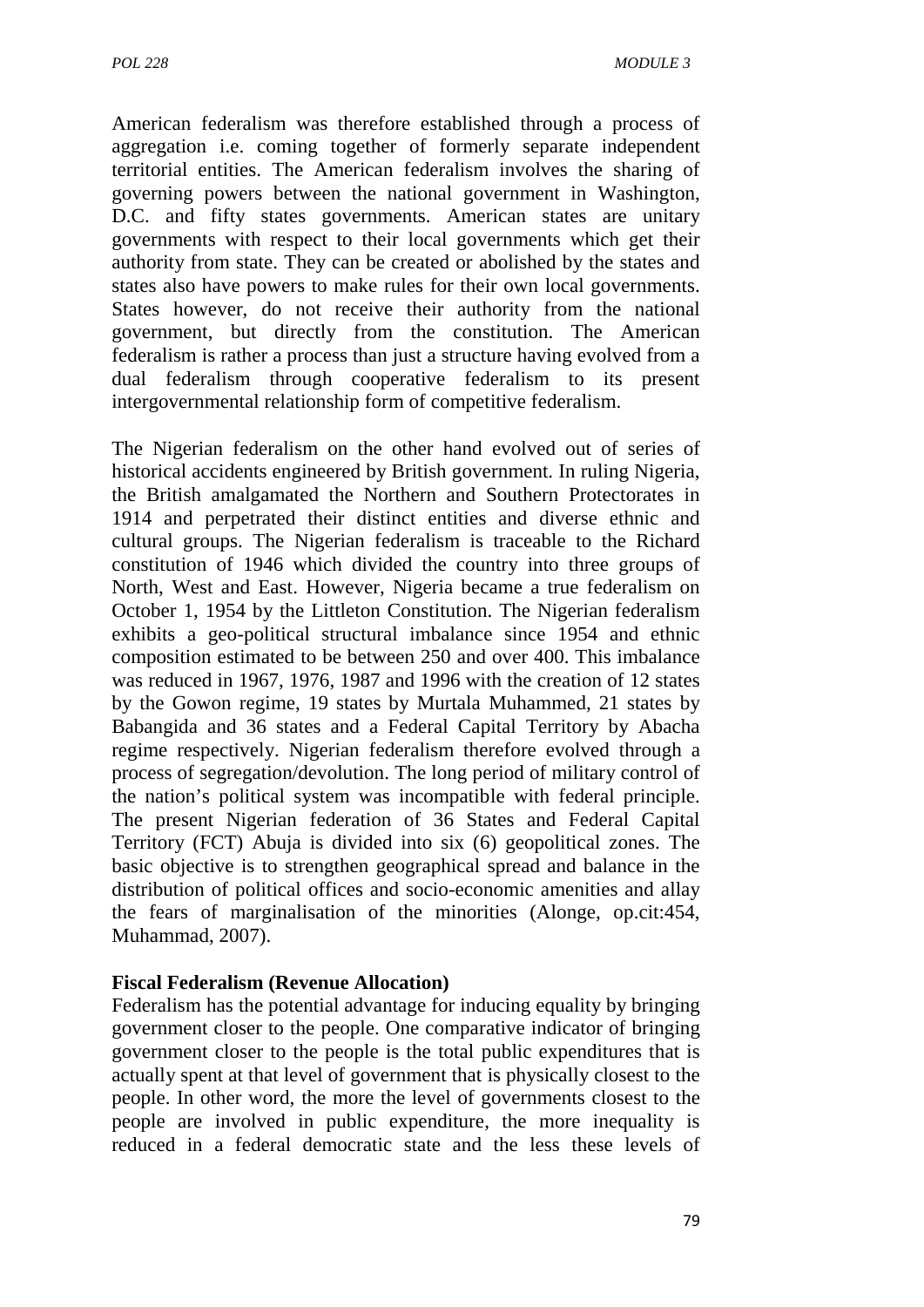governments are involved in public expenditure, the more inequality is induced.

However, the successful constitution of Nigerian federalism, have always vested the responsibility for the collection of a large proportion of national revenue in the Federal Government, a situation that tends to enrich the centre at the expense of the federating states. This federal fiscal dominance is further perpetuated by the federal control agencies established with Special Funds like Oil and Mineral Producing Areas Development Commission, Petroleum Trust Fund and Niger Delta Development Commission, which apart from lack of fairness and equity in the discharge of their functions, tended to discourage initiatives and creativeness as they co-opt all other units in manners with no regard for local peculiarities. This unilateral usurpation of fiscal responsibility by the federal government represents part of the military legacy in the Nigerian Fiscal relationship. The recently released proposal by the Revenue Mobilization, Allocation and Fiscal Commission (RMAFC) which allocates 52.68%, 26.72% and 20.60 % to the federal, state and local governments respectively have merely maintained the established trend of central financial hegemony without any resource-responsibility analysis.

In contrast however, the American fiscal federalism shows an evolutionary movement from separate levels of government (Dual Federalism) to levels of government that interact (intergovernmental relations) and cooperate (Cooperative federalism) in an increasingly interdependent system. Over the years and especially starting from the administration of President Reagan in the 1980s who proposed a block grant and series of regulatory relief packages to devolve national government authority along a broad range of domestic policy areas to the states, national grant-in-aids funding though keeps increasing has been focused on four key areas that are the national government's sole responsibility – defence, social security, Medicare and financing debts. Though the national government has risen to prominence as a major feature of the fiscal landscape of American federalism, the increase does not come primarily at the expenses of state and local governments. He observes that it is rather part of the growth of public sector as a whole. Federal grants-in-aid programme provides a politically acceptable way of providing needed money to state and local governments while keeping the formal structure of federalism. They provide the means by which the federal government exerts some effect on state programmes without taking over the entire function and removing it from state or local control. The grants-in-aid system of American fiscal federalism provides funds needed by state and local governments, helps reduce inequality of resources in rich and poor states, encourages local initiative and experimentation, concentrates attention in a problem area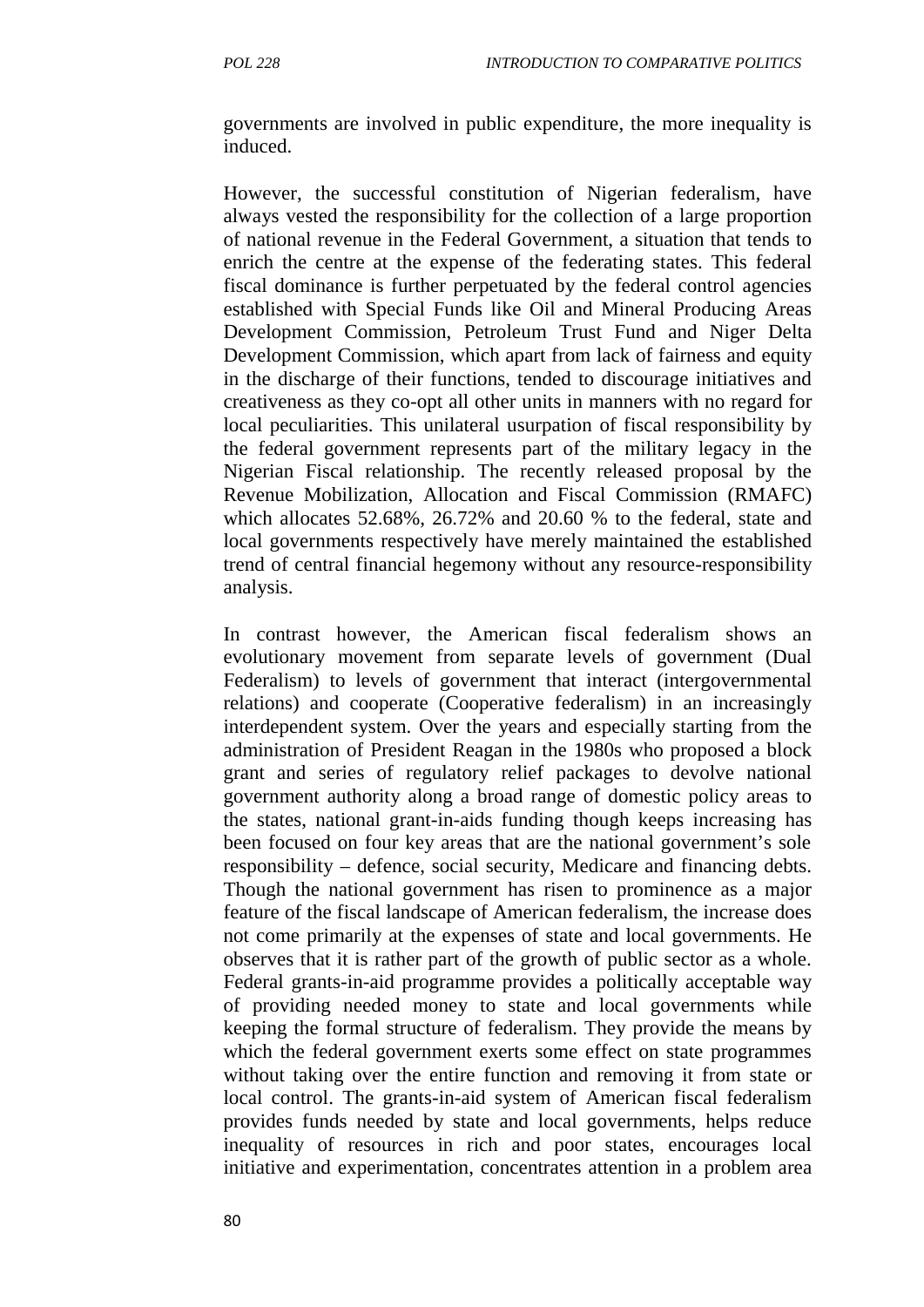and provides valuable technical assistance and allow introduction into the federal system of national values and standards.

#### **Resource Control**

The success of a federal system depends on acceptable distribution of resources and functions among the levels of government so that efficiency in the use of scarce resources is encouraged while reducing inequality in the treatment of individuals among different states. This view is strongly emphasized by K. C. Wheare when he stated that both federal and state authorities in a federation must be given the power in the constitution each to have access to and control its own sufficient resources.

Nigeria revenue allocation over the years has been bedevilled by warped formulas. It has been a reflection of the views of commissions, individuals, groups which have shown proclivity for embracing theories, belief, ideas and approaches which have contributed to the dislocations within the Nigeria federating states. One of the major problems of Nigerian federalism especially since 1999 is the derivation principle of revenue allocation which has come to be termed resource control. States and localities are differently favoured by this revenue allocation principle.

Until after May 1999, derivation principle amount to as little as 1%. This has been the bases of agitation for resource control in Nigeria. Again, apart from the whittling down of derivation formula from at least 50% in the first republic to one percent by June 1992, the practice that assigns 40 percent and 30 percent respectively to equity and population implies that 70 percent of the revenues in Nigeria are distributed without consideration to origin. Thus, while the oil mineral states and local government areas produce most of the resources with which other parts of Nigeria have been developed, they have received little in return for burning the brunt of deprivation and environmental degradation caused by mineral exploration and production. The continued reliance by government on the use of such revenue allocation principles as population and land mass, both of which do not favour most of the Southern states, has continued to short change the Southern zones relative to other zones of the country. The various national conferences such as the Sovereign National Conference, The Constitutional Conference Commission established to address these functional inequalities have not been able to achieve their aim.

The American federalism however, contrasts the Nigerian federal experience. The experience of American federalism with respect to resource control has been described as a competitive federalism. The various states of the American federation have more control of their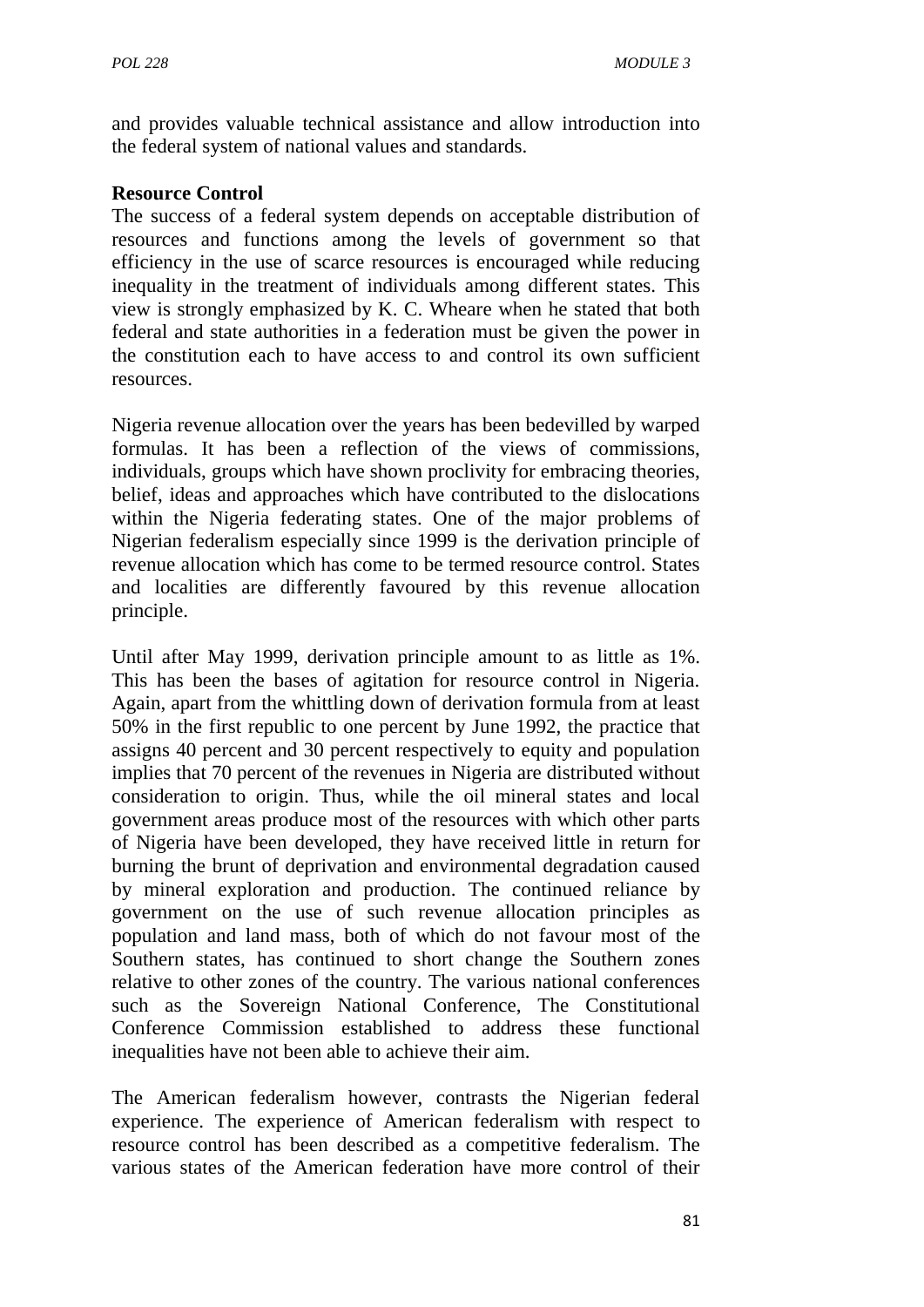resources from where they are expected to generate revenues to provide the bulk of public services including public education, police protection, road and sanitation, public welfare, health and hospital especially those that falls under the Unfunded Mandate. Thus state and local governments fund their expenditures almost exclusively from their own sources. As noted by Thomas Dye, American federalism cannot be sustained without underlying support for the values of individualism, competition and opportunity. States have become stronger and more vigorous than ever. Especially from Reagan administration, states in USA have reasserted themselves as politics, and have become the principal custodians of most domestic programmes. This is following the federal government relinquishing certain functions to the states, freeing certain revenue sources to accompany them and reducing federal regulatory interventions into state resources, affairs as well as governance. This is the basic argument of Bill Clinton when he noted that the "era of 'big government' is over in America". Resource control and fiscal federalism in America whereby states control their resources has been seen as a cooperative federalist approach as the states acting to fill the vacuum in the spirit of federalism and in a manner that should have demonstrated once and for all virtue of federalism. Thus, over the years, states' control of resources such as agriculture, energy, environment, health, commerce etc., have continued to expand. The twentieth century American federalism exhibits much more of sharing of fiscal functions and resource control and greater interplay among levels of government in the management and funding of public programmes.

#### **Public Policy Initiative**

Scholars assert that federalism brings government closer to the people and as a result, there will be more involvement in government and higher levels of participation. It is greater involvement and greater participation that helps produce greater equality of results. Decentralisation mode of policy formation, administration and institutions in nations with geographical distances, diverse economies, regional disparities in preferences, and variations in local historical experiences are more efficient and more responsive than centralised ones. The argument made here is that there is more involvement in politics by citizens in federations, because they are closer to the government which is a force for reducing faceless, less elitist and more equality producing public policies. One important measure of participation in a federal democracy, not of course the only one, is level of government involvement in public policy formulation process. Public policy is directed towards solving societal problems and therefore any solution that is arrived at should be an end product of the political process of decision-making process which involves negotiation and bargaining between the two level of government (Federal and State) in a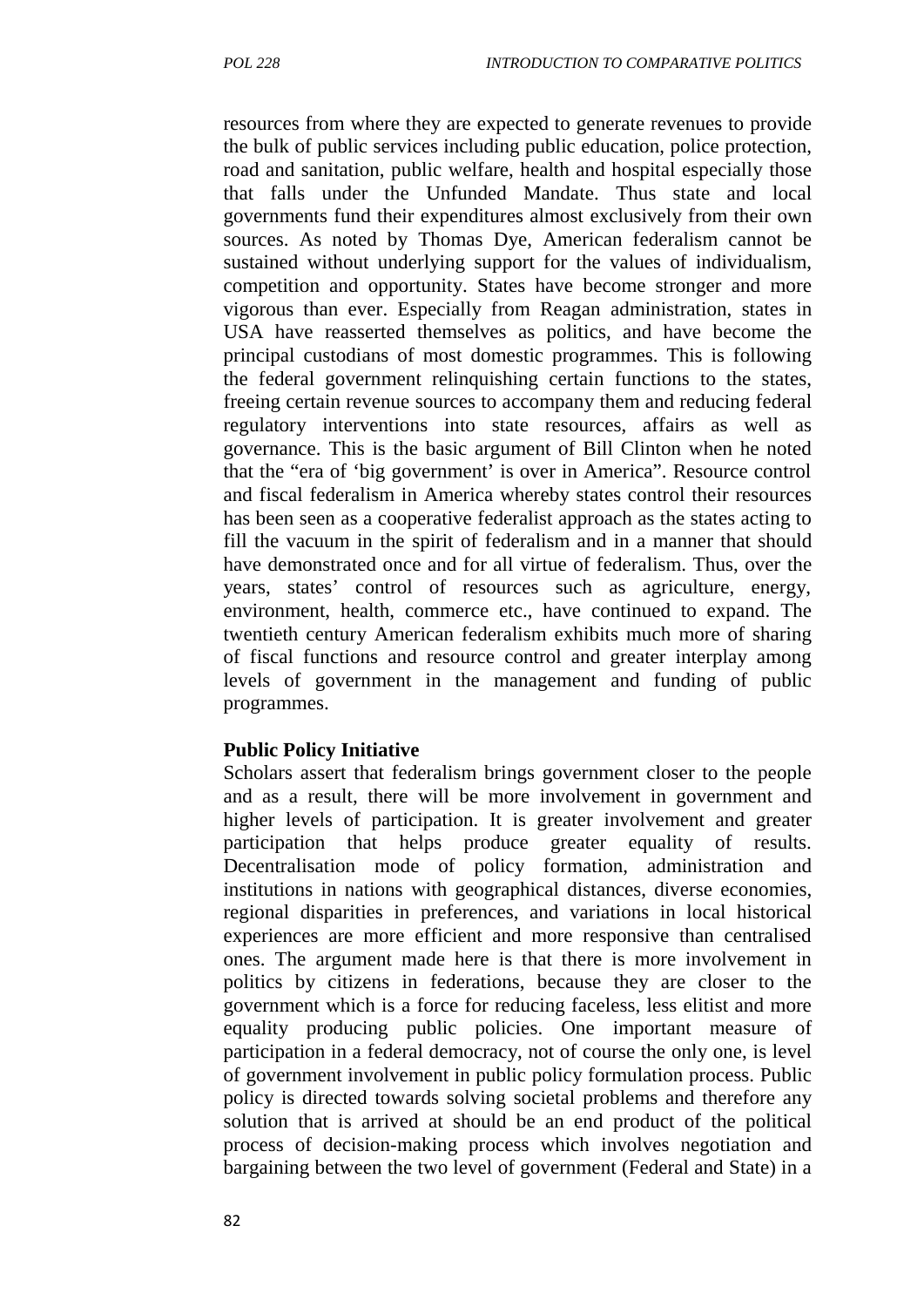federation. The only meeting place should therefore be an intergovernmental relation involving the federal and state governments. The case in Nigeria federalism is however, such that the federal government dominates public policy making initiatives while the federating units are merely co-opted into it. This federal dominance in public policy initiatives is heightened by the establishment of federal control agencies by the federal government, which apart from lacking fairness and equity in the discharge of their functions, tended to discourage initiatives and creativity as they co-opt all other units in a grand design with no regard for local peculiarities.

In the American federalism on the other hand, states are responsible for most public policies. They have played the role of policy innovators, devising public policies that, if successful serve as models for other state to follow. The American states have always been policy innovators. The states overflow with reforms, new ideas, and new policies. Almost every policy the national government has adopted and implemented nationwide had its beginnings in the states. The recent policy innovation of Learn fare for instance, was created by the state of Wisconsin in 1998 to enhance the educational achievement of children in welfare families by committing parents to give greater attention to their children school attendance in order to increase children punctuality in school thus leading to increase in their educational achievements. This policy was endorsed by conservative President George Bush and activated through special permission granted by the Department of Health and Human Services. One or more states powered the pioneered child labour laws, minimum wage legislation, civil rights protections, and the income tax.

#### **SELF-ASSESSMENT EXERCISE**

Attempt a historical assessment of the development of federalism in the United States of America and Nigeria.

# **4.0 SUMMARY**

In this unit, attempt has been made to explain the basic principles underlining the federal structure. The American and Nigerian models have been highlighted, looking at some pertinent issues, such as fiscal federalism, public policy initiative and resource control. While the American system demonstrates a high degree of alignment with K.C. Wheare's principles of federalism, the Nigerian federal structure seems to negate that.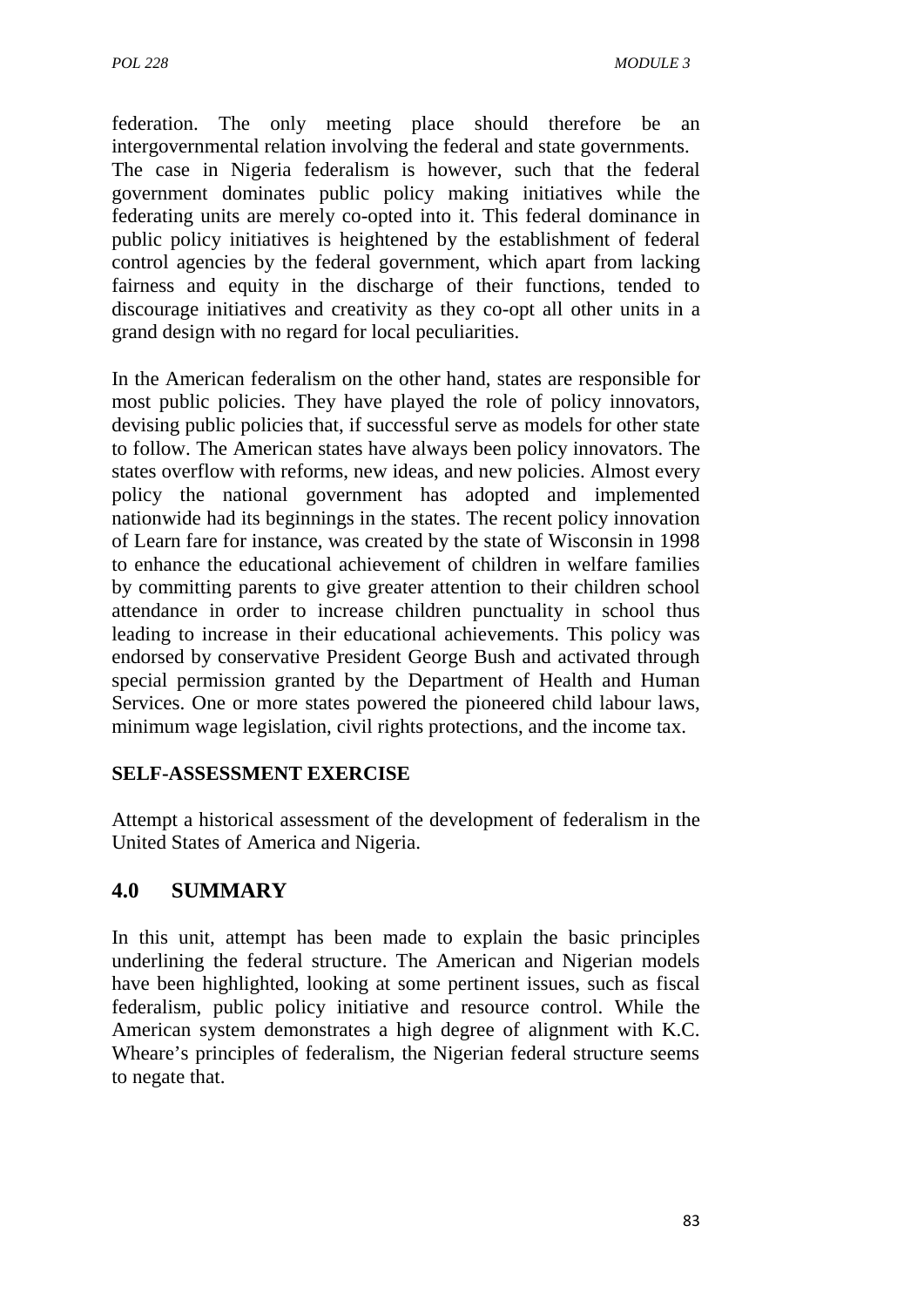# **5.0 CONCLUSION**

Federalism is a form of political structure widely accepted by scholars as a means for achieving democracy in a political system. One of the fundamentals of democracy is equality and political participation. A federal democratic state especially in asymmetrically heterogeneous countries like Nigeria and United States are the ones which consciously reduce inequality both between the national and the state government and between the federating units. They encourage grassroots involvement in the process of governance by allowing policy initiatives from the federating units so as to cater for the diverse interests of the federation.

# **6.0 TUTOR-MARKED ASSIGNMENT**

Explain the principles of federalism as enunciated by K.C. Wheares and compare and contrast the American and Nigerian federal structures from the standpoints of fiscal federalism and public policy initiatives.

# **7.0 REFERENCES/FURTHER READING**

- Adamolekun, L. (1994). "Decentralisation Policies in Sub-Saharan Africa: An Overview", In Donald Rothchild (Ed.). *Strengthening African Local Initiatives,* Hamburg: institute fur Africa kunde, pp19-28.
- Dennis A. Rondinell, "Government Decentralisation in Comparative Perspective: Theory and Practice in Developing Countries", International Review of Administrative Sciences, volxLVII, No 2 1981
- Douglas V. Verney, The Analysis of Political Systems, the Free Press of Glencoe, Inc. New York, 1959.
- Duchacek, I.D. Comparative Federalism: The Territorial Dimension of Politics, Holt, Rinechart and Winston., New York, 1970.
- Elazar, D.J."Federalism", in International Encyclopaedia of the Social Sciences, Crowell Collier and Macmillan, Inc., New York, 1968, Vol 5, pp 353-365
- K.C. Wheare, Federal Government, Oxford University Press, New York, 1964.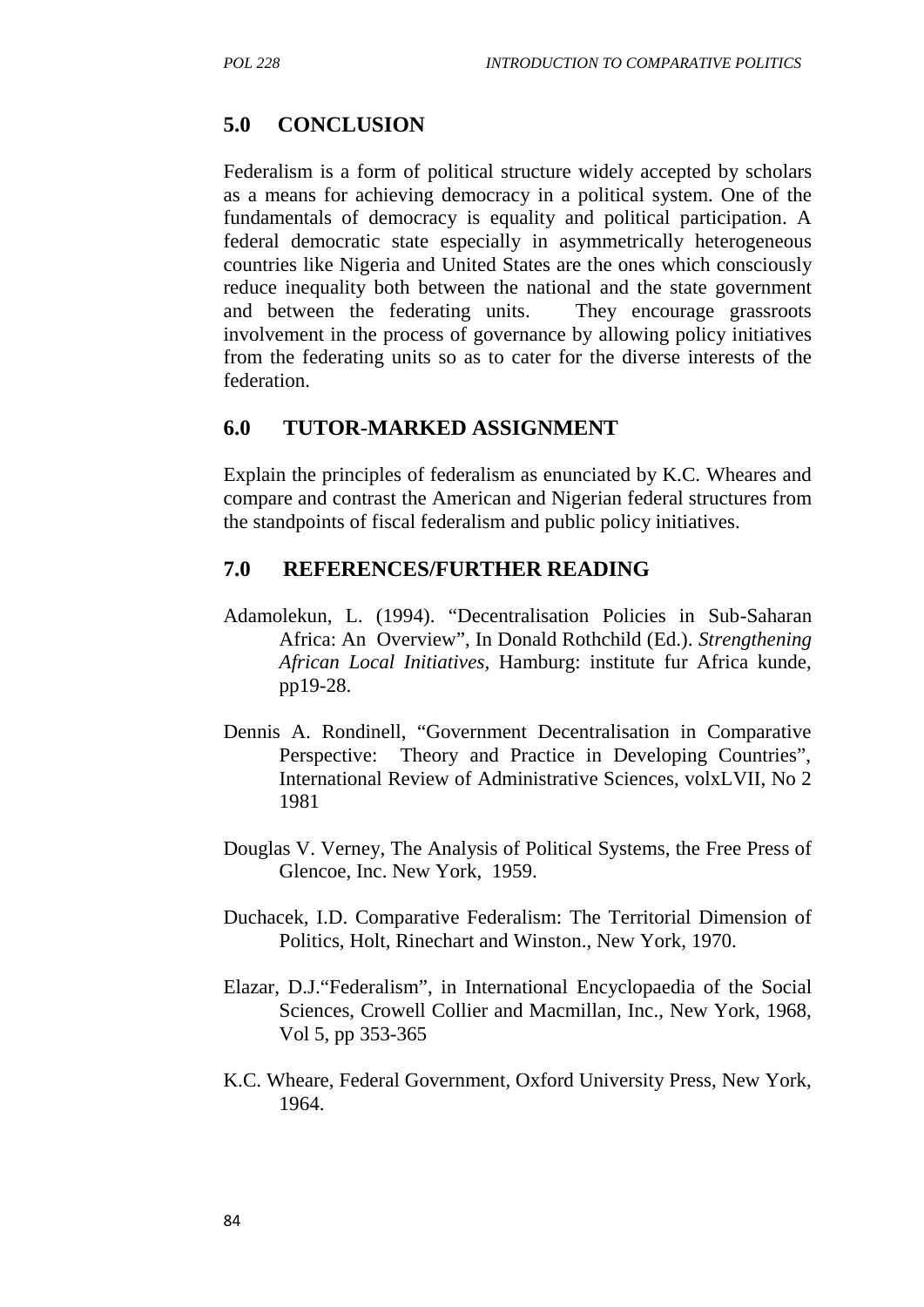# **MODULE 4 COMPARATIVE POLITICAL INSTITUTIONS**

- Unit 1 Parliamentary System
- Unit 2 Presidential Systems
- Unit 3 Advantages and Shortcomings of the Systems
- Unit 4 Comparing the Parliamentary and Presidential Systems
- Unit 5 Judiciary in Comparative Perspectives

# **UNIT 1 PARLIAMENTARY SYSTEM**

### **CONTENTS**

- 1.0 Introduction
- 2.0 Objectives
- 3.0 Main Content
	- 3.1 Why Do We Study Political Institutions?
	- 3.2 Parliamentary System Defined
		- 3.2.1 The Westminster Model
		- 3.2.2 Consensus System
	- 3.3 Advantages and Disadvantages of the Parliamentary System
		- 3.3.1 Advantages of the Parliamentary System Criticisms of the Parliamentary System
- 4.0 Summary
- 5.0 Conclusion
- 6.0 Tutor-Marked Assignment
- 7.0 References/Further Reading

# **1.0 INTRODUCTION**

In this unit, we examine the Parliamentary system of government, looking at its distinguishing features from other forms of political institutions. The unit also compares the practice of the Parliamentary system across different political divides, with a view to bringing out their uniqueness and similarities.

### **2.0 OBJECTIVES**

By the end of this unit, you will be able to:

 discuss the basic features of the Parliamentary system of government and show the differences between the Parliamentary and other institutions of government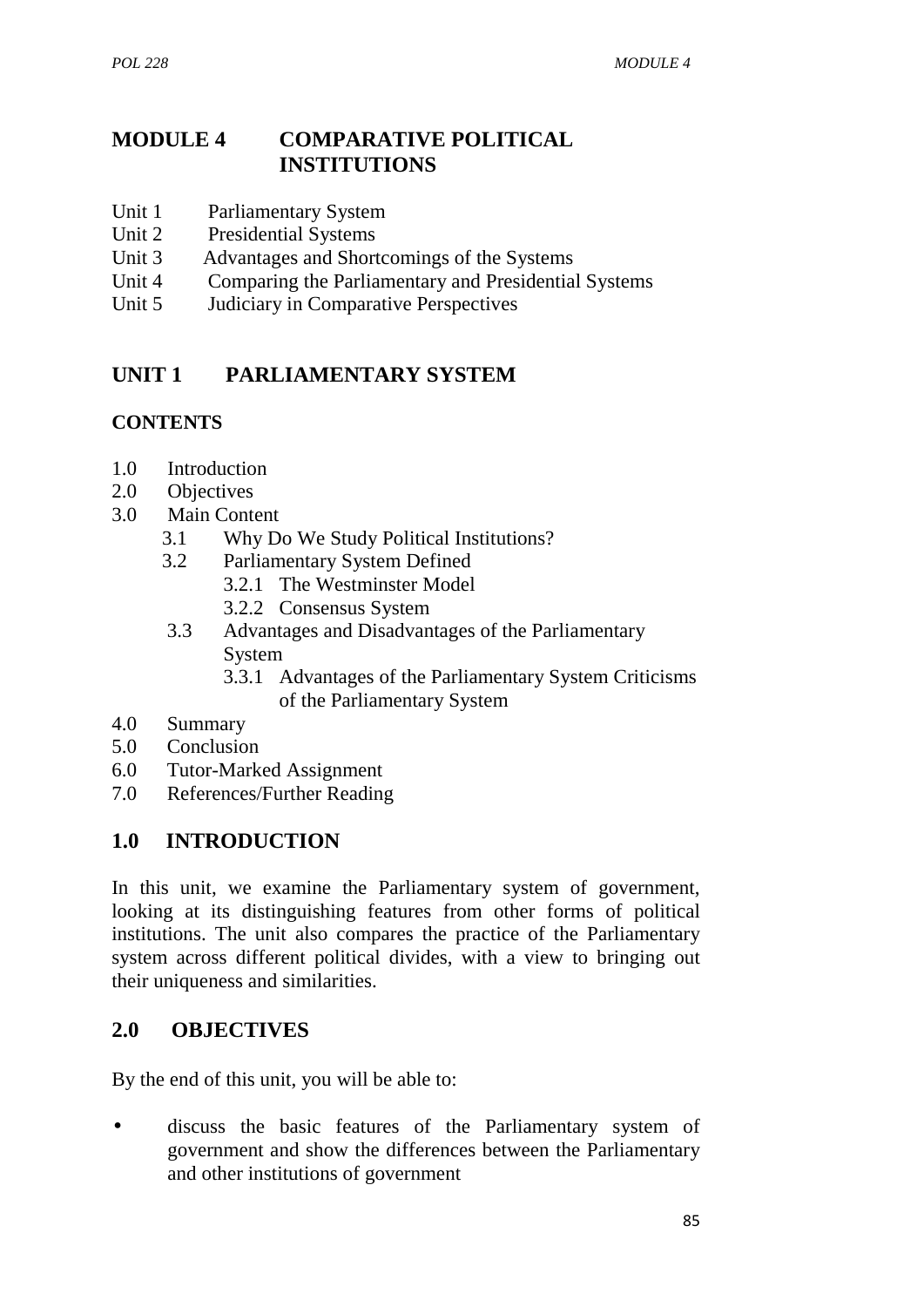compare the practice of the Presidential system across different political systems of the world.

# **3.0 MAIN CONTENT**

# **3.1 Why Do We Study Political Institutions?**

In the political context, institutions are primarily organisations. It is necessary to state that institutions and ideologies operate political systems; however, there are some institutions and structures that play leading roles in the formulation of public policy. According to Loewestern (1965), institutions are the apparatus through which the power process functions in a society organized as a state. The dynamics of politics i.e. decision-making is constituted by the interplay between social organs. Political institutions mean both the formal organs as well as informal structures, which bear upon deliberation and decision making, the former including the government, the parliament, the courts, the administrative staff, etc. Political institutions are social instrumentalities for the attainment of community goals. While informal institutions exert great influence on decision-making through such input functions as political socialisation, communication, interest-articulation and interest-aggregation. Since, it is through the formal organs and structures that the output functions namely, decisions are officially formulated, expressed and realized or emphasis will be on the formal structures of political institutions.

The familiar structures of institutions of political system include; interest groups, political parties, legislatures, executive, bureaucracies and courts. Countries have these political institutions, but they are not only organised differently, they function very differently indeed. Thus, Institution-by-Institution comparison must spell out functions in details before it can bring us far toward understanding the important similarities and differences in the politics of these countries. It is when we separate structure or institution from function, and trace these activities through the inputs, the conversion process, and outputs of the political system that we can arrive at judgment of the significance of the various political institutions. Gabriel and Bingham Powell (1988) assert that, only when we start to ask questions about the process and performance that we can attach meaning to structural characteristics. It is when we come to the point that we can say specific institutions perform specific functions with specific consequences does our comparative analysis begin to make some sense.

In addition, institutional comparison focuses on the way legal authority is distributed among these institutions in accordance with constitutional principles and other statutory provisions. What are the powers of the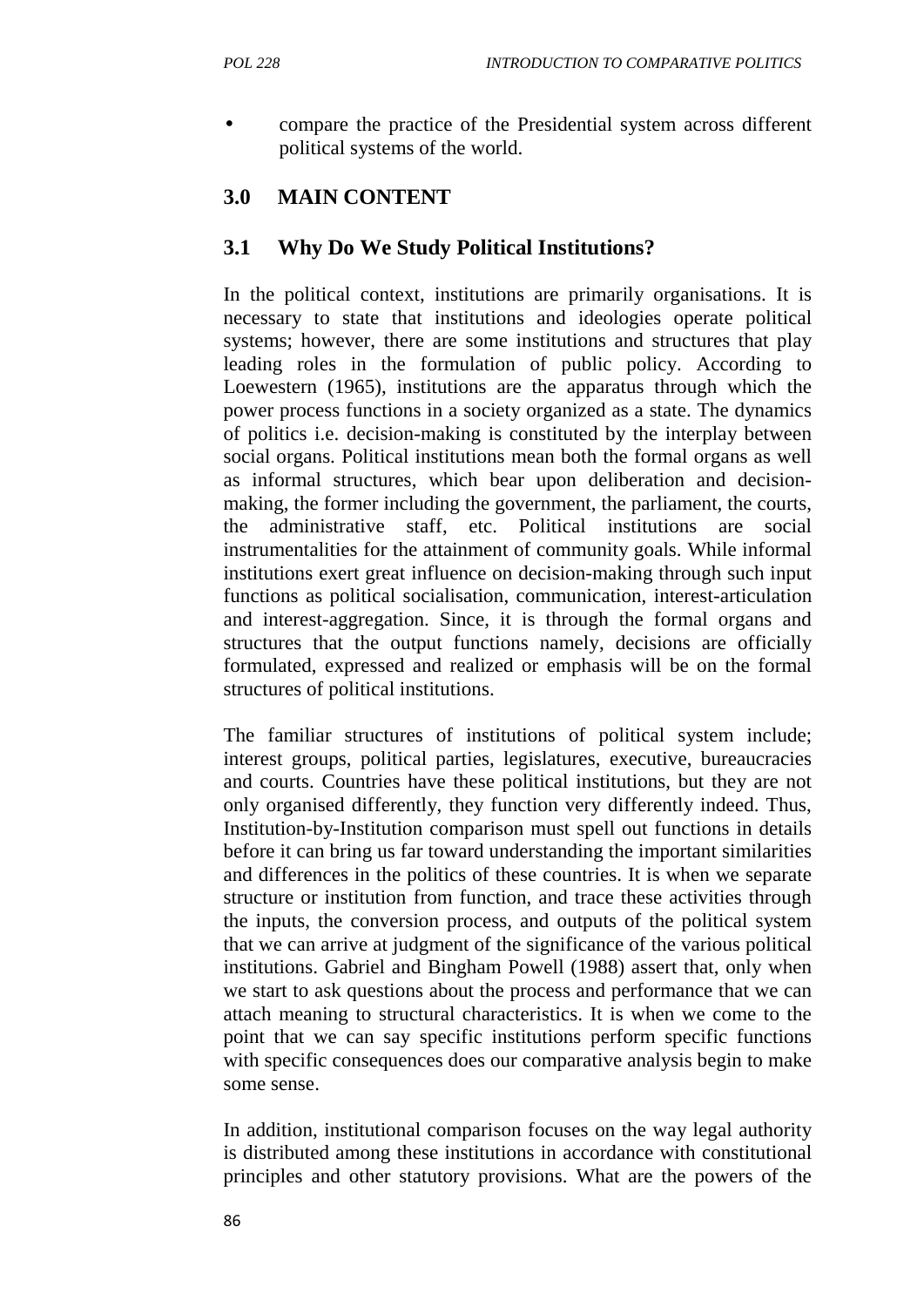president of the United States vis-à-vis the congress? What is legal authority of the British House of commons and House of Lords? What are the express legal powers of the presidents of France, Germany, Russia, Mexico and South Africa? And above all, why do states distribute legal authority the way they do? In most countries the legal competence of the leading governmental institutions is spelled in the natural constitution. The legislatures, the world over, irrespective of whether they are operating in the developed democracies of the industrialized states or found in the developing countries of the world, are generally perceived to have declined in terms of their ability to efficiently and realistically perform the roles with which they are often associated with in the modern states. The degree to which the assemblies are involved in the affairs of their respective states also vary significantly.

### **SELF-ASSESSMENT EXERCISE**

Explain the significance of the study of political institutions in Comparative Politics.

# **3.2 Parliamentary System Defined**

Parliamentary system is a system of government wherein the ministers of the executive branch are drawn from the legislature, and are accountable to that body, such that the executive and legislative branches are intertwined. In such a system, the head of government is both *de facto* chief executive and chief legislator. Parliamentary systems are characterised by no clear-cut separation of powers between the executive and legislative branches, leading to a different set of checks and balances compared to those found in presidential systems. Parliamentary systems usually have a clear differentiation between the head of government and the head of state, with the head of government being the prime minister or premier, and the head of state often being a figurehead, often either a president (elected either popularly or by the parliament) or a hereditary monarch (often in a constitutional monarchy).

A Parliamentary system may consist of two styles of Chambers of Parliament, one with two chambers (or houses): an elected lower house, and an upper house or Senate which may be appointed or elected by a different mechanism from the lower house. This style of two houses is called bicameral system. Legislatures with only one house are known as unicameral system. The parliamentary system does not mean that different parties in coalition with each other rule a country. Such multi party arrangements are usually the product of an electoral system known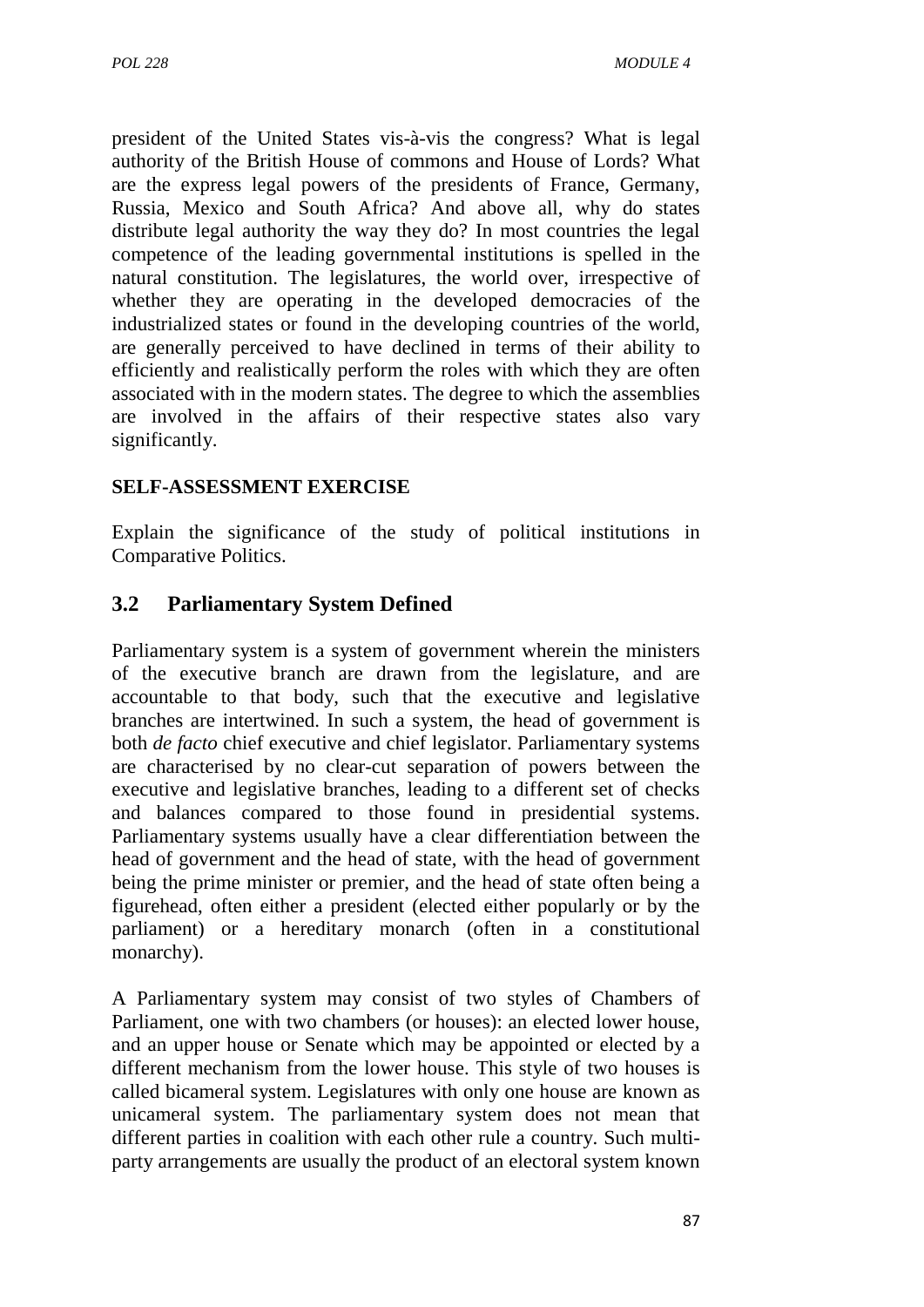as proportional representation. Many parliamentary countries, especially those that use "first past the post" voting, have governments composed of one party. However, parliamentary systems in continental Europe do use proportional representation, and tend to produce election results in which no single party has a majority of seats. Proportional representation in a non-parliamentary system does not have this result (Arguelles, 2009).

Arend Lijphart divides parliamentary democracies into two different systems: The Westminster and Consensus systems.

# **3.2.1 The Westminster Model**

The Westminster Palace in London, United Kingdom originates from the British Houses of Parliament. Today, the Westminster system is found in many Commonwealth of Nations countries, although they are neither universal within nor exclusive to Commonwealth countries. These parliaments tend to have a more adversarial style of debate and the plenary session of parliament is relatively more important than committees. Some parliaments in this model are elected using a plurality voting system (first past the post), such as the United Kingdom, Canada, and India, while others use proportional representation, such as Ireland and New Zealand. The Australian House of Representatives is elected using instant-runoff voting while the Senate is elected using proportional representation through single transferable vote. Even when proportional representation systems are used, the voting systems tend to allow the voter to vote for a named candidate rather than a party list. This model does allow for a greater separation of powers than the Western European model, since the governing party will often not have a majority in the upper house. However, parliamentary systems still feature a lesser separation of powers than is found in democratic presidential systems.

Government in a parliamentary system of the Westminster model is based on the fact that those who constitute the cabinet are drawn from the legislature. Indeed, the chief executive, that is, the Head of Cabinet, who is the Prime minister, is not elected on the strength of popular votes of the public. The prime minister is chosen on the grounds that he is the leader of the party with majority seats in parliament.

The legislature in parliamentary system appears much weaker than the legislature in the presidential democracy. This is so because, the survival of the cabinet and government depends on the support of the assembly, hence high party discipline ensures that legislatures elected on the platform of the ruling party exercise less independence during voting on issues in the house. Members of the ruling party in parliamentary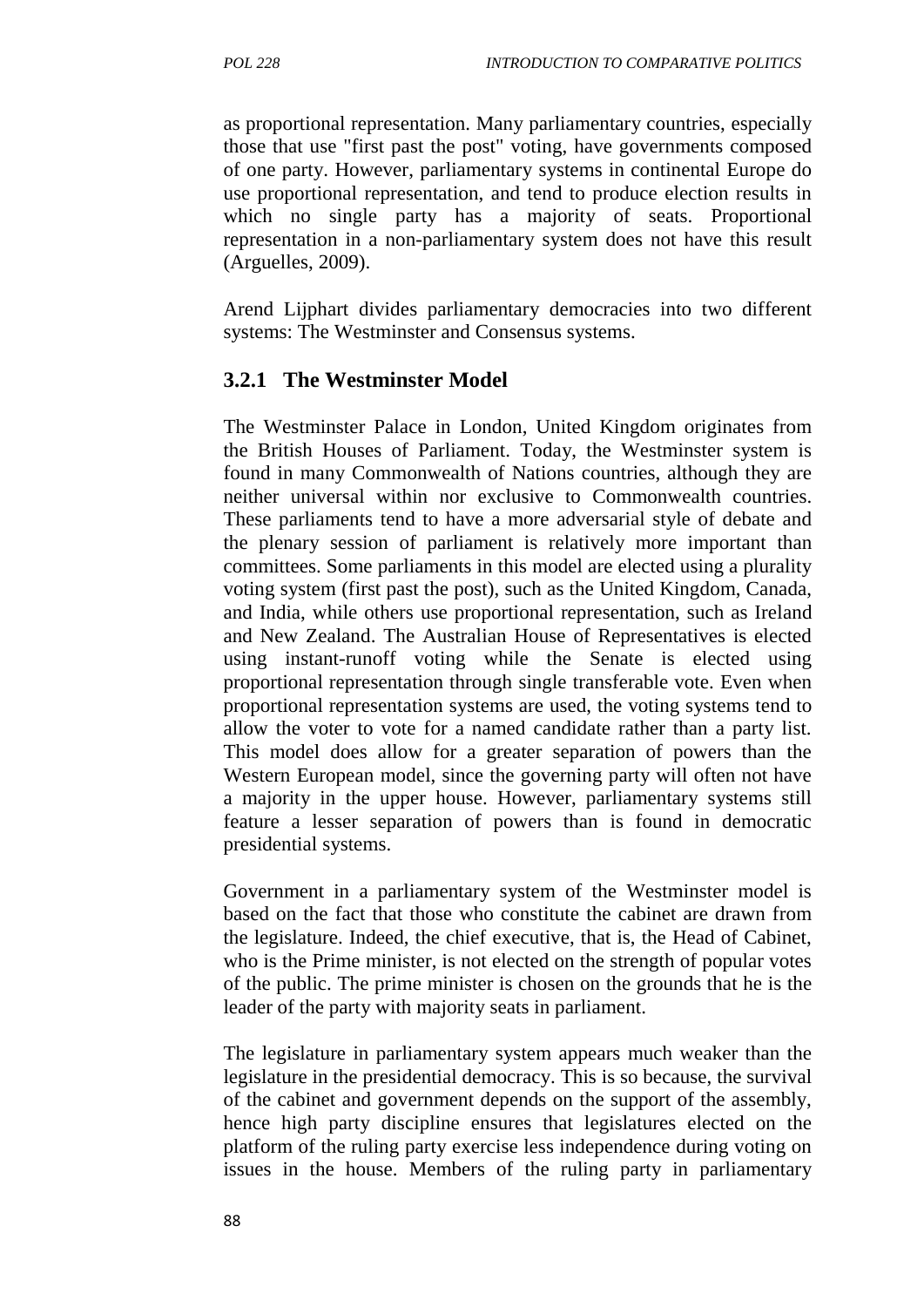democracy are subordinated to high party control, such as is not common or seen in presidential arrangement. The laws passed by the entire parliament cannot be reversed or set aside by any Court in the land. This is why it is said that the Westminster parliament is the most powerful in terms of law-making. By this, parliamentary legislation is not subject to judicial review. This contrasts with the practice in most presidential democracies where judicial review is a critical component of the constitutional framework.

The only seeming check on parliamentary power is the power of veto of the Queen, which is rarely applied. On the other hand, the House of Lords may exercise its power of suspensive veto, but such veto is vacated after six months. Thus, the Common can have its suspended laws passed after the suspensive veto lapses. This contrast with the presidential system where the concurrence of the two chambers is required before any bills becomes law. If any of the houses decides not to consider a bill already passed by the other, the bill dies.

Unlike the American presidential model, the parliamentary model is a system where the party that receives or wins the highest seats in parliament forms government. However, in situation where no party receives majority votes required to form government, coalition of parties will be required to form government. Also, coalition may be formed by parties with incongruent ideologies and interests. This may result in frequent dissolution of government. Examples of countries with pure parliamentary system where there exist mutual dependence between executive and legislature include United Kingdom, the Netherlands, Belgium, Germany, Norway, Sweden, Italy, Iceland and Denmark (Landman, 2008).

# **3.2.2 Consensus System**

Some Western European parliamentary models (e.g., Spain, Germany) tend to have a more consensual debating system, and have semi-cyclical debating chambers. Consensus systems are identified by proportional representation, where there is more of a tendency to use party list systems than the Westminster Model legislatures. The committees of these Parliaments tend to be more important than the plenary chamber. This model is sometimes called the West German Model since its earliest exemplar in its final form was in the Bundestag of West Germany (which became the Bundestag of Germany upon the absorption of the GDR by the FRG). Switzerland is considered one of the purest examples of a consensus system. There also exists a Hybrid Model, the semi-presidential system, drawing on both presidential systems and parliamentary systems, for example the French Fifth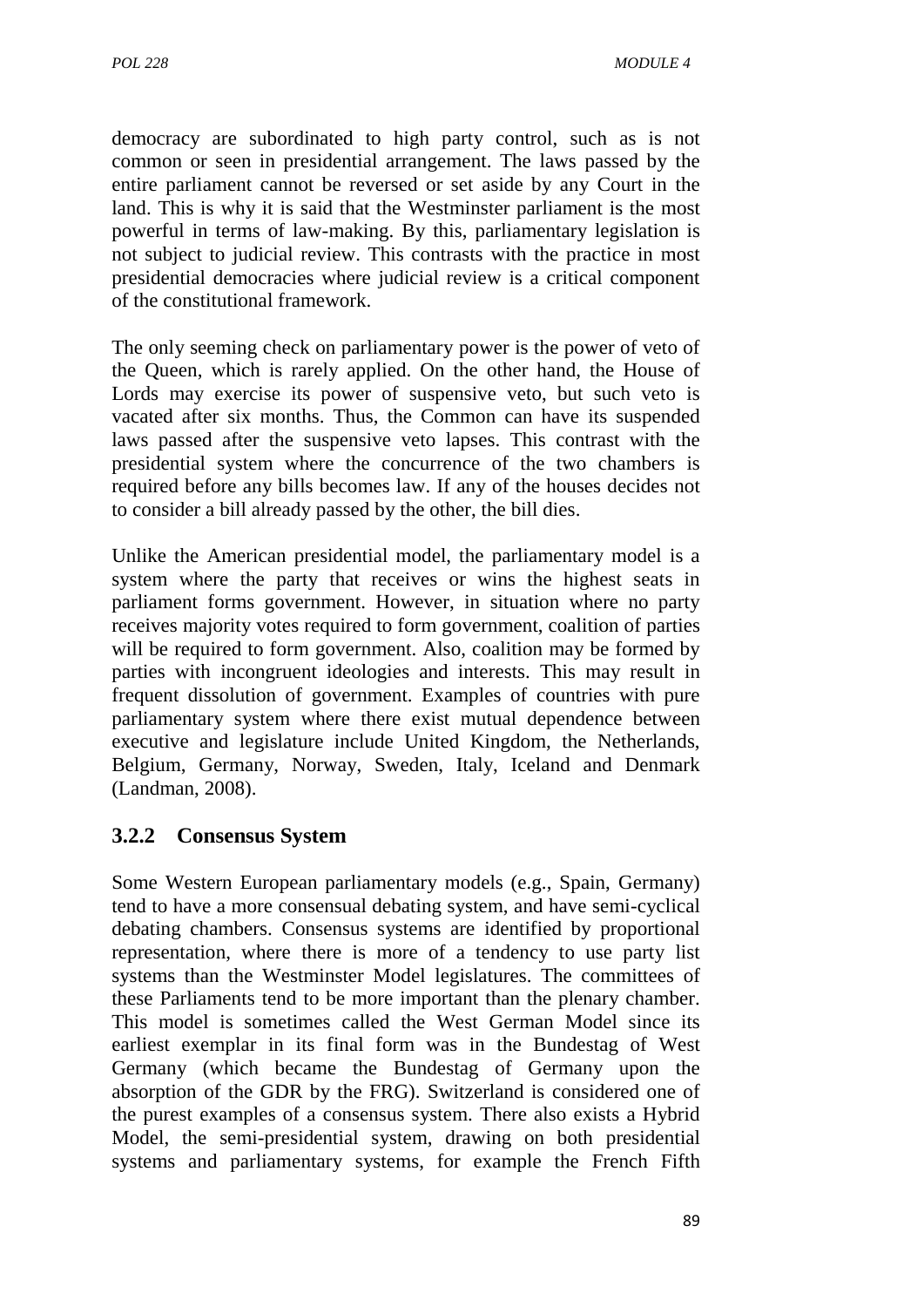Republic. Much of Eastern Europe has adopted this model since the early 1990s.

Implementations of the parliamentary system can also differ on whether the government needs the explicit approval of the parliament to form, rather than just the absence of its disapproval, and under what conditions (if any) the government has the right to dissolve the parliament, like Jamaica and many others. Most of the developing countries inherited the parliamentary arrangement bequeath to them at independence by their former colonial administrations. But the parliamentary arrangement was largely assaulted and dismantled by the Africans who took over political power at independence. The system of Parliamentary democracy adopted by the former seventeen British African countries with the exception of Zambia, Botswana and Zimbabwe was what Nwabueze (2004) call the Westminster export model. This model was a by-product of the reform introduced to make the system reflects local realities of the respective states.

#### **SELF-ASSESSMENT EXERCISE**

Explain the distinctive features of the Parliamentary system of government.

### **3.3 Advantages and Disadvantages of the Parliamentary System**

#### **3.3.1 Advantages of the Parliamentary System**

Faster and easier to pass legislation. This is because the executive branch is dependent upon the direct or indirect support of the legislative branch and often includes members of the legislature.

Parliamentarianism has attractive features for nations that are ethnically, racially, or ideologically divided. In a unitary presidential system, all executive power is concentrated in the president. In a parliamentary system, with a collegial executive, power is more divided.

Power is more evenly spread out in the power structure of parliamentarianism. To this school of thought, the premier seldom tends to have as high importance as a ruling president, and there tends to be a higher focus on voting for a party and its political ideas than voting for an actual person.

There is also a body of scholarship, associated with Juan Linz, Fred Riggs, Bruce Ackerman, and Robert Dahl that claims that parliamentarianism is less prone to authoritarian collapse.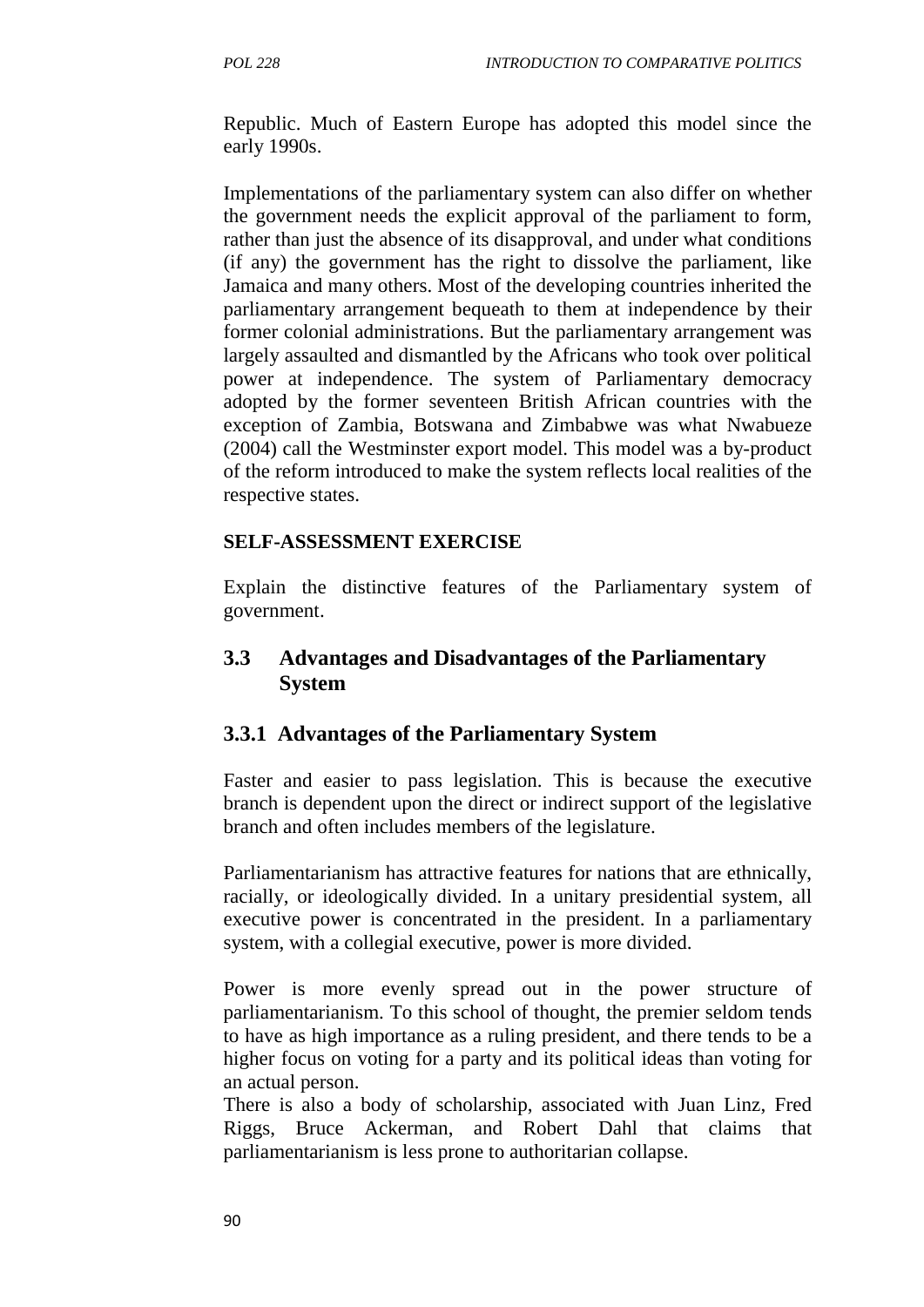# **3.3.2 Criticisms of the Parliamentary System**

The head of government is in almost all cases not directly elected. In a presidential system, the president is usually chosen directly by the electorate, or by a set of electors directly chosen by the people, separate from the legislature.

Another major criticism of the parliamentary system lies precisely in its purported advantage: that there is no truly independent body to oppose and veto legislation passed by the parliament, and therefore no substantial check on legislative power.

Parliamentary systems are also sometimes unstable. Critics point to Israel, Italy, Canada, the French Fourth Republic, and Weimar Germany as examples of parliamentary systems where unstable coalitions, demanding minority parties, votes of no confidence, and threats of such votes, make or have made effective governance impossible.

Election can take place at any time, without a definite election calendar, it has been pointed out that the Parliamentary system can indeed be abused through arbitrary fixing of elections.

Also, critics of parliamentary systems point out that people with significant popular support in the community are prevented from becoming prime minister if they cannot get elected to parliament since there is no option to "run for prime minister" like one can run for president under a presidential system. Additionally, prime ministers may lose their positions solely because they lose their seats in parliament, even though they may still be popular nationally.

#### **SELF-ASSESSMENT EXERCISE**

Enumerate the advantages and shortcomings of the Parliamentary system of government.

### **4.0 SUMMARY**

This unit has taken a look at the principles and practice of the Parliamentary system of government across various countries, focusing in the process, on the peculiarities of the system from one country to another. The unit also examined the strength of the parliamentary system vis-à-vis its shortcomings.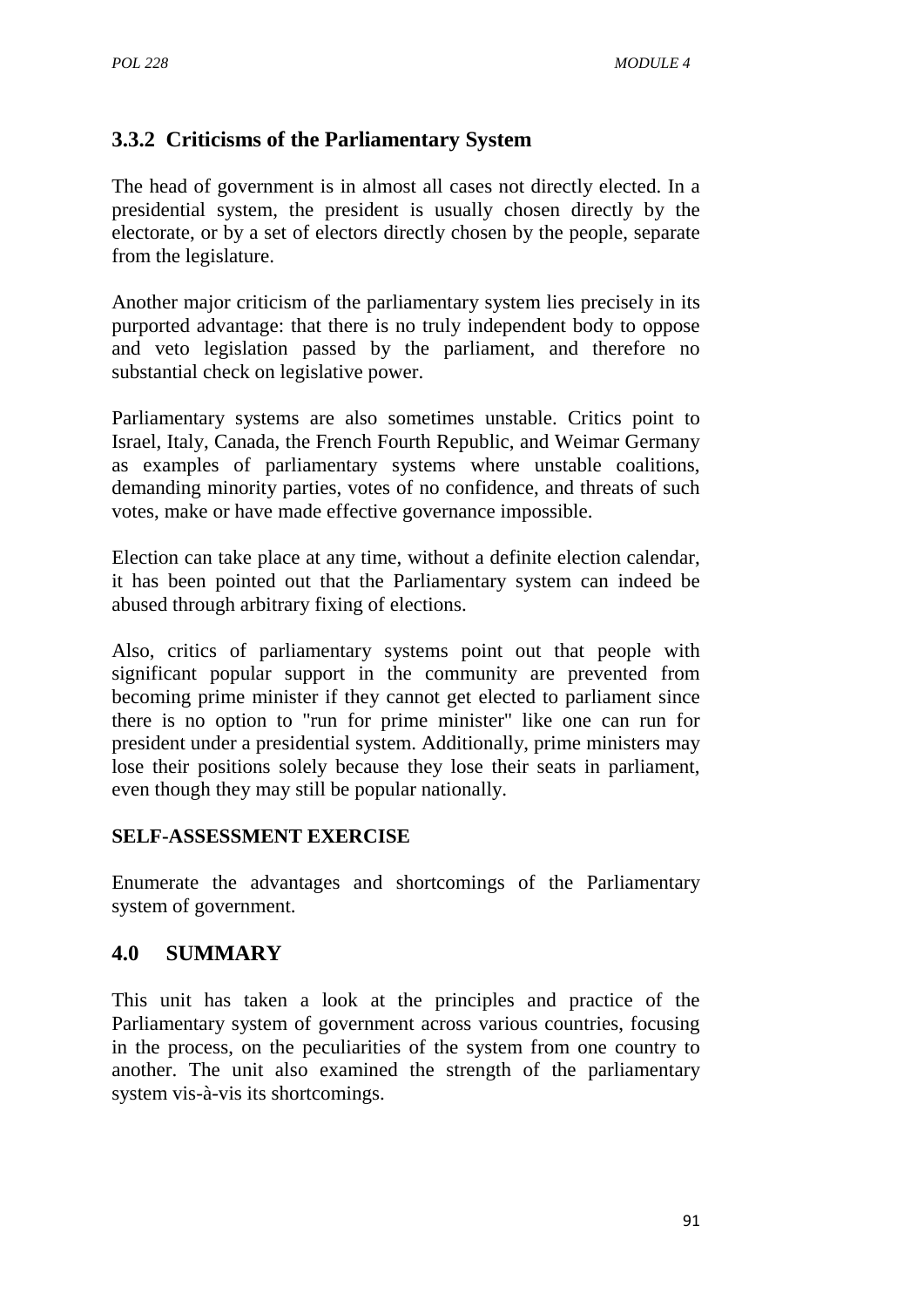# **5.0 CONCLUSION**

It is evident from this Unit that in spite of the general principles associated with the Parliamentary system of government, its application differs from one country to another. Even though the Westminster model seems to be the dominant, some countries have also adopted the consensus and the hybrid models. What the latter shows is that the Parliamentary system has been largely influenced by the socio-cultural realities of the different countries where they are in practice.

#### **6.0 TUTOR-MARKED ASSIGNMENT**

- 1. Compare and contrast the workings of the parliamentary system in Britain and any African country.
- 2. Compare the Westminster Parliament with the Consensus and the hybrid models.
- 3. Identify and explain the strength and shortcomings of a typical parliamentary system vis-à-vis other known system(s) of government.

# **7.0 REFERENCES/FURTHER READING**

Blondel, J. Western European Cabinets in Comparative Perspective 158

- Epstein, L.D. "Parliamentary Government." In International Encyclopaedia of the Social Sciences, Crowell Collier and Macmillan, Inc., New York 1968, vol. 11, pp 419-425
- D.K.Price & H.J Laski, "A Debate on the parliamentary and Presidential Systems, in R.C. Macridis and B.F. Brown (eds) Comparative Politics: Notes and Readings, the Dorsey Press, Homewood, Ill, 1961, pp 365-381
- St. John N. Bates (1986), "Parliament, Policy and Delegated Power", Statute Law Review. Oxford: Oxford University Press.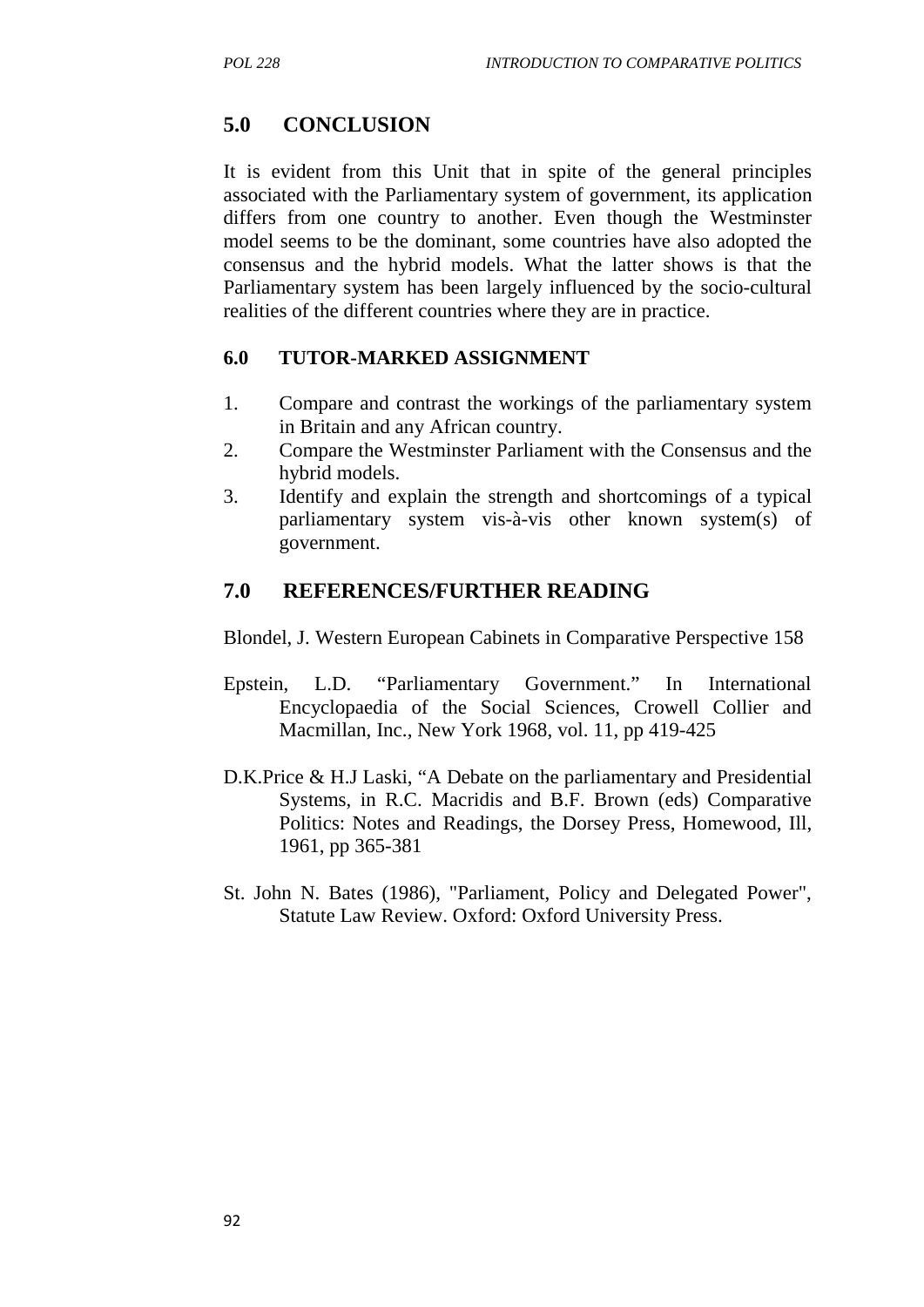# **UNIT 2 PRESIDENTIAL SYSTEM OF GOVERNMENT**

### **CONTENTS**

- 1.0 Introduction
- 2.0 Objectives
- 3.0 Main Content
	- 3.1 Presidential System of Government Defined 3.1.1 Office of the President
	- 3.2 Features of the Presidential Executive 3.2.1 Semi Presidential System 3.2.2 Mixed System in Developing Societies
- 4.0 Summary
- 5.0 Conclusion
- 6.0 Tutor-Marked Assignment
- 7.0 References/Further Reading

# **1.0 INTRODUCTION**

This unit addresses the basic characteristics of the Presidential System of government. It looks at the office of the President and the powers it wields under a typical Presidential system. The variants of the Presidential system, especially in developing countries are also examined.

### **2.0 OBJECTIVES**

By the end of this unit, you will be able to:

- explain the features of the Presidential system of government and analyse the power of the executive President under the system
- discuss the variants of the Presidential system across different political cultures.

# **3.0 MAIN CONTENT**

### **3.1 Presidential System of Government Defined**

A presidential system is a system of government where an executive branch exists and *presides* (hence the name) separately from the legislature, to which it is not accountable and which cannot, in normal circumstances, dismiss it.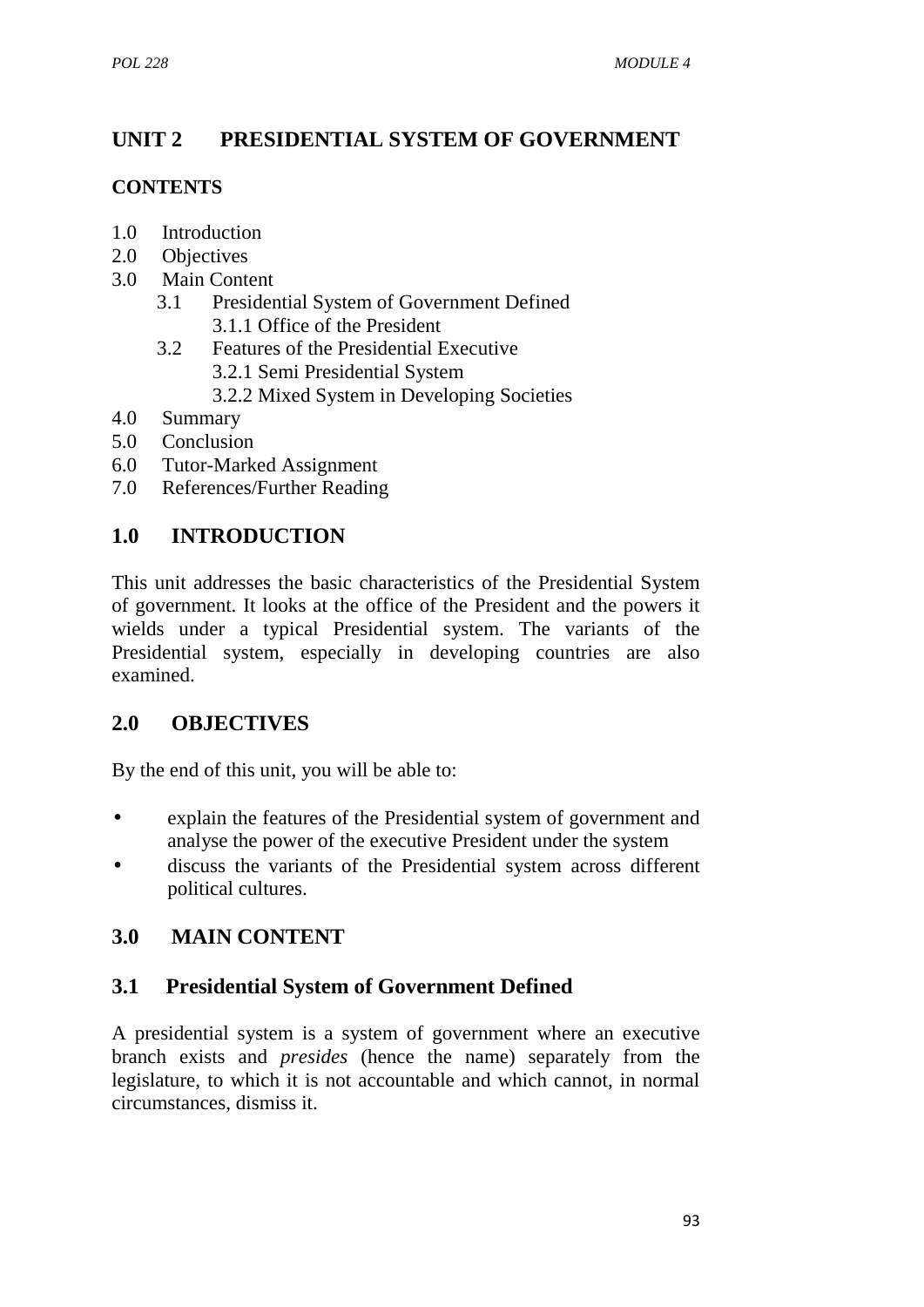The defining characteristic of a republican presidential system is how the executive is elected, but nearly all presidential systems share the following features

- 1. The president has a fixed term of office. Elections are held at scheduled times and cannot be triggered by a vote of no confidence or other such parliamentary procedures.
- 2. The executive branch is impersonal. Members of the cabinet serve at the pleasure of the president and must carry out the policies of the executive and legislative branches.
- 3. Presidential systems frequently require legislative approval of presidential nominations to the cabinet as well as various governmental posts such as judges.
- 4. The power to pardon or commute sentences of convicted criminals is often in the hands of the President.

# **3.1.1 The Office of the President**

We must note that countries that feature a presidential system of government are not the exclusive users of the title of *President* or the republican form of government. For example, a dictator, who may or may not have been popularly or legitimately elected may be and often is called a president. Likewise, many parliamentary democracies are republics and have presidents, but this position is largely ceremonial; notable examples include Germany, India, Ireland and Israel.

Some national Presidents are "figurehead" heads of state, like constitutional monarchs, and not active executive heads of government. In contrast, in a full-fledged Presidential system, a President is chosen by the people to be the head of the executive branch.

Presidential governments make no distinction between the positions of head of state and head of government, both of which are held by the President. Most parliamentary governments have a symbolic head of state in the form of a President or monarch. That person is responsible for the formalities of state functions as the figurehead while the constitutional prerogatives of head of government are generally exercised by the Prime Minister.

Presidents in presidential systems are always active participants in the political process, though the extent of their relative power may be influenced by the political makeup of the legislature and whether their supporters or opponents have the dominant position therein.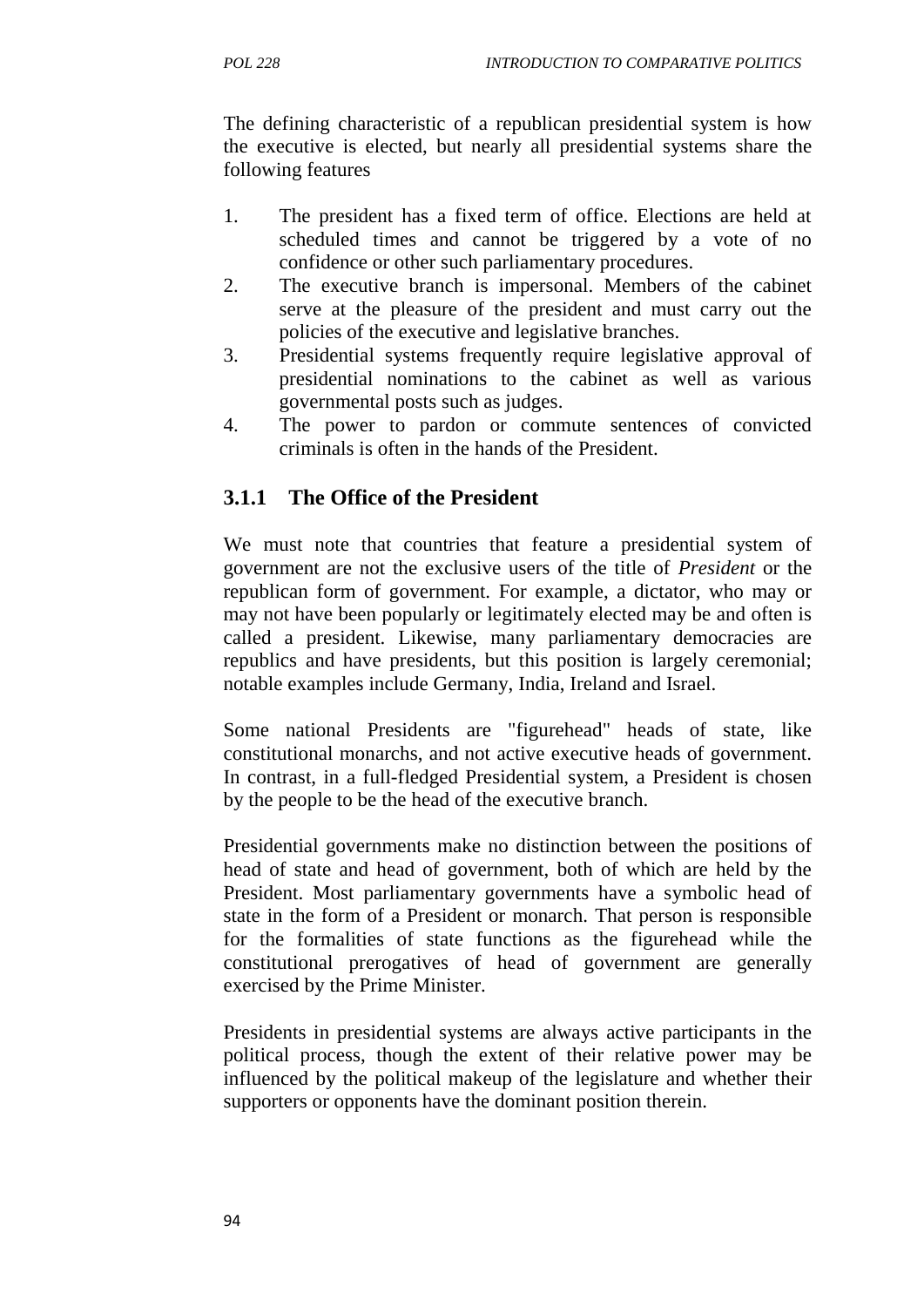### **SELF-ASSESSMENT EXERCISE**

Explain the attributes of the Presidential system, and the power of the office of the President?

# **3.2 The Features of the Presidential Executive**

The president in the presidential democracy is often times popularly elected. According to Almond et al (2007), the American president is elected indirectly by the Electoral College (though actually by indirect popular votes) for a four-year term. The president may be from a party other than the party controlling the majority seats in the legislature. This cannot happen in the parliamentary democracy where the leading party or coalition of parties with majority seats form government. When the president emerges from a party different from the one controlling the legislature, what results is called a divided government. The executive is separately elected and hence not a member of the legislature (Von Deth, 2005). The president is however elected to a fixed term. The president can only be re-elected once. The president cannot dissolve the assembly but the assembly can impeach the president, if found to have abused his oath of office. The presidential system has a single executive; hence executive power is not shared between separate persons.

The legislature is separated from the executive organ. No member of the legislature can serve in the executive office unless and until he has resigned his or her position in the legislature. The lower chamber is always much larger and representative than the upper chamber. Legislators are elected into a specified term of office. But in most presidential democracies, no limit is imposed on the number of time that legislators may be re-elected.

The judiciary, manned largely by distinct personnel, is vested with power of adjudication. However, unlike the constraint on the judiciary in the British model where no court can review any laws made by the assembly, in the American presidential model, the laws made by the legislature is subject to judicial review. If such laws are found to be inconsistent with the constitution, the laws become null and void. As Almond et al (2007) argues, The Supreme court, through its power of judicial review, can declare any act of the president or Congress null and void on the ground that it violates the constitution.

However, the extent to which a nation judiciary is free to perform its roles, and efficiently too, may depend on how developed and rooted democracy is in the state. For instance, Helmike (2002) contends that experience from Latin American shows that in states that are just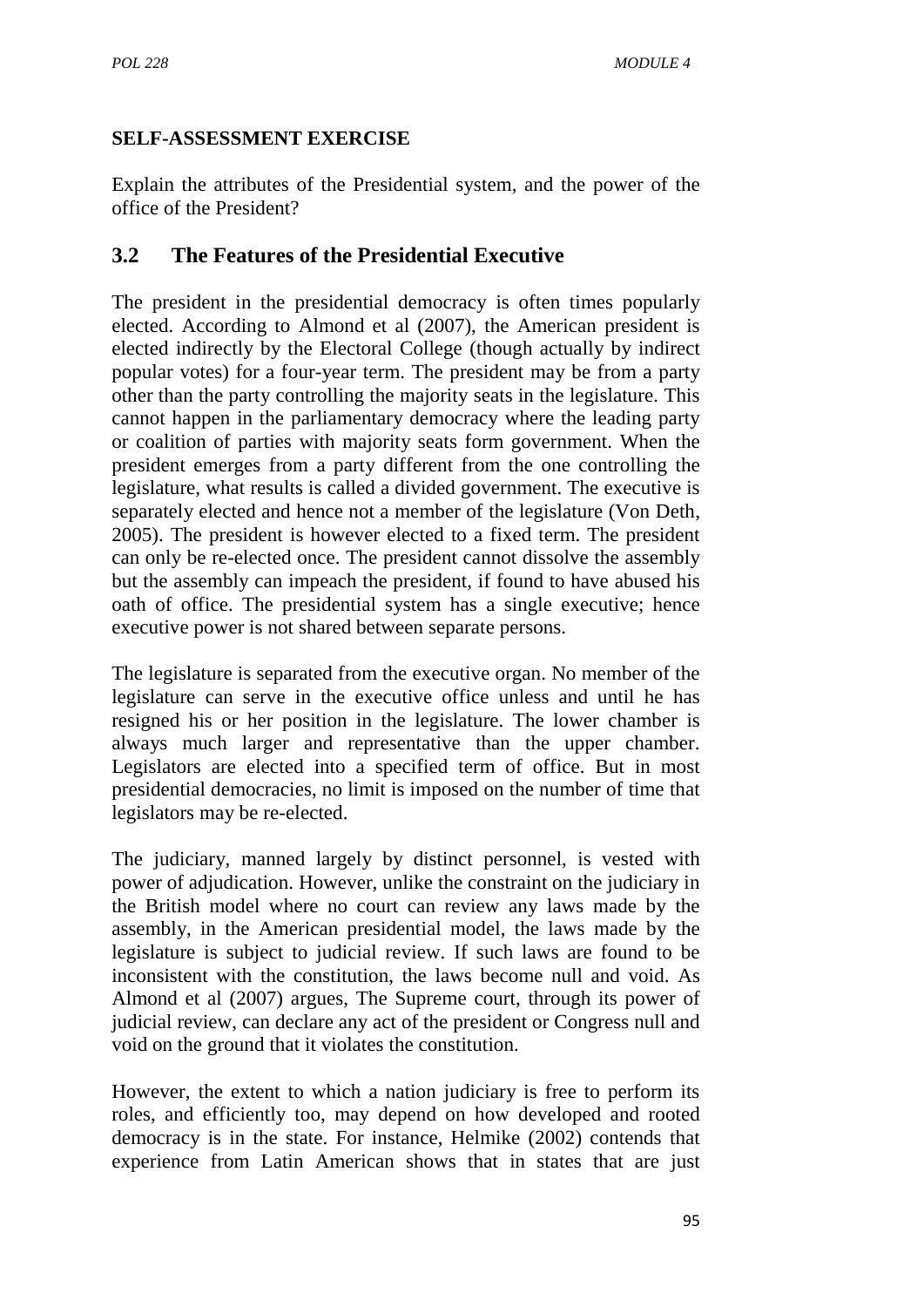emerging from one form of authoritarian regime or the other, the judiciary is usually not too strong and often incapable to fully assert its authority. This fact was demonstrated also in Nigeria, another developing African country, where the executive flagrantly violated judicial orders with impunity.

In developing countries, the legislatures are weak in spite of the principles of power dispersion and checks and balances, the legislature are most often too weak to check the executive. The president is so strong in Niger Republic that he can dissolve the legislature and this was demonstrated in the dissolution of the assembly in Niger in August 2009.

### **3.2.1 Semi Presidential System**

This model of government, which has its origin in the fifth Republic Constitution of France, is characterized by a fair blend of the features of both the parliamentary and presidential systems. One of the major features of the model is that the executive is elected by the people into a fixed term of office. Thus, the legitimacy of the authority exercises by the president flows from the consent given in popular election. However, unlike the presidential arrangement, a prime minister selected from the majority party or coalition of parties in parliament work alongside the directly elected president. European examples of this model are found in France and Portugal. Under the model, federal ministers are selected from the legislature. However, where individuals that are not members of the legislature are selected or appointed as ministers, they are required to seek election in subsequent elections. The president under the French model is more powerful than the executive under the pure presidential system of the US and Nigeria. The president of France can impose his or her will on the assembly and make it to pass legislation through the Constitutional Court.

The constitution vests, in the president, temporary power of dictatorship when it appears that the republic or sovereignty of the state is under threat, as well as when the functioning of public authority is interrupted. The president has certain power exclusively while he shares some power with the prime minister. Also, the Parliament of France consists of two houses- the Senate and the National Assembly. The Senate is elected by indirect suffrage. The senate is seen as representing local authorities and also constitutes the territorial assemblies of the republic. The National Assembly is directly elected by adult suffrage. For the Judiciary, the Fifth republic constitution of France also declares that the President of the republic is the guarantor of judicial independence and authority. He is assisted by the Superior Council of the Judiciary consisting of the minister of justice and nine others nominated by the president; the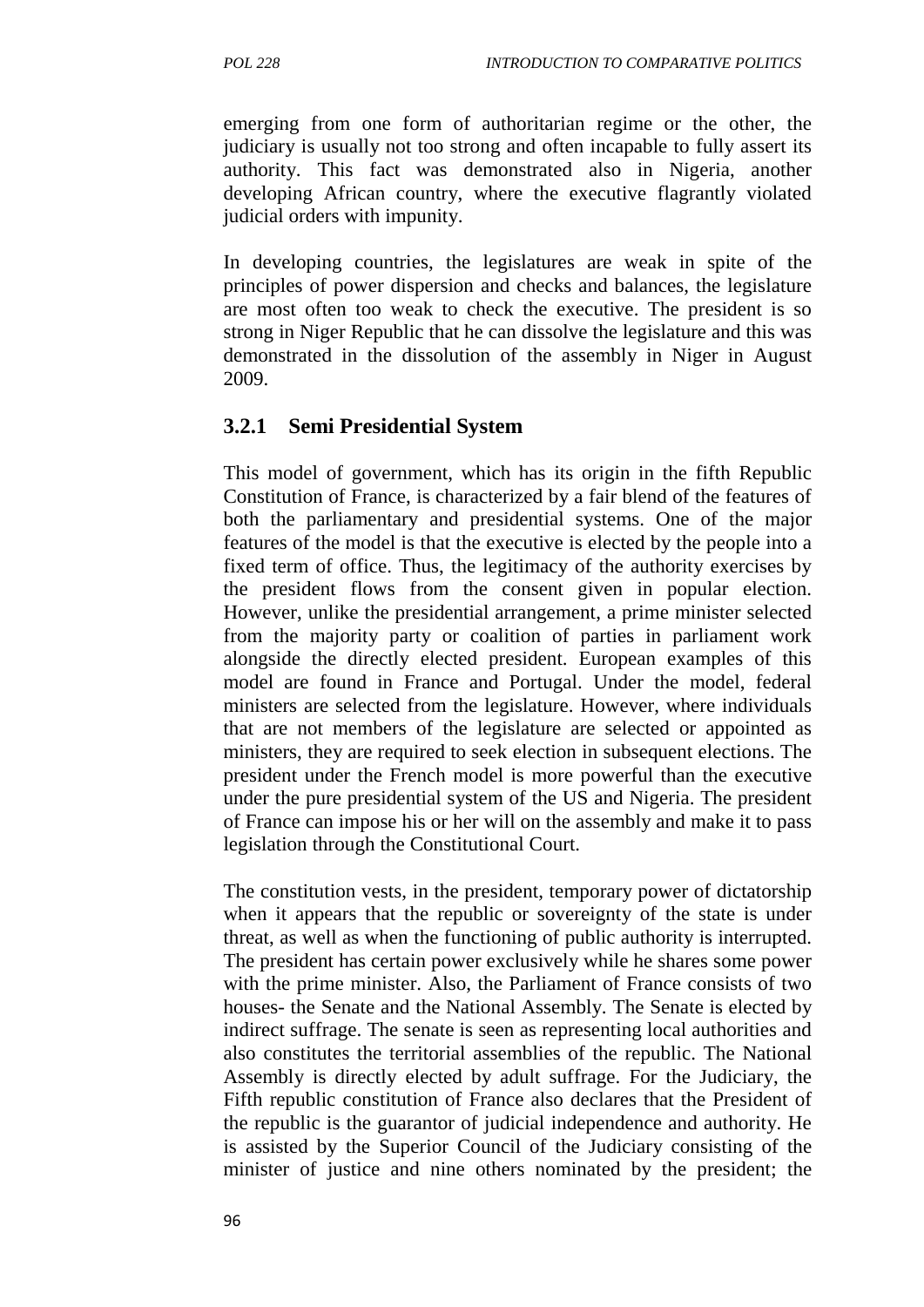council is presided over by the president of the republic. This political configuration seen in the semi presidential system clearly undermines the principle of separation of power and in fact concentrated more power in the executive than any other organ of government.

# **3.2.2 Mixed System in Developing Societies**

Different versions of the parliamentary-presidential mix have been adopted in the developing democracies. For instance, in Ghana, while the president is popularly elected, the bulk of the members of cabinet are appointed from the elected members of the assembly. Unlike France, however, judicial review of the constitutionality of the actions and pronouncement of the assembly and the executive could be undertaken by the Ghanaian judiciary.

In South Africa where a model close to that of Ghana is operated also, the president is elected or selected from the majority party in the lower chamber. The president is chosen from the National Assembly. Similarly, the members of cabinet are selected from the legislature.

### **SELF-ASSESSMENT EXERCISE**

Discuss the role of the executive arm in a typical Presidential system of government.

# **4.0 SUMMARY**

This Unit has attempted to explain the basic features of the Presidential system of government, bringing out the salient issues of the centrality of the powers of the President in a typical executive presidency, the nature of a republican presidency, a semi presidential system and the mixed mode typical of developing societies.

# **5.0 CONCLUSION**

From the analysis in this unit, it is clear that even though the presidential system of government has its universal principles, its uniqueness could be found in different political systems of the world. In fact, the system has been adapted over the years by societies to suit their different socio cultural and political orientation and cultures.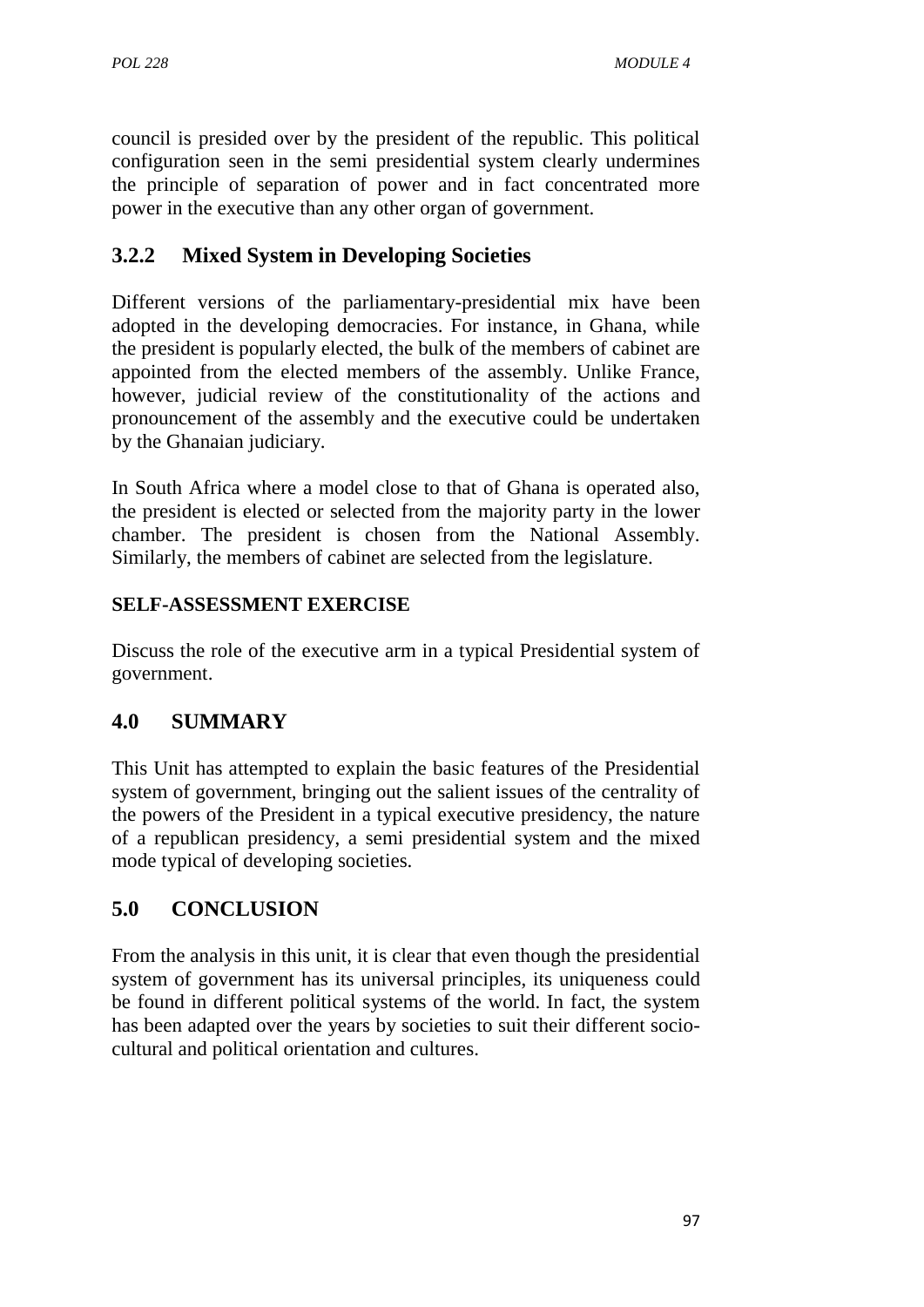### **6.0 TUTOR-MARKED ASSIGNMENT**

- 1. Explain the dual role of the president in a typical presidential system of government.
- 2. Outline the essential features of a republican presidential system and analyse the variant of the presidential system in developing countries.

### **7.0 REFERENCES/FURTHER READING**

- Ajayi, R. (1995). The Presidential System of Government at the Local Government Level in Nigeria". In Davies, A.E. (Ed.) *Contemporary Issues in Nigerian Affairs*. Ibadan: SUNAD Publishers.
- Elaigwu J.I. & Akindele, R.A. (1996). Foundations of Nigerian Federalism: 1960-1995, Abuja, National Council on Intergovernmental Relations.
- Rivero, J. (1952). "Introduction to A Study of the Development of Federal Societies", International Social Science Bulletin, 4: 1
- Ostrom, V. "The American Experiment in Constitutional Choice", Public Choice, Vol xxVII, pp.1-19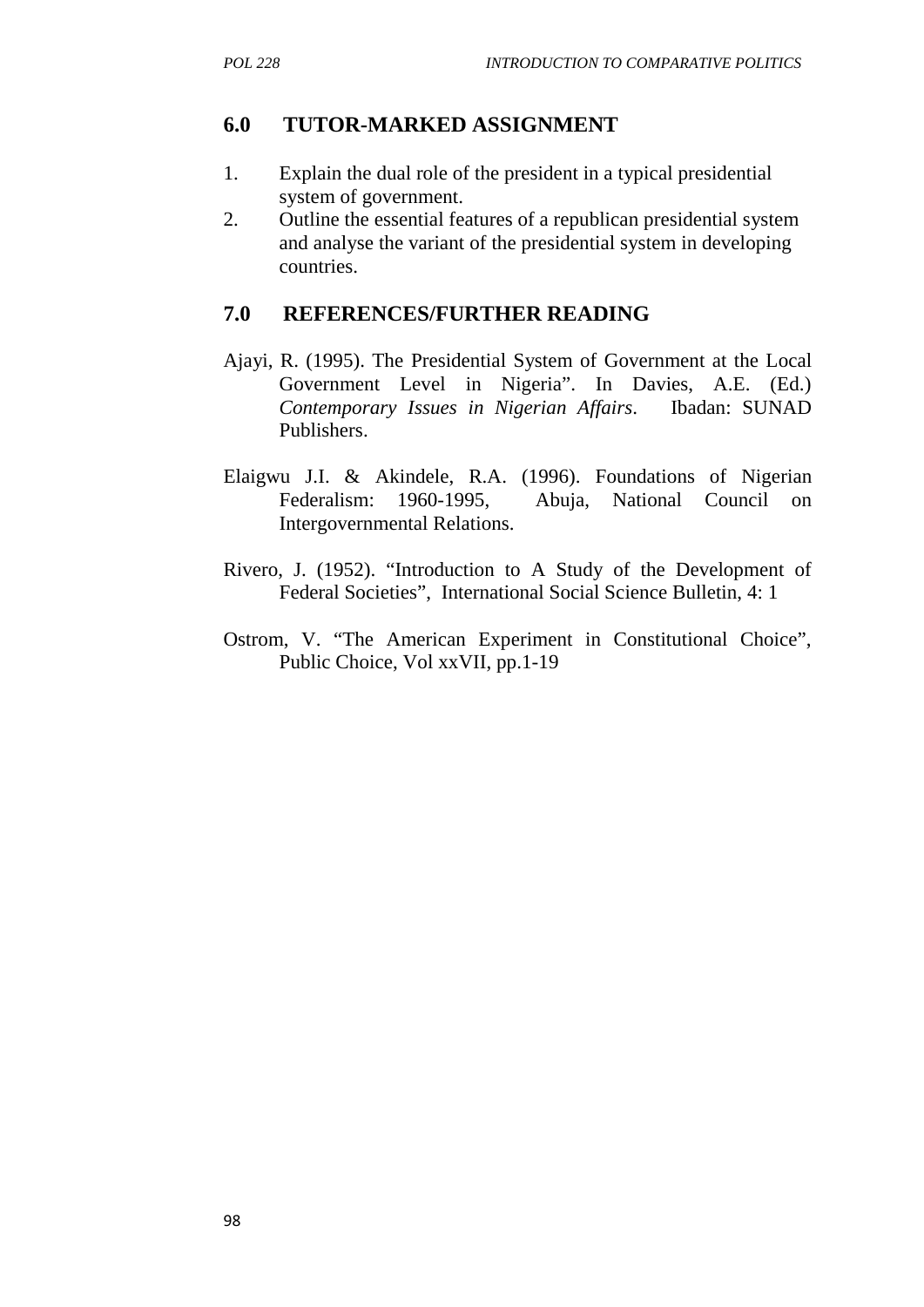## **UNIT 3 ADVANTAGES AND SHORTCOMINGS OF PRESIDENTIAL SYSTEM**

### **CONTENTS**

- 1.0 Introduction
- 2.0 Objectives
- 3.0 Main Content
	- 3.1 Advantages of the Presidential System 3.1.1 Criticisms
- 4.0 Summary
- 5.0 Conclusion
- 6.0 Tutor-Marked Assignment
- 7.0 References/Further Reading

## **1.0 INTRODUCTION**

This unit is a follow-up to unit 2, and it examines the strengths and weaknesses of the presidential system of government. This is with a view to further expatiate on the workings of the system of government across various political systems.

## **2.0 OBJECTIVE**

By the end of this unit, you will be able to:

explain the advantages and disadvantages of the presidential system of government.

## **3.0 MAIN CONTENT**

### **3.1 Advantages of the Presidential System of Government**

Generally, four basic advantages of the presidential system could be outlined in every system where it is practiced. They include:

**Direct mandate in a presidential system:** the president is often elected directly by the people. To some, this makes the president's power more legitimate than that of a leader appointed indirectly. The direct mandate of a president makes him or her more accountable to the people. Critics of this view note, however, that presidents cannot typically be removed from power when their policies no longer reflect the wishes of the citizenry. (In the United States, presidents can only be removed by an impeachment trial for "High Crimes and Misdemeanours," whereas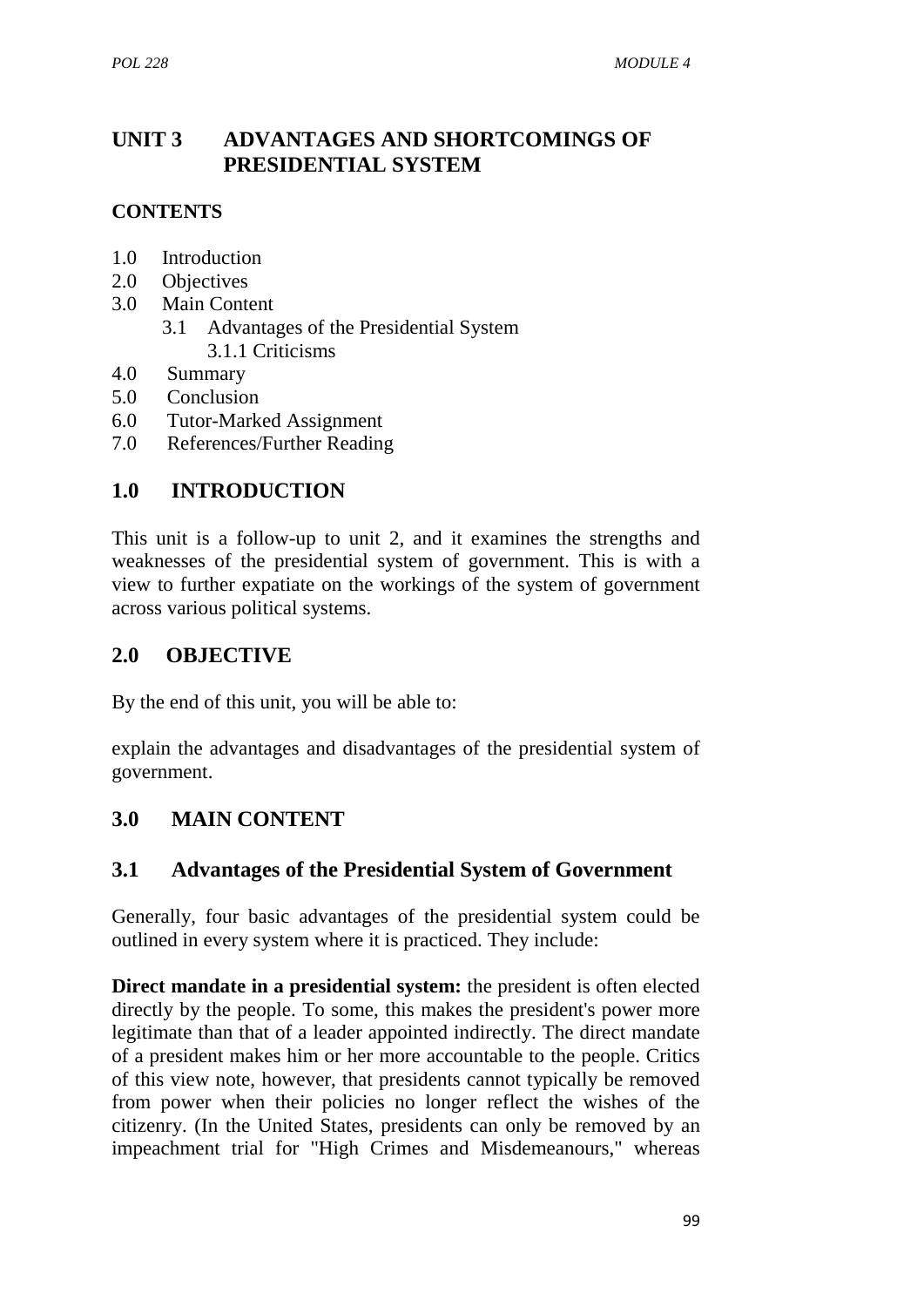prime ministers can typically be removed if they fail a motion of confidence in their government).

**Separation of Powers:** A presidential system establishes the presidency and the legislature as two parallel structures. Supporters claim that this arrangement allows each structure to supervise the other, preventing abuses. The fact that a presidential system separates the executive from the legislature is sometimes held up as an advantage, in that each branch may scrutinise the actions of the other. In a parliamentary system, the executive is drawn from the legislature, making criticism of one by the other considerably less likely. A formal condemnation of the executive by the legislature is often regarded to be a vote of no confidence.

**Speed and decisiveness:** a president with strong powers can usually enact changes quickly. Some proponents of presidential system claim that the system can respond more rapidly to emerging situations than parliamentary ones. However, in divided government, where the presidency and the legislature are controlled by different parties, it can restrain the excesses of both parties, and guarantee bipartisan input into legislation.

**Stability:** a president, by virtue of a fixed term, may provide more stability than a prime minister who can be dismissed at any time.

**Emergencies and survival:** presidential systems are more able to survive emergencies. A country under enormous stress may be better off being led by a president with a fixed term than rotating premierships. France during the Algerian controversy switched to a semi-presidential system as did Sri Lanka during its civil war, while Israel experimented with a directly elected prime minister in 1992.

**Fixed electoral calendar:** elections calendar are fixed in a presidential system and there is no room for arbitrary fixing of election dates.

#### **Criticisms**

Generally, three basic disadvantages of the presidential systems have been identified by scholars. They are:

1. **Tendency towards authoritarianism: w**inning the presidency is a winner-take-all, zero-sum prize. Once elected a president can not only marginalize the influence of other parties, but can exclude rival factions in his own party as well, or even leave the party whose ticket he was elected under. When the president and legislature are in disagreement and government is not working effectively, there is a powerful incentive to employ extra constitutional manoeuvres to break the deadlock. For example,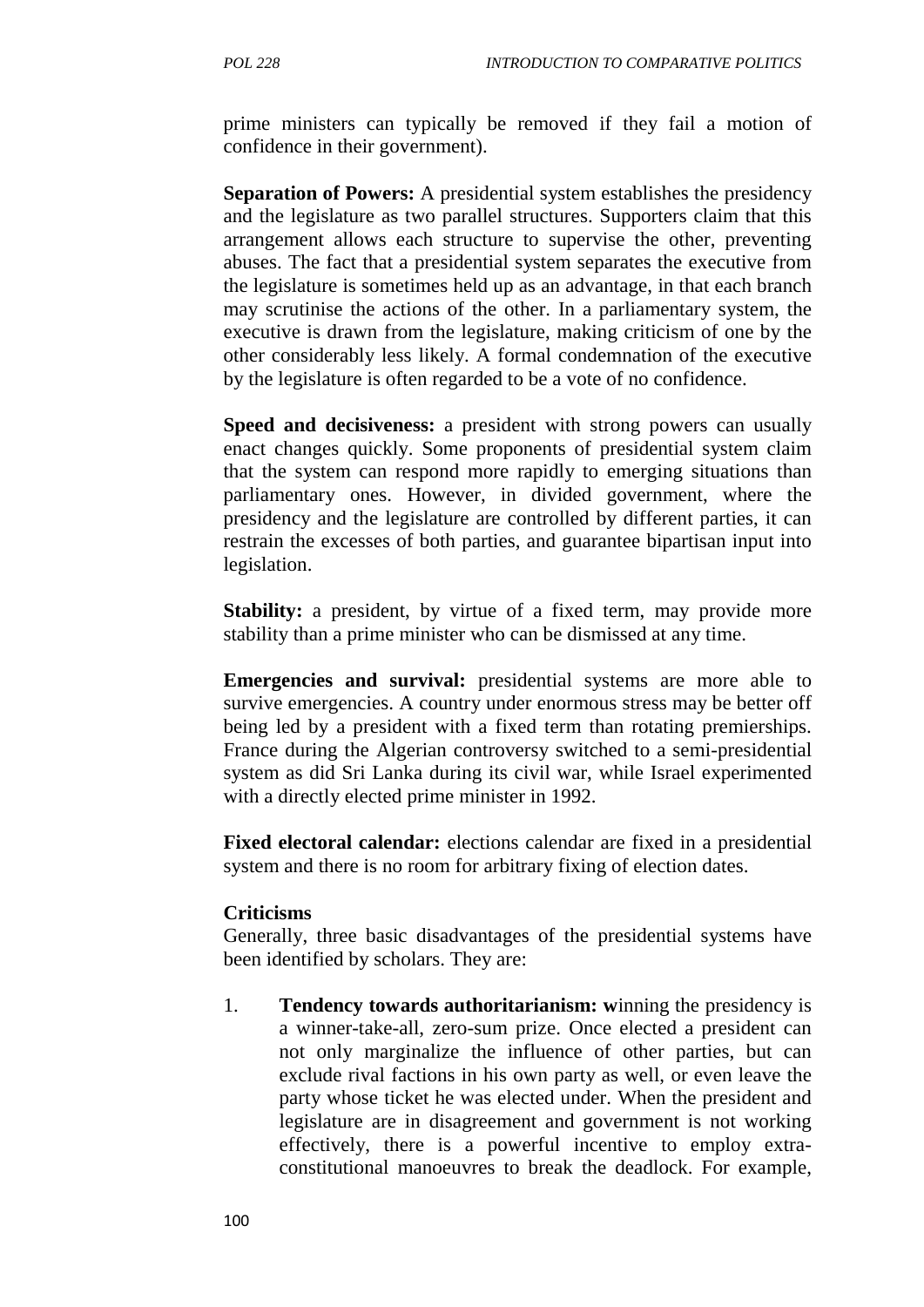President Muhammadu Buhari and National Assembly led by Senate President Bukola Saraki and Speaker Honourable Yakubu Dogara from 2015 to 2019. Even though, the same party controlled both the executive and legislature, oftentimes, there was no common ground for mutual agreement.

- 2. **Separation of powers:** presidential system does not offer voters the kind of accountability seen in parliamentary systems. It is easy for either the president or Congress to escape blame by blaming the other.
- 3. **Impediments to leadership change:** another problem of presidentialism is that it is often difficult to remove a president from office early. The procedure is often long, arduous and cumbersome. In parliamentary systems, unpopular leaders can be quickly removed by a vote of no confidence, a procedure which is reckoned to be a "pressure release valve" for political tension.

Slow in meeting citizen's needs: presidential systems are slow in responding to their citizens' needs. Often, the checks and balances make action extremely difficult.

#### **SELF-ASSESSMENT EXERCISE**

What are the attractive factors in the presidential system in countries where it has been adopted?

### **4.0 SUMMARY**

This unit has attempted to examine the strength and weaknesses of the presidential system of government. It gives us an insight into why some countries prefer this system to another.

### **5.0 CONCLUSION**

It is clear from the above that countries that adopt one form of government or the other do so for various reasons. However, the unit has shown that the same attractive factor in a system of government can also be an aberration to that system. For instance, while separation of powers inherent in the presidential system allows for checks and balances, it can also lead to avoidable bottlenecks in the discharge of governmental functions. These are issues the student must take into account as you study the different forms of government across various political systems.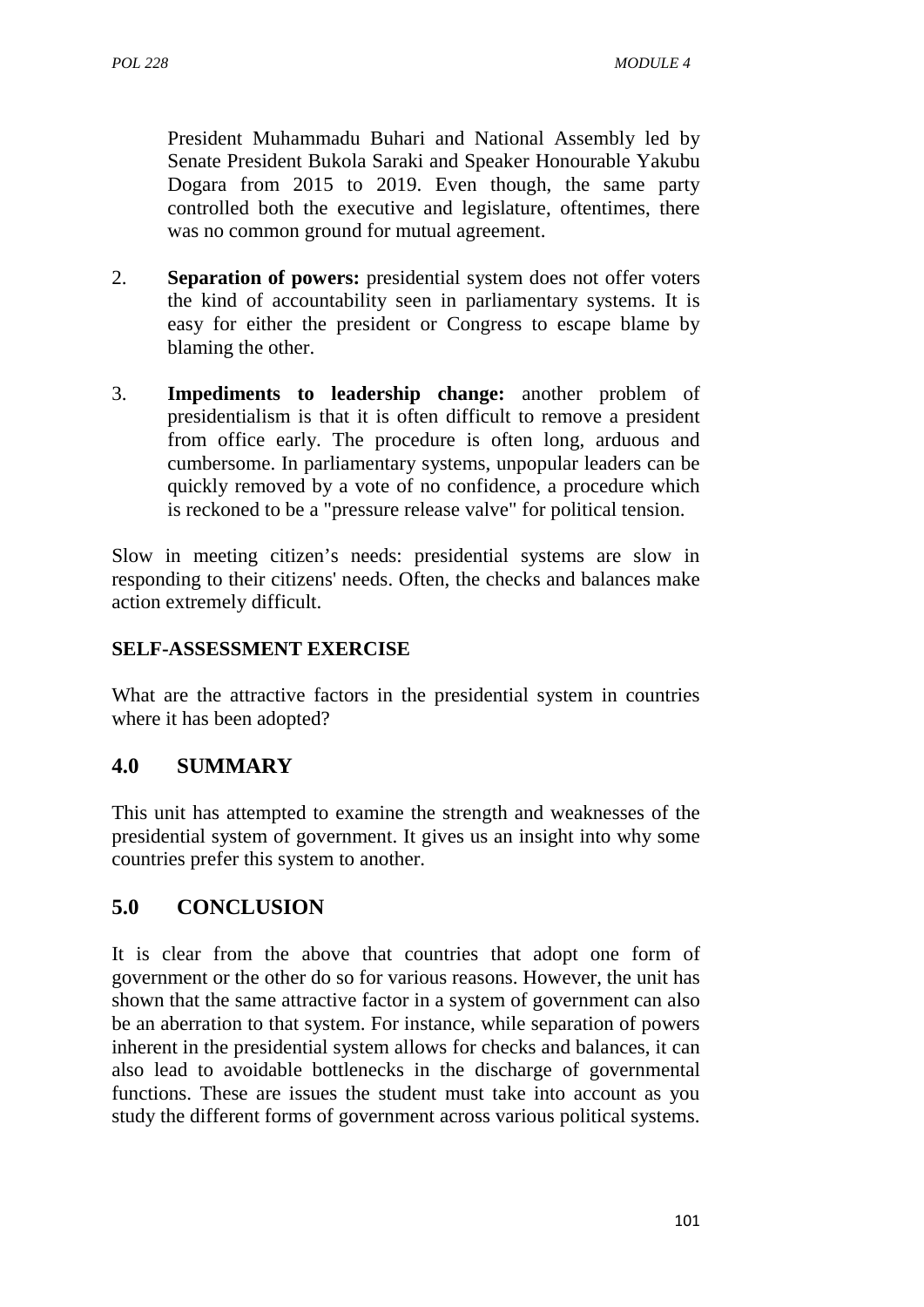#### **6.0 TUTOR-MARKED ASSIGNMENT**

Why is the presidential system a more preferred option than the other forms of government and what its inherent inadequacies?

#### **7.0 REFERENCES/FURTHER READING**

- Remy, R. United States Government: Democracy in Action, New York: Glencoe.
- Keefe, W. (1998). *Parties, Politics and Public Policy in America*. Washington D.C.: CQ Press,
- Ragsdale, L. & J. T. John, "The Institutionalisation of the American Presidency 1924-92", American Journal of Political Sciences, vol. 41, no 4, 1997.
- Neustadt, R.E. "Presidential Government," in International Encyclopaedia of the Social Sciences, Crowell Collier and Macmillan, Inc., New York, 1968, vol. 1, pp 473-477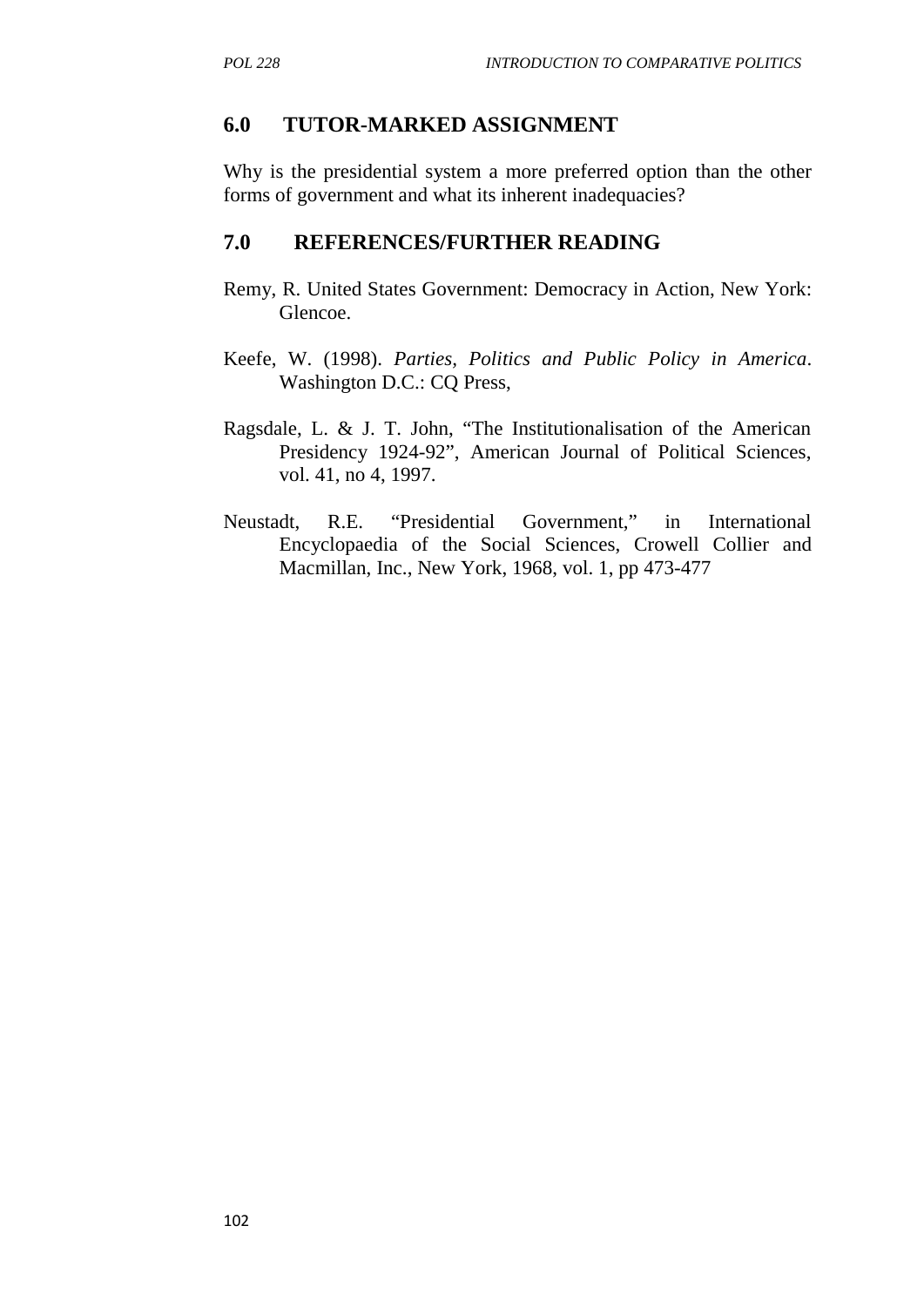## **UNIT 4 COMPARING THE PRESIDENTIAL AND PARLIAMENTARY SYSTEM**

### **CONTENTS**

- 1.0 Introduction
- 2.0 Objectives
- 3.0 Main Content
	- 3.1 Differences between the Presidential and Parliamentary Systems of Government
	- 3.2 Comparing the British and American Model
- 4.0 Summary
- 5.0 Conclusion
- 6.0 Tutor-Marked Assignment
- 7.0 References/Further Reading

### **1.0 INRODUCTION**

Having examined the significant features of both the presidential and parliamentary systems of government, this unit attempts at making a comparative assessment of both systems along certain identifiable parameters. In doing this, the Unit adopts the American and British models as the basis for comparison. In countries where we have an overlap of both systems, the Unit also points that out.

### **2.0 OBJECTIVE**

By the end of this unit, you will be able to:

Undertake a comparative assessment of both the parliamentary and presidential systems of government with particular reference to the British and American models.

## **3.0 MAIN CONTENT**

### **3.1 Differences between the Presidential and Parliamentary System**

A number of key theoretical differences exist between a presidential and a parliamentary system:

1. In a presidential system, the central principle is that the legislative and executive branches of government should be separate. This leads to the separate election of president, who is elected to office for a fixed term, and only removable for gross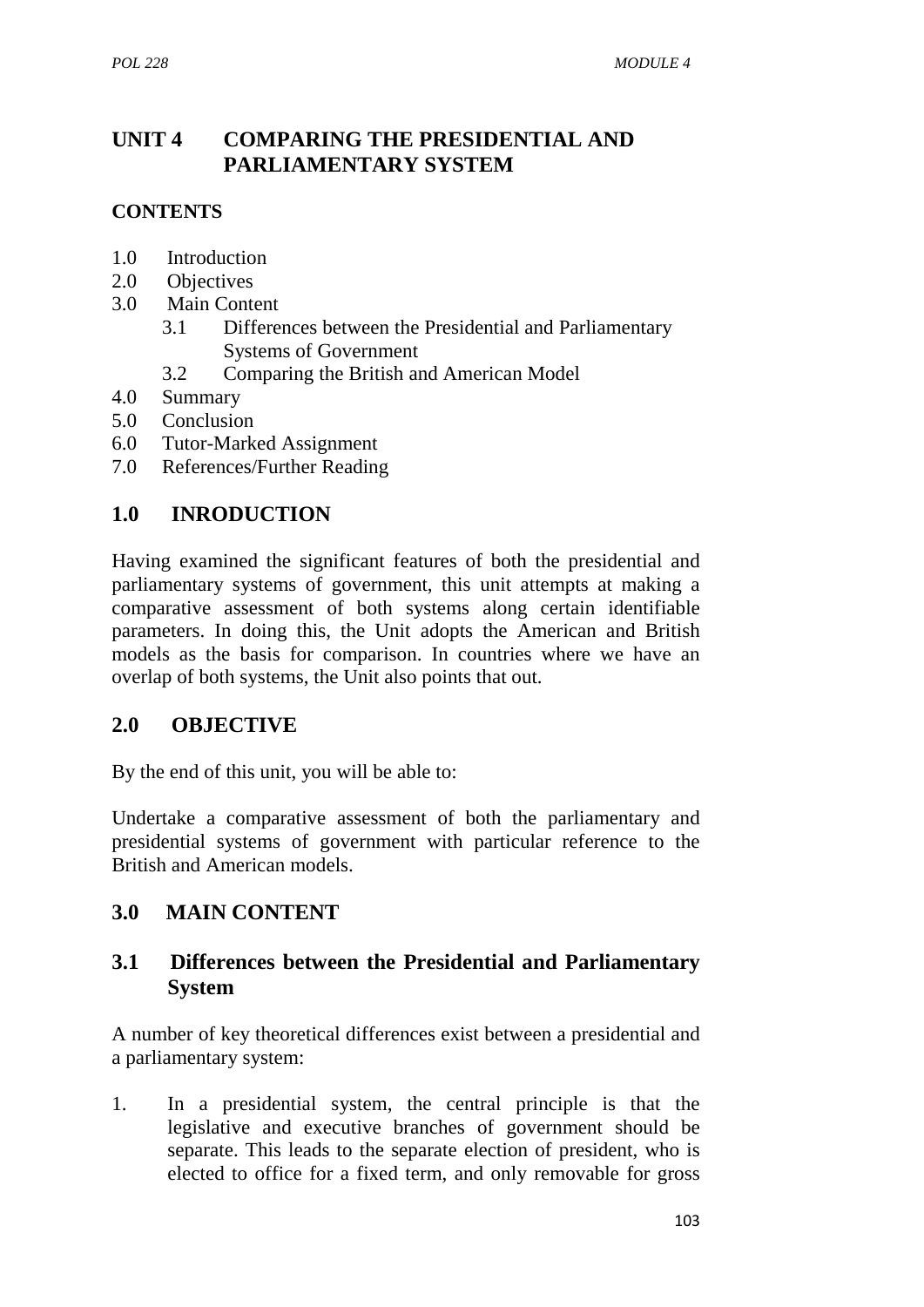misdemeanour by impeachment and dismissal. In addition, he or she does not need to choose cabinet members commanding the support of the legislature. By contrast, in a parliamentary system, the executive branch is led by a council of ministers, headed by a Prime Minister, who are directly accountable to the legislature and often have their background in the legislature (regardless of whether it is called a *"parliament"*, a *"diet"*, or a *"chamber"*). In parliamentary systems of government, the legislature is formally supreme and appoints a member from its house as the prime minister, which acts as the executive. In separation of powers doctrine, the legislature in a presidential system is considered a power branch which is coequal to and independent of the both the judiciary and the executive. In addition to enacting laws, legislatures usually have exclusive authority to raise taxes and adopt the budget and other money bills

2. As with the president's set term of office, the legislature also exists for a set term of office and cannot be dissolved ahead of schedule in a presidential system. By contrast, in parliamentary systems, the legislature can typically be dissolved at any stage during its life by the head of state, usually on the advice of either Prime Minister alone, by the Prime Minister and cabinet, or by the cabinet.

The primary components of a legislature are one or more *chambers* or *houses*: assemblies that debate and vote upon bills. A legislature with only one house is called unicameral. A bicameral legislature possesses two separate chambers, usually described as an upper house and a lower house, which often differ in duties, powers, and the methods used for the selection of members. Much rarer version has been tricameral legislatures; the most recent existed in the waning years of white-minority rule in South Africa.

3. In most parliamentary systems, the lower house is the more powerful house while the upper house is merely a chamber of advice or review. However, in presidential systems, the powers of the two houses are often similar or equal. In federations, it is typical for the upper house to represent the component states; the same applies to the supranational legislature of the European Union. For this purpose, the upper house may either contain the delegates of state governments, as is the case in the European Union and in Germany and was the case in the United States before 1913, or be elected according to a formula that grants equal representation to states with smaller populations, as is the case in Australia and the modern United States.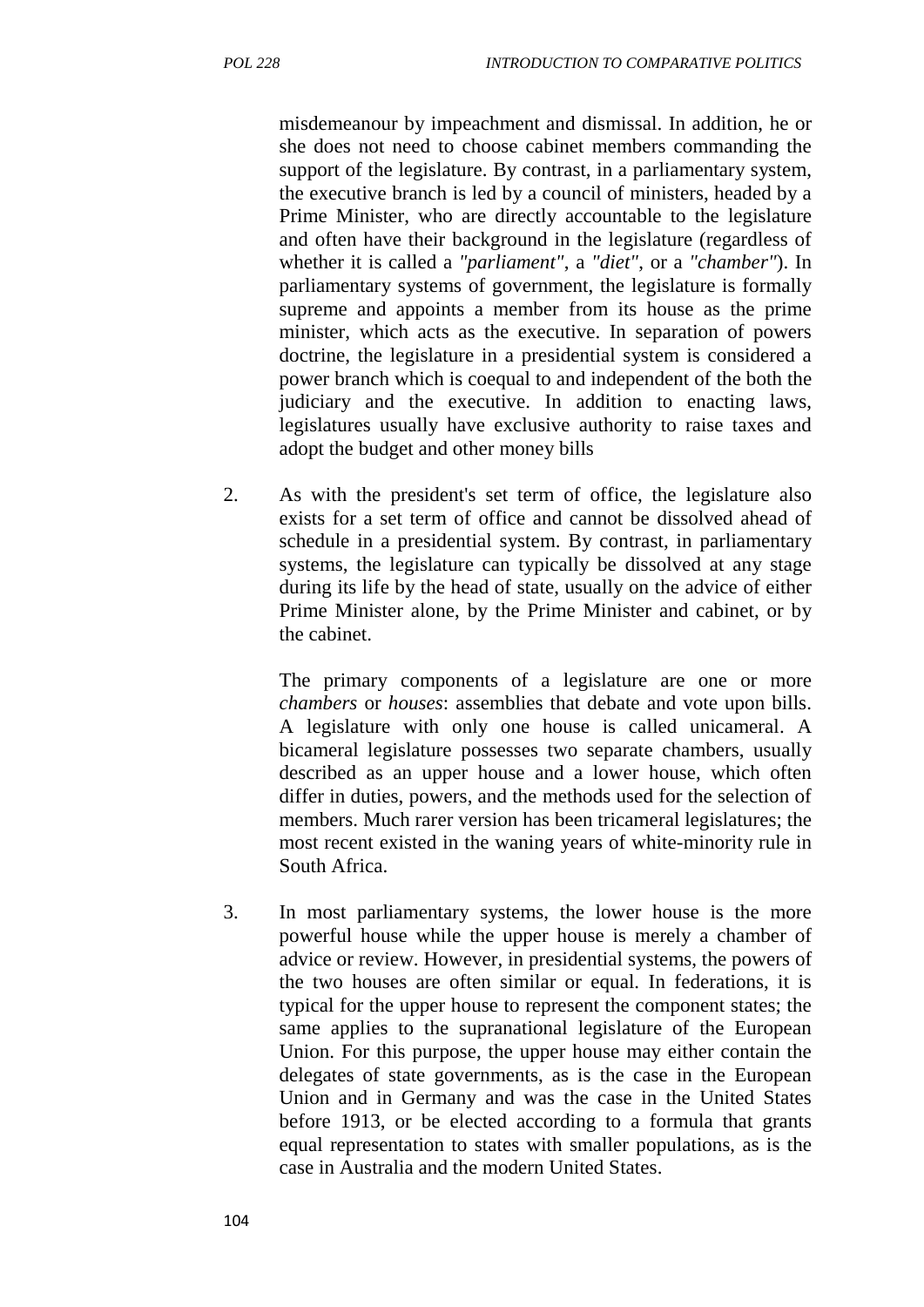- 4. In a presidential system, the president usually has special privileges in the enactment of legislation, namely the possession of a power of veto over legislation of bills, in some cases subject to the power of the legislature by weighed majority to override the veto. However, it is extremely rare for the president to have the power to directly propose laws, or cast a vote on legislation. The legislature and the president are thus expected to serve as checks and balances on each other's powers.
- 5. Presidential system presidents may also be given a great deal of constitutional authority in the exercise of the office of Commander in Chief, a constitutional title given to most presidents. In addition, the presidential power to receive ambassadors as head of state is usually interpreted as giving the president broad powers to conduct foreign policy. Though semi presidential systems may reduce a president's power over day to day government affairs, semi-presidential systems commonly give the president power over foreign policy.
- 6. Presidential systems also have fewer ideological parties than parliamentary systems. Sometimes in the United States, the policies preferred by the two parties have been very similar. In some developing countries, differences between political parties are only in terms of personality, and perhaps the ethnic background of political parties, as elections are rarely fought or won on issues.

#### **Overlapping Elements**

However, in practice, elements of both systems overlap. Though a president in a presidential system does not have to choose a government answerable to the legislature, the legislature may have the right to scrutinize his or her appointments to high governmental office, with the right, on some occasions, to block an appointment. In the United States and Nigeria, for example, many appointments must be confirmed by the Senate. By contrast, though answerable to parliament, a parliamentary system's cabinet may be able to make use of the parliamentary 'whip' (an obligation on party members in parliament to vote with their party) to control and dominate parliament, reducing parliament's ability to control the government.

#### **SELF-ASSESSMENT EXERCISE**

Discuss the statement that "in spite of the theoretical differences between the presidential and parliamentary systems of government, there exist some overlapping elements".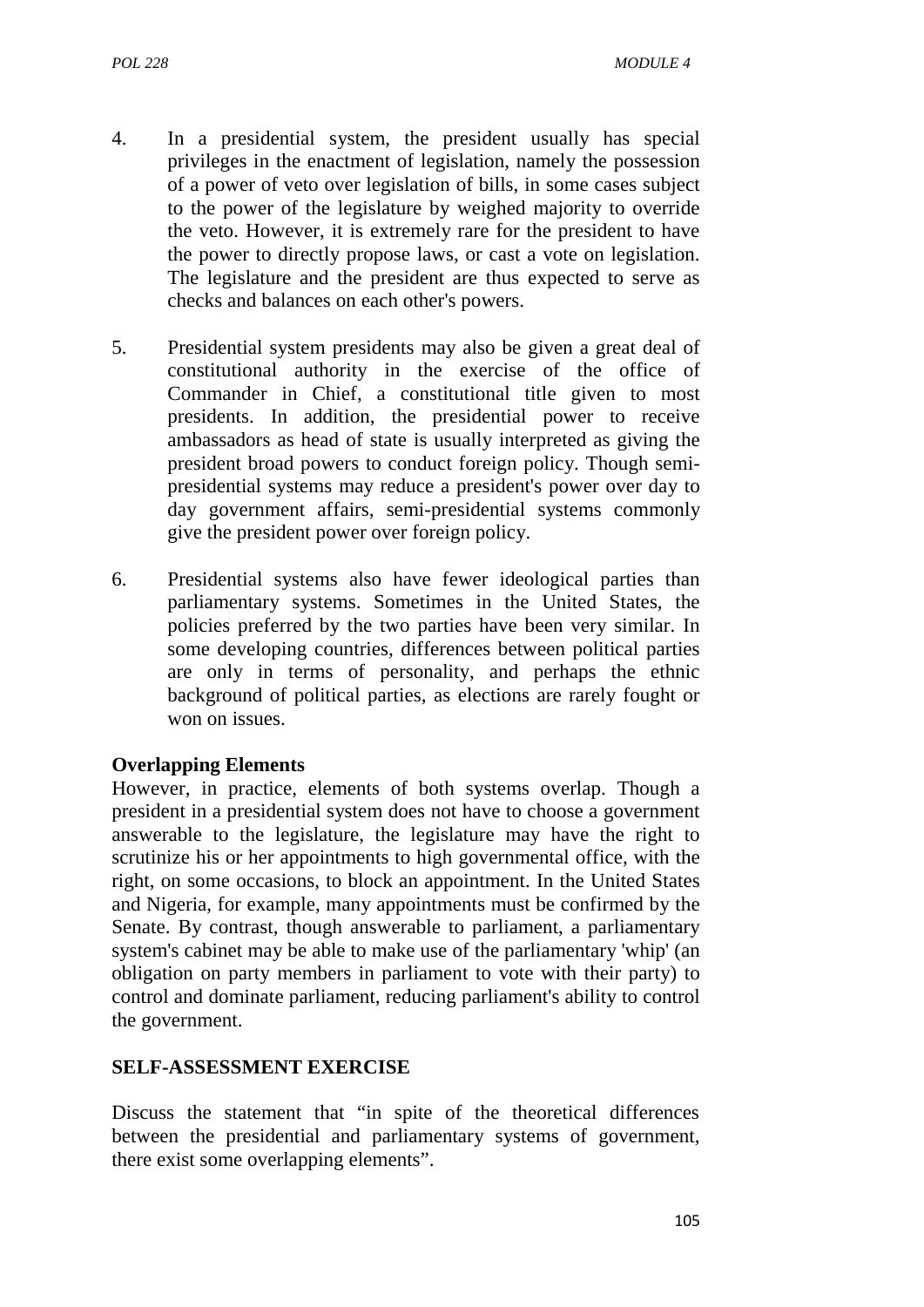## **3.2 Comparing the British and American Models**

The presidential system of the United States and the parliamentary system of Britain share some characteristics and differ in many other respects. The two case studies are being assessed along the following parameters

#### **1 The Legislature**

The primary purpose of a legislature in any constitutional democracy is to enact laws. However, the specific institutional environment in which this is done differs in a significant way from one type of system to another. In fact, the most fundamental difference is one of principle i.e. the principle of parliamentary sovereignty. This major principle distinguishes Britain from most other democratic countries. Parliament may enact any law it likes and no other body can set the law aside on the grounds that it is unconstitutional or undesirable. Conversely, the American system places the constitution above even the congress.

Despite these fundamental differences, certain functions performed by the legislative branches under both systems are essentially the same, for example either congressional or parliamentary approval is required to legitimise any new law. Also, both legislatures serve as forums in which political, economic, and social issues are debated. Both congress and parliament represent the true symbols of representative democracy.

### **2 Legislative Independence**

Although the powers of congress are limited by the constitution, U.S legislatures have far more latitude than their British counterpart. Parliament is normally bicameral, but real legislature power is concentrated in the members of House of Commons. The prime minister and cabinet usually do not make policy without first consulting influential MPs, and cabinet domination of parliament is strictly supported by party discipline. Congress presents an entirely different picture. Both its 435-member House and its 100-member senate are powerful bodies whose consent is necessary before any measure can be enacted into law. In addition, representatives and senators tend to be locally oriented rather than national constituencies. They are elected to promote local interests and have the freedom to vote accordingly.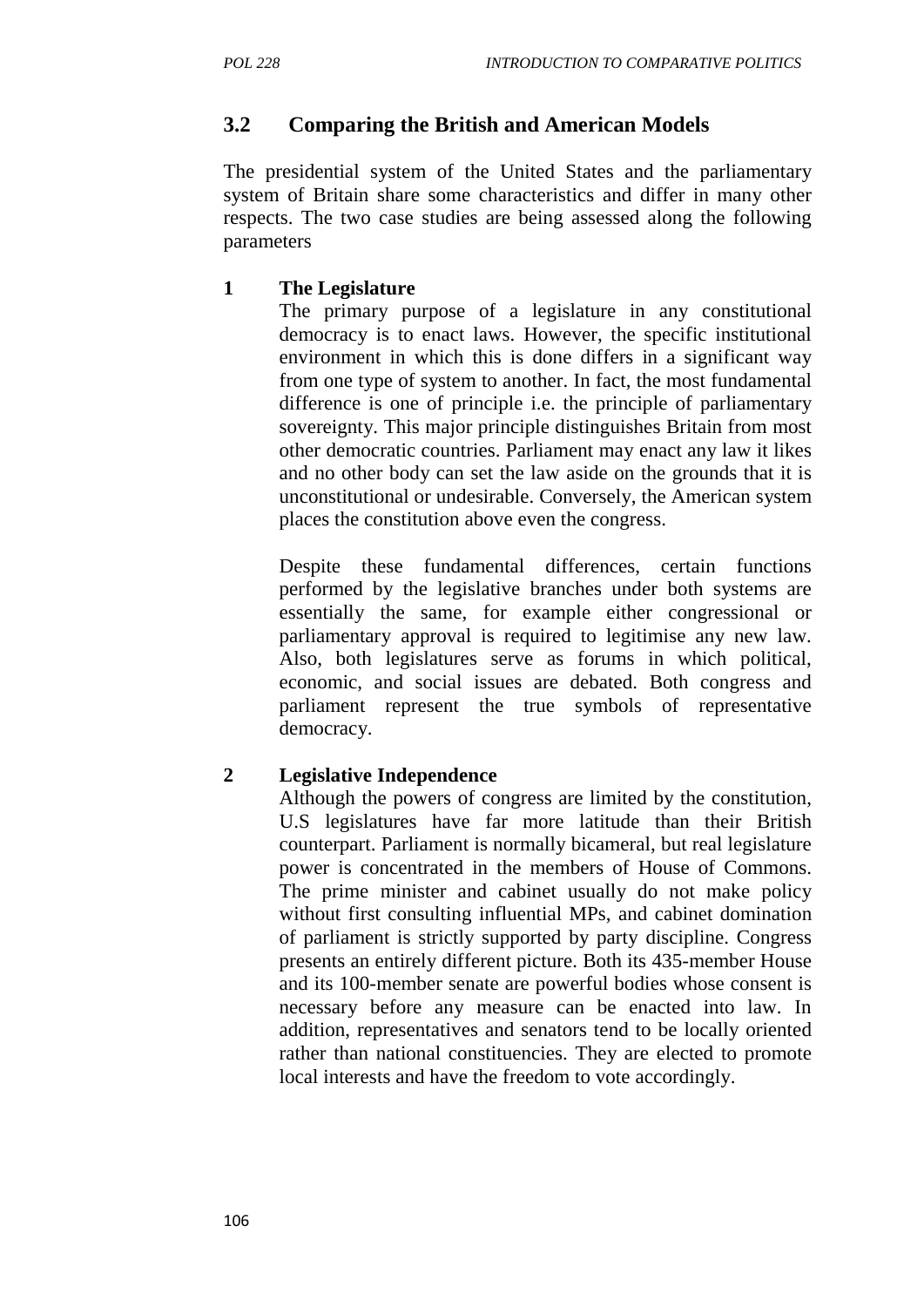#### **3 Legislative Predictability**

The greater independence called legislators under the presidential system makes congress a much more unpredictable institution than its British counterpart. In Britain, a party that wins a national election by a clear mandate is presumed to have a popular mandate to carry out its campaign promises. Although disagreement may arise within the ranks of the governing party, but the general tone and direction of the government are usually clear before parliament. U.S election is different in many ramifications in this respect. Even in presidential election years when the presidency and vice-presidency, one-third of senate seats, and all House seats are contested no clear national consensus may emerge. If at all it emerges, it is possible that no legislative consensus may emerge.

#### **4 Structural Complexity**

In congress, there is fragmentation of authority and power which makes its structure notably more complex than that of the British parliament. There are six significant standing committees in the entire House of Commons. These committees are not even specialized; their twenty to fifty members consider bills without reference to subject matter. They lack power to call hearings or solicit export testimony, they cannot table a bill, at best they can make technical adjustment in its language. In summary, committees work in parliament is unexciting and uneventful. By contrast, parliament's committee system of the U.S congress has no less than fifteen specialised committees. These committees have numbers subcommittees, with each charged with even more specialized tasks. In addition, committees and subcommittees have the power to hold hearings and subpoena witnesses as part of routine investigations into executive branch programme and operations.

#### **5 Watchdog Role**

The congress performs watchdog role, which takes various shapes. Policy review can occur at any point in the legislative process (during the authorisation and appropriation phases of the budgetary process e.g. by means of investigations and hearing). The British parliamentary system stands in sharp contrast to this.

#### **6 The Executive-Legislative Nexus**

Another key difference between the two political systems lies in the extent to which the legislature is involved in determining the composition of the executive branch. In parliamentary system, parliament plays a key role in determining the composition of a new administration (the cabinet). The prime minister heads the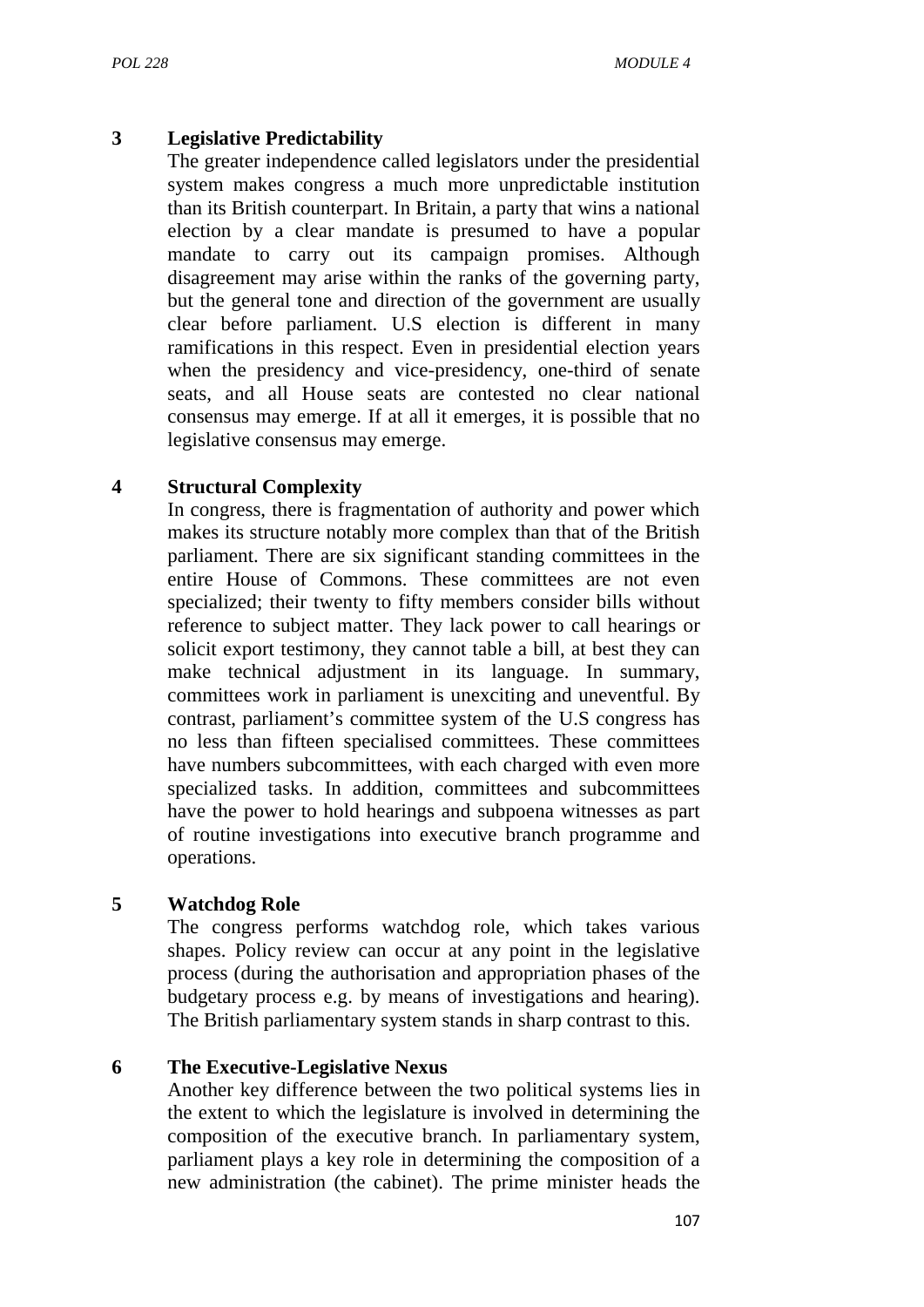majority party in parliament, and the cabinet comprises of parliament leaders. In fact, the parliamentary system blurs the distinctions between legislature and executive powers; it is often difficult to determine where the authority of one branch starts and that of the other ends.

This fusion of power is not the case under the presidential system of government. Unlike senators and representatives, presidents are elected by natural majorities and the presidency derives its powers from a separate section of the constitution. Although congress does have some influence through ratification of executive ministerial nominees.

#### **SELF-ASSESSMENT EXERCISE**

From a comparative assessment of both the United States and Britain, discuss the view that the type of government a country practices is determined largely by the nature of its parliament.

### **4.0 SUMMARY**

In this unit, we have attempted to compare and contrast the presidential and parliamentary systems of government, looking first at some theoretical assumptions underlining both, and then at the practical institutions in both the United States of America and Britain. It is however observed that in spite of these fundamental issues of differences, certain overlapping elements in the structures of government operating both systems can be identified.

### **5.0 CONCLUSION**

The presidential and parliamentary systems have their peculiar characteristics, but they are not mutually exclusive, given some interface that are easily discernible. Students must note this particular point in order to avoid some of the limitations inherent in comparison, as earlier pointed out in other units.

### **6.0 TUTOR MARKED ASSIGNMENT**

- 1. Compare the workings of the legislature in the United States of America and Britain.
- 2. Explain areas of convergence and divergence in both the presidential and parliamentary systems of government.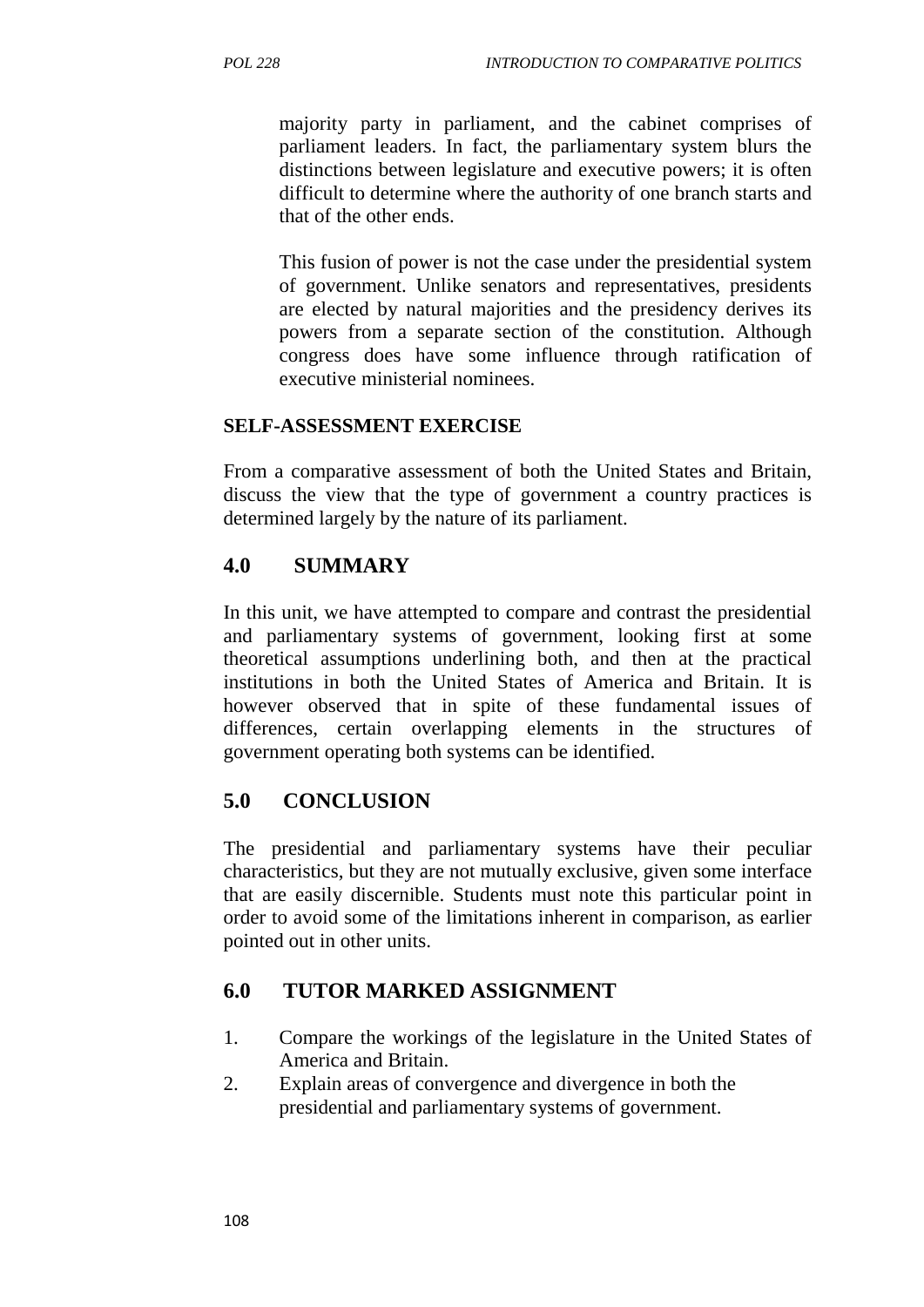#### **7.0 REFRENCES/FURTHER READING**

- Remy, R. United States Government: Democracy in Action, New York: Glencoe.
- Keefe, W. (1998). Parties, Politics and Public Policy in America. Washington D.C.: CQ Press,
- Ragsdale, L. & J. T. John, "The Institutionalisation of the American Presidency 1924- 92", American Journal of Political Sciences, vol. 41, no 4, 1997.
- Neustadt, R.E. "Presidential Government," in International Encyclopaedia of the Social Sciences, Crowell Collier and Macmillan, Inc., New York, 1968, vol. 1, pp 473-477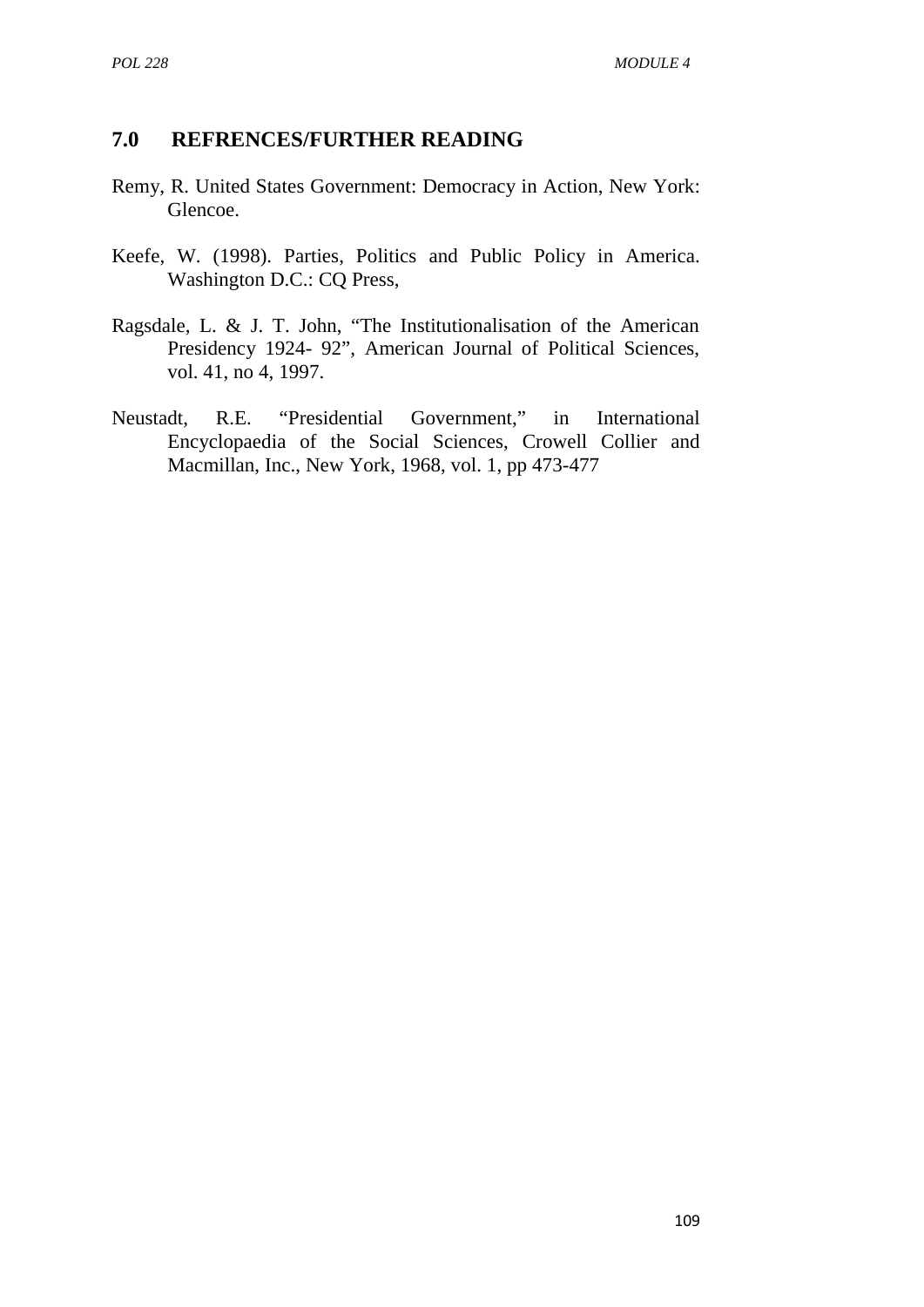## **UNIT 5 THE JUDICIARY IN COMPARATIVE PERSPECTIVE**

#### **CONTENTS**

- 1.0 Introduction
- 2.0 Objectives
- 3.0 Main Content
	- 3.1 The Place of the Judiciary
	- 3.2 The Rule of Law and Judicial Independence: A Comparative Perspective
		- 3.2.1 Rule of Law and Judicial Independence in Canada
		- 3.2.2 Rule of Law and Judicial Independence in Sub‐Sahara Africa
- 4.0 Summary
- 5.0 Conclusion
- 6.0 Tutor-Marked Assignment
- 7.0 References/Further Reading

### **1.0 INTRODUCTION**

This unit addresses some salient issues on the institution of the Judiciary as an arm of government. It discusses the centrality of the Judiciary in the entrenchment of due process, rule of law and good governance. Also, the unit examines certain critical issues that are considered fundamental to the independence of the Judiciary in every country. These are the constitution, security of tenure and financial independence of judicial officers. In analysing these issues, the judiciary in Canada and sub-Saharan Africa were taken as the case studies.

### **2.0 OBJECTIVE**

By the end of this unit, you will be able to:

explain the workings of the judiciary and discuss the divergence in their performances across different political contexts.

### **3.0 MAIN CONTENT**

### **3.1 The Place of the Judiciary**

The Judiciary as a branch of government is also known as the rule adjudication department of the government. Precisely, it may be defined as the third organ of government concerned with the job of doing justice. It interprets law and awards punishments for the violation of laws. The primary objective of any political system is to protect the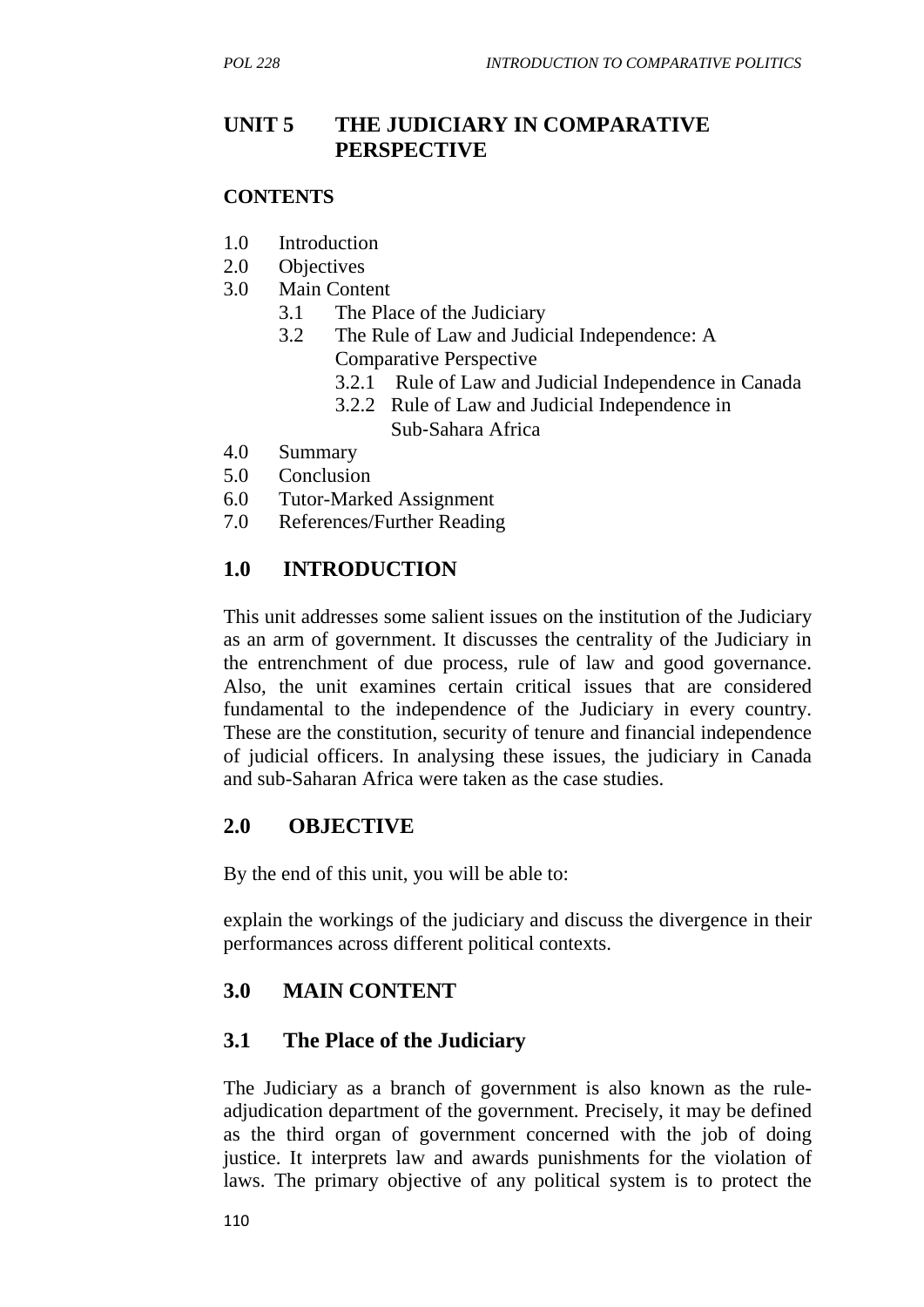rights of the individual, and this work is done by the judicial organ of the government. In liberal democratic systems, the judicial system is said to be characterised by such concepts as impartiality, consistency, openness, predictability and stability. All citizens, in theory, are equal before the law, the legal results of certain actions may be reasonably foreseen, and legal procedure is known and will follow certain patterns. This is what is sometimes meant by "the rule of law".

It is hard to think of a political system that does not trumpet its commitment to "the rule of law," based on the principle that citizens are better off when the political system establishes rules for all to follow, rather than subjecting citizens either to arbitrary rule or to anarchy. By entrusting the interpretation and enforcement of laws to legal specialists, the government agrees to abide by its own laws, and the courts can rule against the government to uphold the "laws of the land." The Rule of Law is an ancient principle. Uncontrolled use of power and discretion by those who governed, coupled with the unpredictability of rule by men in governing society caused a lot of dissatisfaction and eventually gave birth to government of laws. The rule of law became overriding such that both the rulers and the ruled became subject to the sanctity of the law. The scrupulous adherence to the rule of law is the only way to ensure justice, development, well-being, peace and security for this and future generations. Without a vigorous rule of law, defended by an independent judiciary, rights are not safe and the equality and dignity of all citizens are at risk.

The rule of law is defined variously. It means that everyone is subject to the sanctity and discipline of the law and that no one, whether the ruler or the ruled, sits above the law. No person or particular branch of government may rise above the law and no branch of government should consider itself to have unlimited powers. This entails that there are established rules known, accepted and which must be respected by all. Such laws must be those that reflect the will and the morals of society expressed neutral, clear and objective manner. The rule of law also entails that citizens can only be constrained or punished for violation of the law and in accordance with the law. This is called the *principle of boundedness* in relation to the rule of law. The rule of law implies the existence of just laws, which make the legal system predictable, fair and transparent; a legal system supported by effective judicial institutions aimed at protecting citizens against arbitrary use of power by state authority and lawless acts. As the bulwark of society, the rule of law is regarded as a reliable long-term bulwark against the abuse of state power. Once the rule of law is breached, society would not function in peace. The effective operation of the rule of law, confines those with power, whether in government or commercial corporations or the media or, in some societies and contexts, social or religious groups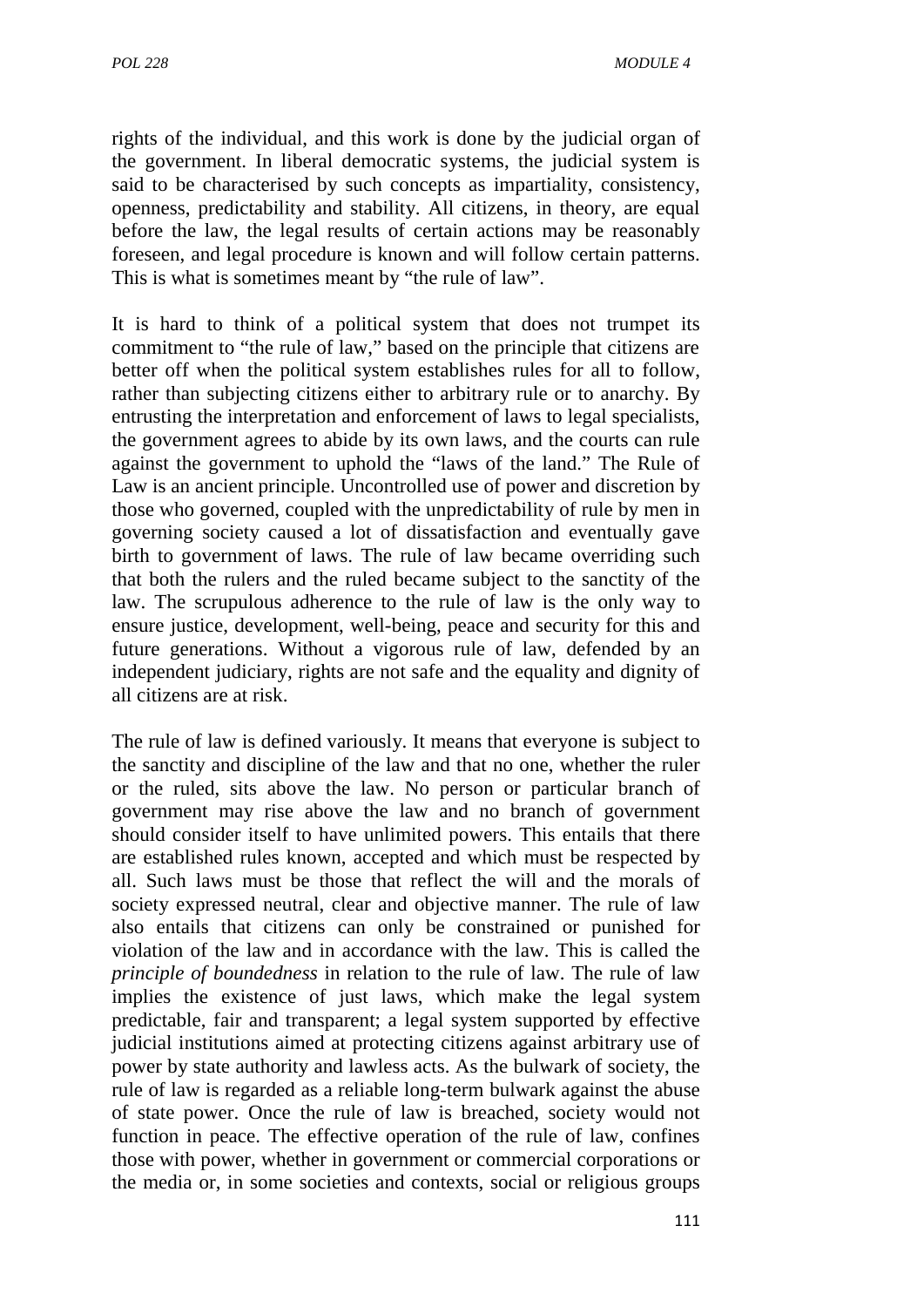or trade unions. Both the substantive and the procedural laws should aim at resolving disputes in a fair manner. Such set of laws must provide a framework for majority rule as in democracy, while at the same time protecting minority rights. A distinction has often been drawn between *rule of law and rule by law*. There will be a rule by law where unjust and oppressive laws are enacted and used to exercise governmental power over opponents of the government. The rule of law requires that it be recognised in the constitution of the country, the foundation and framework for orderly government and democracy with appropriate checks and balances. It is a theory of governance which relies upon a series of legal and social constraints designed to promote order and to prevent arbitrary and unreasonable exercise of government power. This is a government and a democracy of adequate and effective participation by the public in selecting leaders and in making laws with full protection for minority rights within majority rule; a democracy that allows for meaningful public input in policy making through free speech, free press, freedom of assembly and public discourse. Most importantly, rule of law requires an independent judiciary which is impartial and effective. An independent judiciary is regarded as the cornerstone of the Rule of law because it facilitates effective application of the Rule of Law. In drawing up the connection between the rule of law and the independence of the Judiciary it is critical to appreciate that the existence of an independent, impartial and effective judiciary is a fundamental aspect of the rule of law.

The independence of the judiciary is widely considered to be the foundation of observance of human rights and the rule of law, which in turn is considered to be a cornerstone of democracy. Thus, human rights, the independence of the judiciary, the rule of law and democracy are so closely related that they stand indispensable to each other in the pursuit of personal well-being. The judicial independence is part of the checks and balances in the process of democratic governance and in upholding of human rights.

Judicial independence as a concept means court autonomy from other actors to the extent that a court is able to make decisions free of influence from other political actors, and to pursue its goals without having to worry about the consequences from other institutions, it is independent. That is, courts should not be subject to improper influence from the other branches of government, or from private or partisan interests. The greater the level of input that these other actors have on the court's personnel, case selection, decision rules, jurisdiction, and enforcement of laws, the less independent it is. In other words, judicial independence is equated with the court's ability to act sincerely according to its own preferences and judgments. It encompasses the idea that individual judges and the judicial branch as a whole should work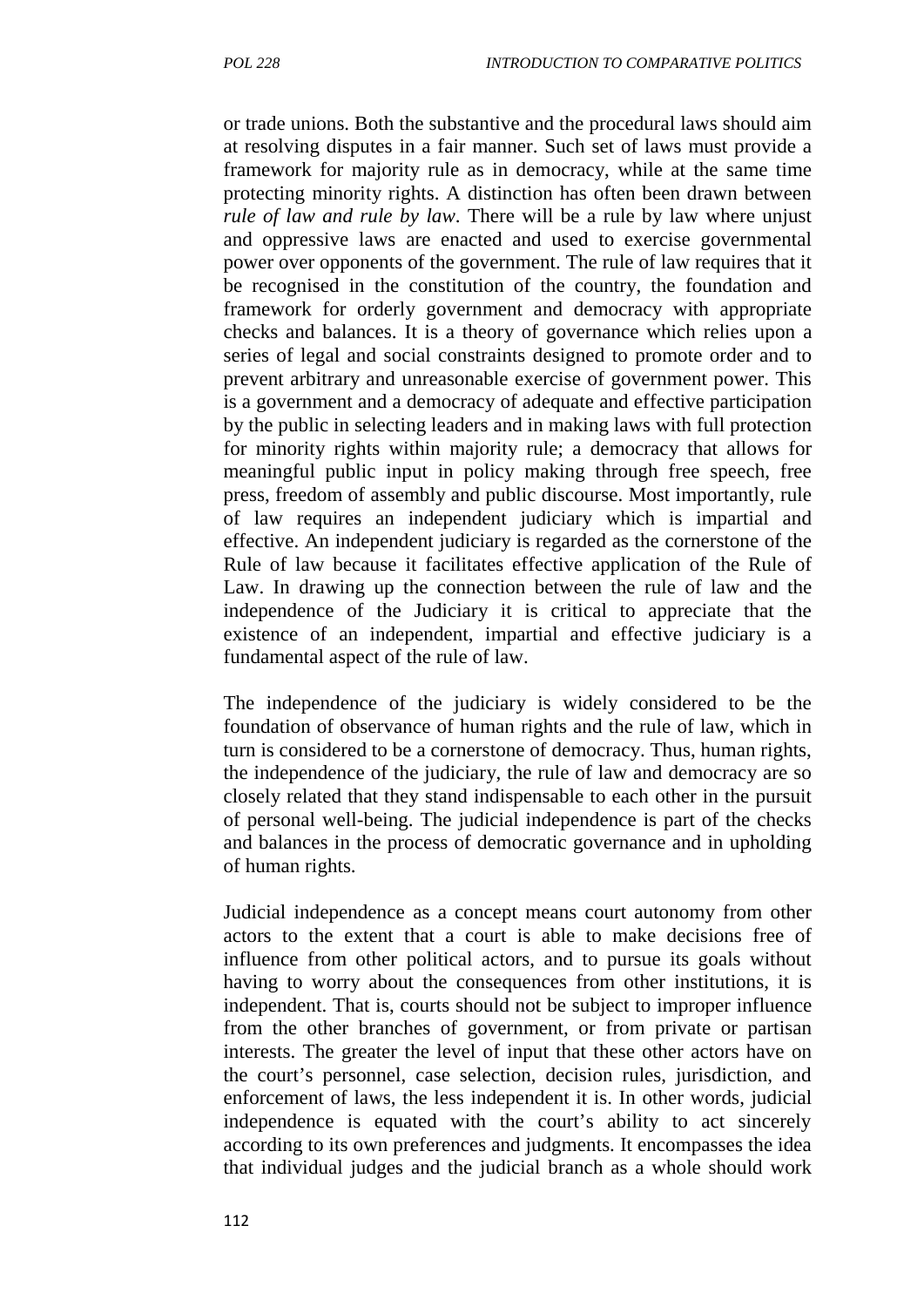free of ideological influence. Scholars have broken down the general idea of judicial independence into two distinct concepts: decisional independence and institutional, or branch, independence. Decisional independence refers to a judge's ability to render decisions free from political or popular influence based solely on the individual facts and applicable law. Institutional independence describes the separation of the judicial branch from the executive and legislative branches of government.

#### **SELF-ASSESSMENT EXERCISE**

Distinguish between the rule of law and the rule by law within the context of your understanding of the Judiciary in a political system.

### **3.2 The Rule of Law and Judicial Independence: A Comparative**

Perspective Unit of Analysis

- **1. The Constitution:** The constitution of a country is the essential bulwark of the principle of the independence of the judiciary and constitutional guarantees are critical for the entrenchment, preservation and promotion of the independence of the judiciary. A formal constitutionally entrenched, independent judiciary is essential and a necessary pre-condition to functional and substantive judicial independence.
- **2. Security of Tenure:** One way to promote judicial independence is by granting life tenure or long tenure for judges, which ideally frees them to decide cases and make rulings according to the rule of law and judicial discretion, even if those decisions are politically unpopular or opposed by powerful interests.
- **3. Financial Security:** Financial security means the security of salary or other remuneration, and, where appropriate, security of pension.

### **3.2.1 Rule of Law and Judicial Independence in Canada Constitutional Provision**

The rule of law and Judicial independence as a constitutional principle is fundamental to the Canadian system of government. Canada has a comprehensive, well-established structure for guaranteeing the independence of the judiciary and the rule of law. In Canada, the independence of the federally appointed judiciary is guaranteed by the Canadian constitution, more specifically, sections 96 to 100 of the *Constitution Act*, 1867, (which provide for the appointment of superior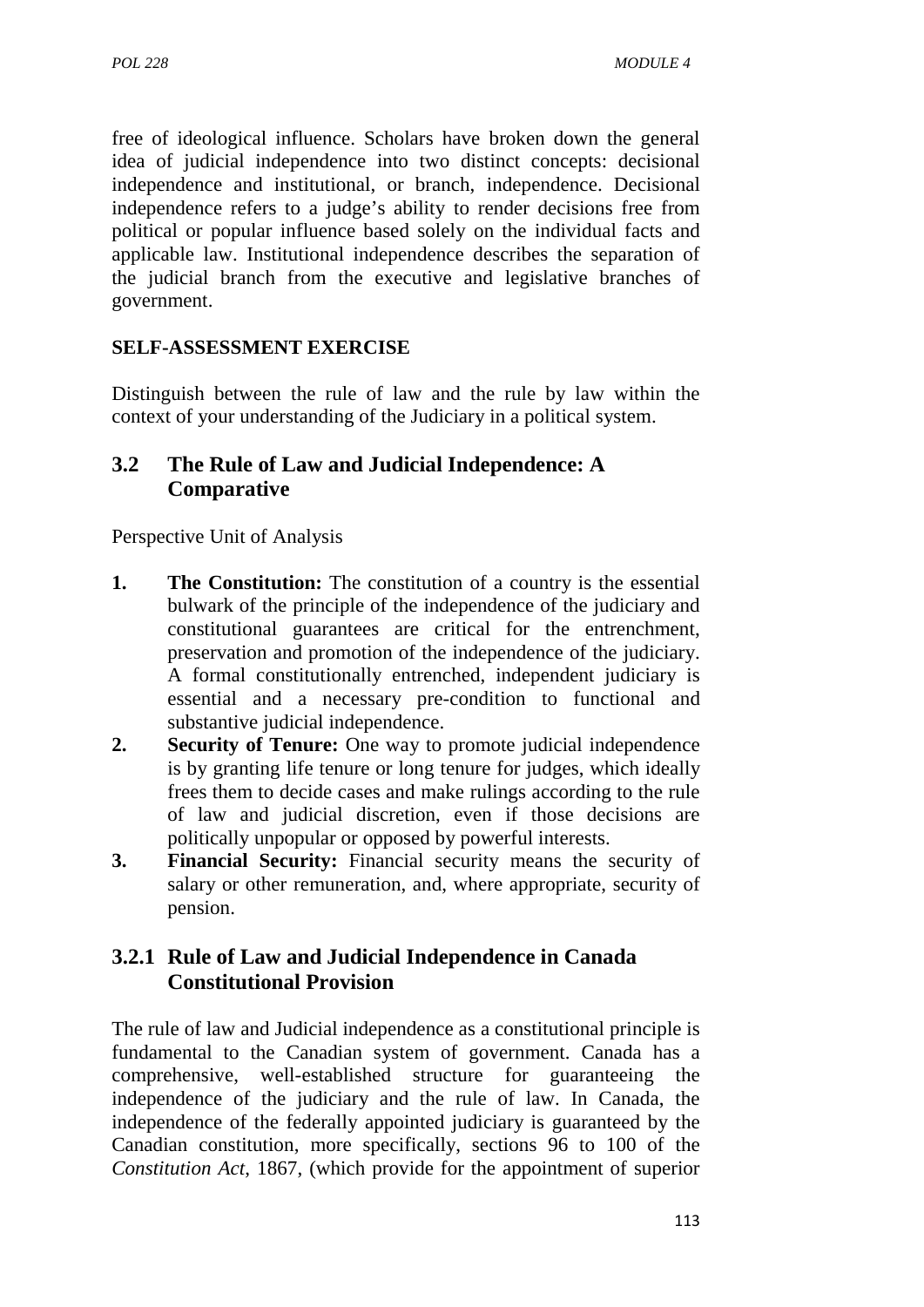court judges, their security of tenure and financial security) and its preamble which provides for a constitution similar in principle to that of the United Kingdom, and incorporates fundamental rights of judicial independence which date back to the *Act of Settlement* of 1701. Judicial independence is also guaranteed in the Canadian *Charter of Rights and Freedoms*, Schedule B to the *Constitution Act*, 1982, which provides in s.11(d) that every person charged with an offence has the right to be presumed innocent until proven guilty according to law in a fair and public hearing by an independent and impartial tribunal. The fundamental rights incorporated in the preamble and the Charter provisions apply as well to judges of the Provincial Court who are appointed by the Provinces.

#### **Security of Tenure**

Security of Tenure of federally appointed judges is assured in s. 99 of the *Constitution* which provides: (1) Subject to subsection 2 of this section, the Judges of Superior Courts, shall hold office during good behaviour, but shall be removable by the Governor General on Address of the Senate and the House of Commons.

The Canadian Judicial Council receives complaints, and if investigation warrants, the Council may direct a committee to conduct an inquiry to determine whether the judge has become "incapacitated or disabled from the due execution of the office of judge" by reason of age, infirmity, misconduct or failure in the due execution of the office. This Committee may also request that an inquiry be held. Following such an inquiry, at which the judge may be represented by counsel and has an opportunity to be heard, Council as a whole considers the report and recommendations of the Inquiry Committee. If in the opinion of the Judicial Council the judge has become incapacitated, Council may recommend that the judge be removed from office. In cases where the Inquiry Committee has decided that the conduct complained of does not merit removal from office, the Committee may express its disapproval of the conduct. Another feature necessary for the continuation of judicial independence and impartiality is the immunity accorded to judges by respecting their function as judges. In Canada, judges enjoy absolute immunity from criminal and civil actions in respect of judicial decisions. A judge cannot be compelled to answer questions relating to judicial or administrative decisions made by the judge in the exercise of his/her judicial functions.

#### **Financial Security**

Section 110 *The Constitution Act*, 1867, imposes on Parliament the duty of fixing the salaries, allowances and pensions of the federally appointed judges. In 1975, the Parliament of Canada amended the *Judges Act* to provide for the establishment, every three years, of an independent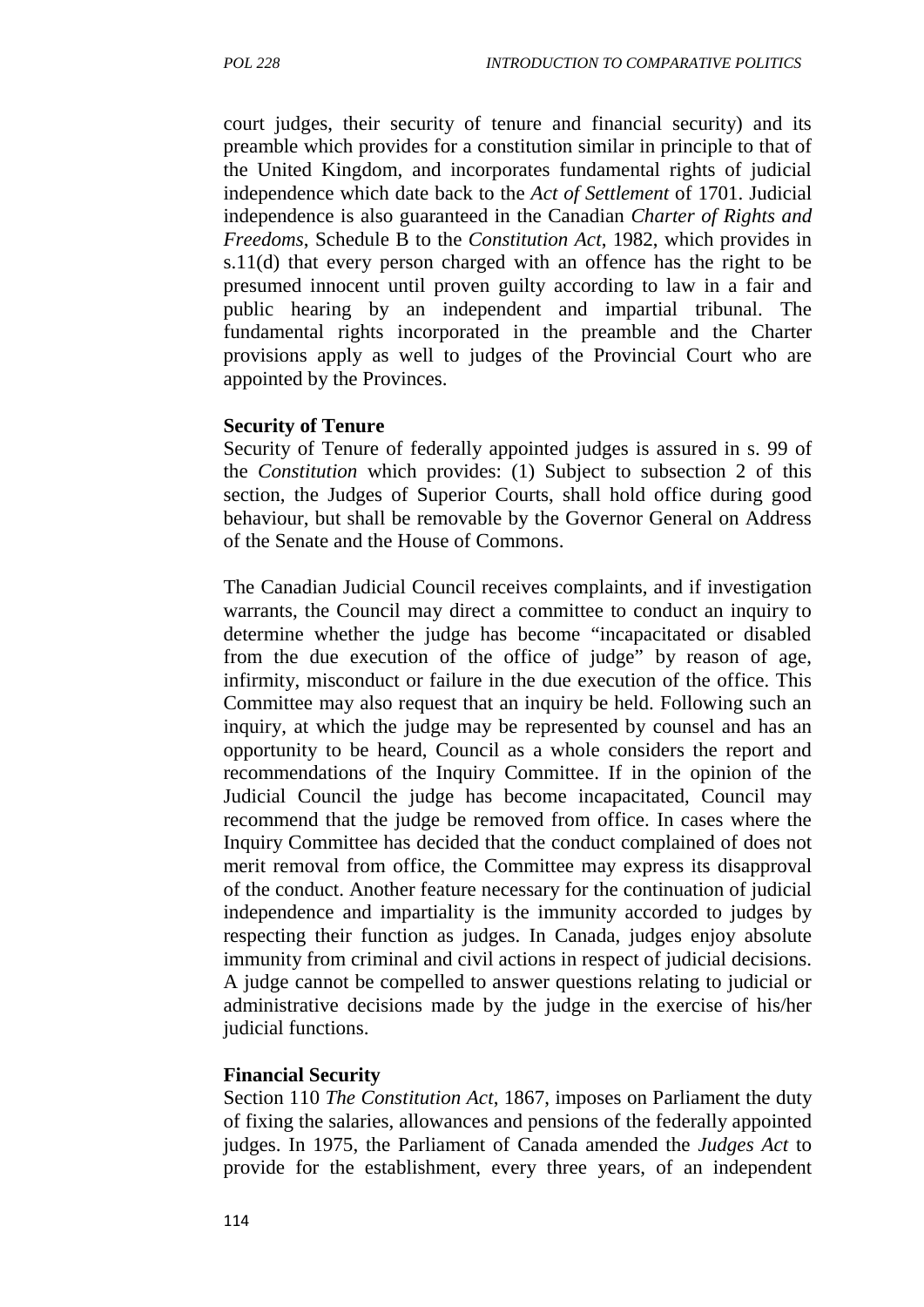commission appointed by government to inquire into the adequacy of salaries and benefits of the federally appointed judges. Until 1997, salaries of provincial court judges were fixed by the executive in most provinces. In 1997, the Supreme Court of Canada decided that the procedures by which salaries of provincial court judges were fixed were unconstitutional, as providing insufficient guarantees of financial security to assure independence of the judiciary, or its perception. The Court concluded that the system which required that judges negotiate their salaries and benefits with the executive could lead to the perception of a lack of independence. The Court recognized that the provincial legislature had the authority to reduce salaries when warranted by economic conditions. The Court concluded that the existence of an independent body to make recommendations regarding salaries and benefits was essential to avoid the possibility of political interference through economic manipulation. The recommendations would not bind Parliament but require a response which would withstand the rationality test.

### **3.2.2 Rule of Law and Judicial Independence in Sub-Sahara Africa**

Most of Sub-Saharan Africa has embraced democratic governance, with democratic constitutions in place. Some of these constitutions contain express provisions for the protection of the independence of the judiciary, showing that democratic Sub-Saharan Africa recognises the rule of law and independence of the judiciary as vital to modern African societies. The big question is however, whether there is manifest commitment to the rule of law and judicial independence especially among the leaders of democratic Sub-Saharan Africa. Constitutional or legal guarantees of judicial independence though necessary, are insufficient to show the existence of an independent judiciary and the observance of the rule of law. There is need for political commitment.

Many examples in democratic Sub-Saharan Africa today support an argument that the combination of express political statements and the attitudes of the political leaders towards the judiciary show that they treat the rule of law and independence of the judiciary as unwelcome in the implementation of their agendas. Events in the Comoros, Cape Verde, Togo, Mauritania, Nigeria, Ghana, Senegal, Sudan, Ethiopia, Eritrea Uganda, Kenya, Tanzania, Madagascar, Cameroon, The Democratic Republic of the Congo, Zambia, Zimbabwe, Malawi, Mozambique, Swaziland and South Africa, to name but a few countries, would tend to support this fact. The status of the independence of the judiciary in the Constitution of the United States of America is less elaborate than in the Constitutions of Sub-Saharan Africa. Yet the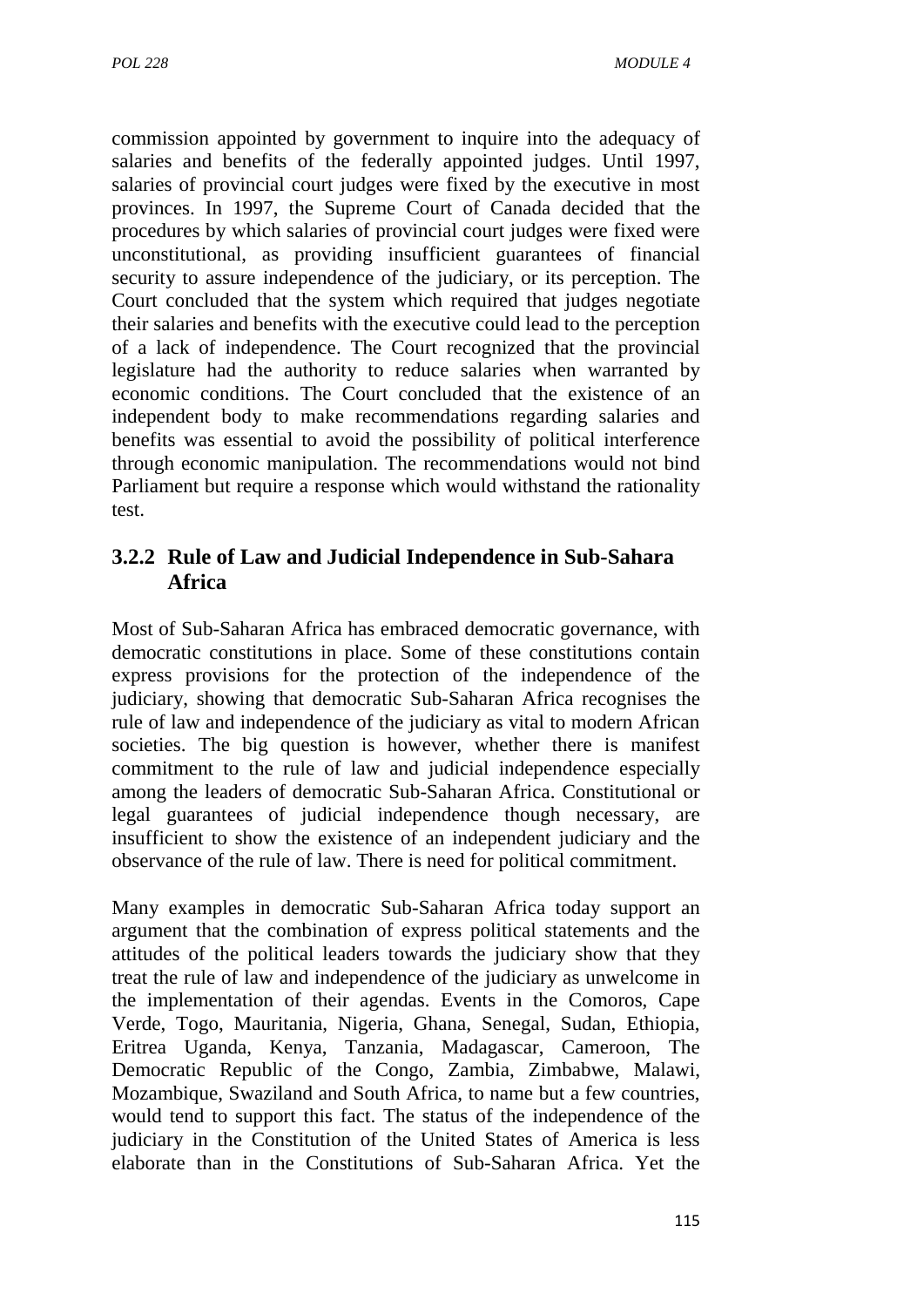independence of the judiciary in the United States is undoubtedly firmly

established as a cornerstone of American democracy as evidenced through practice in decisional and institutional terms and the Constitutional provisions.

Independence of the judiciary in Sub-Saharan Africa is characterized by weak and inadequate constitutional guarantees coupled with lack of commitment by political leaders to promote and protect the principle. It is perpetually threatened through unwarranted attacks and circumventing the constitution, especially by the executive branch of government in all of Sub-Saharan Africa. The judiciary in this region has been faced with strong pressure from the executive, incomplete financial and administrative autonomy, interference by the legislature, weak infrastructure, inadequate budgetary allocations, corruption, low pay and sometimes a hostile attitude of the media.

Sub-Saharan Africa can be categorised on the basis of the degree to which the countries guarantee the independence of the judiciary in their Constitutions and other laws:

- (i) Strong constitutional and legal safeguards such as South Africa;
- (ii) Weak constitutional and legal safeguards;
- (iii) No constitutional or legal safeguards.

#### *(i) Strong constitutional and legal safeguards*

There are very few Sub-Saharan countries that have strong constitutional guarantees of the independence of the judiciary. South Africa is recognised as a country in Sub-Saharan Africa with strong constitutional and legal guarantees of the independence of the judiciary which are also respected in practice. The constitution deals with all or nearly all the basic elements of the doctrine of the independence of the judiciary providing that the judiciary is independent and subject only to the constitution and the law and that all organs of government must do everything within their powers to support and promote the doctrine, providing strict procedures for hiring and tenure, disciplining, qualifications and competences, including principles of judicial accountability. The Constitution of the Republic of Malawi is also said to have entrenched the principle of the independence of the judiciary though, arguably, not as strongly as the South African Constitution.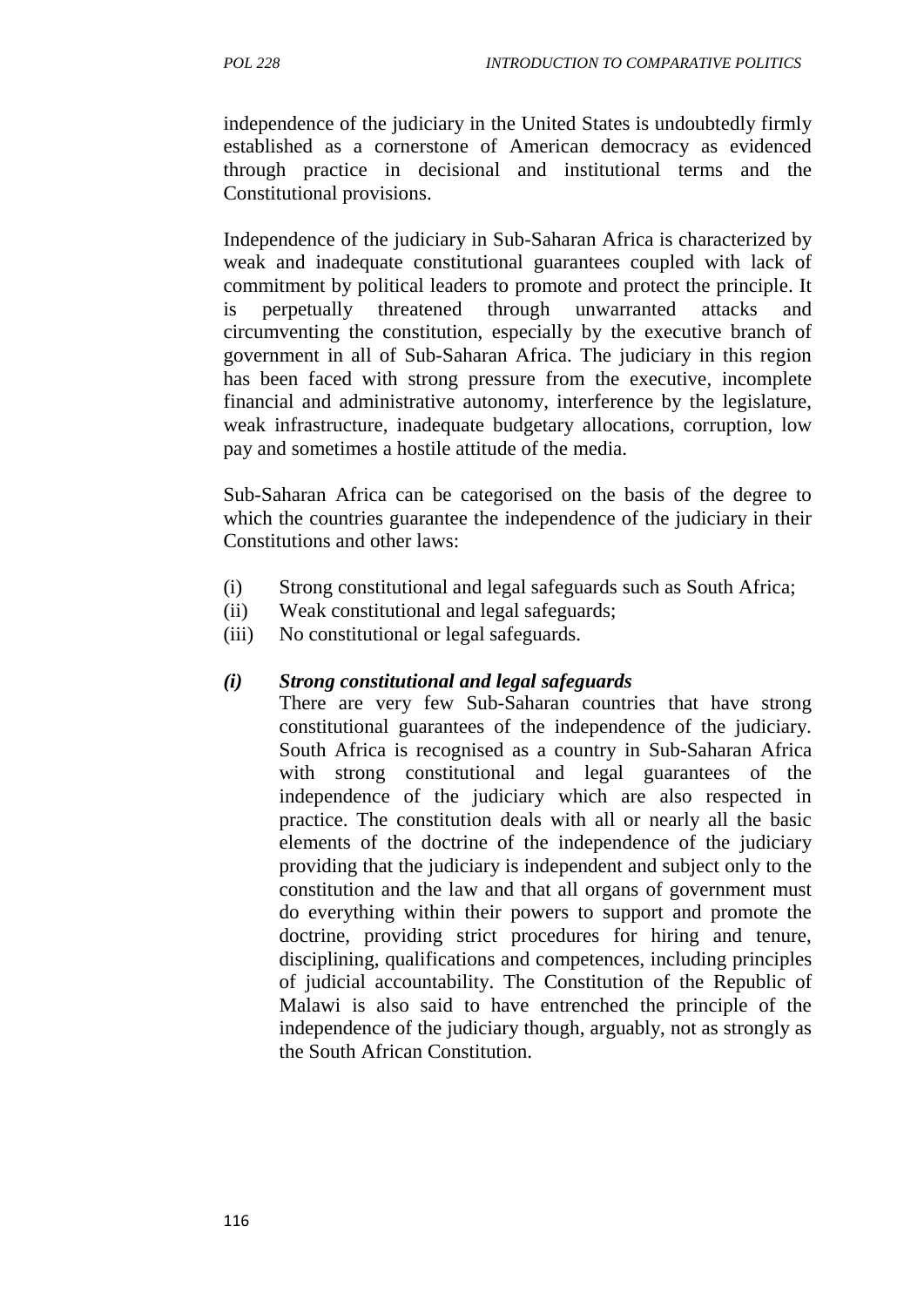#### *(ii) Weak Constitutional Guarantees*

Constitutional guarantees for the independence of the judiciary are weak in most Sub-Saharan African countries. Such constitutions articulate parliamentary supremacy and not constitutional supremacy. Kenya, Mauritius and Zimbabwe constitutions fall in this category. The Kenyan Constitution does not state that the judicial function is exclusively left to the judiciary.

#### *(iii) No Constitutional Guarantees*

The mere mention of the independence of the judiciary is not a constitutional guarantee, unless the principle is in entrenched provisions of the constitution. The Nigerian situation is a clear example. The Nigerian Constitution provides that "The independence, impartiality and integrity of Courts of Law and easy accessibility thereto shall be secured and maintained." This provision, however, is placed under "Fundamental Objectives and Directive Principles of the constitution." There are few safeguards regarding hiring and firing in Nigeria's Constitution. These flaws account for some of the abuses and violations of the principle. (**Note:** Students are encouraged to read the constitutions of several other Sub-Saharan African countries for purpose of comparative analysis of their respective provisions).

#### **Security of Tenure**

The power of impeachment of judges which resides in the National Assembly can operate as a limitation to the exercise of judicial functions, particularly where no clear impeachment procedures which conform to principles of natural justice are in place.

#### **Appointment Processes**

In many Sub-Saharan African countries appointment process are heavily politicised with a high potential of packing the judiciary with compliant judicial officers. Mostly the processes are not transparent with the President having powers to appoint on recommendation or on advice from agency that itself may be packed with political appointees. Political patronage and blood-line connections in the appointment of judges limit the independence and effectiveness of the judiciary in Africa.

#### **Remuneration**

The remuneration of judicial officers can be used as a device for undermining the independence of the judiciary particularly where it is not secured under the constitution of a country. The case of Swaziland where the judges were awarded a substantial increase in their pay in order to win the judiciary over to do the bidding of the executive is one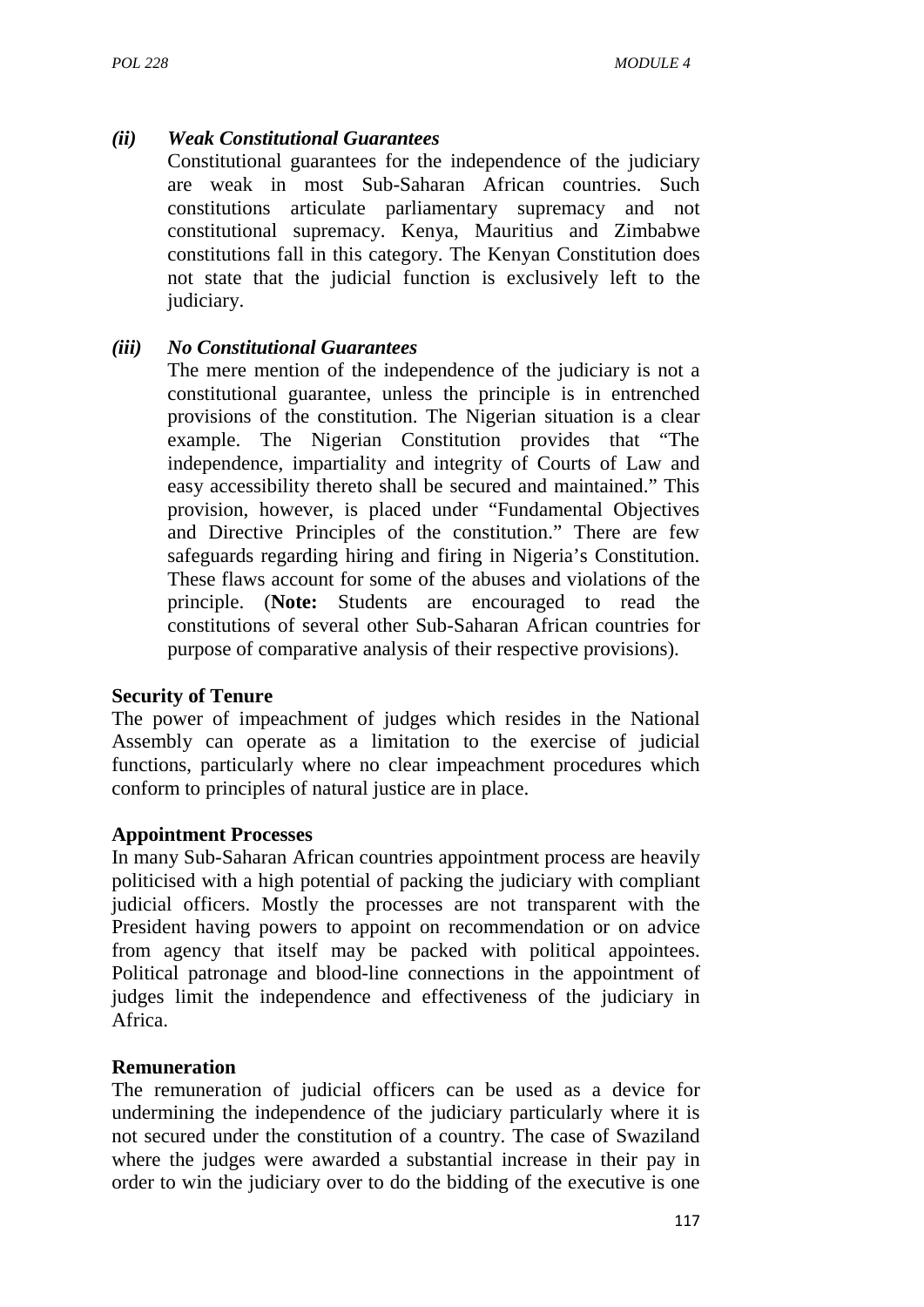example. We would not talk of the independence of the judiciary where the executive controls the budget and staff of the judiciary. The trend which reinforces the independence of the judiciary is to give the judiciaries more administrative and budgetary control to protect against executive domination of the judiciary.

#### **Governmental Interference in the Judiciary**

Politicisation of judicial officers in Sub-Saharan Africa is the biggest threat to the independence of the judiciary. There are numerous instances in Sub-Saharan Africa of harassment of the judiciary and assault on the independence of the judiciary, especially by the executive branch of government which seeks to control, rather than check, the judiciary. It is notable that African leaders quickly learn from each other of the ways to undermine the independence of the judiciary, such that it is easy to see some pattern or trends across the sub-continent. In most Anglophone countries including Malawi, Kenya, Zimbabwe, Uganda, Nigeria and Zambia executive interference in the functioning of the judiciary constituted the main barrier to the attainment of the independence of the judiciary followed closely by corruption. Thus executive dominance of the judiciary and corruption constituted the biggest barriers to the independence of the judiciary in Africa.

#### **SELF-ASSESSMENT EXERCISE**

Compare the independence of the judiciary in Canada and Sub Saharan Africa.

### **4.0 SUMMARY**

This unit has delved on the role of the judiciary as a third –tier of government, the imperatives of judicial independence as sine qua non of stable and organised societies governed by the rule of law. Specifically, the unit focused on the degree of constitutional and legal safeguards against arbitrariness, security of tenure, remuneration, appointment process and government interference, in all the countries examined, and how these have impacted the nature of the judiciary in those countries.

#### **5.0 CONCLUSION**

The Judiciary represents a major bastion of democracy, and as this unit has demonstrated, encumbrances against the independence of the judiciary are counterproductive to the effective functioning of societies. Nowhere are these obstacles aptly demonstrated, as the unit has observed, than in Sub-Saharan African countries. This is at variance with what the developed societies portray, as the Canadian example, discussed in this Unit has shown.